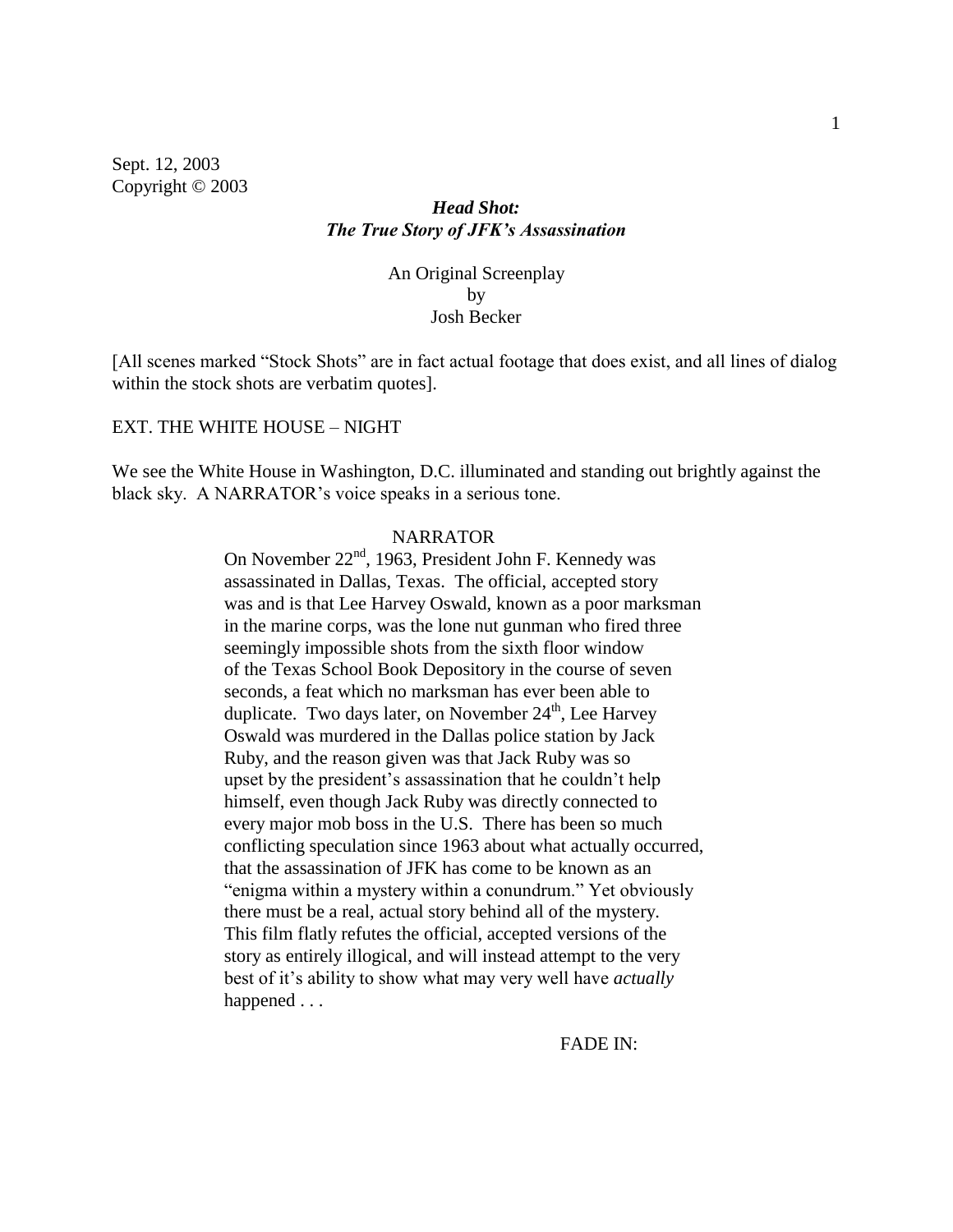A title appears on the black screen that reads: "There are thousands of ways of getting at a man if it is desired that he should be killed" – Abraham Lincoln, 1865.

## EXT. THE CITY OF CHICAGO, 1959 – DAY (STOCK SHOT)

Chicago is a hustling, bustling, very large American city on the go. Elevated train tracks crisscross downtown. A title reads, "May, 1959."

## EXT. THE AMBASSADOR EAST HOTEL – DAY

The Ambassador East Hotel is one of, if not the very best hotel in Chicago. A 1959 Cadillac limousine pulls up in front of the hotel. A doorman quickly rushes up and opens the limo"s back door. Stepping out of the limo is a 71-year-old man with an erect bearing, a bald head, round horn-rimmed glasses, and air of supreme arrogance. He is wearing a long dark coat and holding a cane with a large silver knob on the end. He puts a bowler hat on his large head and secures it down tightly. A subtitle reads: "JOSEPH P. KENNEDY, former Ambassador to the Court of St. James, father of John Kennedy and Robert Kennedy." He struts through the front door of the hotel and two of his men also in bowler hats accompany him.

## INT. THE PRESIDENTIAL SUITE – DAY

Joe Kennedy and his two men step up to the double-doors marked "Presidential Suite" and one of the men knocks. A tough-looking mobster opens the door and lets them in.

Sitting on the couch is a round-faced man with a slightly large nose, he's fifty-one years old, bald on top with dark hair around the sides and back, and wears thick black-rimmed glasses. A subtitle reads: "SAM "MOONEY" GIANCANA, head of the Chicago mob and one of the most powerful underworld leaders in the world." Sam wears a perpetual scowl, which is why he"s known as "the sour-faced Don." Sam stands up, removes his glasses and shakes Joe"s hand.

SAM

Well, Joe, good to see you.

JOE Sam, good to see you. It's been a long time.

SAM Yeah, I used to see you occasionally in Vegas, but you don"t come around no more.

JOE Rose doesn"t like me going off to Vegas and leaving her alone anymore.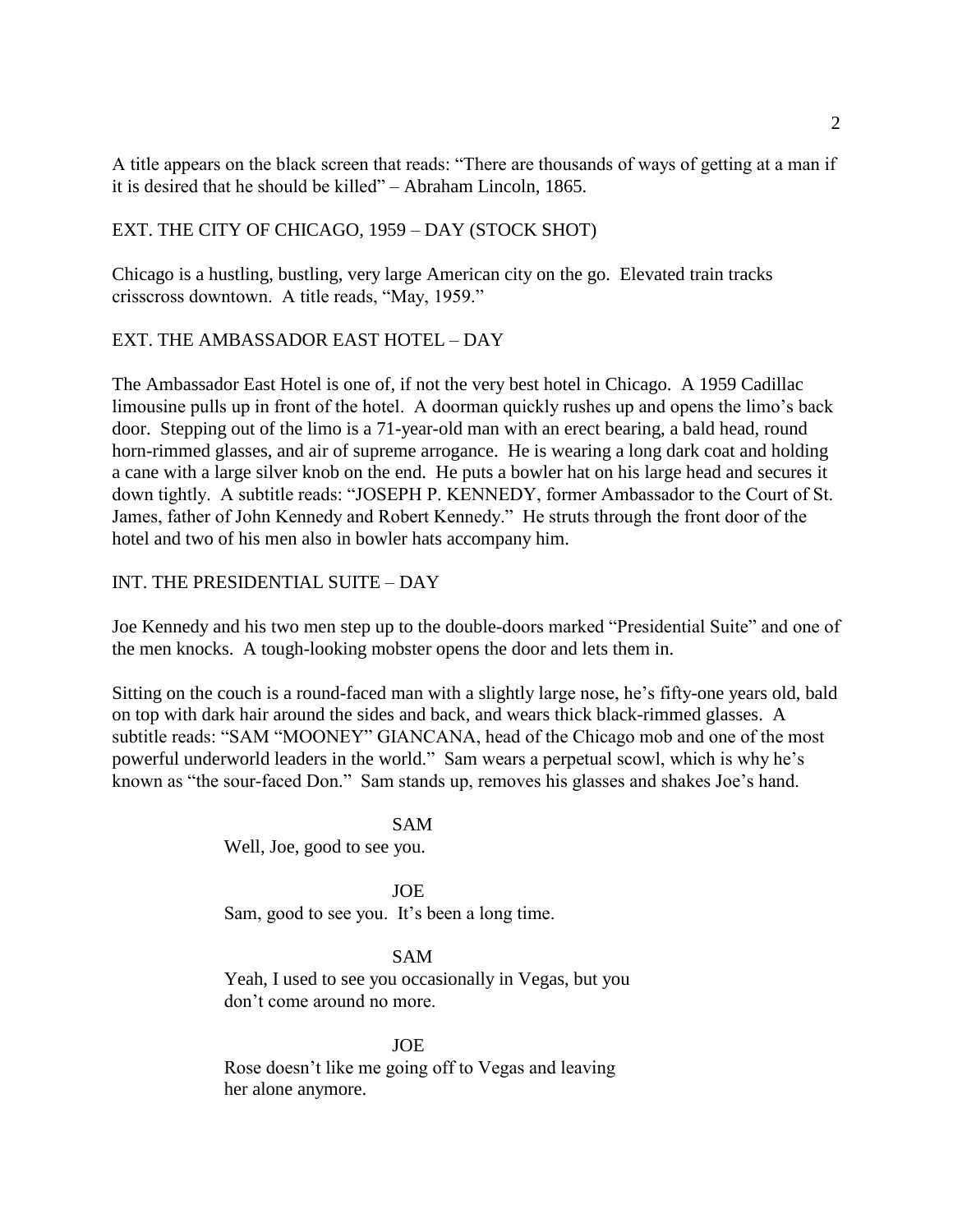## SAM

(shrugs) Well, a man's got to do whatever he's got to do to keep his family happy, right?

#### JOE

(nods)

How right you are.

Sam and Joe sit down on over-stuffed easy chairs. One of Sam"s men serves them iced tea. Sam pulls out a cigar case and offers one to Joe, who declines. Sam lights a cigar. They both sip their iced tea waiting for the right moment to continue. Finally, Joe speaks . . .

> JOE So, you"re probably wondering why I dropped by today? (Sam shrugs) Well . . . I need to ask a, uh, favor.

Sam puffs his cigar.

### SAM

Yeah?

JOE The polls show that Jack is still running a little behind Nixon.

### SAM

(nods)

Uh-huh.

### JOE

It wouldn"t take much at this point to push him up over the top, you know?

## SAM

Uh-huh.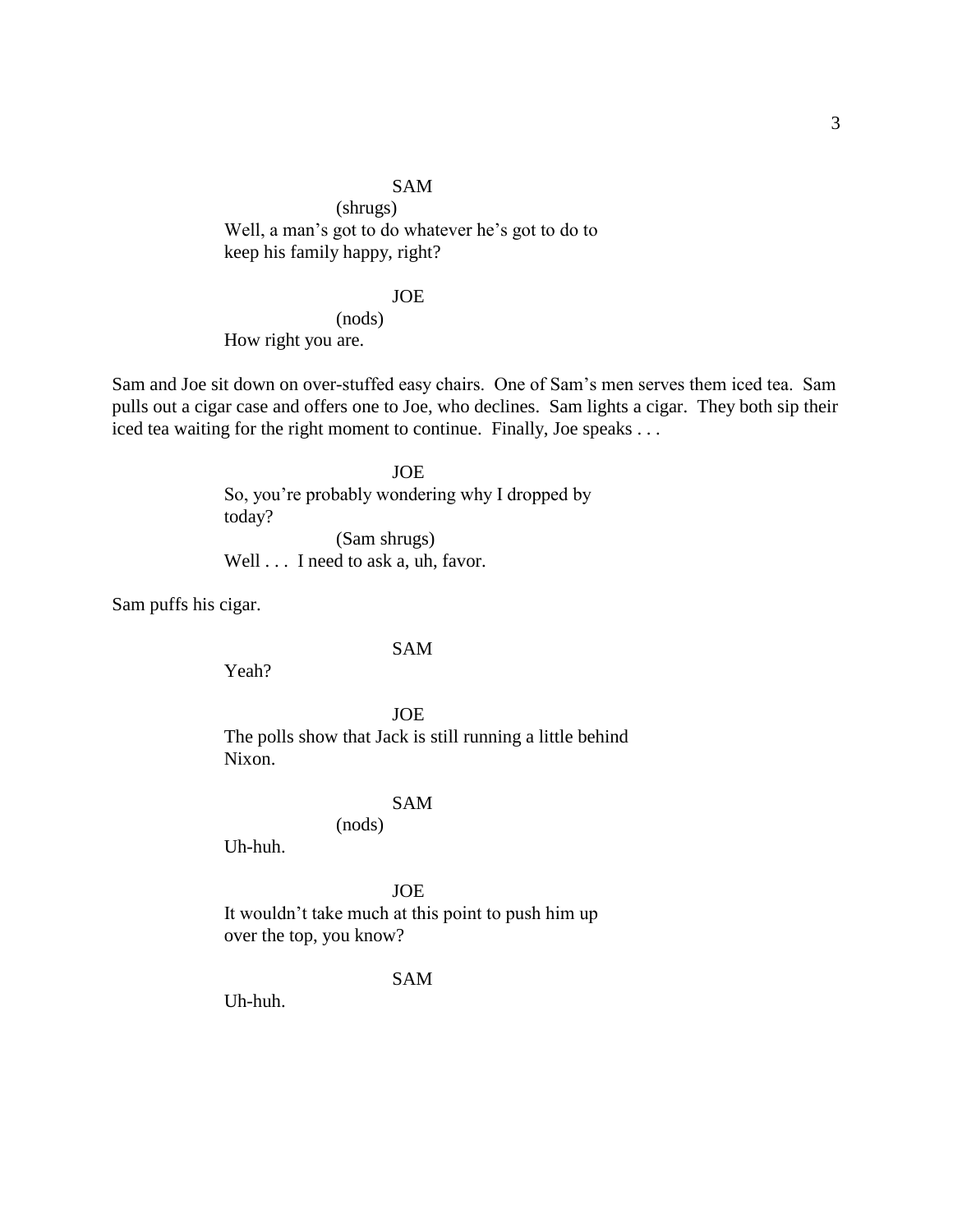#### JOE

So . . . If Jack could count on the Teamster, the AFL-CIO, and Longshoreman vote, not to mention Chicago, and the rest of Illinois, which I know you control, I have no doubt that he"d win.

#### SAM

(nods)

He just might.

## JOE

No, he would. That's all he needs to push him over the top.

### SAM

Okay, so that's all he needs. What do I care?

#### JOE

(seriously)

You want a red-baiting, commie-hunter like Nixon in office? The man"s ridiculous. He was J. Parnell Thomas's puppet, then he was Joe McCarthy's sidekick. He's a joke.

#### SAM

Maybe a commie-hunter is better than a fellah whose little brother won't get off a lot of my friends' backs. If I say Kennedy around most of *my* friends, they think Bobby and his investigating committees, and they don"t like it. And because he happens to be your son, I"m sorry, Joe, but it rubs off on you and Jack.

#### JOE

That's all gonna change. Once Jack's president Bobby's gonna have bigger and better things to do, I assure you.

Sam gives Joe a long hard look.

SAM

Really?

#### JOE

Yeah, really.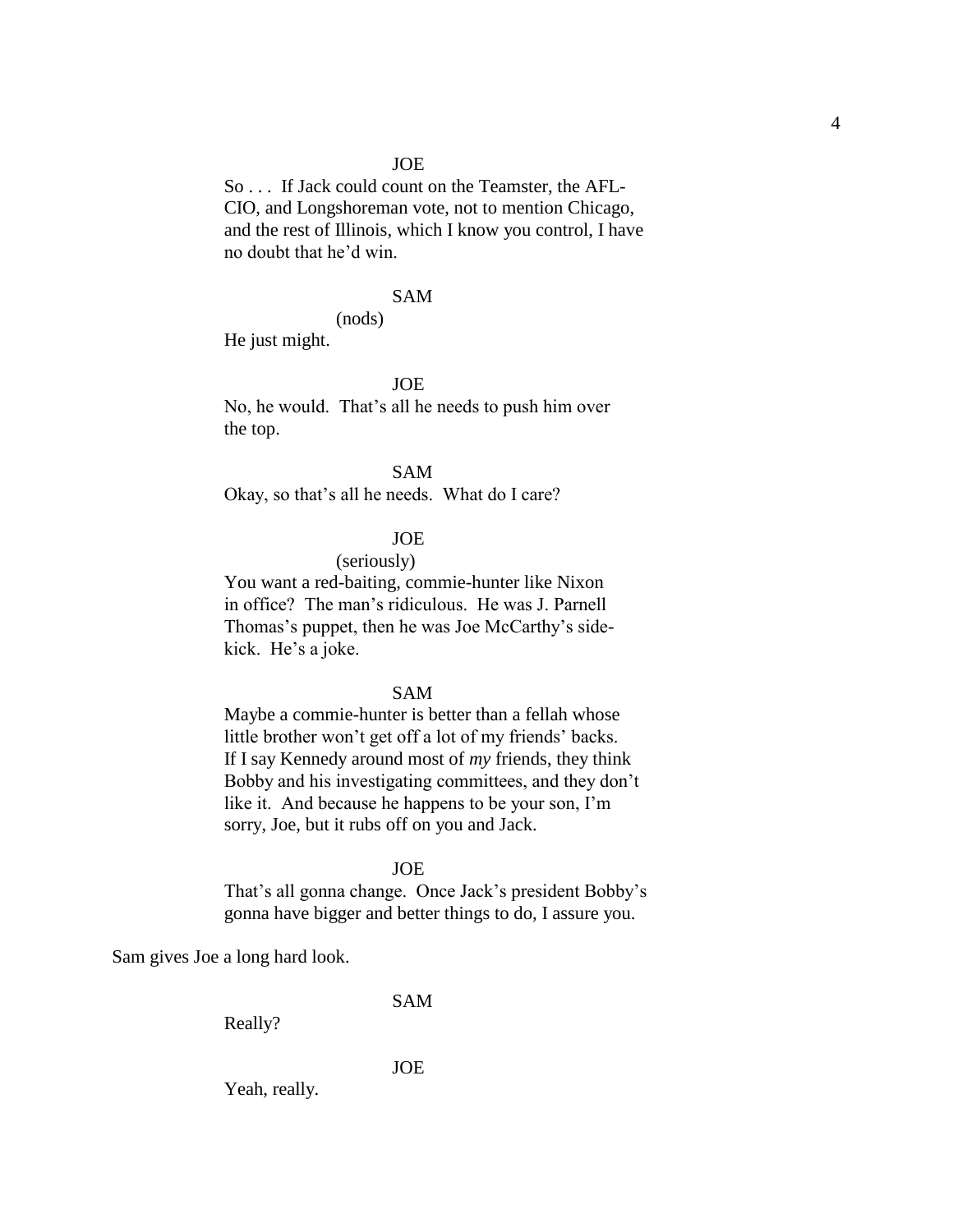### SAM

You"re sure of that?

## JOE

Sam, they"re my sons. I"m sure. Jack wants to kick Castro's behind, then go flying off into space. He's also very concerned about civil rights. And that"s what his administration will be doing.

SAM And they"ll stop annoying me and my friends?

### JOE

Yes. That'll stop.

### SAM

I"ve known you a long time, Joe. Since back when we were both bootleggers during prohibition. I bought a lot of Canadian whiskey from you and it was always top-quality, and you always delivered when you said you would. I respect that. So I believe what you tell me.

### JOE

Believe it.

### SAM

You ask me for a favor, I"ll see what I can do. There it is.

Joe smiles happily and shakes Sam"s hand.

#### JOE

If you could also talk to some of your Hollywood friends, too, maybe, like Frankie and Deano, that would also help a lot, too.

#### SAM

We"ll see what we can do.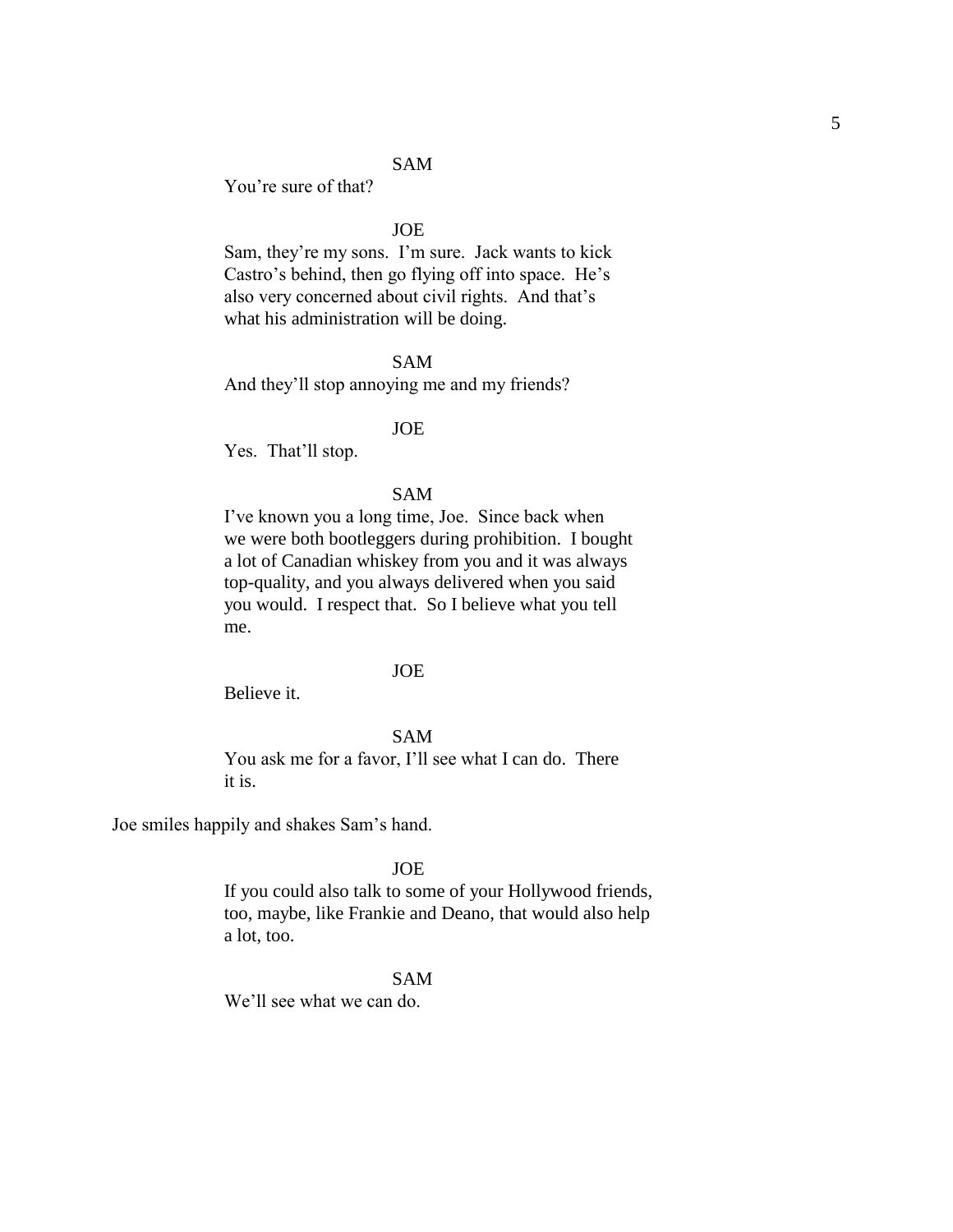Excellent. And when Jack is elected, you watch, it's going to herald a new age in this country. It"ll be better for everybody.

Joe stands to leave and Sam stands with him, as do all of their men.

SAM

Yeah? Just so long as it's better for me and my friends, that"s enough for me.

Joe leaves. Sam watches him go and puffs on his cigar.

#### JOHN F. KENNEDY MONTAGE – STOCK FOOTAGE

Frank Sinatra sings "High Hopes" with lyrics written specifically for John Kennedy"s campaign.

## SINATRA

Everyone is voting for Jack "Cause he"s got what the others lack Everyone wants to back Jack Jack is on the right track

"Cause he"s got high hopes He's got high hopes 1960's the year for his high hopes So come on, vote for Kennedy, vote for Kennedy And we"ll come out on top

Oops there goes the opposition, ker– Oops there goes the opposition, ker– Oops there goes the opposition, ker–plop

We see Kennedy campaigning, shaking hands, kissing babies. John and Jackie have terrific smiles and flash them often. John speaks at a campaign rally . . .

### JFK

We stand today on the edge of a New Frontier; the frontier of the 1960s, a frontier of unknown opportunities and paths, a frontier of unfilled hopes and threats . . .

We see a clip of the John F. Kennedy/Richard Nixon debate moderated by Howard K. Smith, where John Kennedy comes off as witty and charming and Richard Nixon is in a sweat and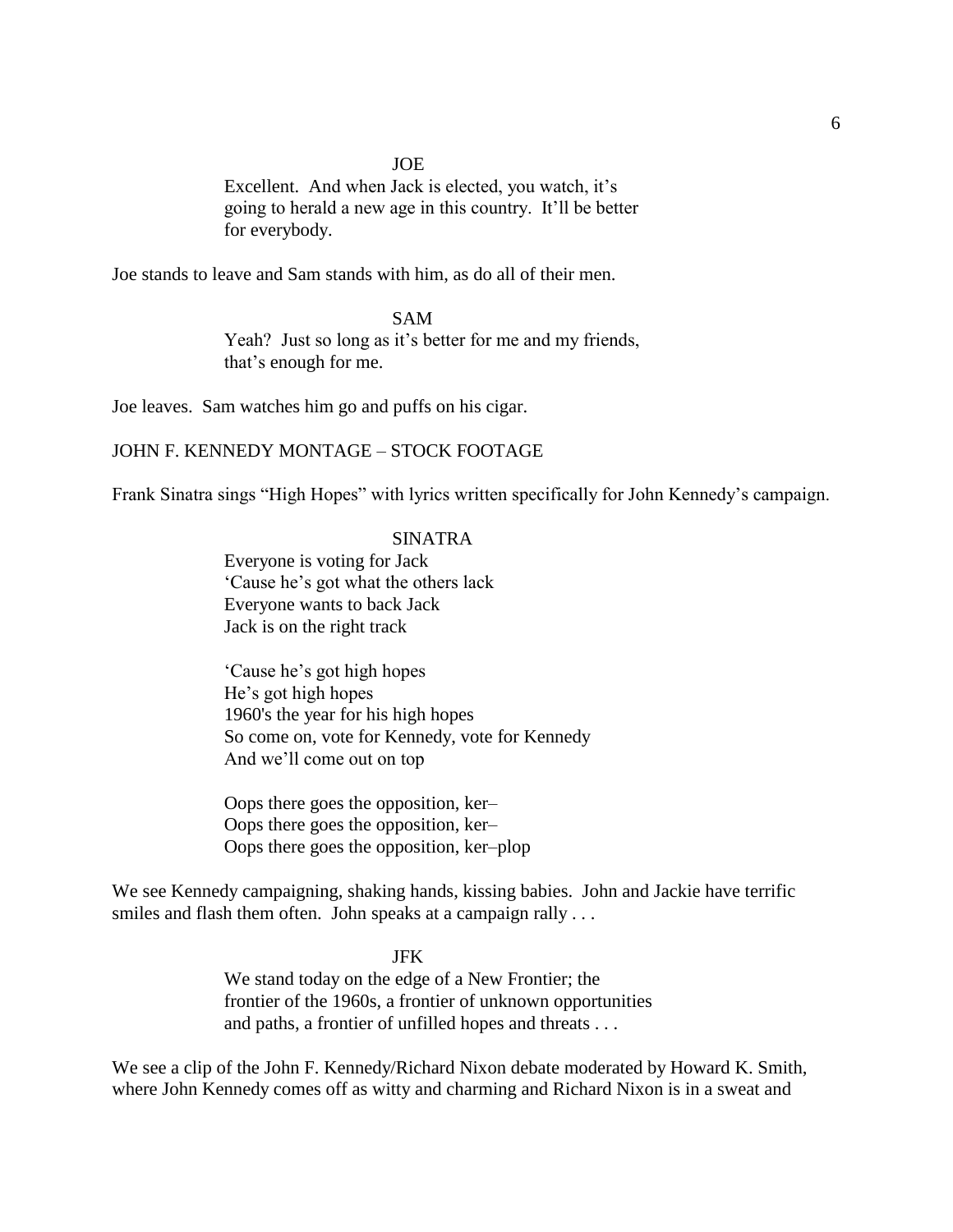unsure of himself. Kennedy has plenty of facts at his fingertips, but Nixon says he"ll address the issues later, or in a "white paper." After one of Kennedy's answers, Nixon becomes angry, saying . . .

#### **NIXON**

I demand a retraction. You hear me, Senator, I demand a retraction!

We seeing Kennedy just sitting there, grinning broadly. Nixon goes on to say ...

#### NIXON

Senator, you are weakening our country with your criticisms.

#### **KENNEDY**

I really don"t need Mr. Nixon to tell me about what my responsibilities are as a citizen. I've served this country for fourteen years in Congress and before that in the service. What I downgrade, Mr. Nixon, is the leadership the country"s getting, not the country.

The audience loves it.

On November 8, the final election returns for the 1960 election come in: Kennedy wins by the slightest margin ever in American history–one-tenth of one-percent. One of the swing states, we are told, is Illinois.

### EXT. SAM GIANCANA"S HOUSE/CHICAGO SUBURBS – NIGHT

Sam Giancana has a moderately large house in the Chicago suburb of Oak Park. About ten cars are parked in front, and four men stroll the grounds. A title reads, "Sam Giancana"s house, Oak Park, Illinios."

INT. SAM GIANCANA"S HOUSE – NIGHT

Sam, a bunch of his men, and some good-looking gals are all dressed up and watching the election returns on a black and white TV. They drink martinis and smoke cigarettes. Kennedy wins. Sam says to the pretty dark-haired girl beside him, JUDY CAMPBELL . . .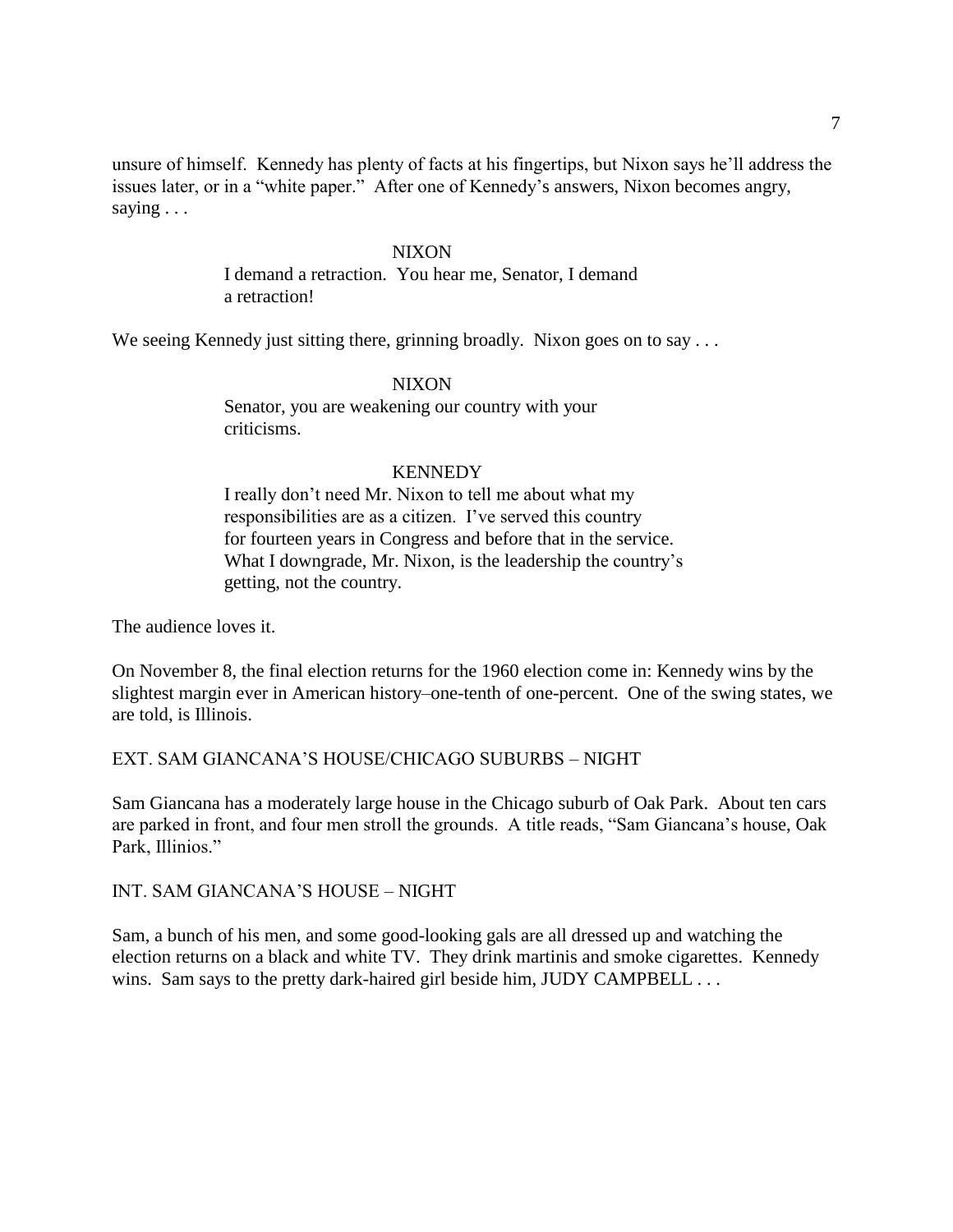### SAM

You see that, Judy? I guess the Teamster, AFL-CIO, and Longshoreman vote, not to mention the fuckin' Rat Pack, actually mattered. Shit, I bought him West Virginia. And Illinois was the swing state. I elected that son of a bitch!

This gets a big laugh from the crowd. They all toast their glasses.

#### EVERYONE

To President Kennedy!

#### SAM

To finally havin" our own man in the white house! It's about fuckin' time.

### EVERYONE

Here, here!

They toast again. Sam turns and kisses Judy.

**JUDY** I sure would like to meet the new president.

SAM

You would? I can arrange it very easily.

### **JUDY**

(grinning)

You could?

SAM

Sure. Next week when we"re in Vegas I"ll talk to Sinatra, he'll set it up.

Judy snuggles up against him.

JUDY Aw, Mooney, you"re too good to me.

SAM

(shrugs) What can I do? I'm just a generous guy.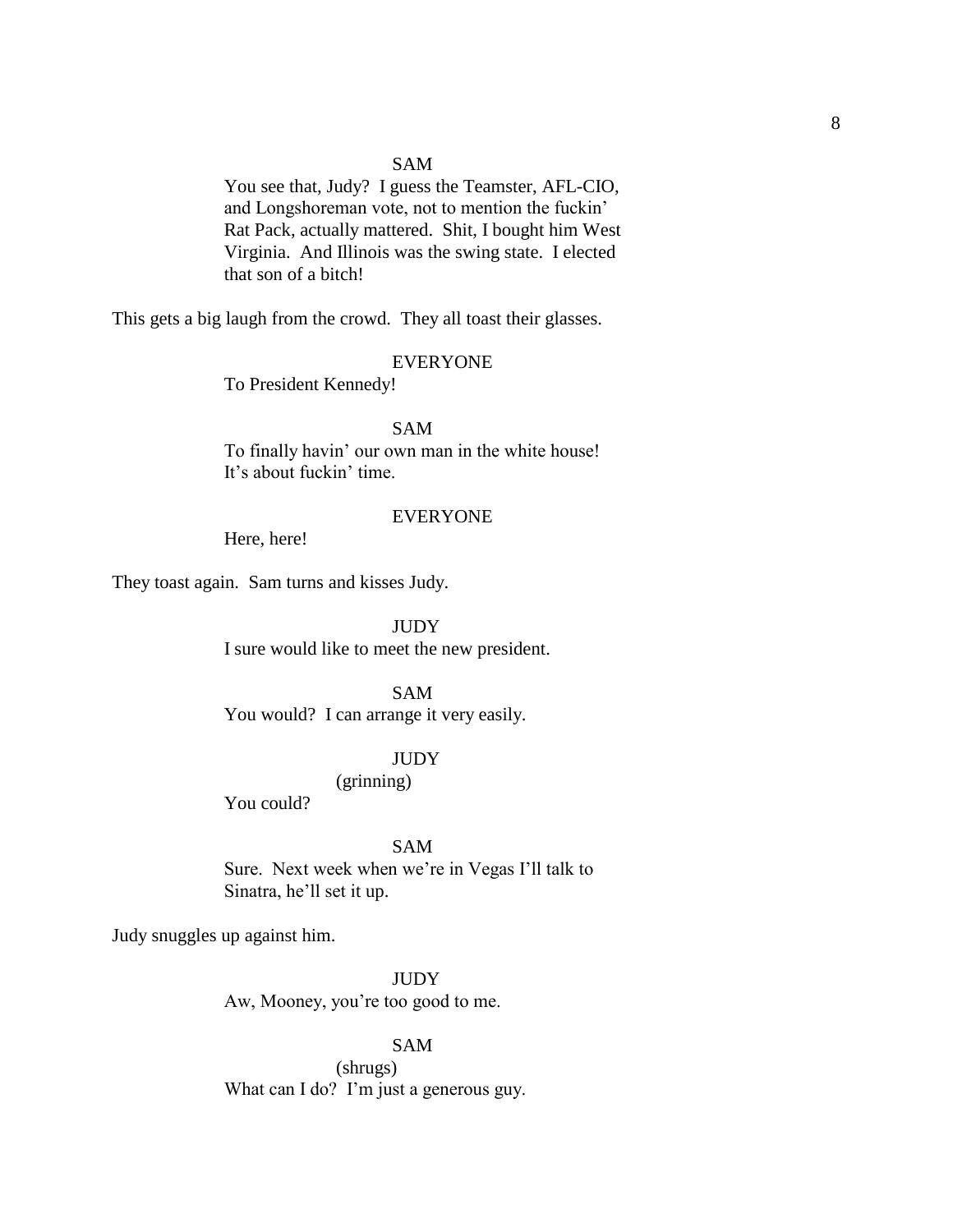## KENNEDY INAUGURAL – STOCK FOOTAGE

John F. Kennedy is sworn in as President of the United States. In his inaugural speech he says . . .

### **KENNEDY**

Let the word go forth, from this time and place. Of those to whom much has been given, much will be required. We will pay any price, bear any burden, meet any hardship, support any friend, oppose any foe to assure the survival and success of liberty. Ask not what your country can do for you; ask what you can do for your country.

### DISSOLVE:

## INT. SAM GIANCANA"S HOUSE/ BASEMENT OFFICE – DAY

Sam Giancana has a paneled office in his basement and is smoking a cigar and watching TV.

TV NEWS: John Chancellor announces . . .

### JOHN CHANCELLOR

President-elect Kennedy announced the appointment today of his younger brother, Robert Kennedy, as Attorney-General of the United States . . .

Sam"s eyes go wide and he rears back, choking on his cigar and nearly falling off his chair.

SAM

*What the fuck!?*

He picks up the receiver and dials the rotary telephone.

EXT. SHO-BAR CLUB – DAY

The Sho-Bar Club in New Orleans is a swinging nightclub. We hear the phone ringing.

## INT. SHO-BAR PRIVATE DINING ROOM – DAY

Sitting in the private dining room of the club is a tough-looking, sixty-year-old man with thinning white hair, a big, round face, a large forehead, and wincing eyes. A subtitle reads: "CARLOS "SAL" MARCELLO, head of the Louisiana and Texas mobs." Marcello is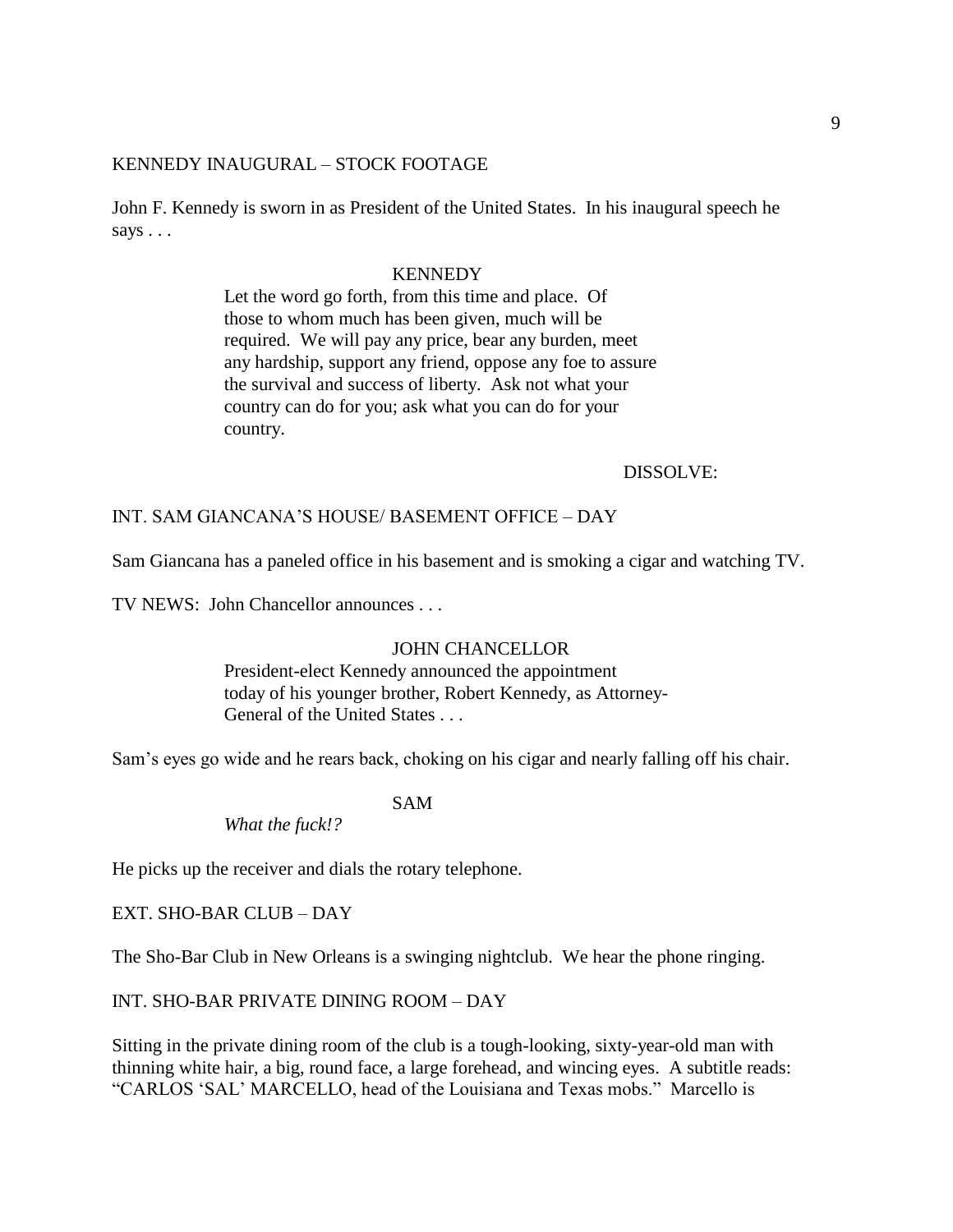surrounded by four of his men. One of them hands Sal the phone. Sal has a very slight Italian accent beneath his mobster vernacular.

> SAL Mooney, how ya doin"?

> > SAM

Sal, you didn"t hear yet? Jack Kennedy just appointed his brother Bobby as Attorney-General.

Sal Marcello is horrified.

SAL What? *What?? What the fuck is that prick up to?*

SAM

I don"t know, Sal. I just this second heard, so I called you.

SAL

*Fuck!* Ya know, I never trusted that motherfucker, Joe Kennedy. He was always a snotty Boston asshole.

SAM Yeah, but *I* did trust him. So it's *me* he fucked.

SAL

No, it's all of us, you watch. Fuck!

## ROBERT F. KENNEDY SENATE HEARINGS – STOCK FOOTAGE

Robert Kennedy begins his senate hearings into organized crime and labor. He calls before the committee: JAMES HOFFA, head of the Teamster"s union, as well as Carlos Marcello, head of the New Orleans and Texas mob.

BAY OF PIGS – STOCK FOOTAGE

We see black and white footage of Cuban rebels invading Cuba, American planes flying overhead, and American warships in Cuban waters.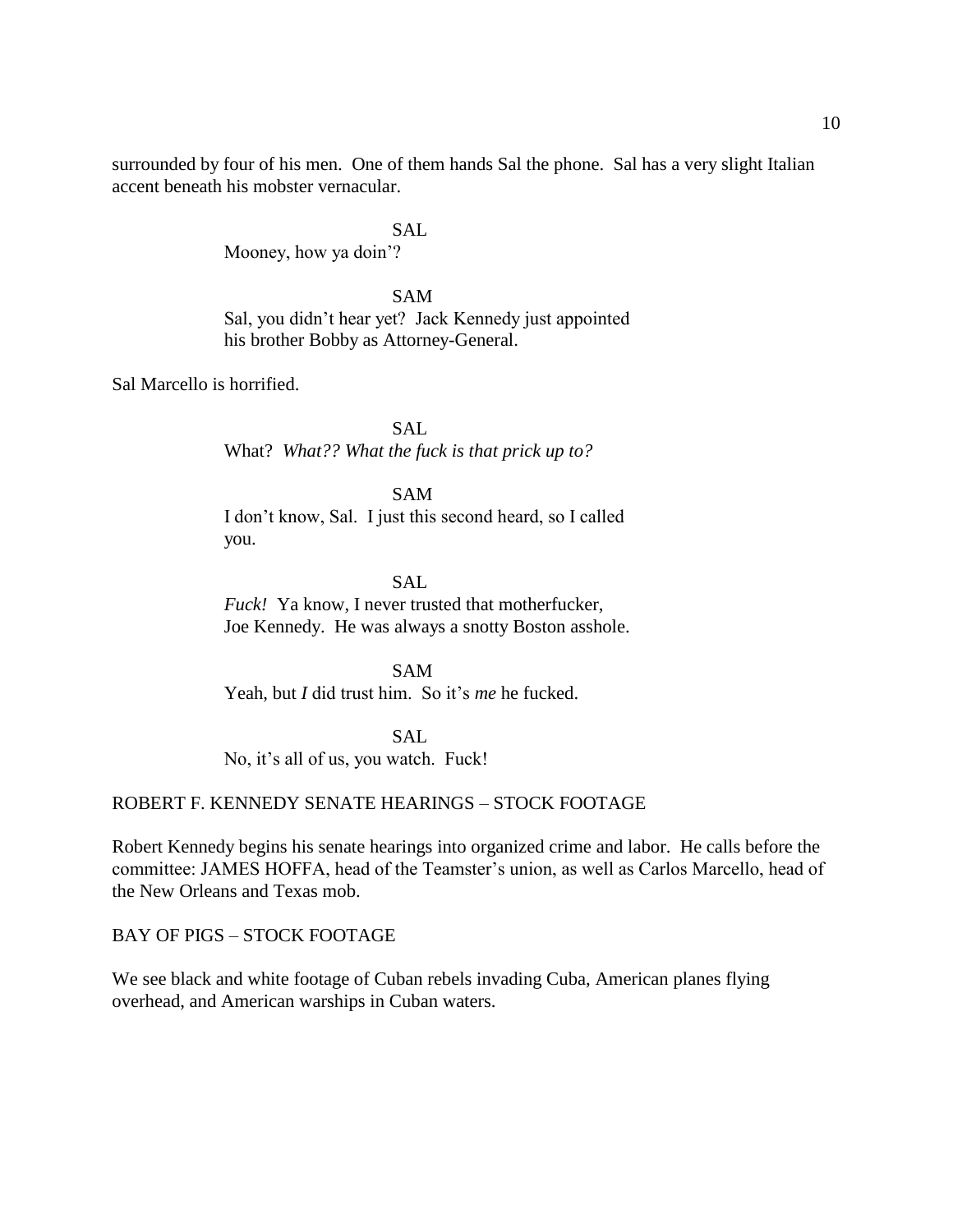#### **NARRATOR**

The American-backed "Bay of Pigs" invasion of Cuba and it"s attempt to overthrow and assassinate Fidel Castro fails miserably. John Kennedy accepts some blame for the fiasco, then promptly fires Allen Dulles, director of the CIA since 1953, as well as CIA co-director, Richard Bissell, who are replaced by John A. McCone and Richard Helms.

#### INT. SAM GIANCANA"S HOUSE – DAY

Sam sits in the living room with JIMMY HOFFA, a square-faced, serious man with a crew cut, and Sal Marcello. They all smoke cigars and have drinks before them. Sal asks . . .

SAL

Did we or did we not all help Joe Kennedy get his son elected?

(Sam and Jimmy both nod) So, what the hell is going on? What"s with Bobby Kennedy? Why is he gunning for Jimmy and me? Doesn't he understand what he's doing?

#### SAM

I think he understands, but I don"t think he gives a shit. I think those cocksuckers think they"re above us. That giving their word to some stupid wop gangsters don"t mean shit.

#### HOFFA

So how do we get them to give a shit?

#### SAM

#### (shrugs)

I guess I need to have a little talk with Joe. Remind him of how his sons got to where they are.

## SAL

That would be a terrific idea, Sam. "Cause once that little asshole brings me and Jimmy down, he's comin' after you next, you know that.

Sam nods, he knows.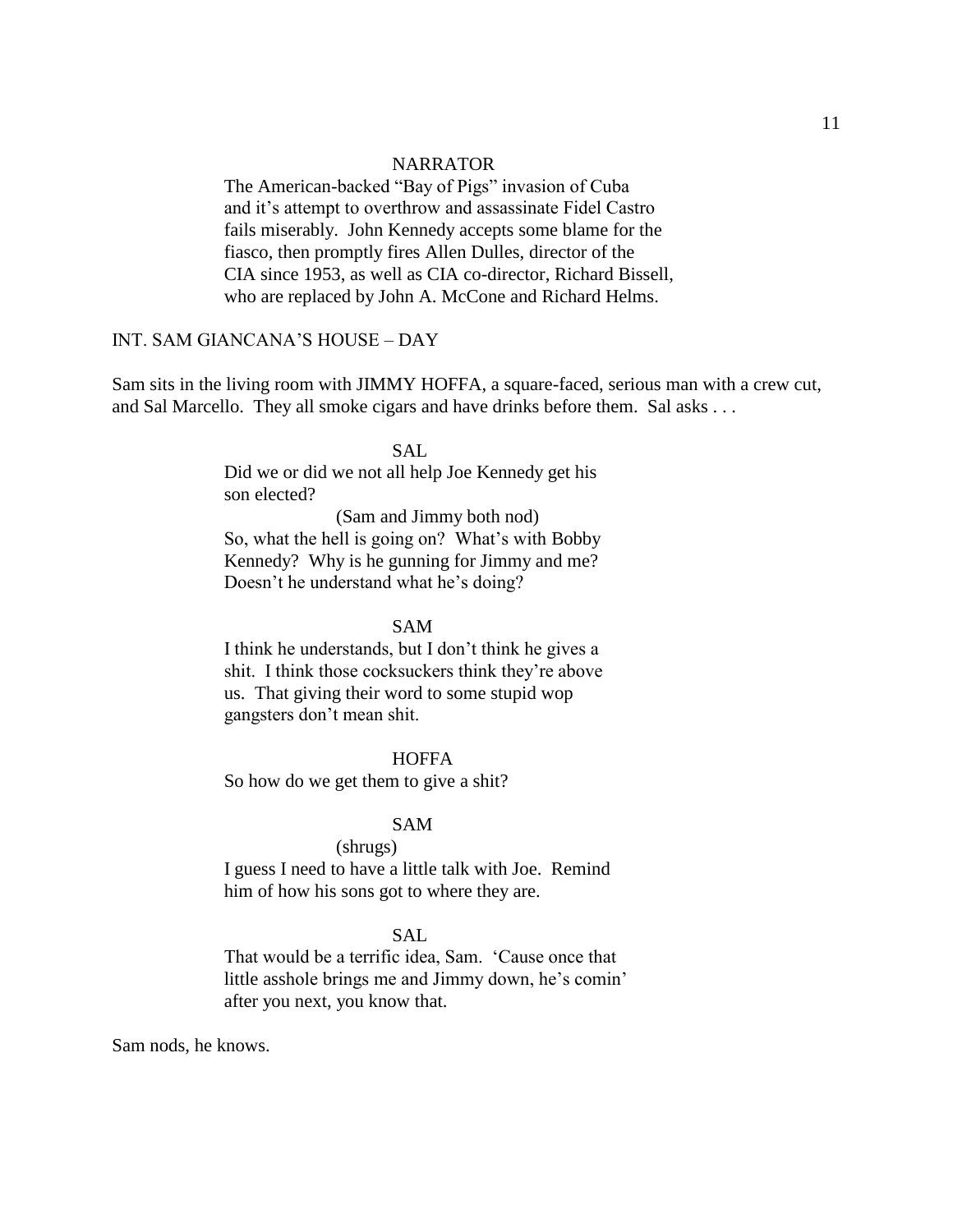SAM I know. I already got feds comin" out my ass wherever I go. He's already comin' for me.

## SAL

You see?

## SAM

Yeah, I see.

## EXT. THE PLAZA HOTEL, NYC – DAY

A Cadillac limo pulls up in front of the Plaza Hotel in New York City. Sam Giancana and two of his men get out and enter the hotel.

### INT. PRESIDENTIAL SUITE – DAY

There is a knock at the door of the vast presidential suite which is answered by a liveried butler. Sam and his men are shown inside and the butler takes their hats and coats. The Butler then shows Sam into the master bedroom.

Joe Kennedy is sitting in an easy chair surrounded by newspapers. He stands up and shakes Joe"s hand.

## JOE

Sam. Come on in.

### SAM

Thanks. How ya doin'?

**JOE** 

Couldn"t be better. So, what can I do for you, Sam?

## SAM

Well, you can call your son, Bobby, off, that's what you can do.

#### JOE

(surprised) What do you mean?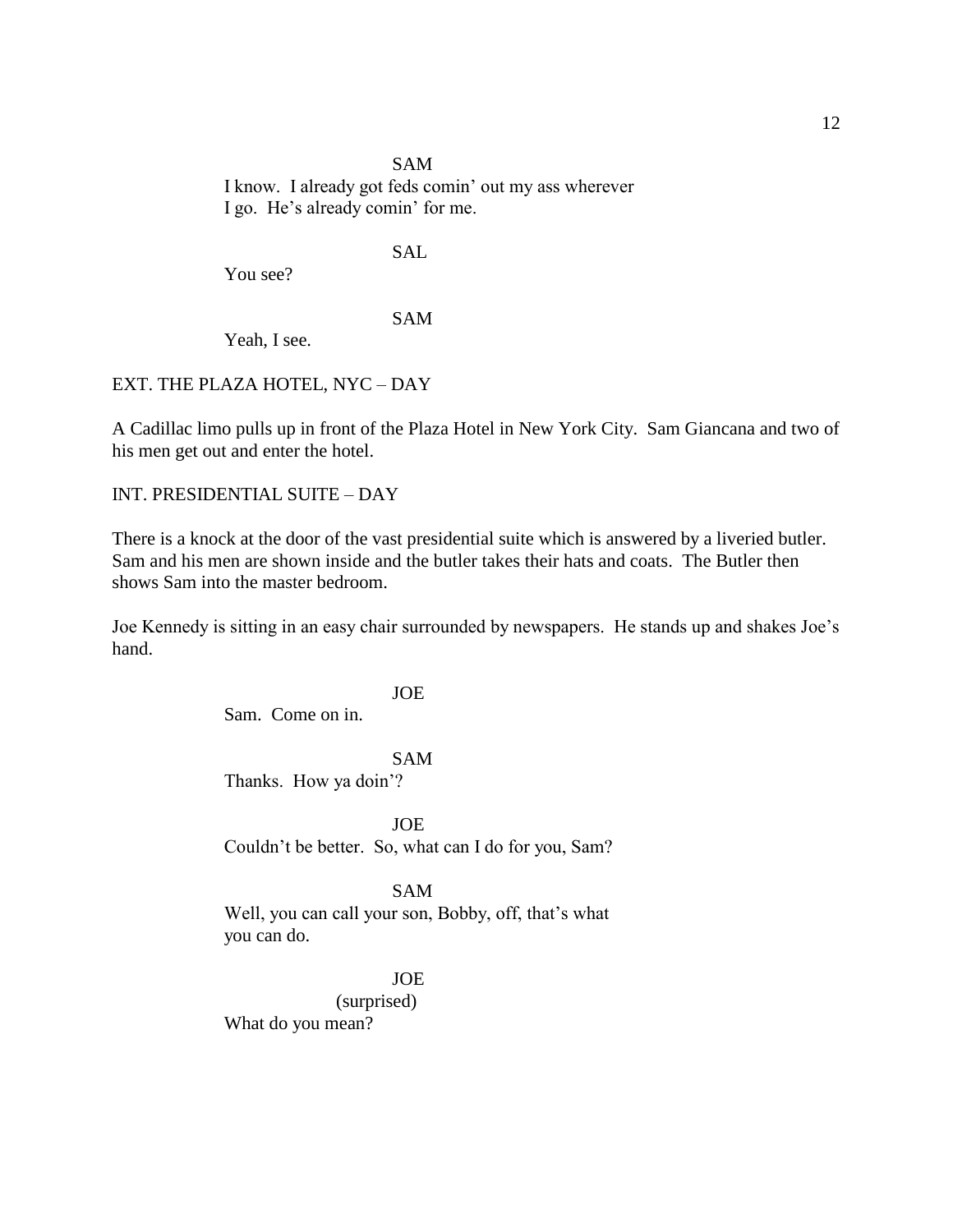#### SAM

What do I mean? You know what I mean. Dragging Sal Marcello and Jimmy Hoffa in front of senate subcommittees. Putting "em on trial. Feds following me night and day. That"s what I mean.

#### JOE

(throws his hands in the air)

What can I do?

SAM You can call him off, that's what you can do.

JOE Kids these days. They just don't listen anymore.

SAM

Well, you really ought to try to get Bobby to listen to you, particularly on this subject.

#### JOE

(shrugs) Sorry, Sam, Bobby"s the Attorney-General of the United States, my hands are tied.

#### SAM

Then untie them. Get Bobby to lay off Sal and Jimmy. Really. Just do it.

#### JOE

Are you *telling* me, Sam?

#### SAM

I'm doing my very best not to, Joe, but you're not cooperating.

JOE Well, on this subject, I'm sorry, but I can't intervene.

#### SAM

You *have* to intervene.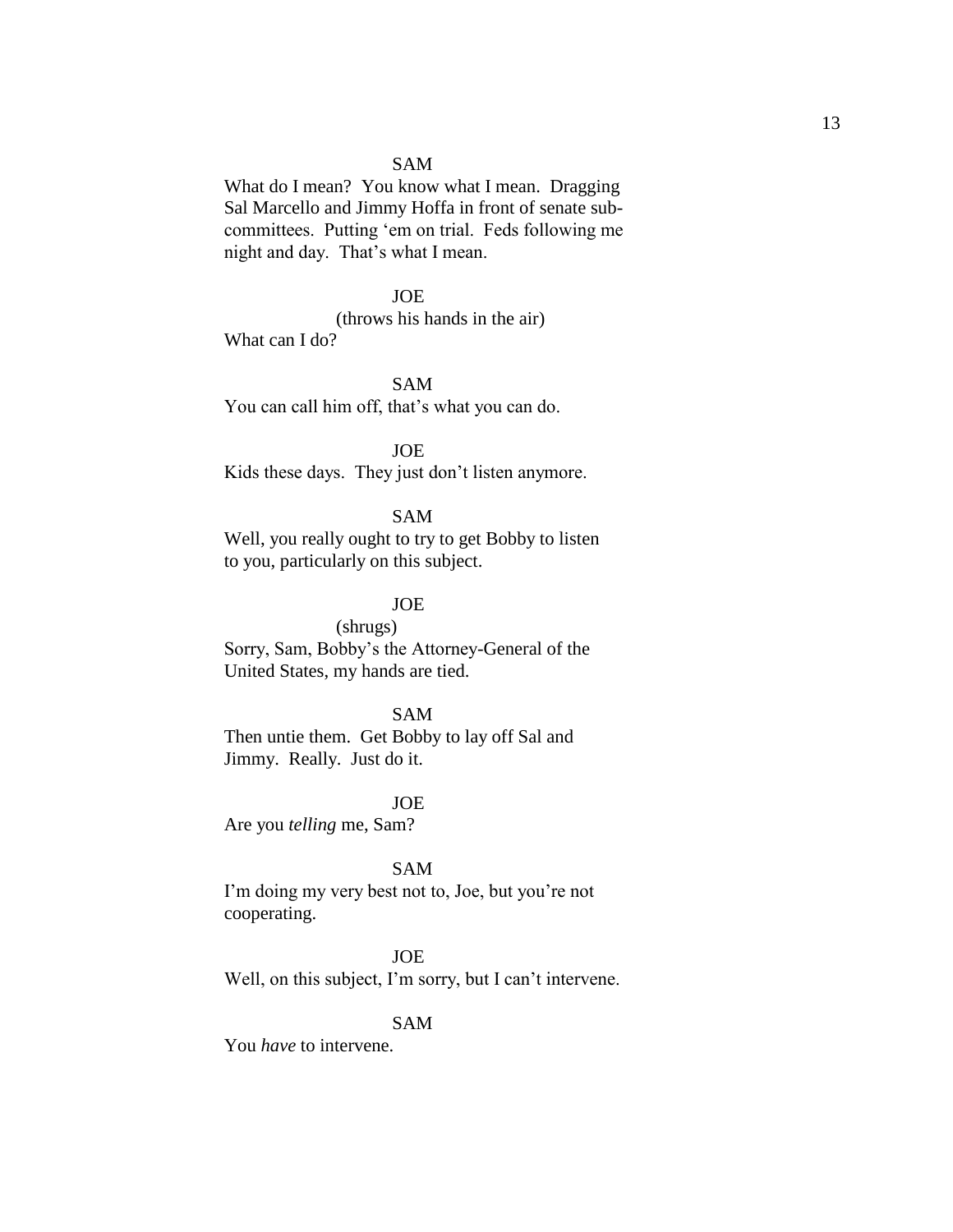No, I don't. And I won't.

## SAM

(getting angry) Joe. You came to me for a favor. I got your son elected, remember?

### JOE

Well . . . It took a lot to get him elected, you were just a part of it.

#### SAM

It was the closest presidential race in history. The votes I brought in got him elected.

(Joe shrugs)

Joe, you owe me.

#### JOE

I don"t know about that.

### SAM

Don"t you? Well, I"m tellin" ya you do. You owe me and I"m callin" it in. Get Bobby to lay off me and my friends. Do it. Do it now.

#### JOE

Sorry, no can do.

## SAM

(eyes blazing) All right, now I"m not *askin'*, I"m *tellin'*. Get Bobby to stop, and do it now!

#### JOE

Sam, my son is the President of the United States. You don"t tell me anything.

## SAM

(angry)

I don"t, huh? Well, I don"t give a fuck who your son is. I"m tellin" *you* to make it stop!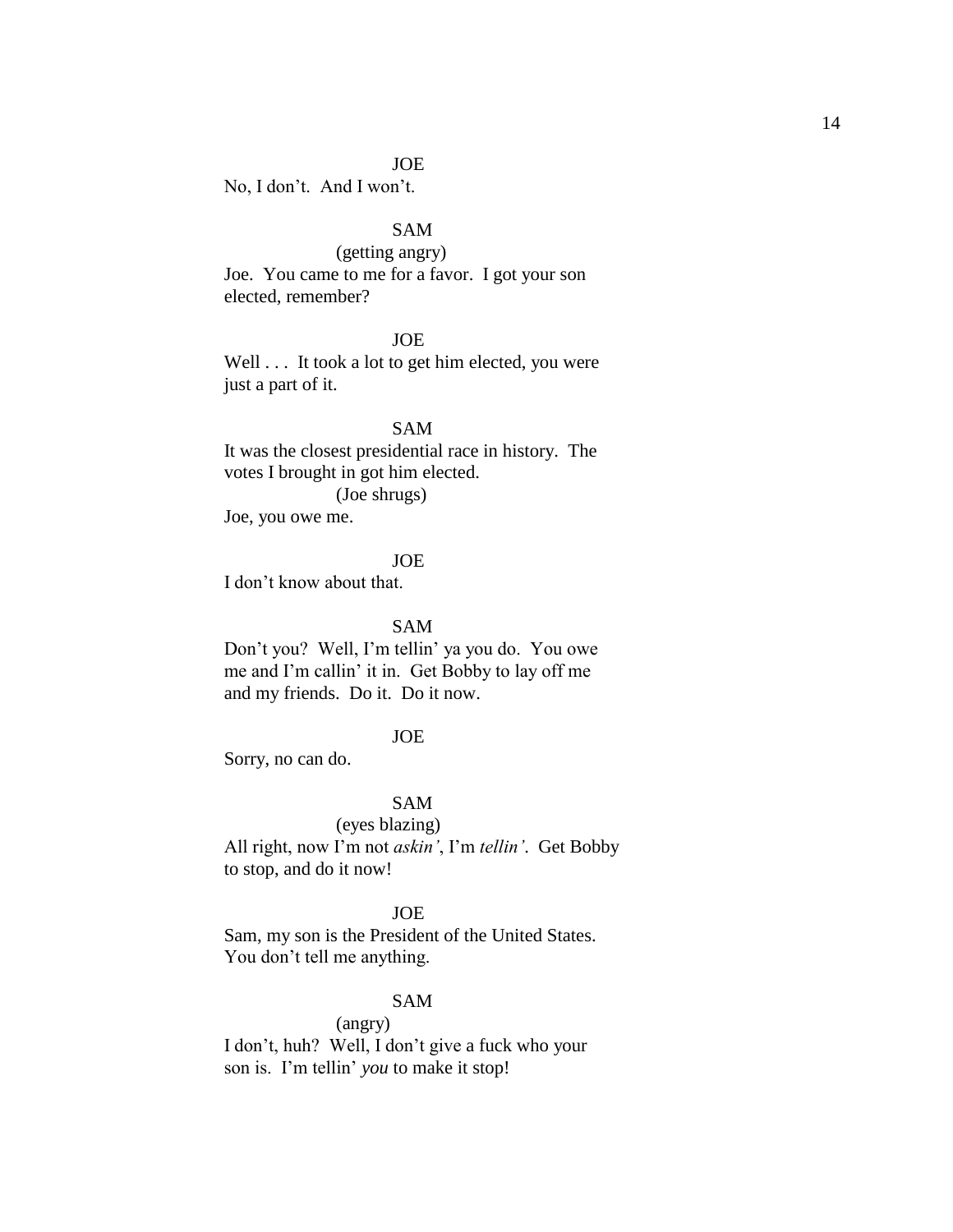### JOE

No.

SAM No? No? Joe, you fuckin' owe me.

JOE

No, I don"t. I don"t owe you anything.

### SAM

(gasps) You must've lost your fuckin' mind, Joe. Remember who you're talkin' to here.

JOE I remember, Sam, and don"t swear at me.

#### SAM

(takes a breath)

All right, I'm gonna try this one more time. Please ask your son Bobby to stop picking on my friends.

### JOE

No.

Sam jumps to his feet and points his finger in Joe"s face.

## SAM

## (goes berserk)

*You fuckin' cocksucker! If you don't do what I'm tellin' you, I'm gonna make you sorry you ever had kids! I'm gonna make you sorry you was ever born!*

JOE

Don"t threaten me. Nobody talks to me that way!

### SAM

(points)

Listen, you Boston blue blood fuck! You ask for a favor, I give it to you, then you turn on me like this? Who the fuck do you think you are?

Joe Kennedy stands and pokes himself in the chest.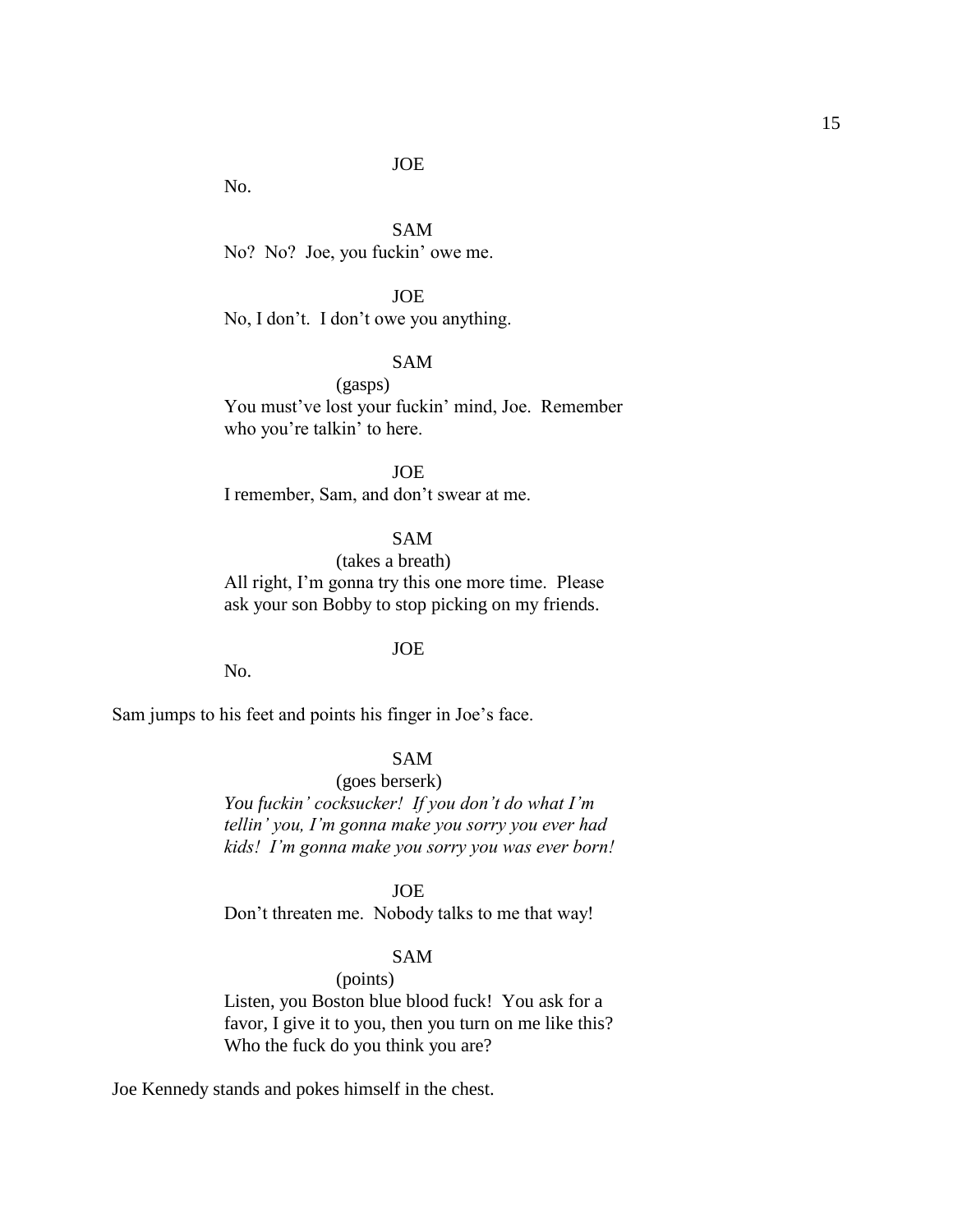## JOE

(righteously)

I am the father of the President of the United States! And you"d better watch yourself, my old friend, because after Jack serves his eight years, Bobby will be president, and that's eight more years. And that's just the beginning. This is the start of a new dynasty! The Kennedys are going to be just like the Windsors, only bigger, and go on longer. So now I"m telling you, *fuck off!*

It's like someone hit Sam in the head with a hammer. He is completely stunned.

#### SAM

(amazed) You"re telling *me* to fuck off?

## JOE

*Fuck you and fuck off!*

SAM You say "fuck you" to me? Sam Giancana?

JOE

That's right, *fuck you!* And don't come back!

Sam puts on his hat, turns on his heel, and he and his men leave.

### INT. PLAZA HOTEL LOBBY – DAY

Sam and his two men step out of the elevator. Sam is fuming, goes directly to a phone booth, gets in and slams the door. His two men stand guard outside.

Sam calls Sal Marcello in New Orleans.

SAM

(into phone) Sal, you know what that piece o' shit, Joe Kennedy, just said to me? 'Fuck you,' that's what he said to me.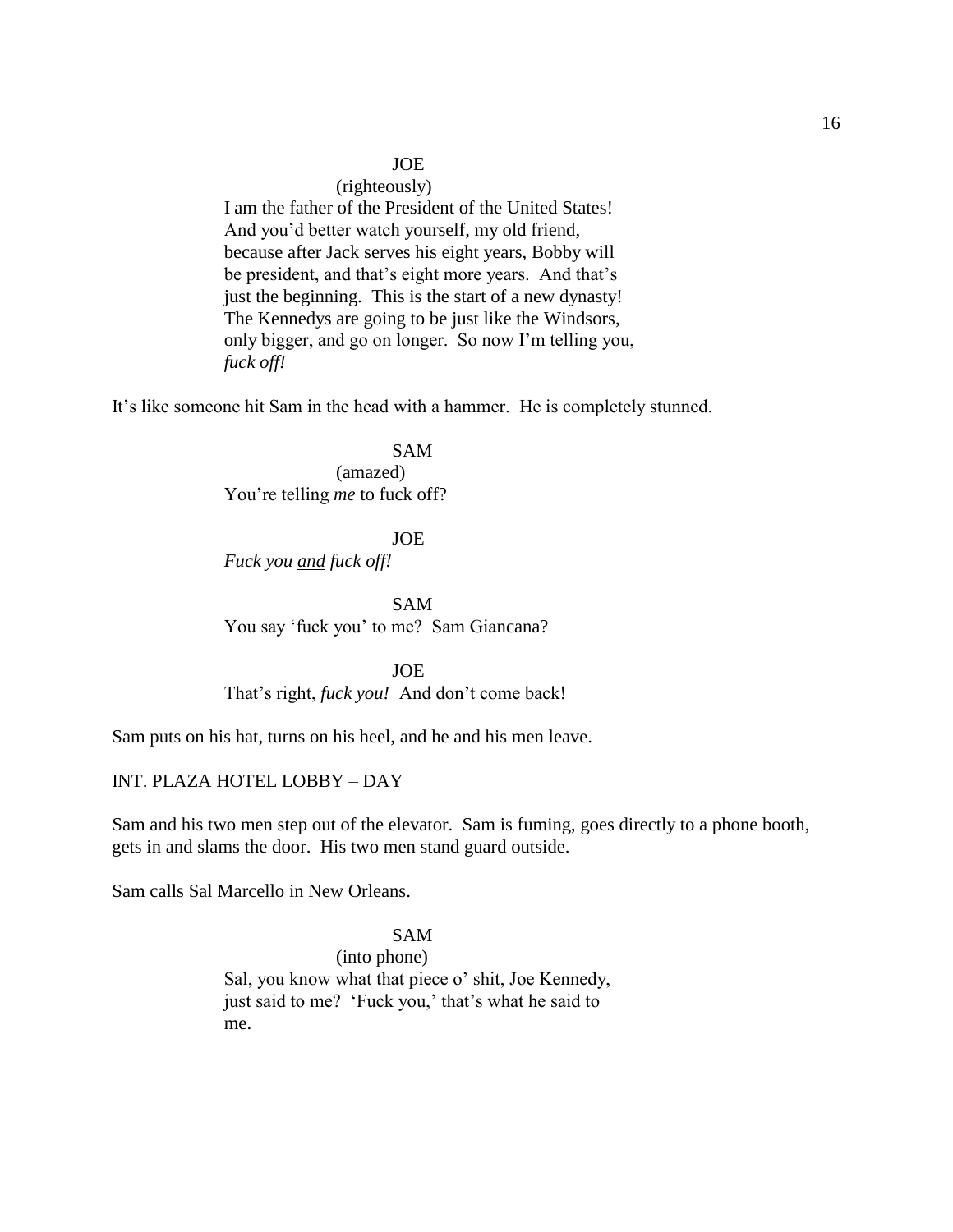#### SAL

### (shocked)

He said that?

### SAM

He sure did.

### SAL

He thinks "cause his kid is president that he"s untouchable.

#### SAM

It was the fuckin" votes we got him that got him elected, the prick! Closest fuckin' election in history! Well, no one has ever fucked me like this and gotten away with it. *Never!* And that cheap bootlegger Kennedy ain"t gonna be the first!

#### SAL

I'm with you, Sam. Let's do him and his two little ungrateful fuckin" brats! Fuck them!

#### SAM

## (thinks, grins)

No. Just Jack right now. I want Joe to eat shit, and he"s gotta be alive to taste it and suffer. Once his son ain"t president no more then he"ll just have to see what a complete ignorant asshole he is.

#### SAL

Y' know, Sam. It's kind of a coincidence, really, but I was just discussing this very subject with a fellah I know, and he had some very interesting ideas. I think you and me need to sit down and have a talk with this fellah.

## SAM

And you trust this guy?

#### SAL.

Yeah, I do. He's very smart, and he's got some very interesting ideas. A whole plan, actually. Maybe you ought to come on down and visit us sometime.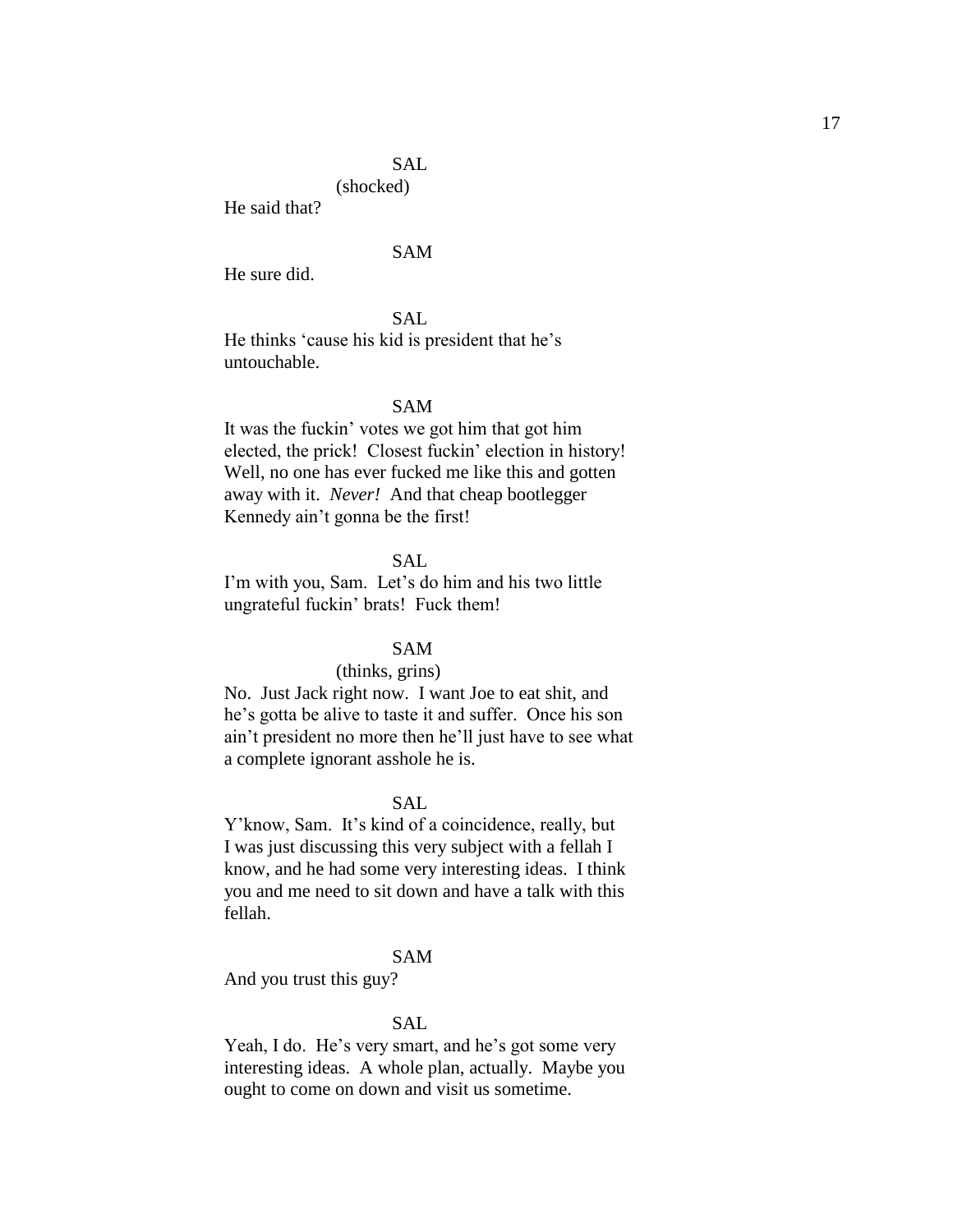SAM

SAL

How about now?

Now's good.

SAM

I"ll be right there.

Sam hangs up the phone and exits the phone booth. His men follow along.

EXT. THE FRENCH QUARTER, NEW ORLEANS – NIGHT

There's a lot of pedestrian traffic in and out of the many bars and clubs in New Orleans' French Quarter. On Bourbon St. there is a club called the Sho-Bar with a big neon sign.

## INT. SHO-BAR PRIVATE DINING ROOM – NIGHT

Sal Marcello and Sam Giancana, both wearing dark suits and ties, sit at a table having a drink. Six of their men loiter around the perimeter of the room. The door opens and in walks a suave, good-looking, white-haired gentleman of 45 named CLAY SHAW in a pristine white suit. Clay steps right up to Sam and heartily shakes his hand.

CLAY

A great pleasure, Mr. Giancana. I"ve heard quite a bit about you over the years, and nothing impresses me more than powerful men.

## SAM

(shrugs humbly) Well, in certain parts of Chicago maybe. Please, sit down, Mr. Shaw.

Clay unbuttons his white jacket and sits

**CLAY** 

Since we will be talking about sensitive subjects, might I suggest we keep this strictly between the three of us?

SAM

(nods)

Of course.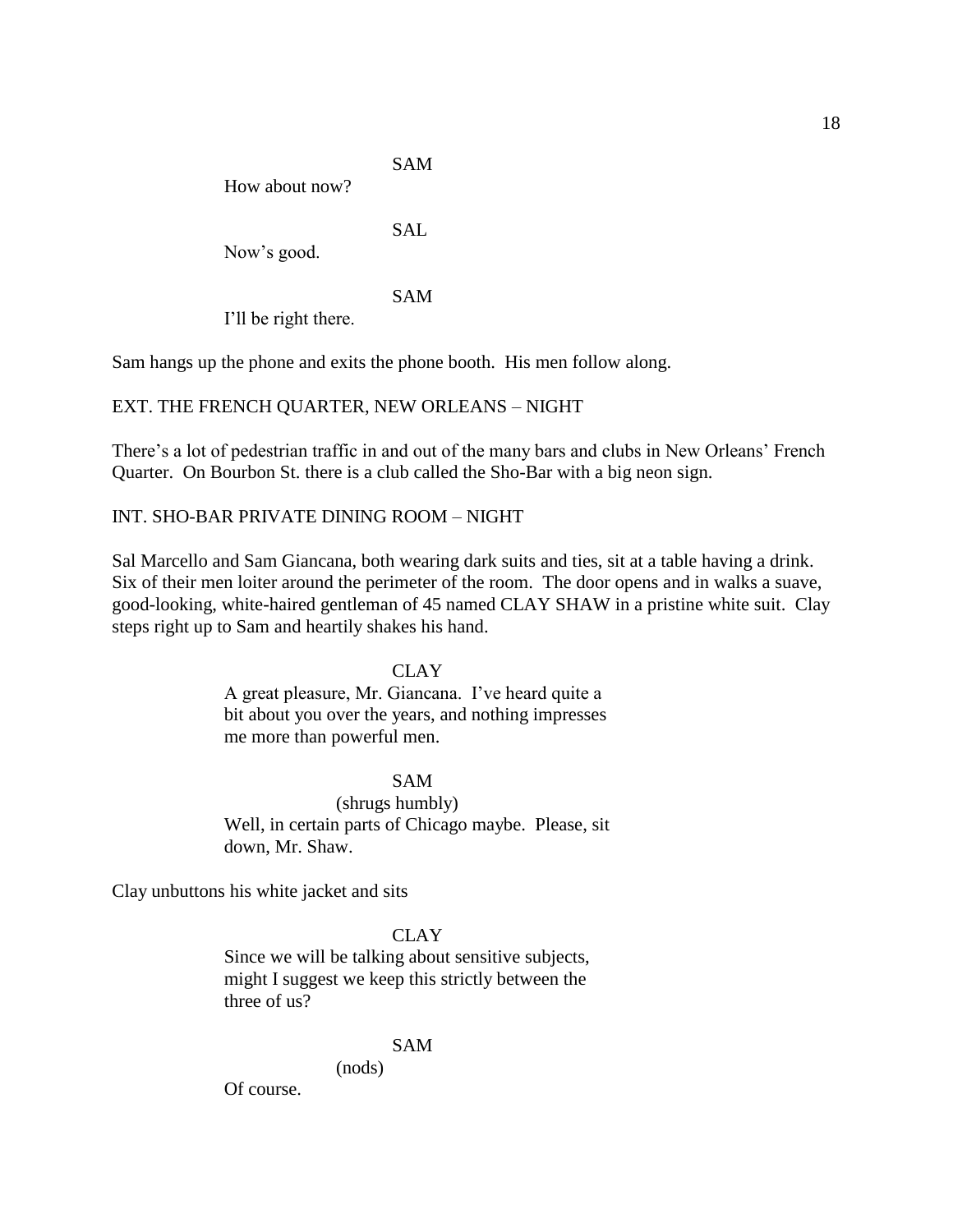He gives his two men a glance and they leave. Sal gives his guys a look and they too leave. Sal stands up.

> SAL Would you like a drink, Clay?

#### CLAY

Vodka, neat. Thank you.

Sal goes and gets Clay a glass and a bottle and brings them back to the table. He and Sam are drinking scotch, and Sam refills both of their glasses. They tip their glasses toward one another in a silent toast, then they all drink.

#### **CLAY**

Now, since we"re being frank and open, so to speak, let me put my cards on the table right away. I"m doing this for my very good friend, Carlos Marcello, who asked me a question a few weeks ago, in passing, and I just happened to give it some thought, and I called him back and told him so, and then you called with the very same idea the next day. That"s sort of coincidental, don"t you think?

### SAM

(nods) Yeah, it is. So?

#### **CLAY**

So, I was never here, and you and I will never meet again, okay?

## SAM

(shrugs) Yeah, okay. Whatever you say.

## **CLAY**

Okay, fine.

(Clay takes a drink and lights a thin little cigar) The key to this plan is not killing the president, which has already been done three times.

Sam and Sal both look at each other in confusion.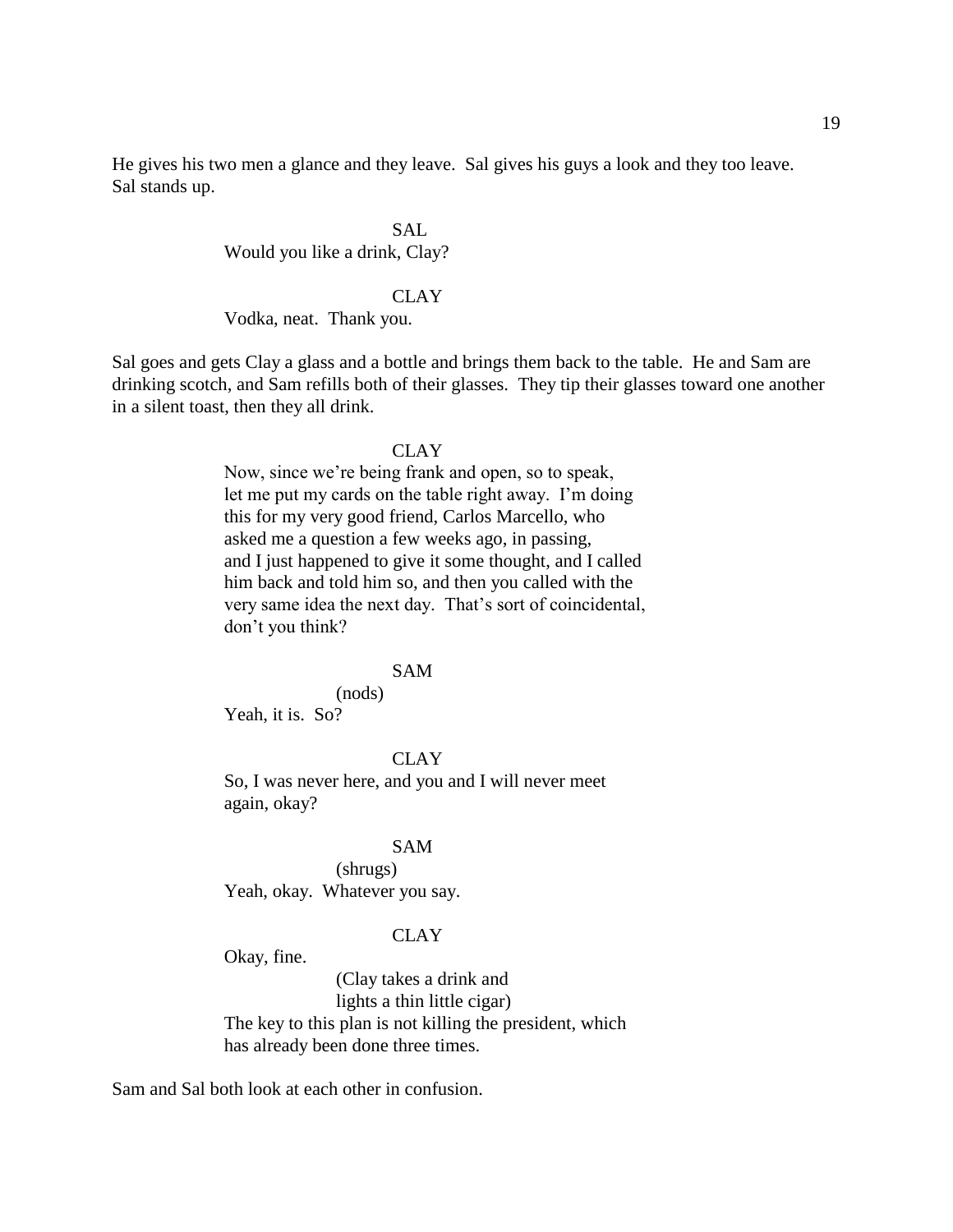Three? Who?

**CLAY** Lincoln, Garfield, and McKinley.

SAM

Huh? I never heard of this Garfield guy before. Have you, Sal?

SAL

(shrugs) Maybe I have. I don"t know. Anyway, go on.

## **CLAY**

The point isn"t whether or not you can kill the president, which you most certainly can, the point is getting away with it. So far, no one has.

SAM

(nods)

Really?

CLAY Nope. But, I"m convinced it can be done.

SAM

Okay, I'm with you. How?

**CLAY** 

Pin it on Castro and the CIA, then let *them* cover it up. They CIA is very good at that sort of thing.

SAM

What do you mean exactly?

### CLAY

Fidel has the very best motive for killing Kennedy right now since Kennedy keeps trying to have Fidel killed, and shipping in insurgents to try and take over his country. And, as you well know, the CIA's hands are just filthy the way they"ve been going after Castro.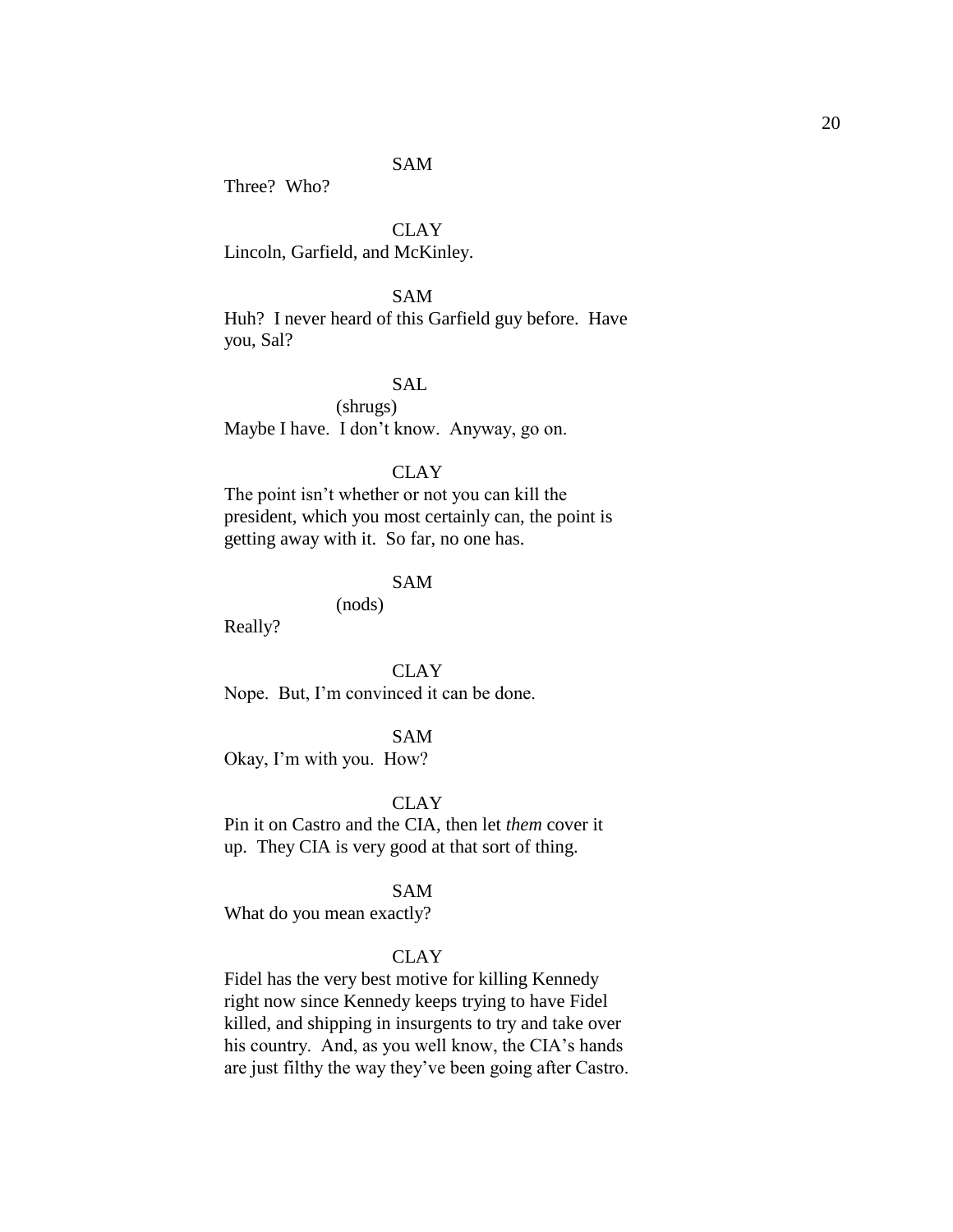#### SAM

You"re tellin" me. The CIA came to Johnny Roselli and me to knock Castro off before the Bay of Pigs invasion. But Castro's a pretty smart cookie and you can't get to the guy.

#### CLAY

Whether or not Castro was assassinated, Kennedy totally chickened-out on the Bay of Pigs, called off all the air support, and left those poor Cuban rebels out there with their pants down. And then he left the CIA holding the bag. The CIA directors, Allen Dulles and Richard Bissell, both got fired over this, and it was clearly all Kennedy"s fault. Now the CIA hates Kennedy. And Castro hates Kennedy, too, so there"s plenty of people with perfectly good motives to pin this on. If you choose a fall-guy with both CIA and Castro connections, then you in fact hire the very best hitmen in the world, say out of Marseilles–

#### SAM

–That"s easy, I"m very well-connected in Marseilles.

### CLAY

Yes, I know. That's where all the heroin comes from. Anyway, have the actual shooting done in a public place, create plenty of confusion, then have your patsy standing by and wham, it's all self-propelled from there on out. You get your pros out of there and let the rest all just happen. And if you give them one single lone nut shooter, they"ll take it, they always do. It was immediately accepted as a lone nut in all three previous cases, Lincoln, Garfield and McKinley, and in all three cases it probably wasn"t true. But at a moment like that, having just lost the president, nobody wants to go looking for God knows how many people who are still at large. If it's not that one lone nut handed to them on a platter, with a very dirty past, then who the hell is it? No, they'll take who you give them, then cover the whole thing up themselves because the CIA can"t afford to come off looking like it's connected to anyone who has just shot the president. And everybody else is too afraid of Russia, communism, and Castro.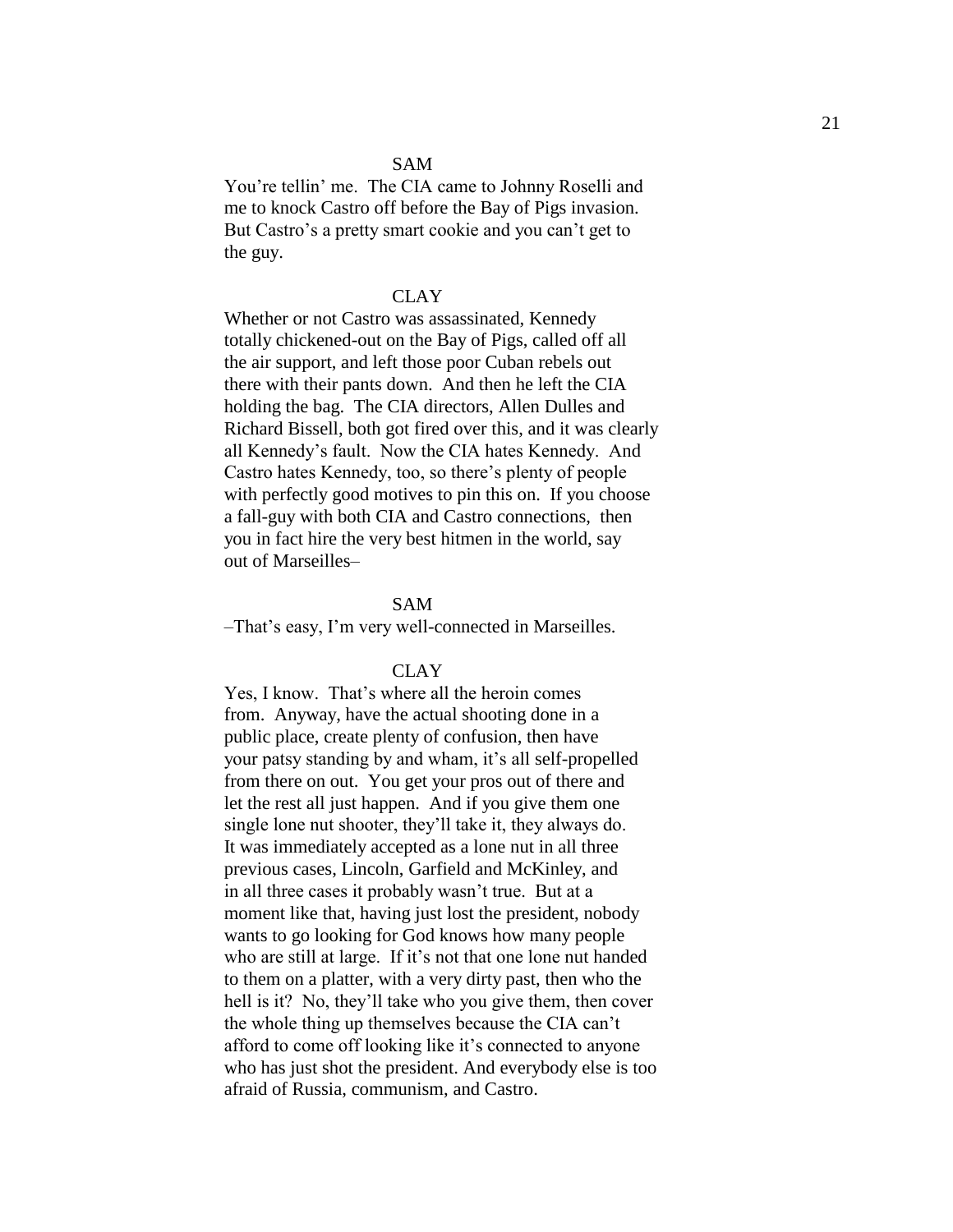Sam and Sal look at each other and nod.

SAL Did I tell you he had an interesting plan?

## SAM

You did, and it is. I'm very interested.

### **CLAY**

### (points)

I"ll even go you one further, gentlemen. President Kennedy just announced plans to take a trip through the south at the end of the year. I say you do it in a highly corrupt town like Miami or Dallas. In places like that the cops, the CIA, and the FBI are so corrupt this whole thing will just naturally cover itself up.

Sam and Sal look at each other, both obviously thinking.

#### SAL

Dallas is my town. There"s guys there that"ll do anything I ask "em to. And that includes cops, CIA, and FBI guys. Clay's right, it's a totally dirty town. And all these guys hang out at Jack Ruby"s strip clubs. And guess what? Jack owes me a lotta money.

## SAM

He owes me money, too, that fuck. And he also owes Johnny Roselli.

### SAL

And Santo Trafficante, too. Oh boy, Jack"s in big trouble.

#### **CLAY**

### (smiles)

You see, it's all falling into place already. It's a perfect plan. And you can easily shoot Kennedy in his convertible Lincoln-Continental limousine. He"s got a protective clear plastic bubble that goes over it, but he and Jackie are both so vain they never use it.

Sam looks at Clay seriously, leaning in toward him.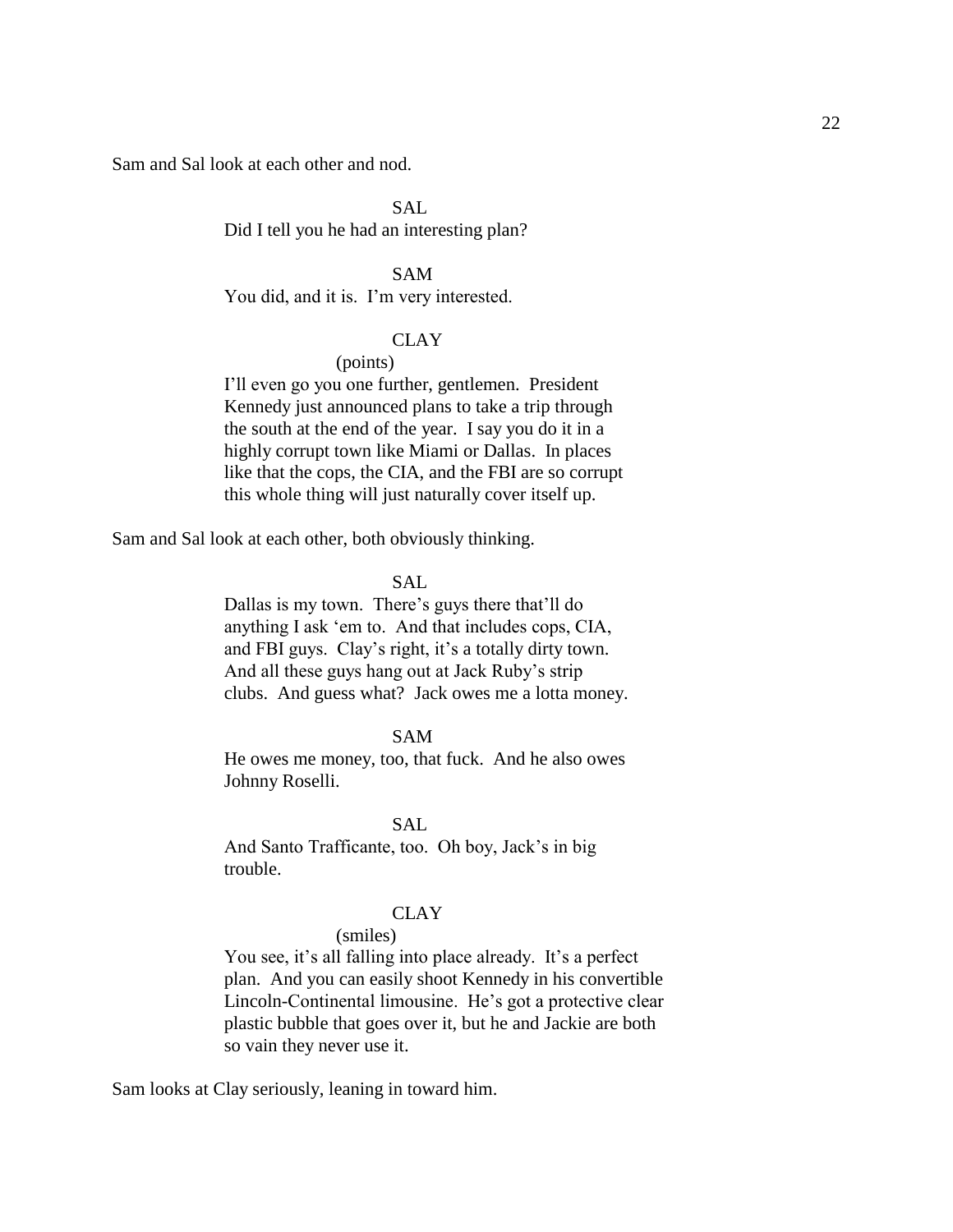### SAM

So, what do you get outta this?

## CLAY

Well, I thought you knew. Sal is remunerating me with a large account in the Bahamas, which will keep me happy forever.

## SAM

## (leans forward) But why else? You"re too smart to do something like this just for money. You've got to have another reason and I wanna know it.

### **CLAY**

(thinks)

Well . . . First of all, I knew two men in the Cuban Brigade that were left defenseless when Kennedy canceled the air support for them, and now they"re both dead. I think it's just disgraceful the way he handled the Bay of Pigs invasion, and due to that I feel he's unworthy of being commander-in-chief or president. But I"ll honestly confess to you that even more than that, well, I just want to have an impact on history, even if no one ever knows that it was me who thought this scheme up. I want to alter the course of history, and this will be the biggest Goddamn thing that ever hit this country, maybe even the whole world, and it"ll all be because I decided to give it a tiny little bit of thought, that's why.

Sam nods, stands, reaches out and shakes Clay"s hand.

#### SAM

Okay, that makes sense to me. It was a pleasure meeting you and talking to you, Mr. Shaw.

## **CLAY**

No, the pleasure was all mine, Mr. Giancana. Good luck.

Sal shows Clay out. They hug at the door, then Clay leaves and Sal returns to the table. They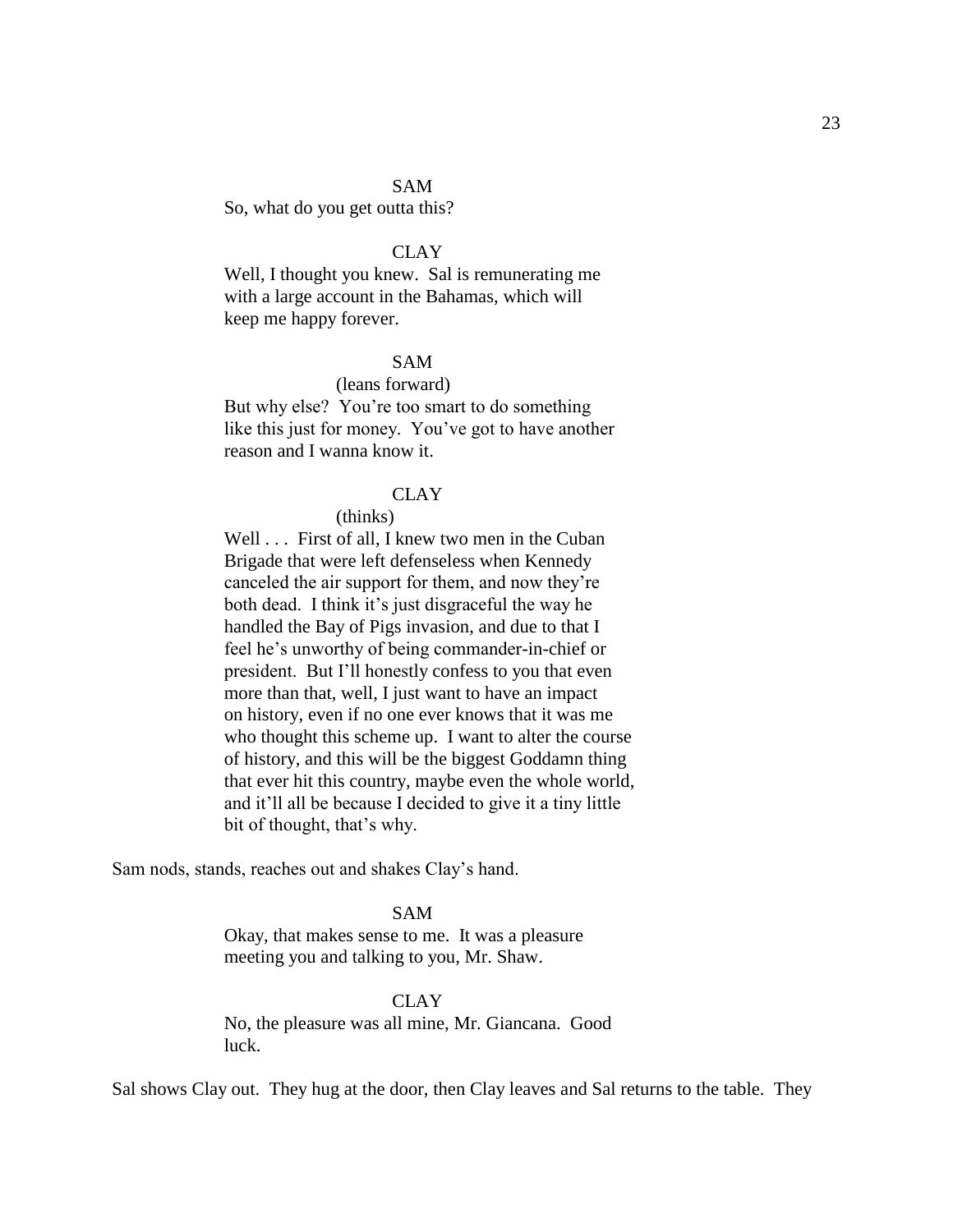both light cigars and Sal pours each of them a drink. They toast.

## SAM & SAL

Salúde.

They both sip their drinks plaintively. Finally ...

## SAM

Is he a fruit?

SAL One of the biggest in the whole quarter.

#### SAM

(shrugs) He's sharp, and very smart. Elegant.

SAL Yeah, fruits often are. So?

#### SAM

So, "fuck you" Joe Kennedy says to me. "My son"s the president, so fuck you!' Nobody says that to me. Sorry. I just can't let it pass.

#### SAL

And you shouldn"t. He betrayed you. He came to you for a favor, then he spit in your face. He's the worst kind of asshole there is, an ungrateful asshole.

SAM And he said "fuck you." To me. Sam Giancana.

#### SAL

You can"t put up with that kind of disrespect, Sam. It's all gettin' way outta hand. Bobby's tryin' to break my balls, and then he"ll come for you next. Unless we nip it in the bud right now.

(points at the phone) Call Antoine in Marsielles.

SAM

I should.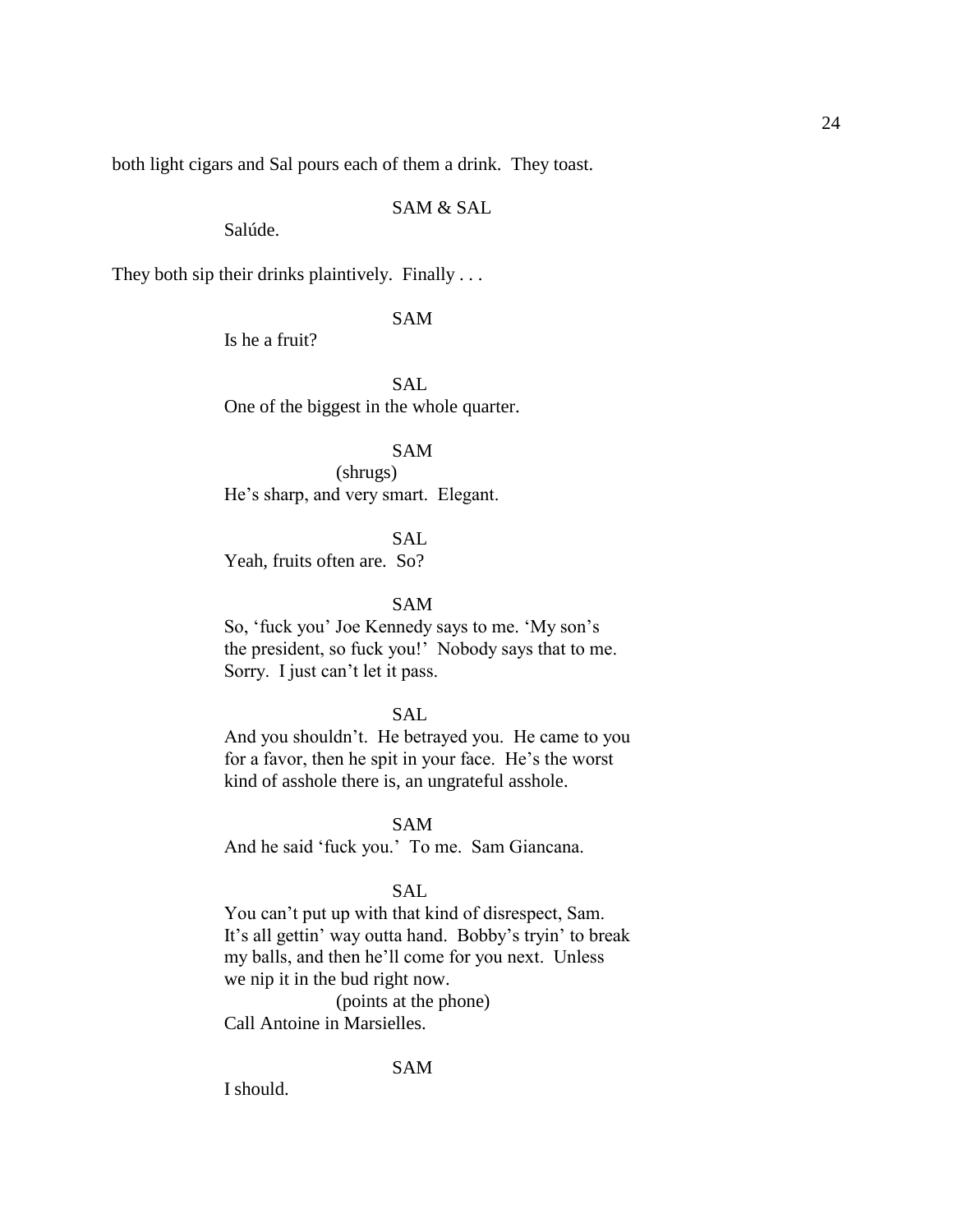#### SAL

You"re fuckin"-A right you should. Call him. Fuck these Boston blue-blood assholes! They think their shit don"t stink. Well, let them eat some shit for once instead of us.

Sam thinks for a second, then grins.

### SAM

Y' know what? We'll just pay Antoine in smack. This won"t even take any cash. We"ll change the course of fuckin' history, and we'll do it with one week's profits and no cash out of our pockets. Shit, this is too easy. Watch this.

Sam picks up the phone and dials. Sal looks pleased and waves one of his men over.

SAL Get David Ferrie. Bring him in here.

### THUG

Sure thing, Sal.

The Thug exits.

### INT. SHO-BAR PRIVATE DINING ROOM – NIGHT/ LATER

Sal Marcello's silver lighter ignites and lights a cigarette which belongs to DAVID FERRIE, a short, squat guy in his early forties with a bad reddish-brown toupee, which slips forward as he leans in for the light. David slides his toupee back into place.

### FERRIE

Almost lost my rug.

SAL So, how's the case against me comin' along?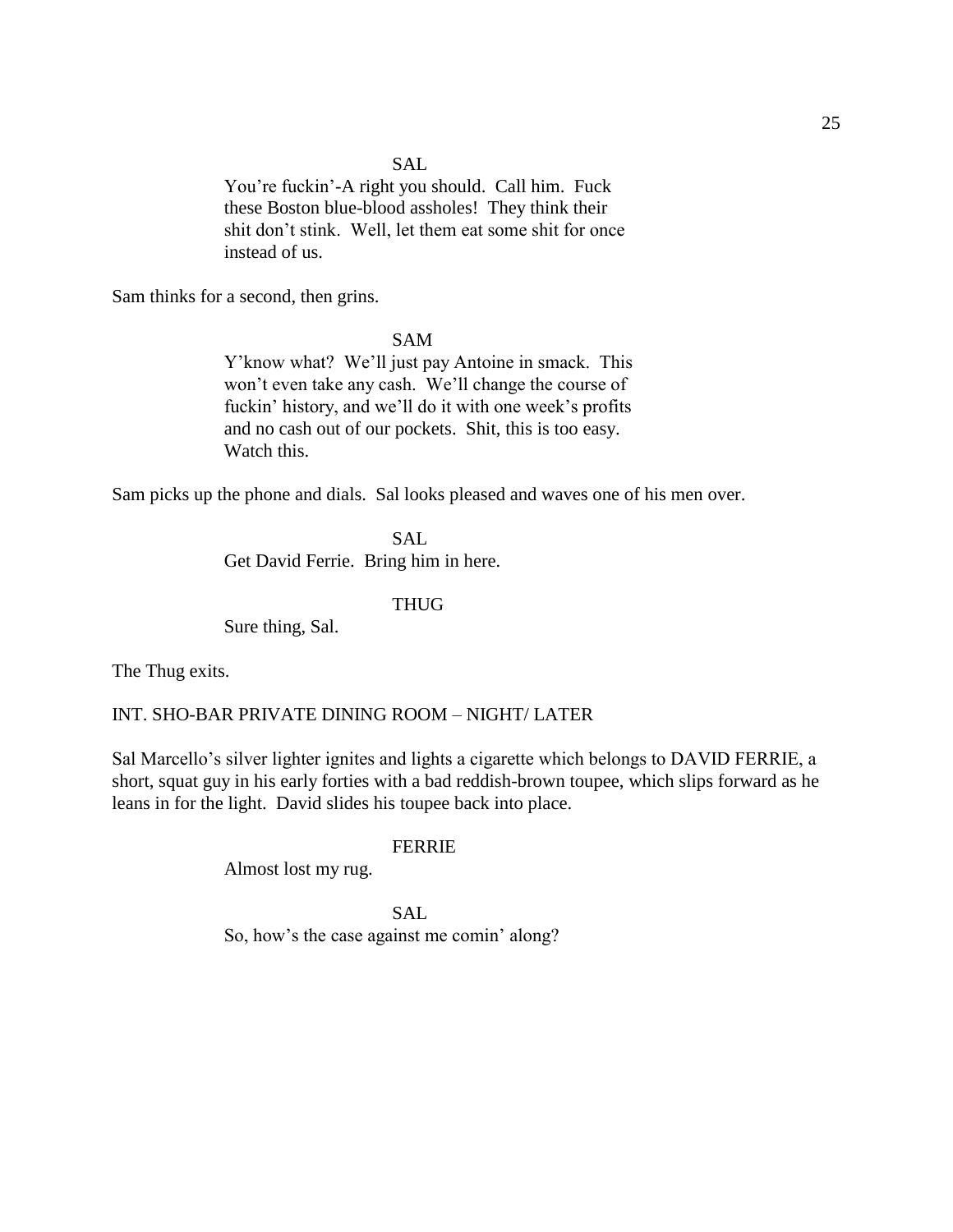#### FERRIE

Not so good. The DA ain't got a case, nothin' they can make stick. Conspiracy? They don"t know nothin" about conspiracy. Look, Bobby Kennedy can order them to go after you, but we"re still here in New Orleans. And you"re the man in New Orleans, Sal. Nobody"ll testify against you.

#### SAL

So, you know when the trial will be?

#### FERRIE

Not 'til the end of the year. Don't worry, everything'll be handled by then.

SAL

I know. You"re a good man, David. I like you.

FERRIE

I know you do, Sal, and I appreciate it.

SAL Good. So, I need a name from you.

#### FERRIE

Anything.

#### SAL

I'm lookin' for the creepiest little pro-Castro, CIA rat operative you can think of. A sucker. Either here or in Dallas or Miami. Any ideas?

#### FERRIE

(grins)

That's funny, I know just the guy. And he just moved from here to Dallas a few weeks ago.

### SAL

Who is it.

#### FERRIE

A guy I served in the National Guard with. Lee Oswald.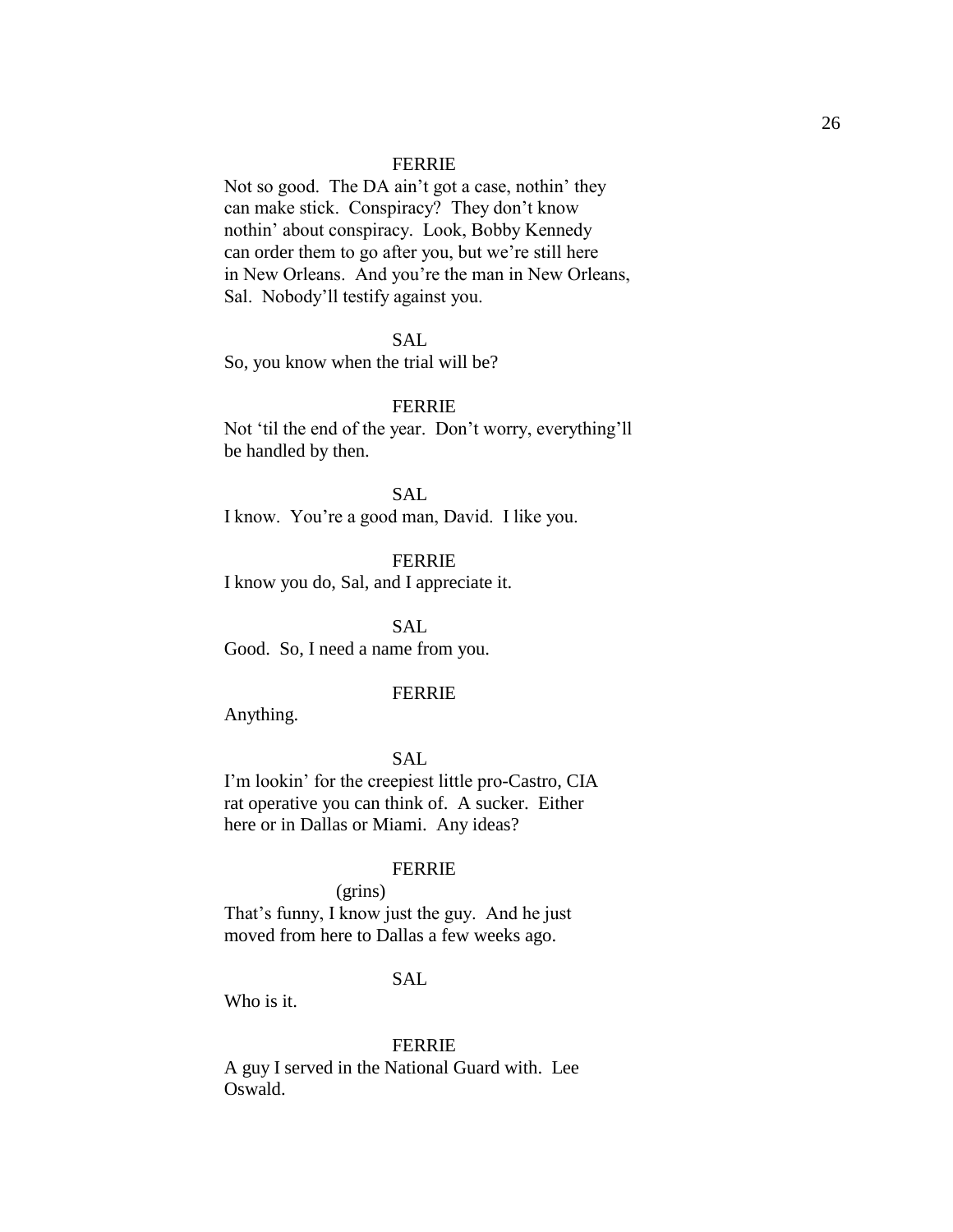### SAL

Oh yeah, I"ve met him. He *is* a little creep. I know his uncle, too. Dutz the putz. Yeah, they're all creeps.

### **FERRIE**

Yeah. Lee and me was both just in this Fair Play for Cuba group, which was a CIA front run by that asshole, Guy Bannister. But the CIA recruited Lee right outta the Marine Corps and then had him defect to Russia as a double-agent, then three years later he defected back, with a Russian wife. And now he's tryin" to defect back again. He just went to Mexico and talked to the Russian embassy, but they wouldn"t let him.

SAL

Christ, what a nut. Okay so he"s obviously tied up with the CIA. Good. And you say he's in Dallas now?

#### FERRIE

Yeah, he just moved there.

SAL

Right. Go to Dallas, find out what he's doing, and call me, okay?

#### FERRIE

Sure thing, boss.

David gets up and leaves, straightening his toupee as he goes.

### EXT. THE CITY OF MARSEILLES – DAY

The city of Marseilles, France sits on the waters of the Mediterranean surrounded by docks and boats of all kinds. It is the largest port on the Mediterranean, and the second largest city in France, with a population of a million people. A title reads, "Marseilles, France, July, 1963."

A 38-year old man with curly brown hair and a friendly grin stands on a corner wearing a beret and smoking a cigarette. A subtitle reads: "LUCIEN SARTIE, professional hitman." A thicknecked, middle-aged man steps up beside Lucien. A subtitle reads: "ANTOINE GIVENEY, head of the Marseilles mob, largest heroin traffickers in the world, known in America as "The French Connection'."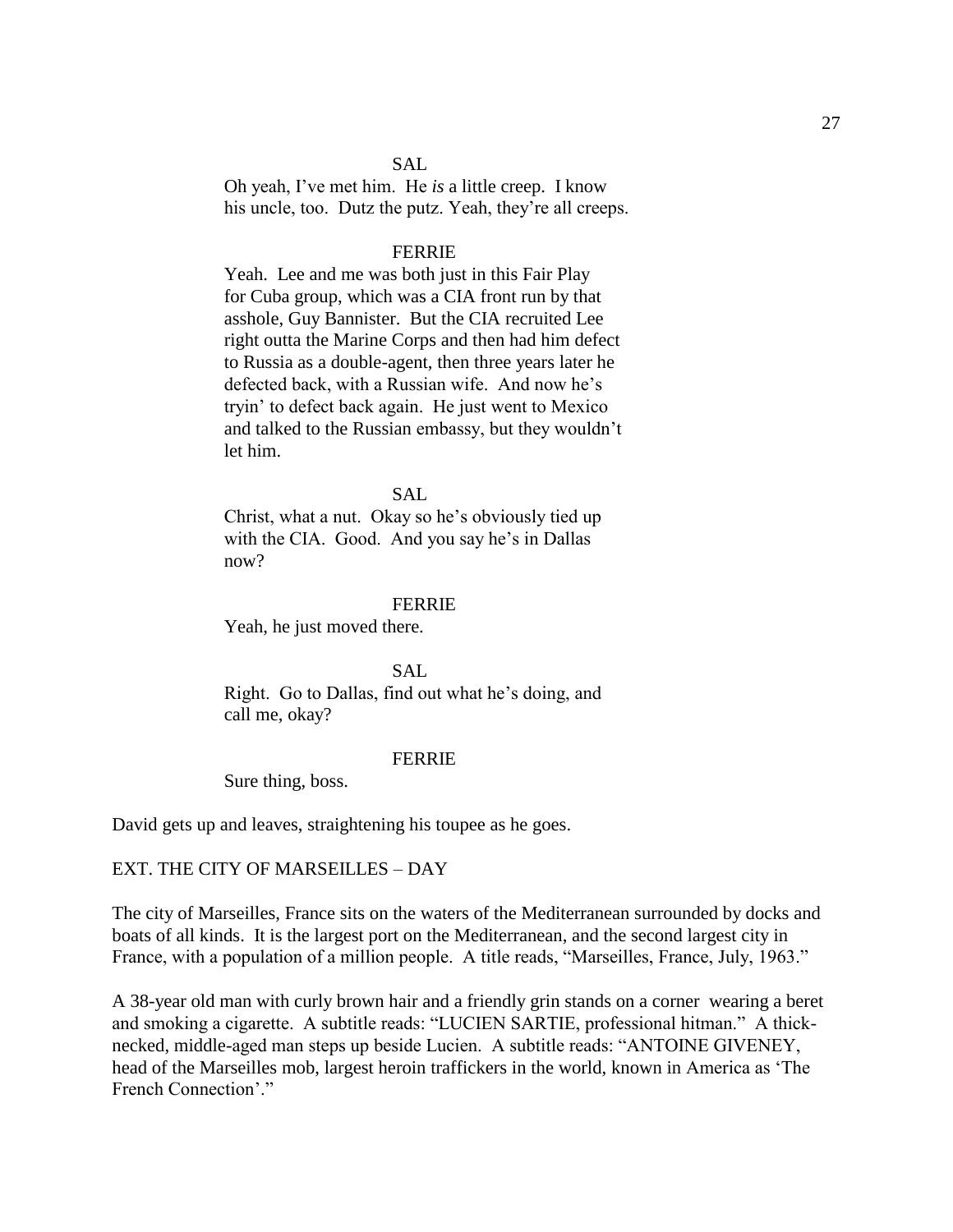#### ANTOINE

Lucien.

## LUCIEN

Antoine.

The kiss on both cheeks, then they take a walk through the city streets.

#### LUCIEN

So? How much?

## ANTOINE

Ten kilos. Pure. I"ll take them right off your hands for 100,000 francs a kilo.

Lucien stops, his eyes wide.

## LUCIEN

That's a million francs.

#### ANTOINE

To split between you and the others. Two or three others, you decide. But you must get the very best, which would still only be a hundred to a hundred and fifty thousand francs each, leaving you with more than half a million.

#### LUCIEN

Well, who on earth could it possibly be? De Gaulle?

#### ANTOINE

(shakes his head) Bigger than De Gaulle.

#### LUCIEN

The Pope?

### ANTOINE

No. President Kennedy.

They both stop, turn and look out to the water.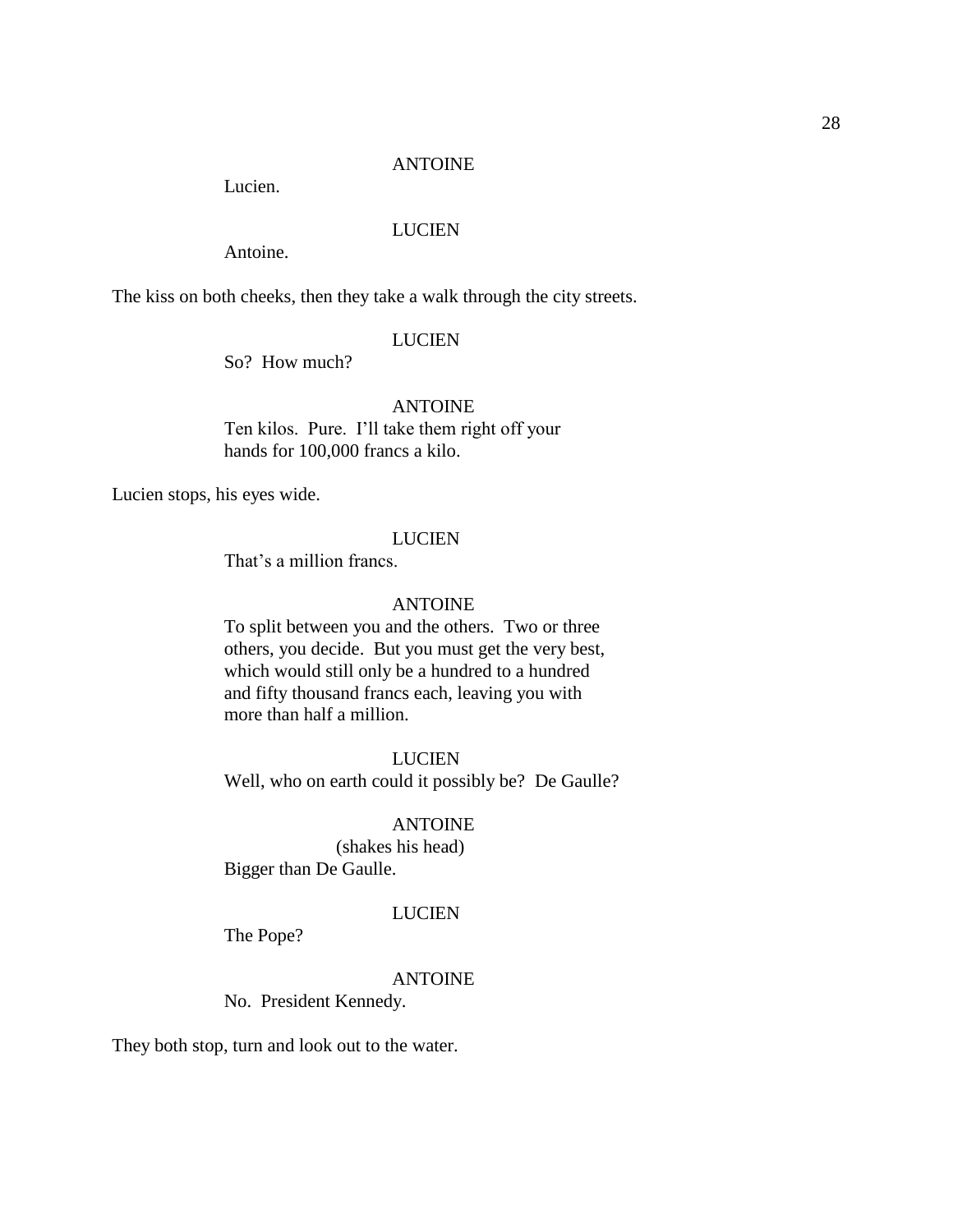#### LUCIEN

(considers) That's a *very* big contract.

#### ANTOINE

The biggest.

## LUCIEN

Why, if you don't mind me asking?

#### ANTOINE

Kennedy"s father insulted a *mafioso capo*. Came to him for a favor, then when it came time to pay back he told the capo, 'fuck you.'

### LUCIEN

### (eyes widen)

"Fuck you"? To a *mafioso capo*? Very ballsy. And only his son is getting it? They don"t take revenge in America like we do here.

### ANTOINE

#### (shakes his head)

No. Say "fuck you" to a *mafioso capo* here and it"s you, your whole family, and all the cousins you never met, too. And this isn't just some local capo, either. It"s the American *capo de capi*.

### LUCIEN

(also shakes his head) So, what about me and my people? This sounds very

dangerous.

#### ANTOINE

I've been assured by people I trust that everything will all be handled in the most professional way possible. Just like you, no expenses are being spared. Everything"s precisely planned. Public place, lots of confusion, scapegoats already set up and in place, ready to be fed to the wolves. It's all very clever. You and your people will slip in and slip out. You"ll be taken care of. You"ve got my word on it.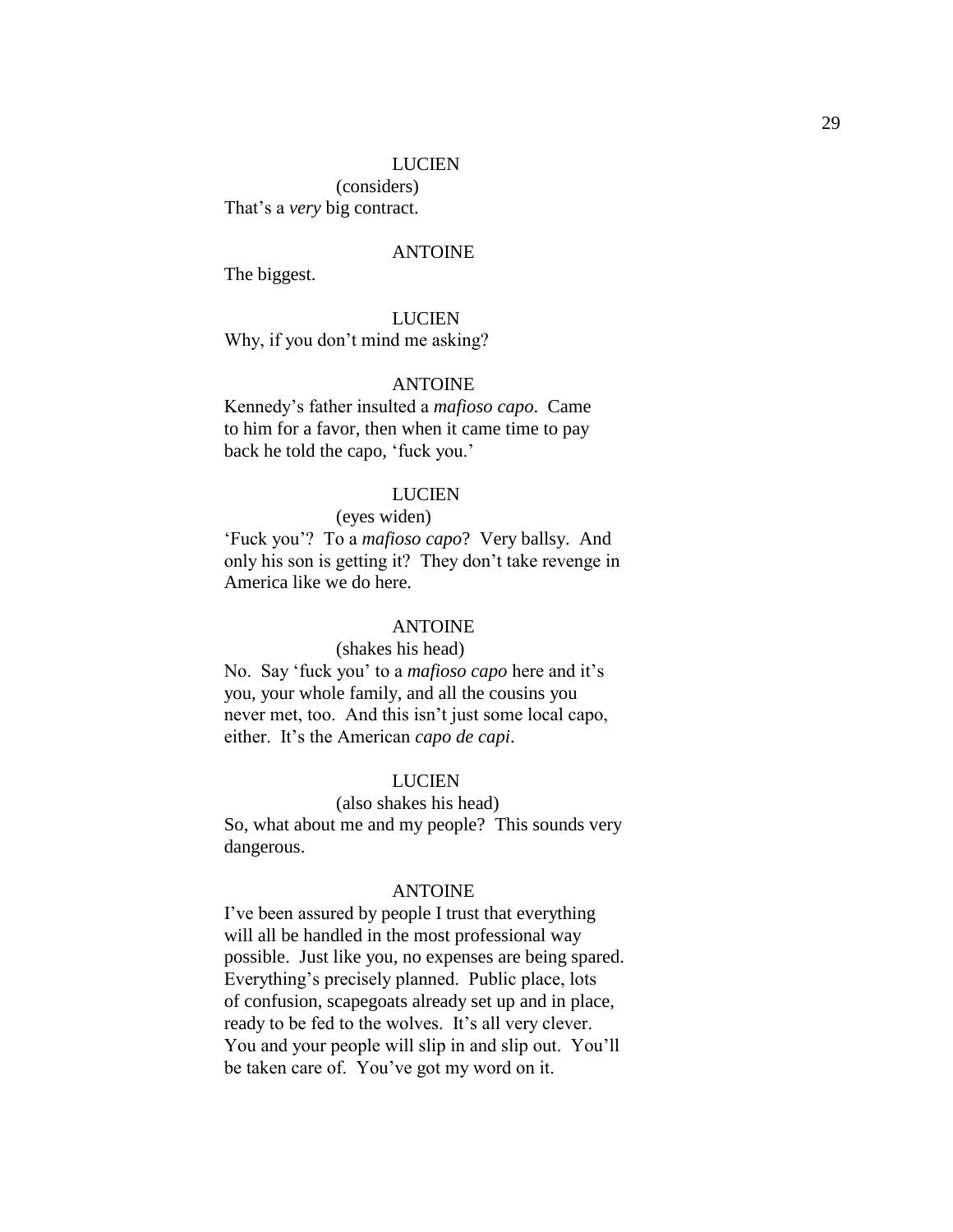Lucien nods, shakes Antoine's hand and hugs him.

## LUCIEN

That"s good enough for me, Antoine. Thank you for thinking of me, and giving me the chance to make my fortune. This will change my life, and make me a rich man. I won"t fail you.

#### ANTOINE

(nods) I know you won"t, Lucien. You"re the best and you"re my friend.

They kiss each other on the cheeks, as sentimental Frenchmen will.

### INT. SHO-BAR PRIVATE DINING ROOM – NIGHT

This is the same private dining room in New Orleans where we last saw Sal Marcello. He is seated in exactly the same spot, and the same men lurk around the perimeter. The door opens and in walks heavy-set man of medium height, with thinning dark hair, and wearing a dark suit. He is JACK RUBY. Sal stands up and shakes Jack's hand.

> SAL Jackie. How ya doin"?

JACK Fine, Sal. Couldn"t be better.

### SAL

Wanna drink?

**JACK** 

Sure. Scotch on the rocks. A big one.

Sal glances at one of his men and the drink instantly appears. Jack puts a cigarette in his mouth and Sal lights it for him with his expensive silver lighter.

> JACK So, you wanted to see me and here I am.

SAL And I appreciate it, Jack. Thanks for coming.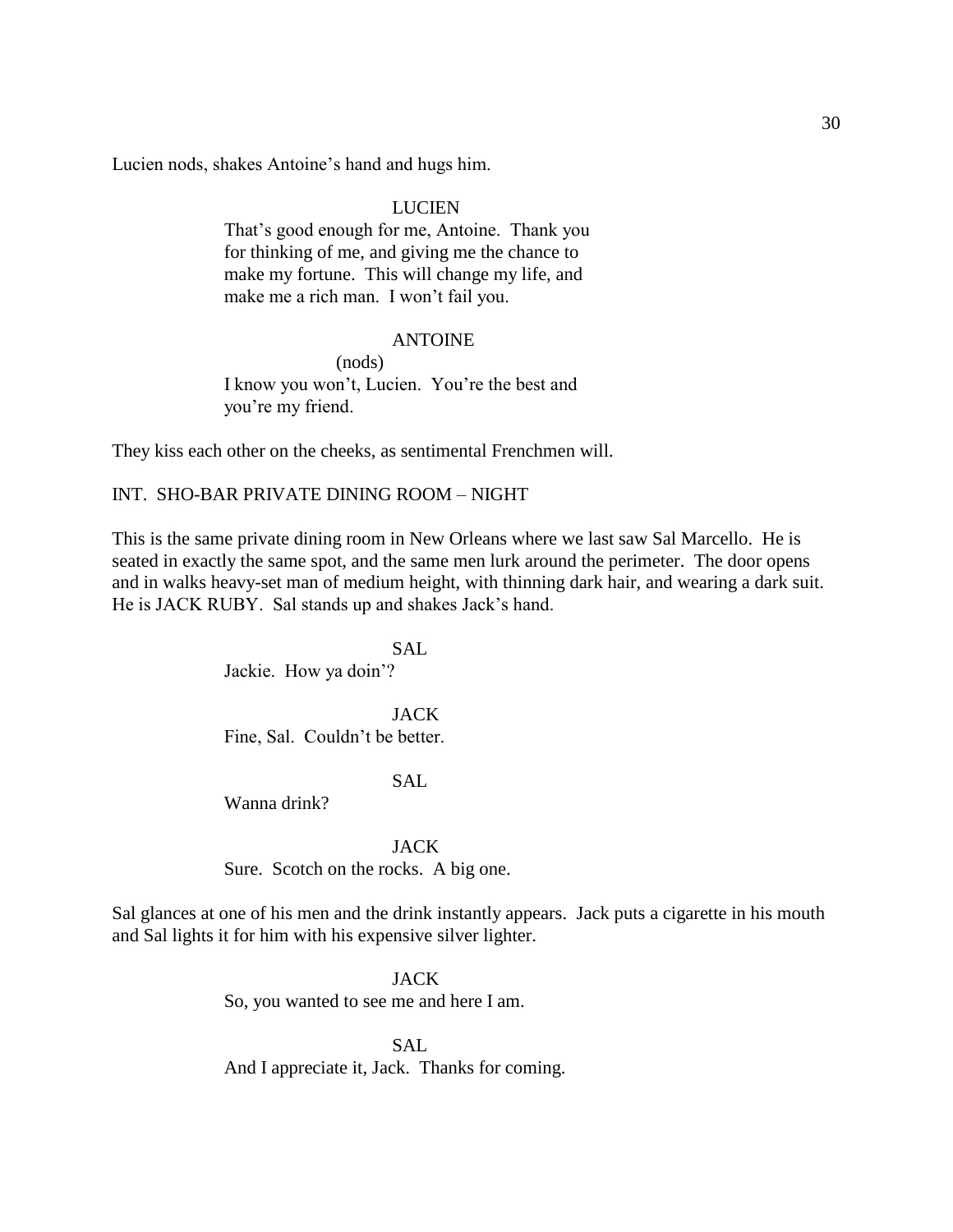Jack seems distinctly uncomfortable.

## JACK

Yeah, well . . .

SAL So, how much money do you owe me?

JACK

Uh . . . I guess it must be about a hundred thou'.

### SAL

(frowns)

No, it *used* to be a hundred thou", Jack. But there"s this thing called 'compounding interest,' you heard of it?

## JACK

Yeah, I have.

Sal turns to one of his THUGS.

#### SAL

How much is it really?

#### THUG

One hundred and twenty-seven thousand, five hundred and seventy-two dollars.

SAL

But it's not just me, Jack. I'm representing some other people, too. Old friends of yours that you also owe a lot of money to.

#### JACK

Like who?

## SAL

(shakes his head and frowns) Like Sam Mooney in Chicago, Santo Trafficante in Miami, and Johnny Roselli in Vegas, too. Now you"re up to nearly half a million bucks.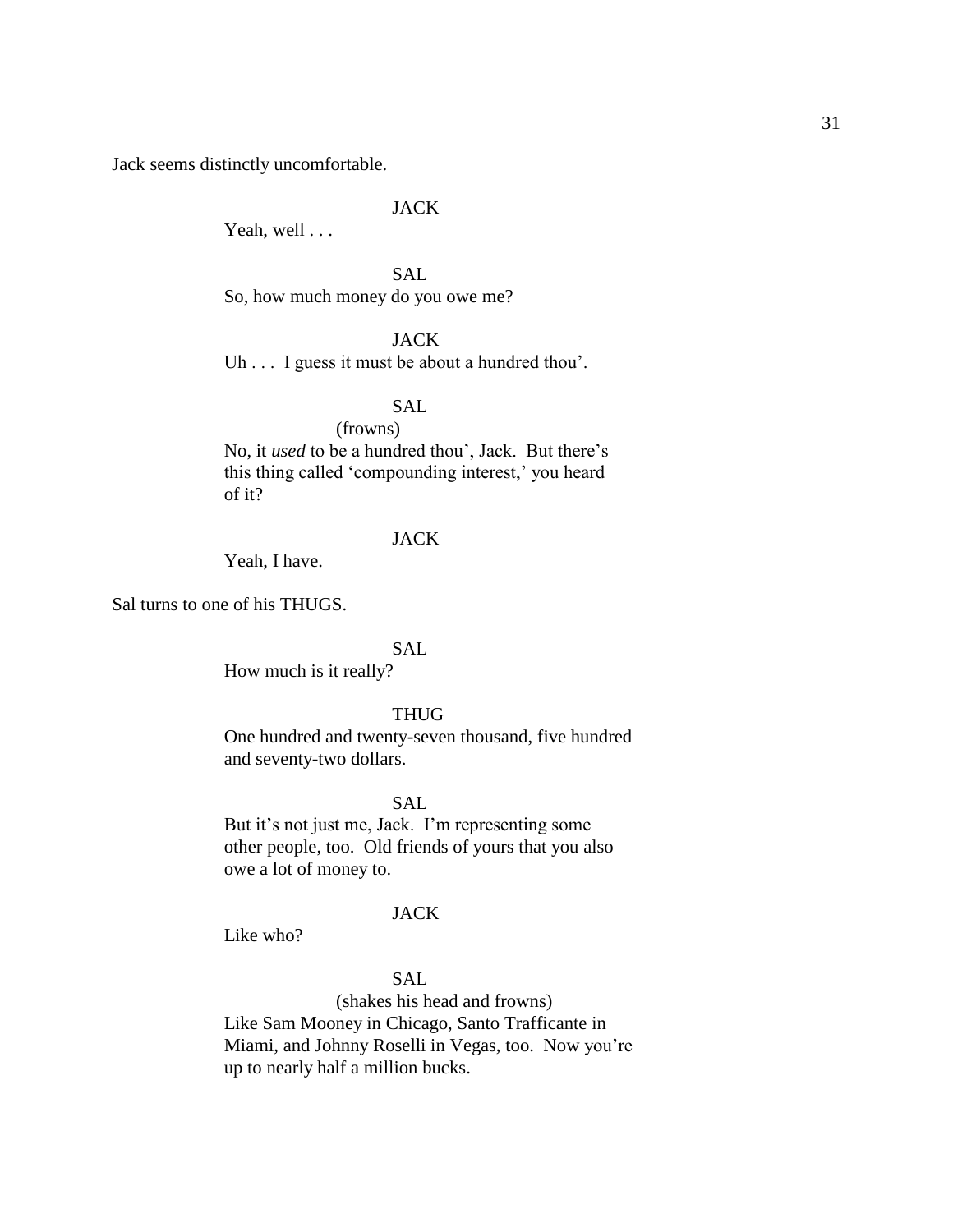#### JACK

## (shocked)

*Oh, fuck!*

#### SAL

Oh, fuck is right. Owing me money is a very bad idea, but Mooney, Trafficante, and Roselli, too? You must have a fuckin' death wish, Jack. What's wrong with you?

## JACK

It's just a streak of bad luck, Sal. I'm sure these last two clubs I opened will really pay off big.

SAL

Jack, face it, nothing can hit big enough at this point to help you. There"s no chance of you paying any of us back.

Jack reaches into his pocket and takes out a rubber-banded roll of money and puts it on the table.

JACK Look, here's ten Gs. It's all I could put together since you called this morning.

Sal takes the roll of money, goes over and sits closer to Jack. Sal sets the money on the table.

SAL You're in for a half a million and you bring ten Gs? You think I'm an asshole, Jack?

### JACK

(starting to panic) No, no, of course not, Sal. Jesus Christ! I"ll pay the money back. I swear. I"ll figure out a way.

Sal puts his arm around Jack"s shoulder and gives him a firm hug.

SAL

No you won"t.

JACK Yeah, I will. I swear I will.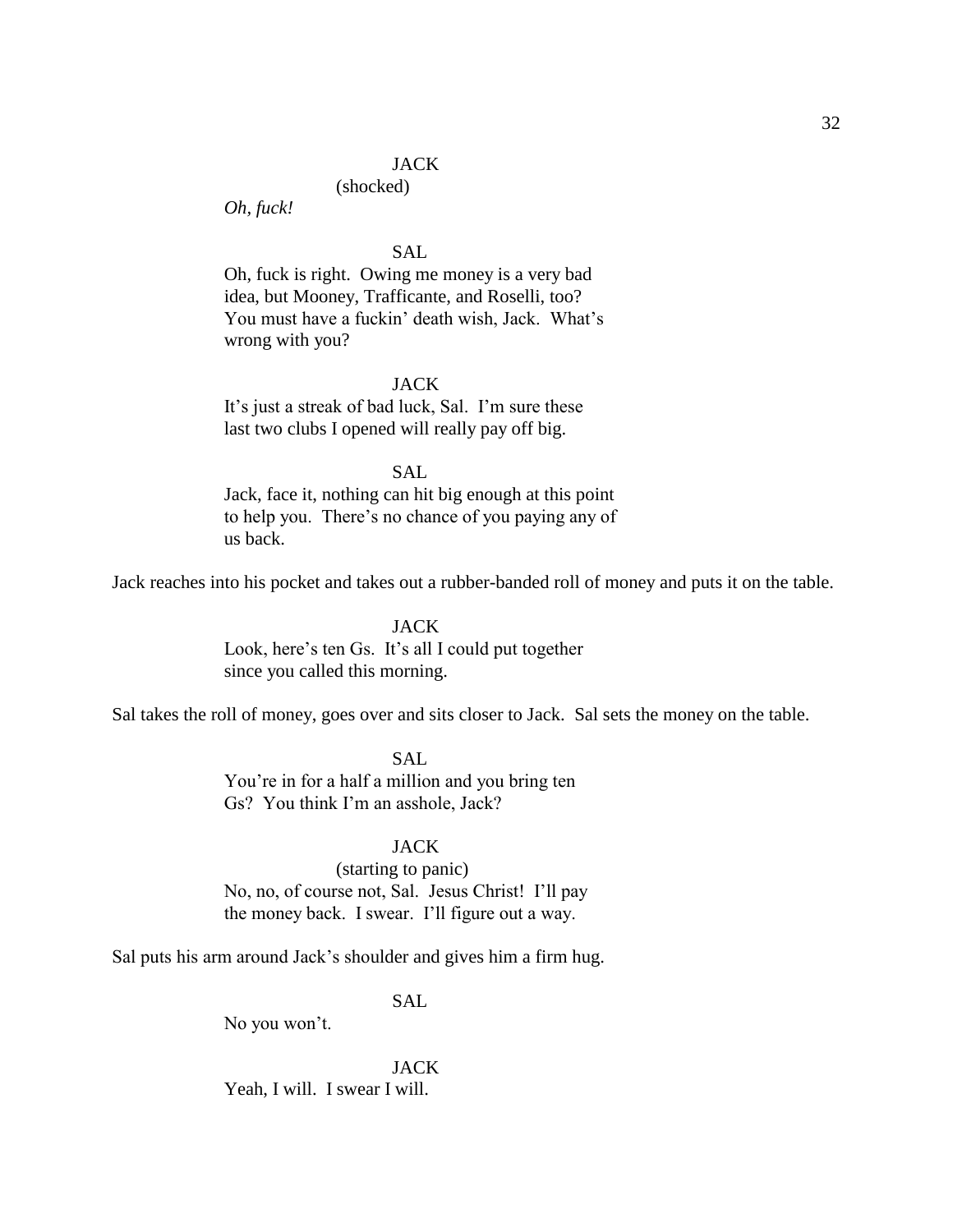### SAL

It's too late for that, Jack. You know what happens when you get in too deep to guys like me and Mooney and Trafficante and Roselli. You know what happens next, right?

Two of Sal's Thugs step forward until they are right behind Jack. Jack apprehensively glances up at them.

## JACK

(frightened)

Yeah, I do.

SAL I know you do. And that"s good.

Sal let's all of this sink in for a second. Jack shakily picks up his drink and downs it.

SAL So what"dya think I"m gonna do now?

Jack glances up at the thugs, then back at Sal Marcello.

## JACK

(a tiny voice)

Kill me?

Sal smiles and hugs Jack closer.

today"s your lucky day, Jack. I'm not going to.

Jack can"t believe what he"s hearing.

JACK

No?

SAL

No. I gotta job for you.

JACK

Yeah?

SAL 'Course I should, but

33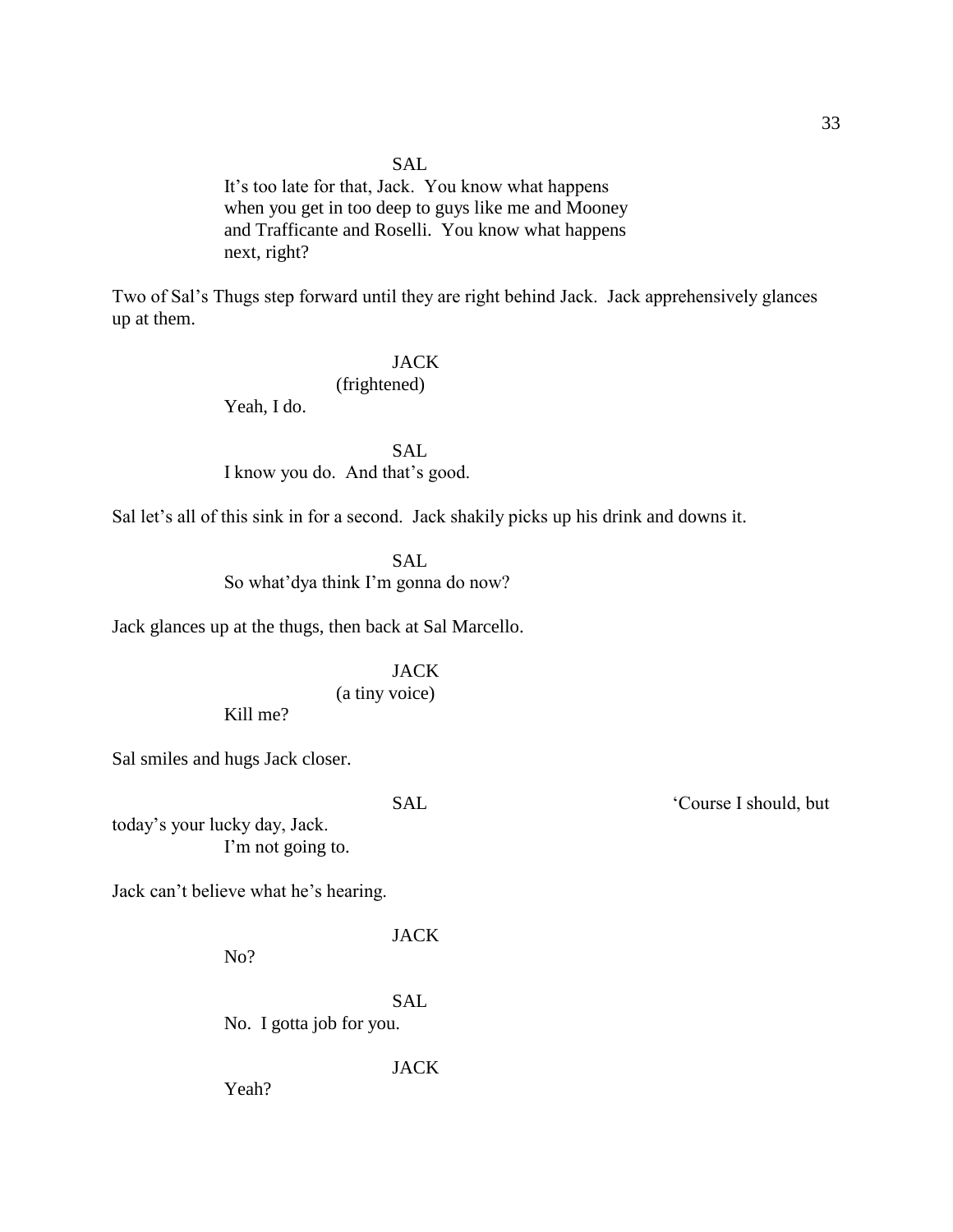### SAL

Yeah. So now I don"t need to explain *why* I want you do a few things for me, I just want you to *do* them, okay?

Jack is incredibly relieved and takes a deep breath.

## JACK

Sure. Anything.

SAL

Right. And that"s how you"re gonna work off this debt.

## JACK

The whole thing?

## SAL

The whole thing.

#### JACK

Good God, Sal, how?

## SAL

You're just gonna do a few things for me, no questions, just do "em. Some will be easy, others harder, but either way you just do "em. Got it?

### JACK

(nods) Yeah, sure, of course. No problem.

#### SAL

And you mention anything about this to anyone, I mean, anyone, and you"ll make me very unhappy. You know what I mean, Jack?

#### JACK

(nods) I know what you mean.

#### SAL

Good.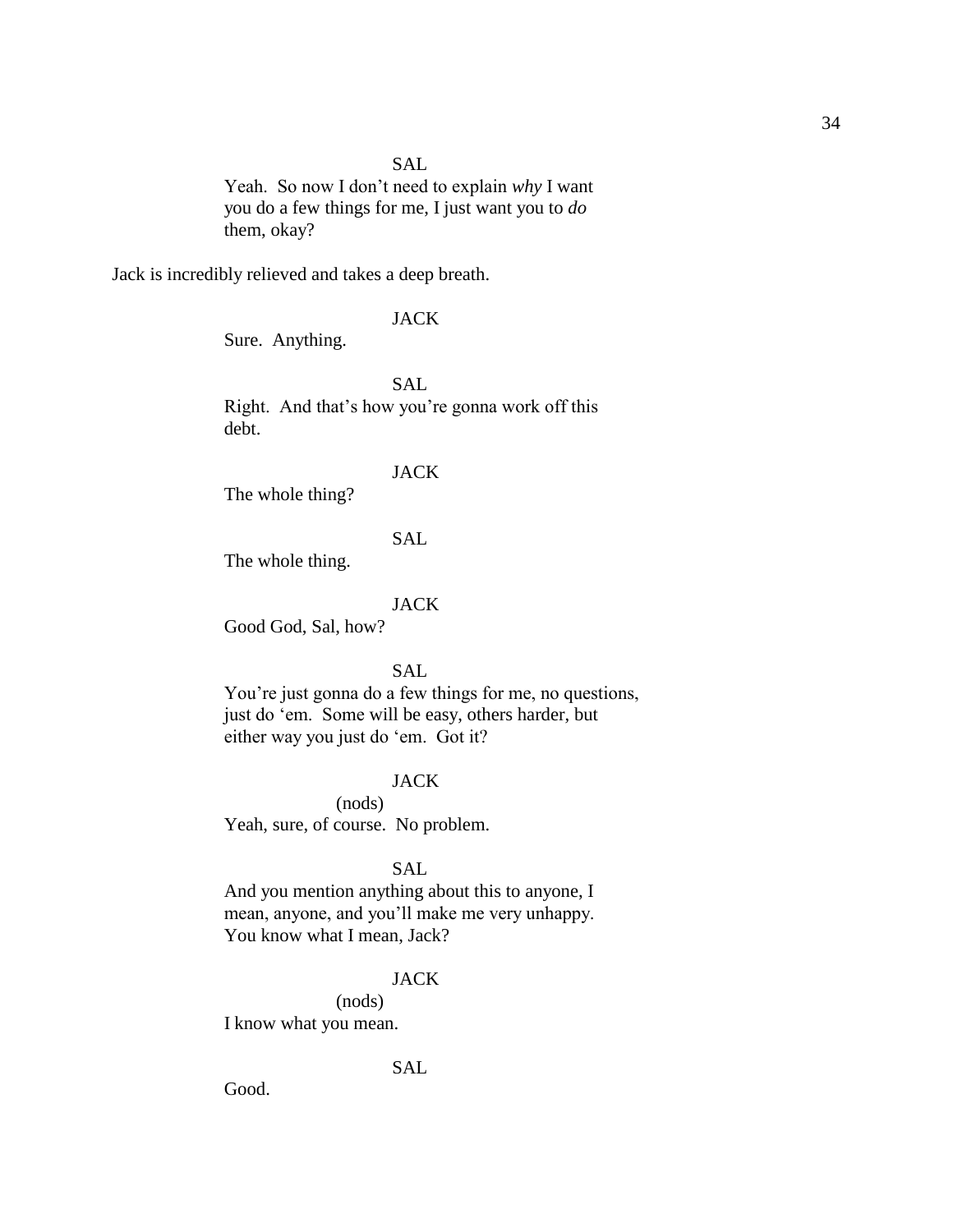Jack stands and shakes Sal"s hand.

JACK Thanks for giving me a way to work this out. I really appreciate it, Sal.

SAL I know you do. Here. You keep this.

Sal slides the roll of money back to Jack.

JACK Thanks a lot. You can count on me.

SAL I know I can. But don"t let me down, Jack. There"s no second chance on this.

#### JACK

No, I won"t let you down.

Jack leaves and Sal watches him go. After a moment Sal picks up the phone and dials. It rings a few times, then is answered.

## SAL

(into phone) Hello, Mooney? Yeah, it's all moving along.

# EXT. MARSEILLES HARBOR – DAY

Lucien sits on the deck of a sailboat docked in the Marseilles Harbor. Two other men sit there with him. They are MARCEL, and intense, dark-complected man in his early forties, and ANDRE, a blond, handsome fellow in his twenties.

#### LUCIEN

I don"t know the exact locale as yet, but the target will probably be in a moving car. A convertible. I am hoping that between the three of us we can arrange a triangulation to be absolutely certain of the kill. Anything less than a kill is failure, and in this case, working for the Cosa Nostra, that is, of course, unacceptable. That's why I've got you two, you"re my friends and the only other shooters in Marseilles as good as me.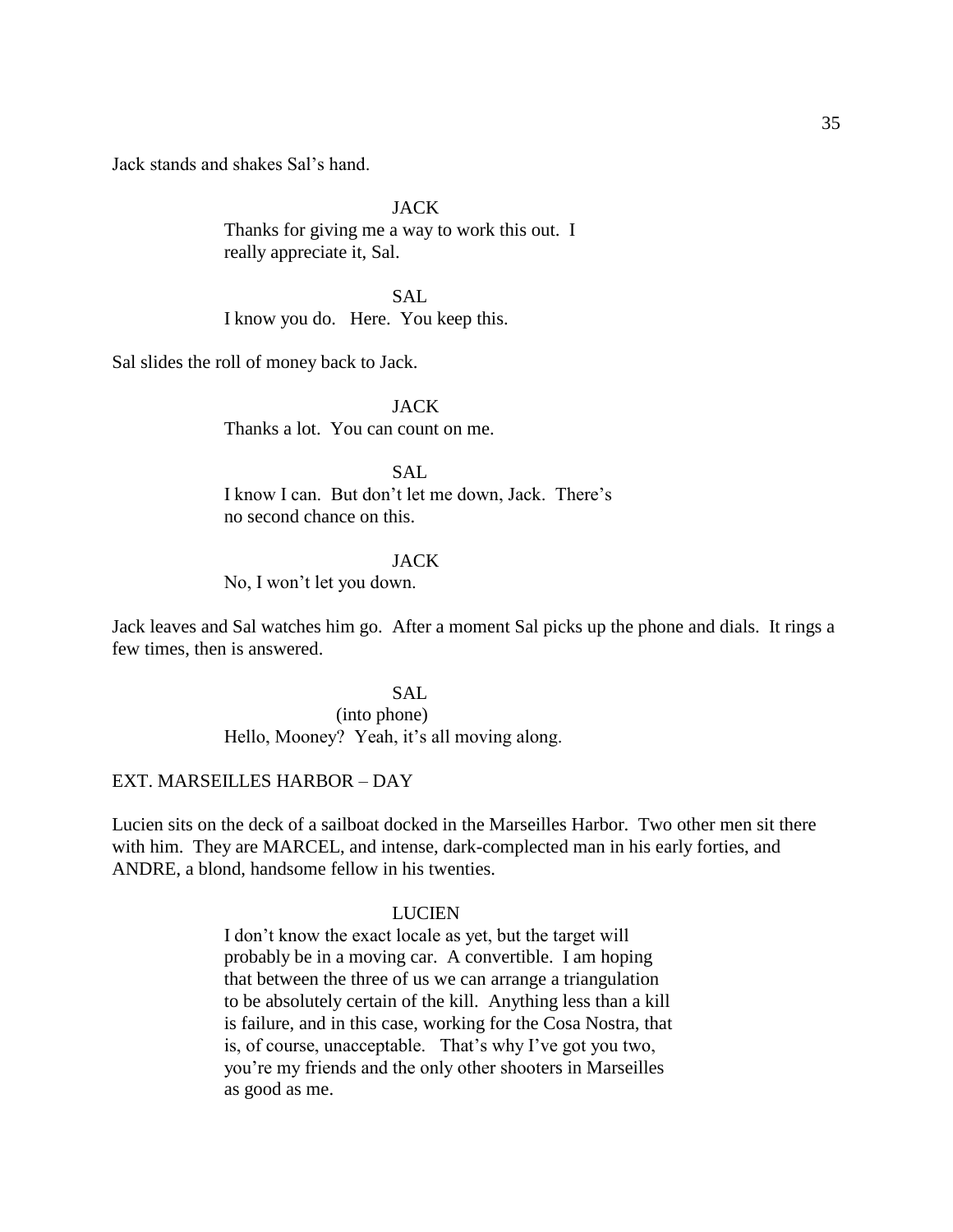#### MARCEL

Better. I killed three times as many Nazis as you. I was the best sniper in the entire *resistance*. I was already there three years when you just started, and you were just a snot-nosed young kid.

#### **LUCIEN**

(nods)

Okay, okay. You"re the best, Marcel. Relax. Anyway, we"ll all have to lay low for a while, maybe eight weeks, then we"ll be back here and we"ll be rich men.

### ANDRE

And you say this is a high-ranking American political official.

## LUCIEN

Yes. Does it matter?

### ANDRE

Not to me.

Lucien looks at Marcel inquiringly.

## MARCEL

(smiles)

You"re joking, right? For a hundred and fifty thousand francs I'll shoot anybody, including my mother.

#### LUCIEN

Marcel, your mother's dead.

#### MARCEL

Which is, of course, why I would use her as an example. If she were alive, I wouldn"t have said that.

Lucien and Andre are both amused. Lucien hands each man an inch-thick stack of money. Marcel picks up his pile and fans himself.

#### MARCEL.

This is as much as I've ever made before, and it's just the advance. When I get back from this job I"m going to buy a café.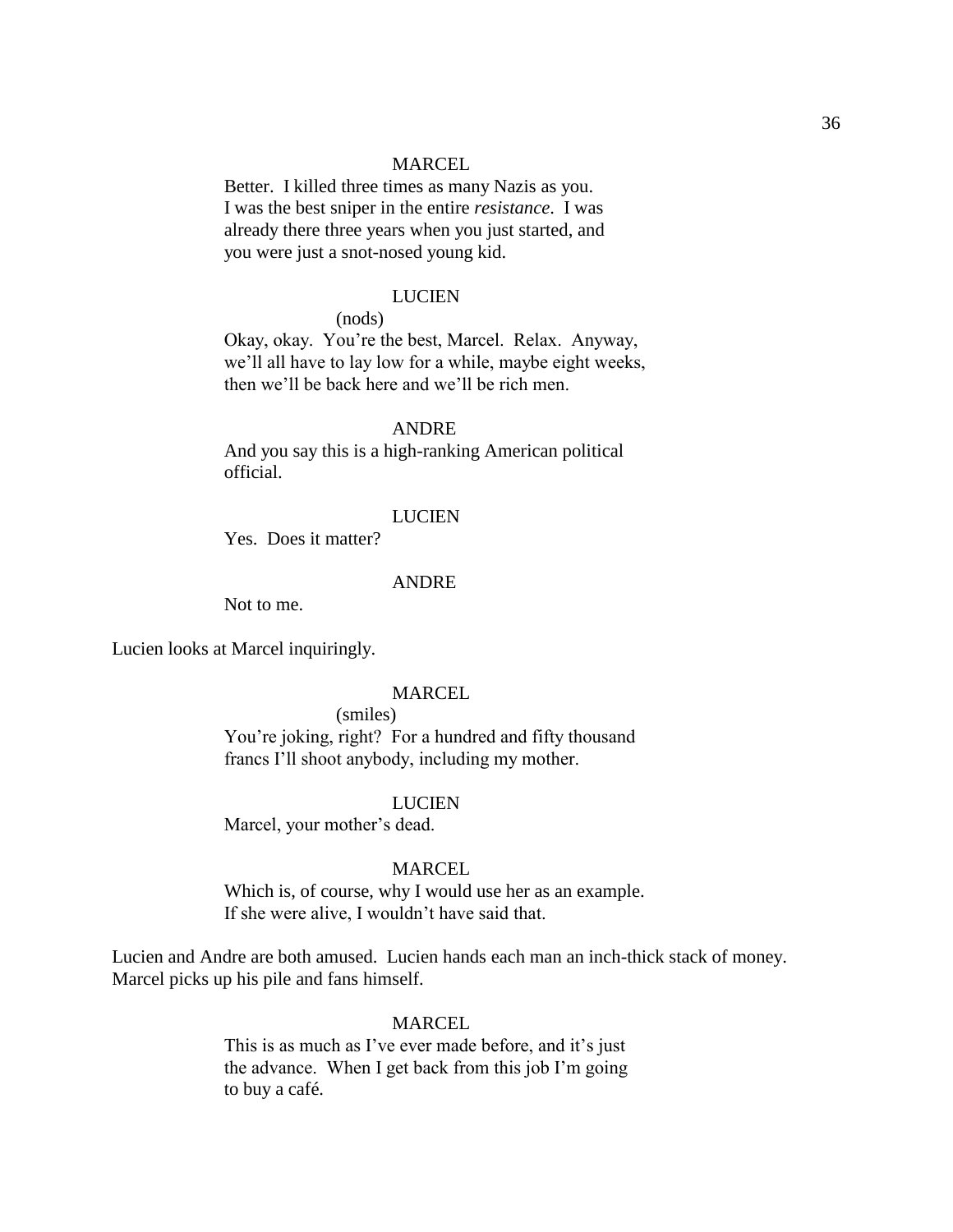### LUCIEN

Then I'll have a new place to go drink.

ANDRE Me, too. And I"ll drive you there in my new car.

### MARCEL

What about you, Lucien, what will you do with all your money?

#### LUCIEN

(smiles) Buy a new house, then stay home for a while.

Marcel and Andre both shake Lucien"s hand warmly and thank him. Lucien smiles back, pleased to have helped his friends.

### EXT. THE CAROUSEL TOPLESS CLUB, DALLAS – NIGHT

The Carousel Topless Club is a seedy looking joint, but it's got a lot of traffic going in and out.

### INT. CAROUSEL CLUB– NIGHT

The place is jumping. A shapely stripper named Jada with a tall hairdo is performing her bump and grind routine on the stage. Jack Ruby sits at a table with two other men. David Ferrie and LEE OSWALD, a thin, slightly dopey-looking guy in his mid-twenties.

#### FERRIE

Go on, Lee, tell him.

LEE

I been with the agency on and off for nearly five years. They had me defect to the U.S.S.R. for three years, then brought me back.

#### JACK

(amazed)

Really?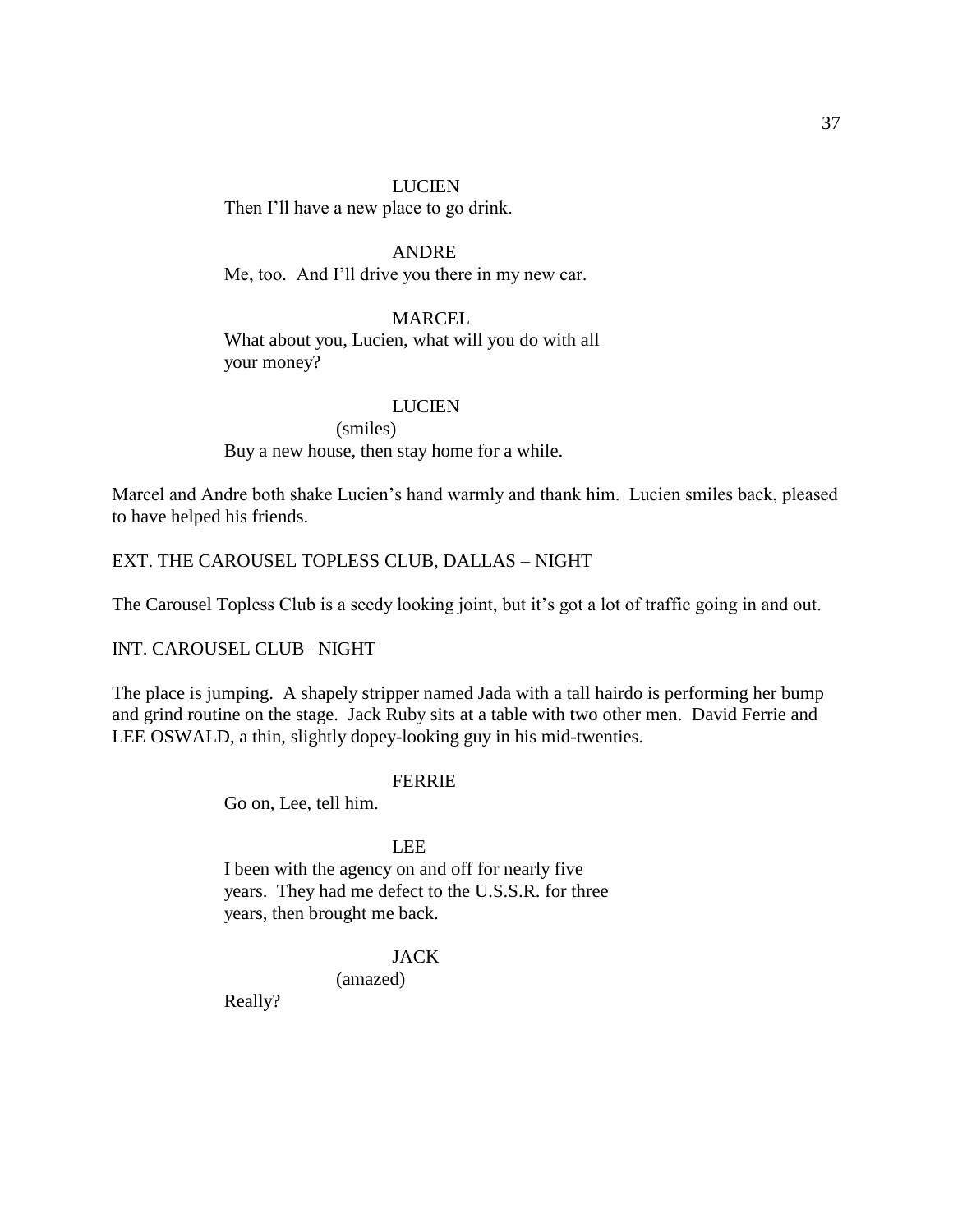#### LEE

Oh, yeah. That"s where I met my wife, and she came back with me, too. The agency got me right out of the Marine Corps.

#### JACK

And the CIA set sent you to Russia?

#### LEE

```
(shrugs)
```
How else could I have done it? You know anyone else that"s defected to Russia, then defected back again?

### JACK

No.

### LEE

(shrugs)

And David and me both just worked with them on this Fair Play for Cuba, Castro thing, too.

#### FERRIE

And you see, as hard as they try they can't assassinate Castro.

#### LEE

And nobody will, either. If Ike couldn"t get him right at the beginning, Kennedy sure as hell ain"t gonna get him now. Look what happened with the Bay of Pigs. Ridiculous! Kennedy is a yellow-bellied chicken. Fidel is ten times the man that Kennedy will ever be! It's not Castro that should assassinated anyway, it's Kennedy, the son of a bitch! He's dragging this whole country down by it"s boot straps and right into the toilet! They"re just all pissed-off about losing their Goddamn casinos in Havana. The lives of the Cuban people mean nothing to government. Castro is a man of the people. Kennedy is nothing but a flunky of the wealthy elite, the oppressors pigs!

Jack and David both look uncomfortable at Lee"s vehemence and volume, and they both glance around to see if anyone"s listening.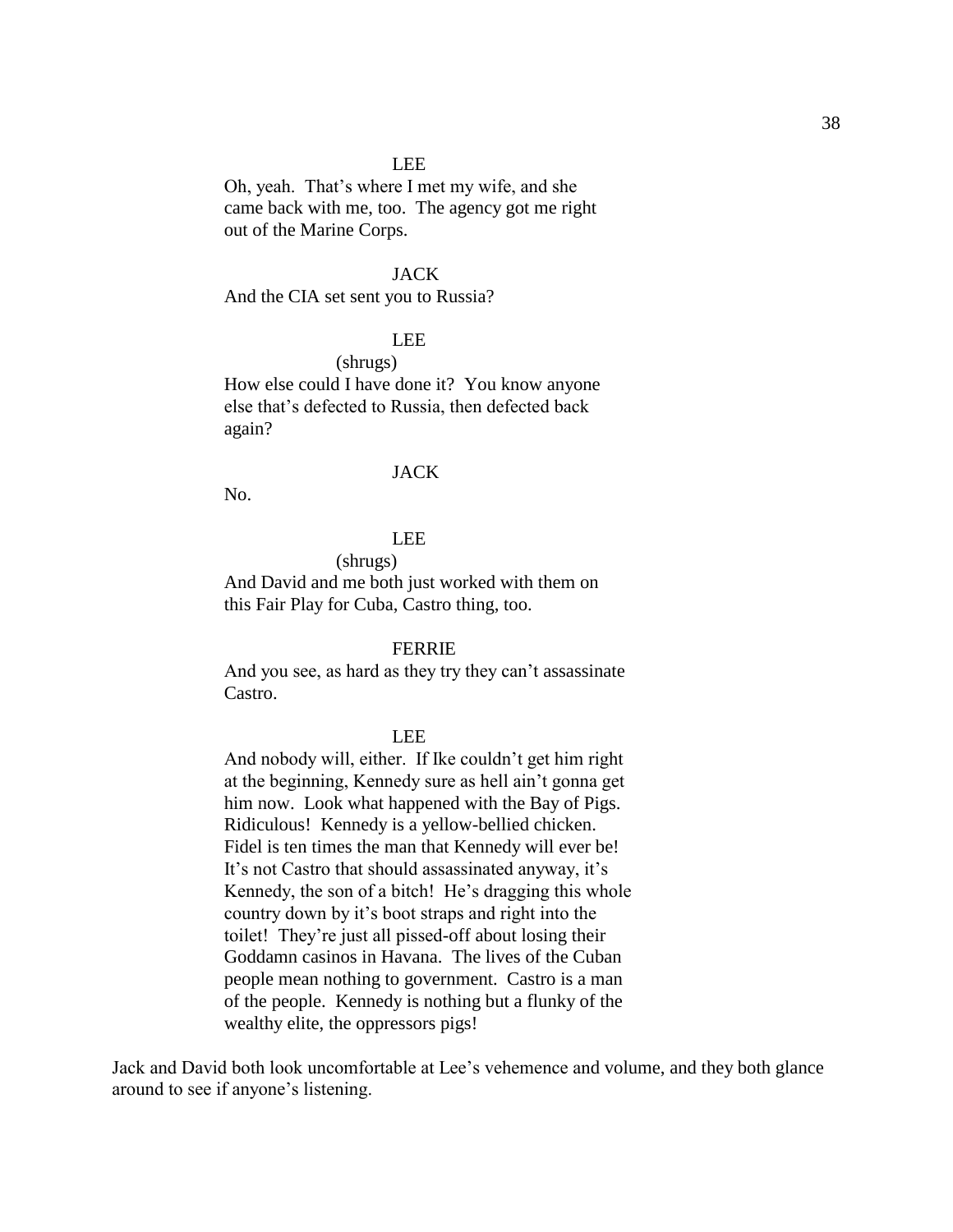### JACK

#### (to Lee)

So then, uh, you"re available if I should need you for a job sometime? Nothing too hard, I assure you.

### LEE

Yeah, if it pays pretty good and doesn"t take too long. I got a real job these days, so if you need me for too long and I've got to quit, then it's gotta pay a lot better than my real job, if you know what I"m saying?

#### JACK

Sure. Of course. Where you workin'?

### LEE

At a book warehouse in Dealy Plaza. It's the easiest job I ever had. I move boxes of books for a couple of hours, then I sit and read for the rest of the day. And it pays pretty good, too. I"m a proletariat now and proud of it.

(raises his fist) Power to the workers! Viva la revolution!

### JACK

Okay then. And you two met in the Army reserves?

#### FERRIE

National Guard. Yeah, I was the captain, Lee was one of my men. He"s a good man, I can vouch for him.

#### JACK

#### (nods)

Okay. I'll be in touch. (puts out his hand) Good to meet you, Lee.

LEE

Yeah, you, too, Jack. Nice club.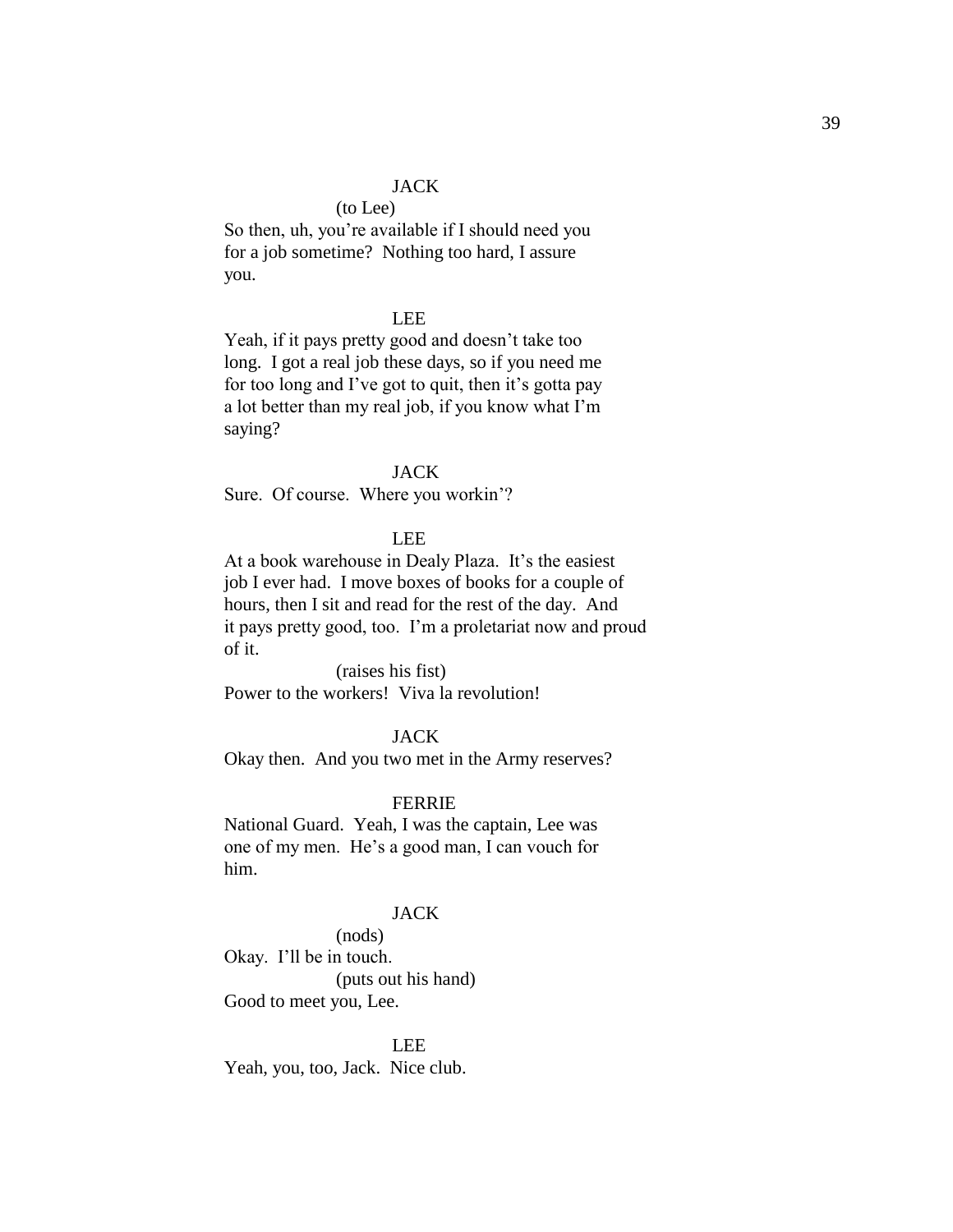### **JACK**

Thanks.

Lee stands and leaves. Jack and David watch him go. David looks at Jack inquiringly.

### DAVID

So?

JACK Jesus! What a creep. You know if he's got a rifle?

DAVID

Sure. I've seen it at the shooting range. Some cheap Italian piece of crap.

#### JACK

(nods)

Good.

### DAVID

Man, he couldn't hit the side of fuckin' barn.

### INT. BACK ROOM OFFICE OF THE CAROUSEL CLUB – NIGHT

Jack enters the little, messy back room office, sits down at the desk and dials the telephone. Sal Marcello answers.

SAL

Hello?

JACK

Sal, it's Jack Ruby.

SAL Yeah, Jack, you meet him?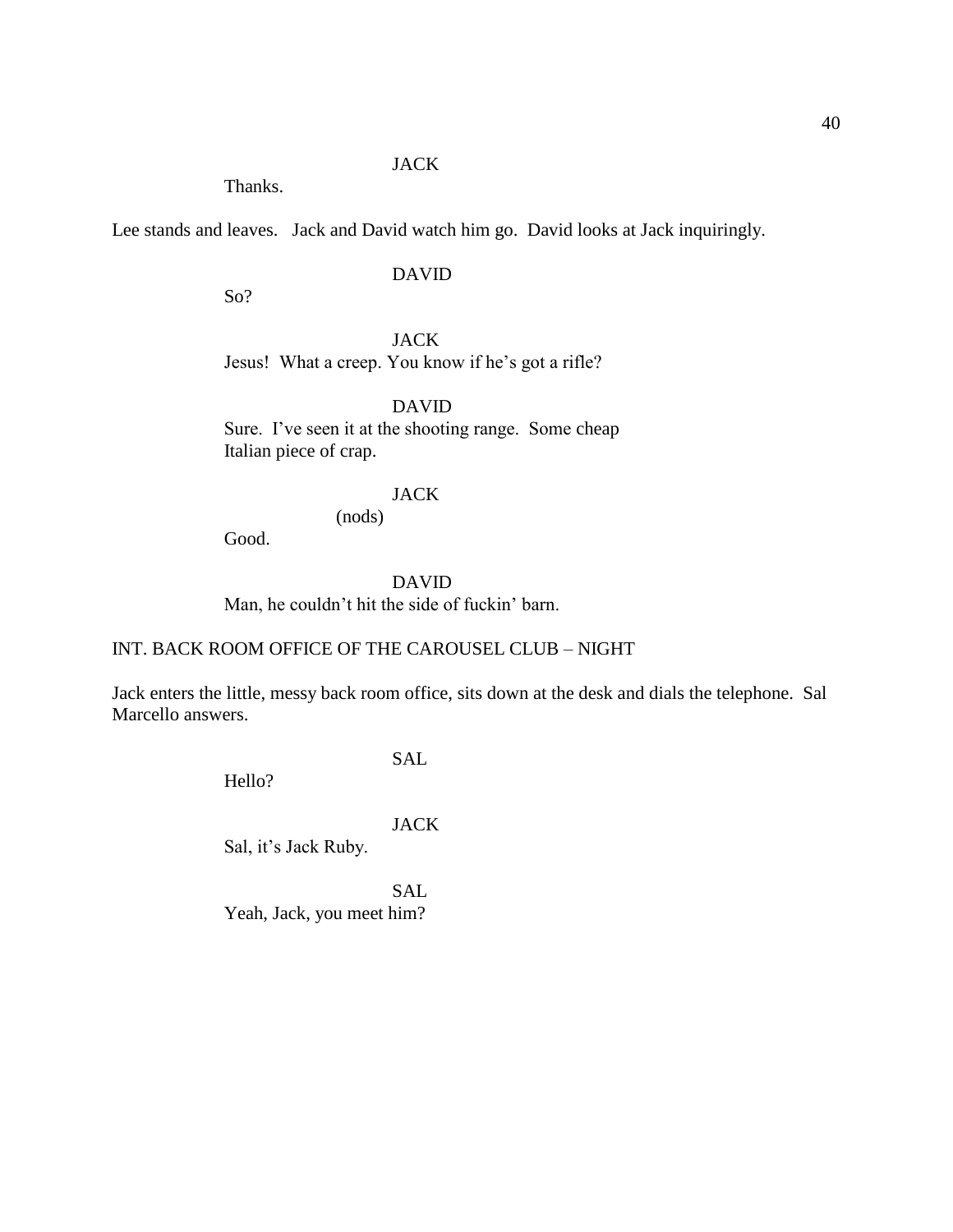### JACK

(nods)

Yeah, I did. He sure is a creepy little weasel, and he's definitely been workin' for the CIA for years. And this asshole was born looking guilty. I"ll tell ya something else. You want this whole thing to stick like glue to this guy, get the cars to go past where he works, which faces out to a plaza with a million windows, with a bunch of other big buildings across the way, and couple of tight, hairpin curves going through it that a parade of cars would have to slow way the hell down for, to like ten miles-perhour.

SAL

And how would I get the cars to go past there?

### JACK

You can't? I think I could. I know every cop in town, and all the local secret service guys, too. I can get "em to do pretty much anything I want. I"ll just tell 'em it would mean a whole lot to the business owners in Dealy Plaza.

### SAL

Okay, then do it.

#### JACK

It's done.

SAL.

Good work, Jack. Keep it up and you"ll be fine.

#### EXT. LUCIEN"S HOUSE, MARSEILLES – DAY

Lucien opens the door of his house and steps outside holding a small flight bag. A moment later Lucien's wife, MARIE, who is pregnant, and their three kids, between the ages of nine and twelve, come out and surround him.

#### MARIE

Lucien, please don"t go. I need you here. Please.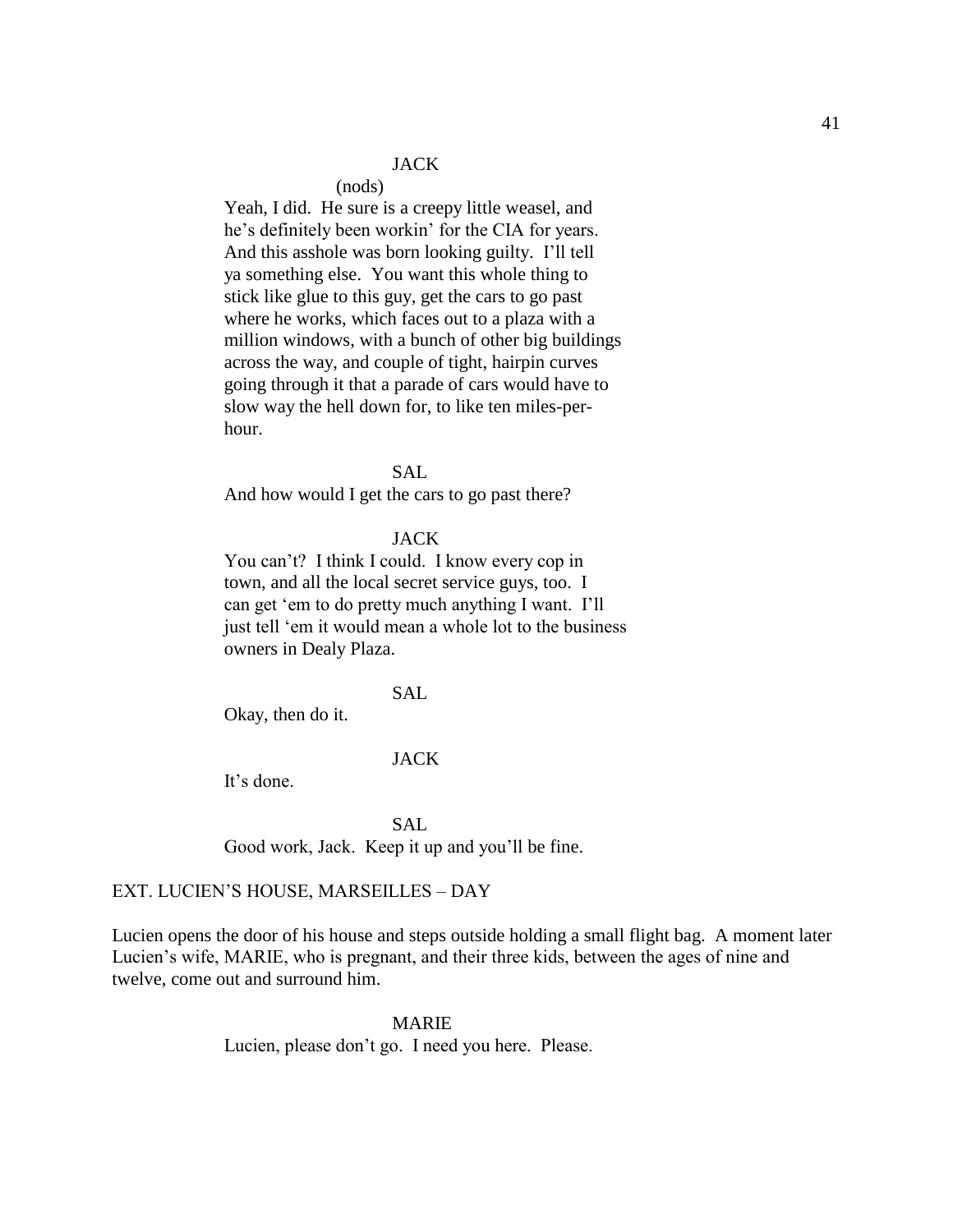#### CHILD #1

Papa, please stay. Please.

### CHILD #2 & #3

Please, please.

### LUCIEN

### (exasperated)

Why must I go through this every single time I go on a job? This is what I do. This is how I make the money to pay for our house and food and everything else we have. Why do you all make me feel bad when you know I have to go?

#### MARIE

We love you and we need you.

### LUCIEN

I love you, too. All of you. (he hugs all of them) Now, just let me go and do my job.

#### MARIE

When will you be back?

#### LUCIEN

#### (shakes his head)

I don"t know. Maybe eight weeks. Maybe ten. Now don"t make it any harder for me, just let me go. And this time when I come back we will all move to a bigger house in the country and we"ll be rich, and I"ll stay home all the time, okay?

#### MARIE

Okay. Goodbye, my love. Just make sure you come back.

#### LUCIEN

Oh, I"ll come back.

#### KIDS

Bye-bye, papa.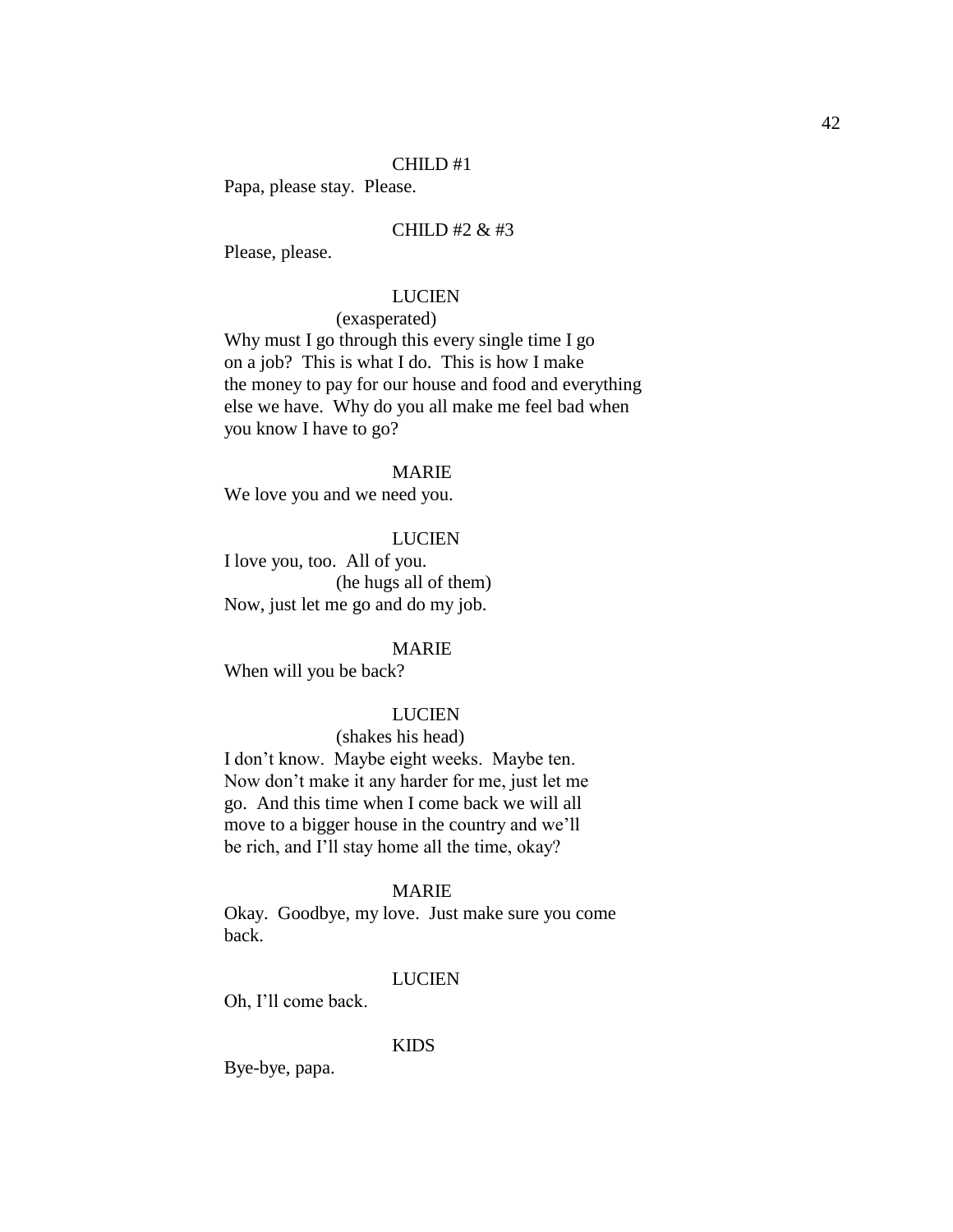Lucien walks away down to the end of the street. He glances back and his whole family is still out there waving to him. He waves back, then turns the corner and steps out of sight.

### DISSOLVE:

#### EXT. GUATEMALA CITY AIRPORT, GUATEMALA – DAY

An Aero Mexico DC-2 prop plane lands at the Guatemala City Airport in Guatemala, in Central America. David Ferrie, wearing a straw hat and shorts, steps up and meets Lucien, Andre, and Marcel at the one and only gate.

### DAVID

Gentlemen, I welcome you from Don Marcello, who sends his greetings and his respects.

#### LUCIEN

Thank him for us.

DAVID I will. I hope you had a nice flight.

#### LUCIEN

Yes, it was fine.

#### MARCEL.

To Mexico City, that is. But from Mexico City to Guatemala City, oh boy.

#### DAVID

Yeah, those old Hercules DC-2s are tough planes to fly, let me tell you that. But they"ll go anywhere. Come on, follow me.

He leads them out of the small terminal.

#### EXT. WOODED LANDING STRIP – DAY

In an old Land Rover, David Ferrie drives the three Frenchmen to a remote, hidden landing strip somewhere outside Guatemala City, where he has a small, 4-seat Cesna airplane waiting.

#### DAVID

I been flyin" Cuban rebels in and outta here for the past couple a years. Some job, eh? They all climb aboard the plane, David starts up the engine and they take off into the blue sky.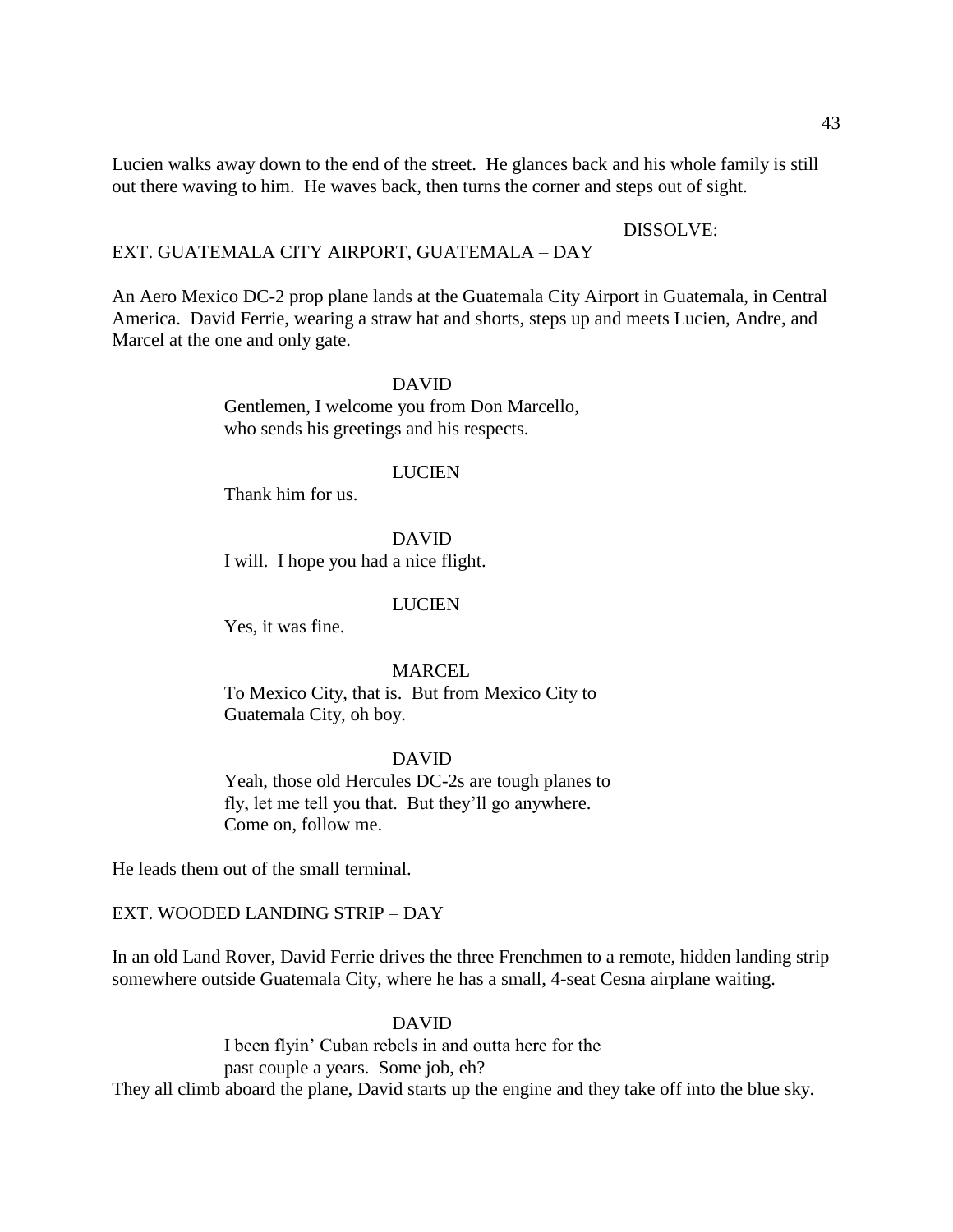#### EXT. DESERT LANDING STRIP – DAY

The plane lands at a remote desert landing strip outside Dallas. Jack Ruby is waiting in his beatup 1958 Cadillac. The three men get into the waiting car and drive off. The plane takes back off and flies away.

### INT. CADILLAC – DAY

Jack shakes Lucien"s hand in the front seat.

JACK

My name"s Jack, I"ll be your contact here in Dallas. You guys speak English, right?

#### LUCIEN

Yes, all three of us.

JACK

Good. I got you a place a few blocks from where you"ll be, uh, doing business, so to speak.

#### LUCIEN

Excellent.

# JACK

I own a couple a strip clubs in town, maybe you"ll get a chance to see them.

#### LUCIEN

Thank you, Jack, but I don"t think so. The less people who see us the better.

### JACK

(nods) Right. Good thinking.

Marcel makes the electric window go up and down.

MARCEL

Nice car.

JACK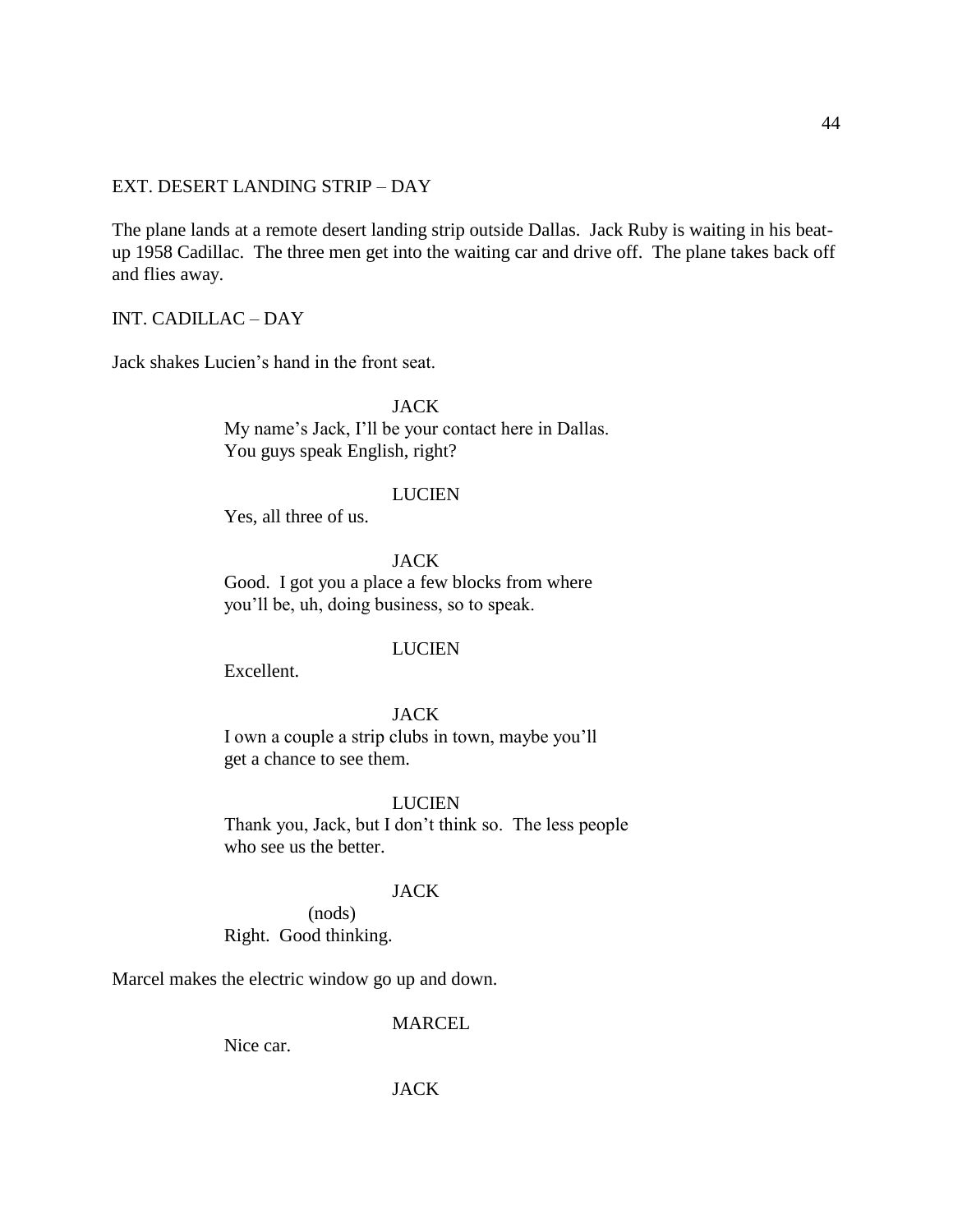(shrugs) You should seen it when I got it the year before last when it was nearly new. It was immaculate, and I only paid a thousand bucks for it.

### EXT. DEALY PLAZA, DALLAS – DAY

Jack drives the three men, all of whom are now smoking, through Dealy Plaza along the route the president's motorcade will be taking. They pass beneath the book depository building.

#### JACK

This is the route the president's motorcade will be taking. And that"s where our sucker works. Good view down to the street from those windows, huh?

Lucien turns to Marcel.

### LUCIEN

That's where you'll be.

#### MARCEL

It's a good position.

Jack sniffs the thick smoke in the car and winces.

JACK What kind of cigarettes are those, they smell weird.

Marcel pulls out a pack Gitane Cigarettes.

MARCEL They're French. You want one?

#### JACK

No thanks, I don"t smoke.

Jack drives slowly up Elm St. past the Grassy Knoll, which is backed by a cement wall and a picket fence, under several large trees. Lucien points to the Grassy Knoll.

### **LUCIEN**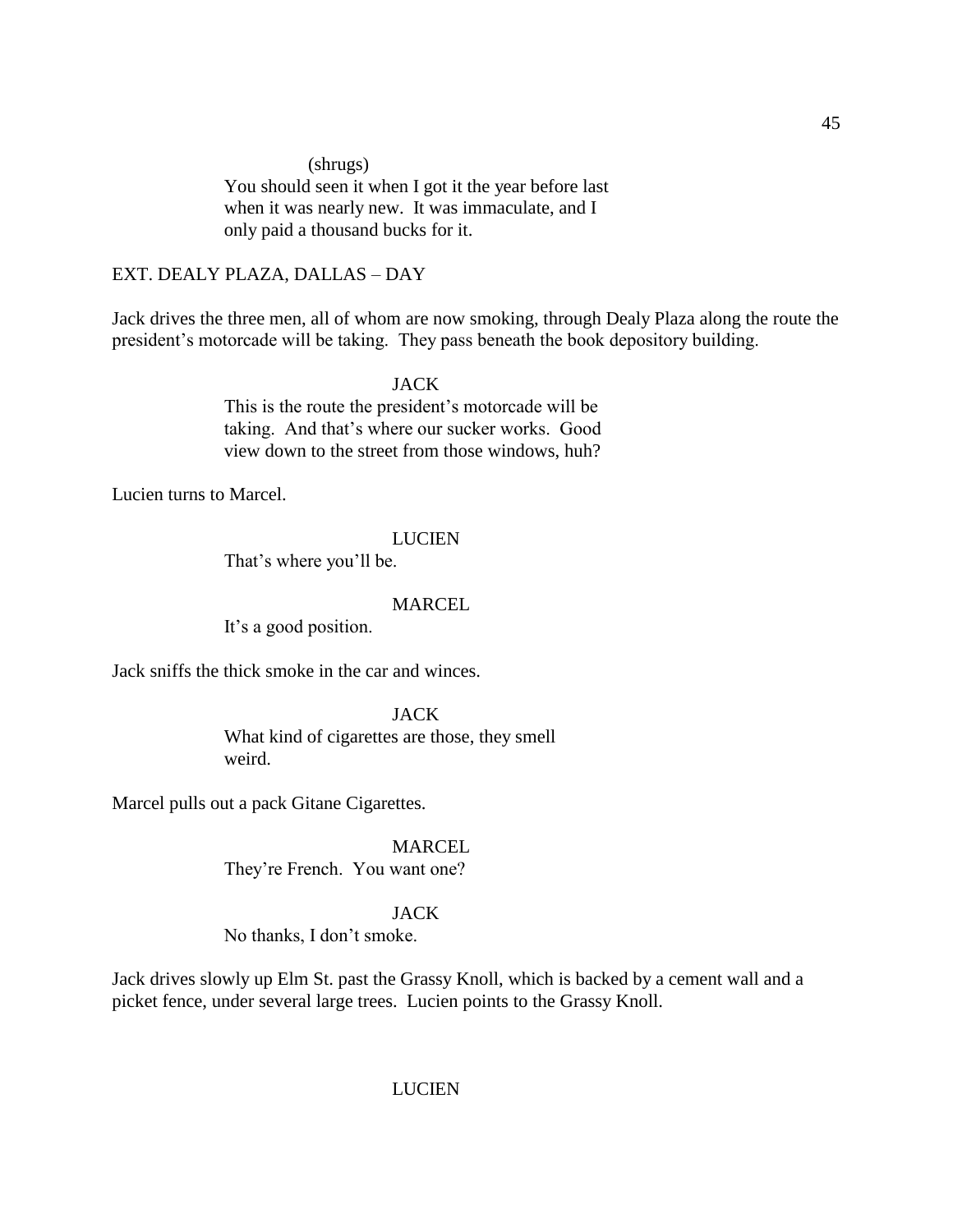I"ll be there. I"m just trying to figure out how to get you–

(points at Andre) –up on the overpass there.

Jack drives them past the Grassy Knoll and under the triple overpass.

### ANDRE

I'd be out in the open.

### LUCIEN

No, you"d be in a car or truck, but maybe not, I"m just thinking, okay? If you were there it would give us a triangulation and there"s really no way we could miss. But, we may not get that. We"ll see. We"ll work with what we"ve got. Marcel and me from front and back might be enough.

#### ANDRE

But what about me?

### LUCIEN

Don"t worry, you"ll be with me.

Andre looks disappointed and puffs on his cigarette. Jack waves his hand in front of his face and grimaces.

### JACK

(mumbles)

P-U.

### EXT. SMALL SUBURBAN HOUSE – DAY

Jack pulls up in front of a small, white, utterly nondescript suburban house just a few block from downtown. There is a white van parked in the driveway. Jack hands Lucien a set of keys and a piece of paper.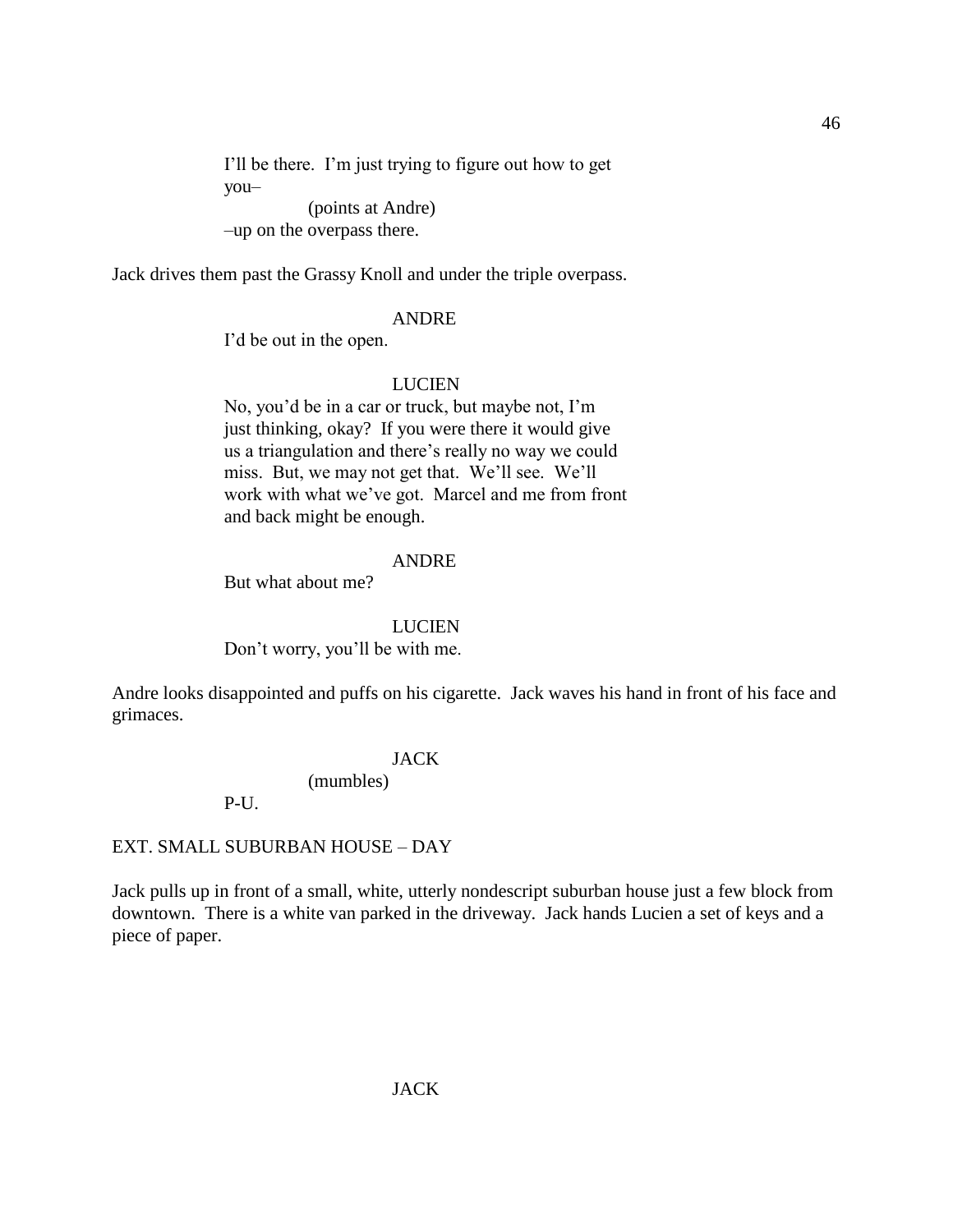Everything you need is inside. Here are the keys to the house and the van, and a number to reach me, which isn't my number, but just ask for me and I'll call you back. You probably won"t see me again, though, so good luck.

#### LUCIEN

Thank you.

The three Frenchmen get out of the car and Jack drives away. The men step up to the front door, unlock it and go inside.

### INT. SUBURBAN HOUSE – DAY

The house is pretty much empty except for three army cots, a beat-up wooden table and chairs, and a TV set. All of the windows have thick curtains.

On top of the table is a four-foot by one-foot wooden box. Marcel takes out his pocket knife and pries the box open. Inside are three brand-new Mauser rifles with scopes and several boxes of shells. Marcel shrugs.

#### MARCEL

They're brand-new.

### LUCIEN

That"s what I asked for, three new Mausers with scopes.

#### MARCEL

But they"ve never been fired. Can we trust them?

#### LUCIEN

We have to. They're Mausers. We'll just have to put our faith in Nazi ingenuity.

#### MARCEL

(sighs) They were ingenious sons of bitches, I'll give 'em that.

They look around and see hanging on hooks are a policeman uniform, a railroad worker outfit, and a custodian"s outfit.

They open the refrigerator and find it full. They each open a bottle of beer, toast each other.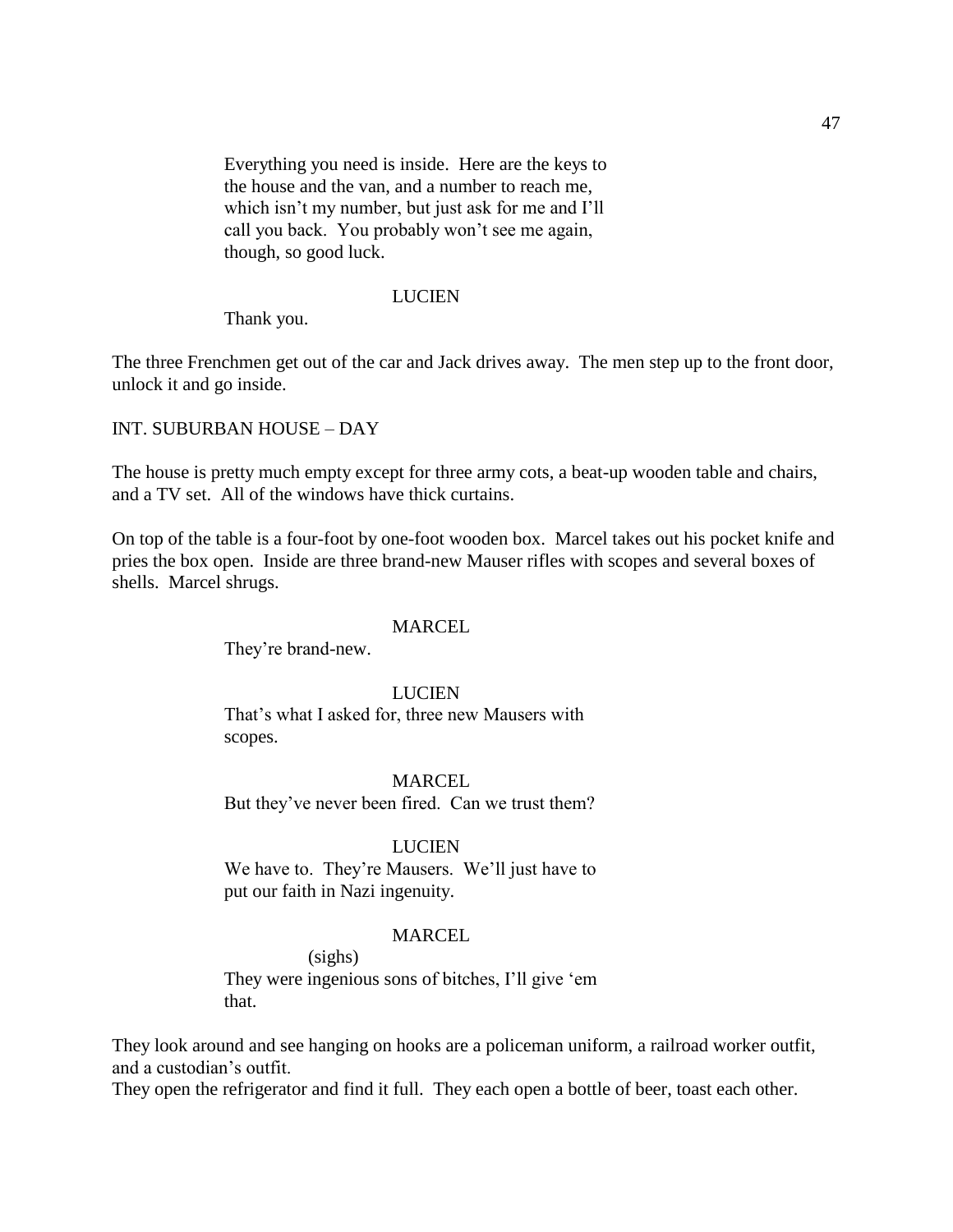### MARCEL

To Nazi ingenuity.

**LUCIEN** And good weather. If they have the convertible top up, or that plastic shield on, it's all off.

#### ANDRE

Then to good weather.

They all drink.

#### DISSOLVE:

A title reads: "November 22, 1963, 8:30 AM, Forth Worth Airport."

### EXT. FORT WORTH, TEXAS AIRPORT – DAY (STOCK SHOT)

The presidential jet, Air Force One, lands at the Fort Worth Airport where it is gray and raining, but there"s still a large crowd waiting to cheer John and Jackie as they step off the plane.

### EXT. STREETS OF FORT WORTH – DAY (STOCK SHOT)

The presidential motorcade drives through the rainy streets of downtown Fort Worth, where people have lined up in spite of the weather. And even though it is raining, John and Jackie smile and wave at the crowd with the convertible top down and no plastic covering.

### EXT. LEE HARVEY OSWALD"S ROOMING HOUSE – DAY

This is a small rooming house at 1026 North Beckley, in the lower-middle class Oak Cliff neighborhood of Dallas. A man in a car across the street wearing SUNGLASSES sits looking at the house. He sees a Dallas Taxi Cab pull up in front of the rooming house and honk its horn.

INT. LEE"S ROOM – DAY

Lee Oswald is finishing getting dressed for work. He lives alone. The room is a mess, with copies of *The Daily Worker* and *The Militant* newspapers strewn all over the place, as well as dirty dishes and dirty laundry. He wears khaki work pants, black work shoes, a white button-up shirt, and a khaki windbreaker. He suddenly picks up the receiver of the telephone and dials.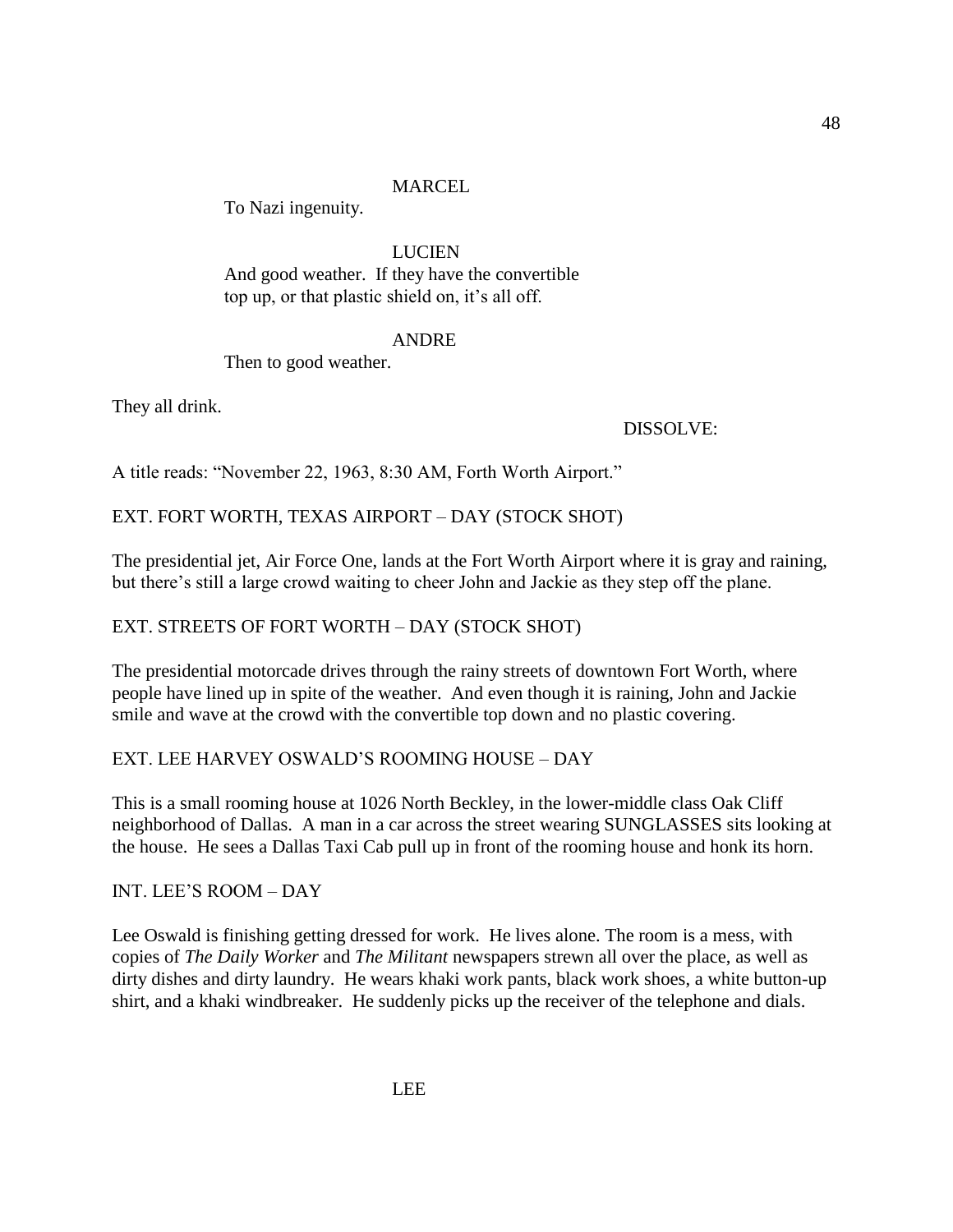Hello, Marina? Yeah, it's Lee, who do you think it is? I wanna see the kids after work. Just for a minute, okay? (the taxi"s horn honks again) Just for a minute and I won"t stay long, okay? Look, I gotta go, the taxi"s here. Bye.

Lee hangs up. He takes a .38 snub-nose pistol out of a drawer and puts it into an inside pocket of his jacket. He then takes his brown bag lunch and a hardcover book, "The Guns of August," and leaves.

EXT. LEE HARVEY OSWALD"S ROOMING HOUSE – DAY

Lee comes out the side door of the house, gets in the taxi and they drive away. A moment later the man in the car wearing sunglasses pulls forward until he"s directly in front of the rooming house.

### INT. LEE"S ROOM – DAY

The man with the sunglasses breaks into Lee's room. He is wearing gloves and goes straight to the closet where he pulls out Lee"s 6.5 caliber Mannlicher-Carcano carbine with a loose scope and a "Fair Play for Cuba" button on the leather strap. The man has a thin blanket under his arm, which he snaps open, wraps around the rifle, then quickly leaves.

### EXT. SUBURBAN HOUSE – DAY

The man with the sunglasses pulls up in front of the suburban house where the three Frenchmen are staying. He hastily gets out of the car while holding a long cardboard box and goes to the front door. He sets the box against the door, rings the bell, turns and leaves. When the door knob turns the car is already driving away. Lucien, who is in his shorts, opens the door and the box falls inside. He quickly shuts the door.

#### INT. SUBURBAN HOUSE – DAY

Lucien opens the box and finds Oswald"s rifle and a plastic bag of shell casings. Marcel and Andre step up in their shorts. Without touching anything, Lucien sticks his nose to the chamber of the rifle and sniffs.

## LUCIEN Just fired. Good. Everything is on.

He hands Marcel the bag of shells. Marcel puts them in his boxer shorts and they fall right out the leg onto the floor.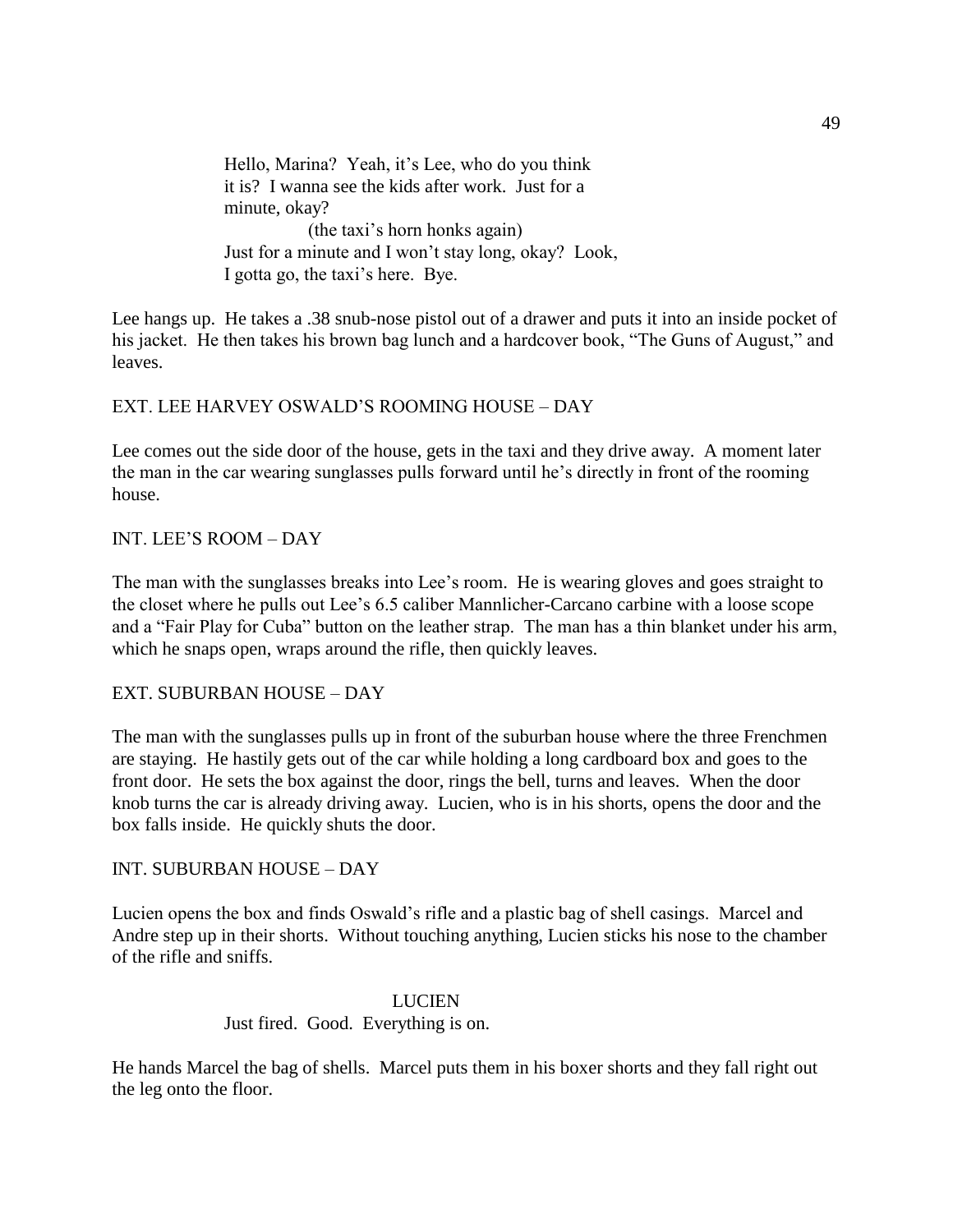#### MARCEL

### Okay, I'm all set.

Lucien and Andre laugh and shake their heads.

#### MARCEL

(dead-pan)

What?

### INT. CHAMBER OF COMMERCE MEETING, FORT WORTH – DAY (STOCK SHOT)

A title reads, "10:00 AM, Fort Worth Chamber of Commerce meeting."

John and Jackie Kennedy are attending a Chamber of Commerce meeting in Fort Worth, where it"s still raining. Jackie is wearing a pink suit with a pink pillbox hat.

The MAYOR of Fort Worth, who stands at the podium, hands John Kennedy a white cowboy hat.

#### MAYOR

We couldn"t let you leave Fort Worth without providing you with some protection against the rain.

The audience laughs.

John Kennedy stands, takes the cowboy hat, but doesn"t put it on.

JFK I"ll put it on in the, uh, White House on Monday if you"ll come up you"ll have a chance to see it there.

The audience laughs again. JFK waves and smiles, sits down beside Jackie and sets the hat on the table.

#### INT. BOOK DEPOSITORY – DAY

Lee Oswald hauls boxes of books on a dolly around the large book warehouse. It's just another day as far as he's concerned. As he passes the windows he glances outside and can see people lining up on the streets holding cameras. A title reads: "10:30 AM." EXT. CARLOS MARCELLO"S HOUSE – DAY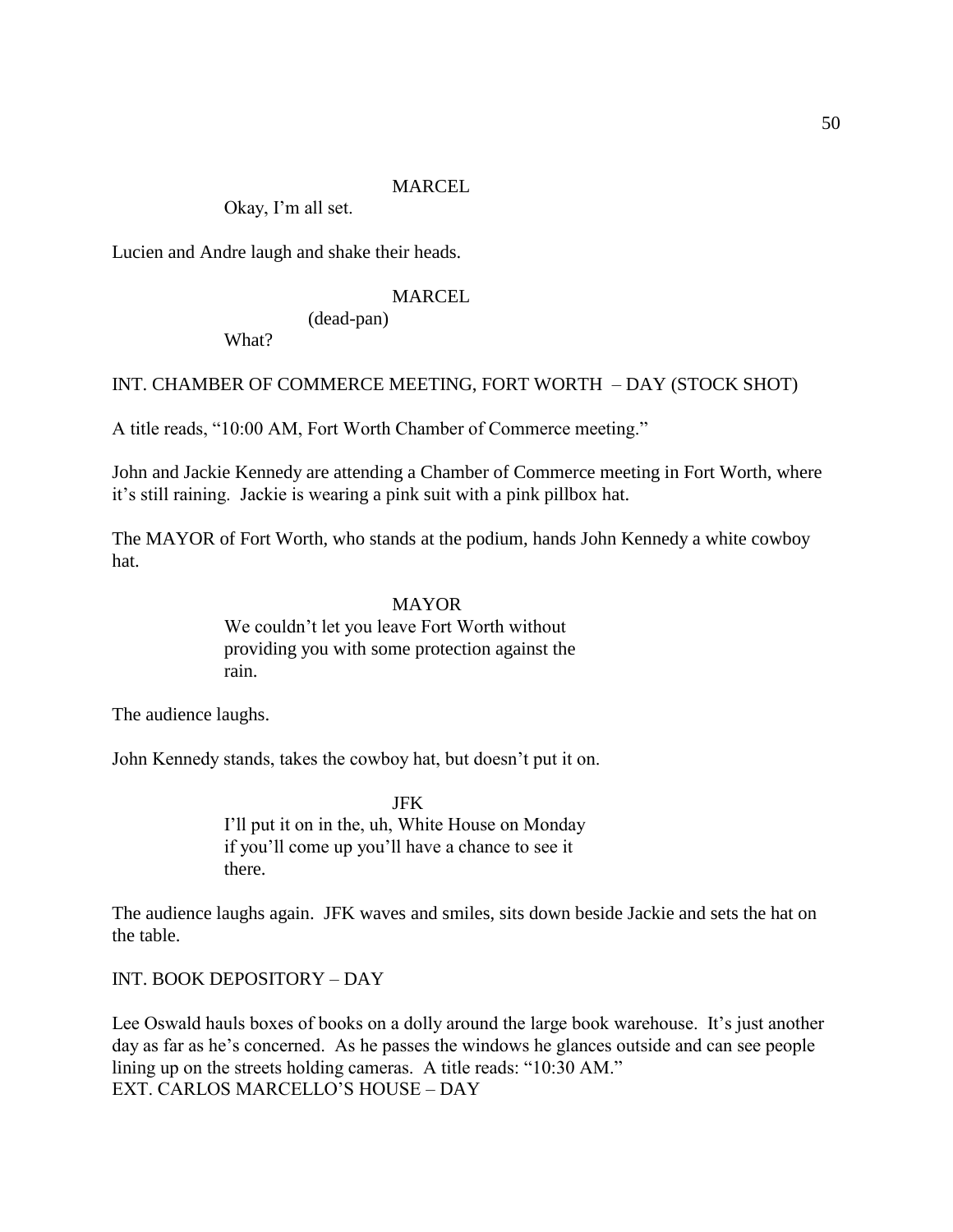Sal Marcello has a plantation-style house in New Orleans, with thugs wandering the grounds. A 1963 Cadillac drives up and parks in front of the house. Sal, looking resplendent in a new dark suit, comes out the door and gets in the car. A title reads: "10:40 AM."

INT. CADILLAC – DAY

Waiting for Sal in the backseat of the car is David Ferrie. The car pulls away.

SAL

Morning, David.

DAVID Morning, Sal. Very sharp suit.

SAL Thanks. It's new. Five hundred dollars.

DAVID Looks good. How you feelin' today?

SAL. How should I be feelin"?

DAVID

I think you should be feelin" good. I think today everything's gonna go your way today, Sal.

SAL

As my mother, God rest her soul, used to say in Italian, "From your mouth to God's ears."

EXT. FORT WORTH AIRPORT – DAY (STOCK SHOT)

John and Jackie Kennedy get back on the presidential airplane, waving at the crowd. The plane taxies away from the terminal, goes down the runway and takes off into the gray rainy sky. A title reads: "10:50 AM."

INT. SUBURBAN HOUSE – DAY

Lucien sits at the table in his shorts. He has a little vice clamped to the edge of the table. In the vice is a 9mm bullet. Lucien is using a small, hand-powered drill to drill a hole into the lead of the bullet. A squiggle of lead comes out of the hole as he drills deeper. Marcel and Andre both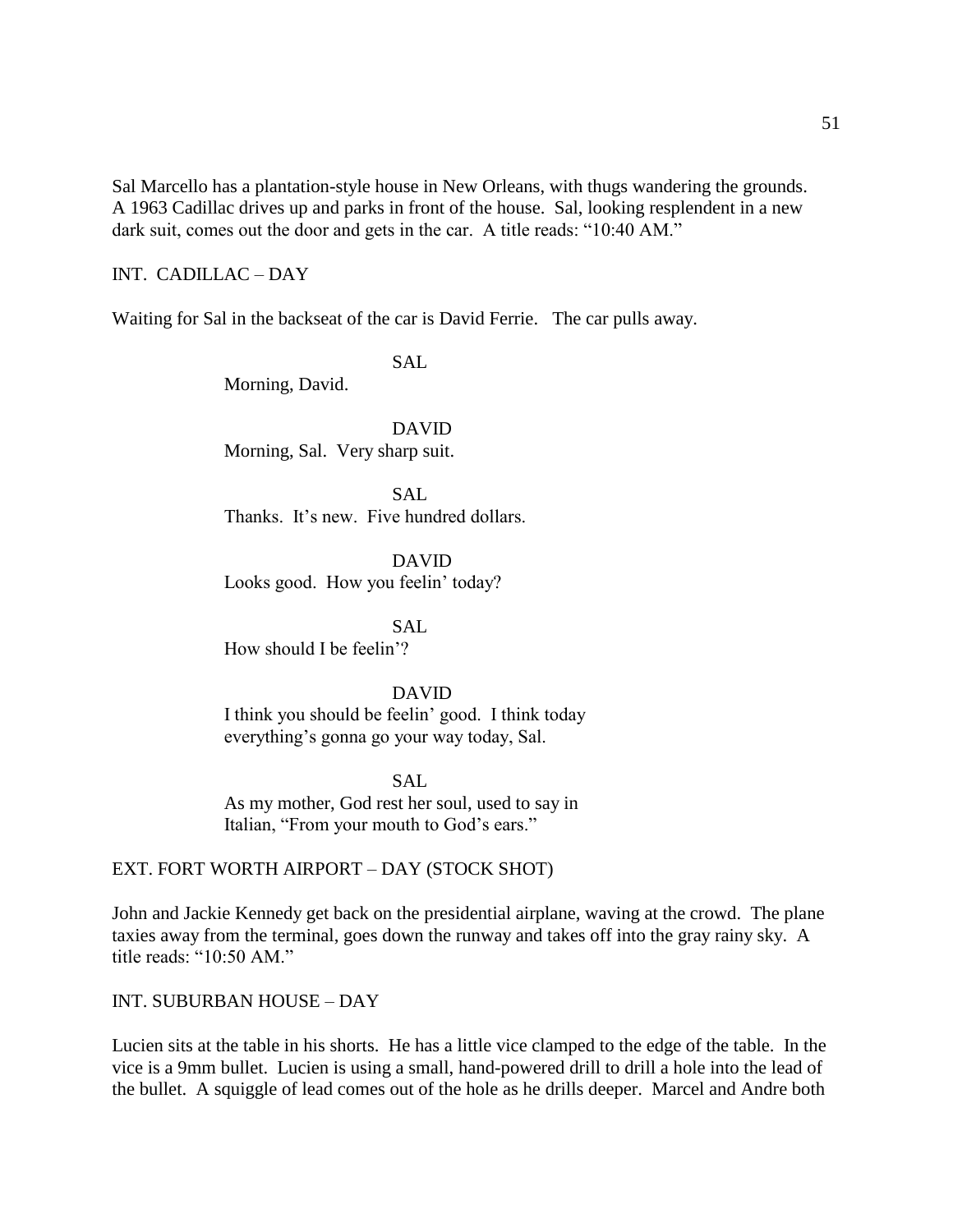stand there in their boxer shorts watching and smoking cigarettes. Lucien takes a glass vial out of his bag. It has an eye-dropper in the end. He holds it up to the other guys.

#### LUCIEN

Mercury.

Lucien fills the eye-dropper with mercury. He brings the eye-dropper to the hollowed-out bullet head and fills it with mercury. He then drips one tiny drop of solder into the hole, sealing it.

#### ANDRE

What's he doing?

#### MARCEL

Making an exploding bullet. (to Lucien) Only one, maestro?

### LUCIEN

(nods) Yes. Only one. If I need a second one from my position, then it's too late and I've already failed.

He takes the bullet out of the vice. He unclamps the little vice from the table and puts it back in his bag. He unplugs the soldering iron, then looks at his watch and sees that it's 11:00. He stands.

#### LUCIEN

Eleven A.M. Let's get moving.

They all start moving.

### EXT. THE JUSTICE DEPARTMENT, WASHINGTON, D.C. – DAY

We see the imposing structure of the U.S. Justice Department building in Washington, D.C. A title reads: 11:30 AM."

INT. HALLWAY, JUSTICE DEPARTMENT – DAY

Stenciled on a frosted glass door of an office is "Justice Department: Organized Crime Unit."

INT. CONFERENCE ROOM – DAY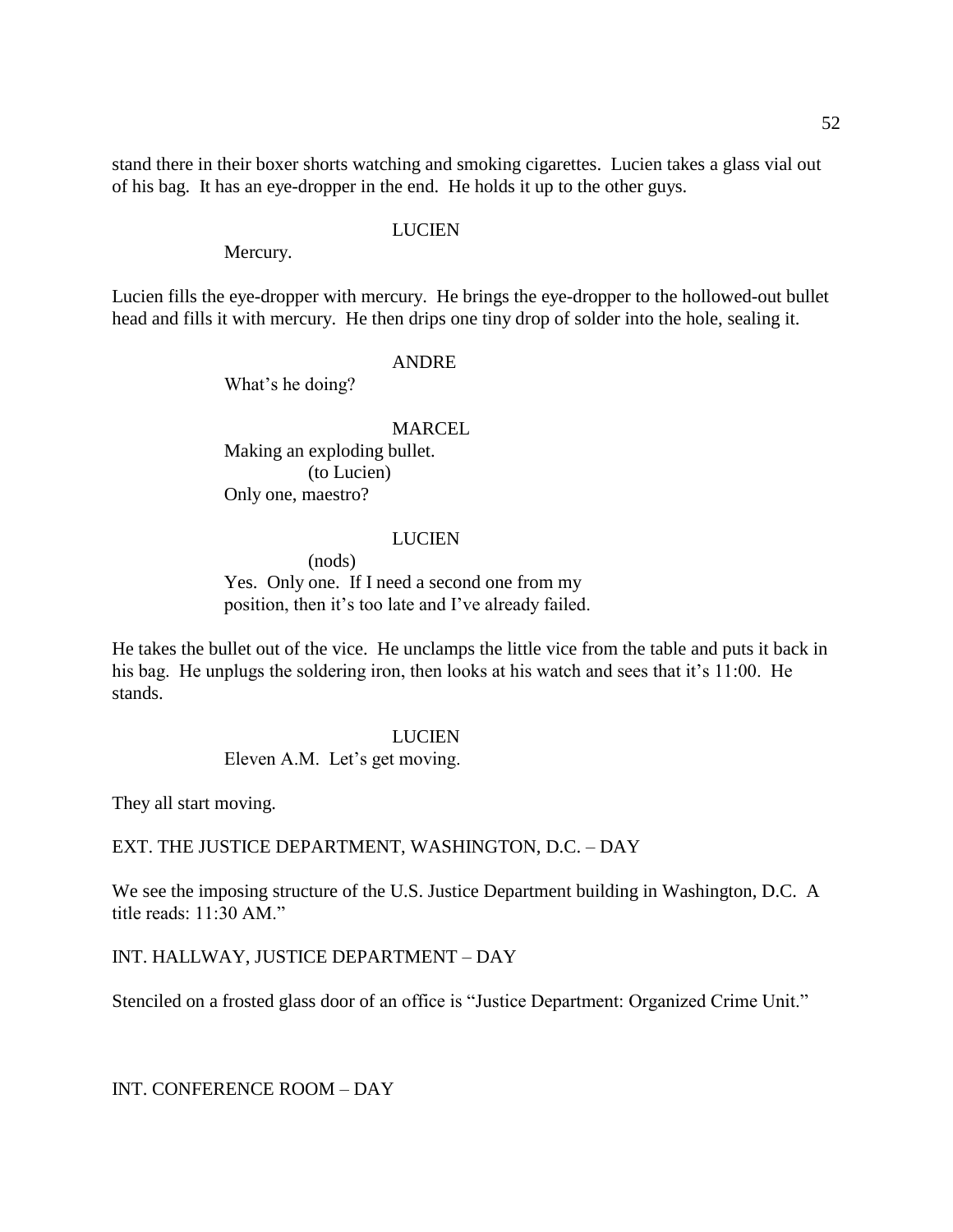Sitting at the end of the conference table is a 35-year old man, handsome, very pushy, with a distinct Boston accent. A subtitle reads: "ROBERT F. KENNEDY, Attorney-General of the United States." Seated around the conference table are six young, white, male attorneys, as well as two women. Robert Kennedy holds a file that he"s looking at.

#### RFK

All right, people. Since we have managed to get Carlos Marcello, head of the New Orleans and Texas mobs, into federal court and a verdict ought be coming down today, and I have no doubt that he"ll get at least ten years, it"s time for us to move up the list to the man at the very top, Sam Giancana, also known as "Mooney" and "Momo," head of the Chicago mob, and very possibly the most powerful mob boss in the world today. We are going to go after Mr. Giancana with everything we have, and we are going to bring him down. The mob or mafia is America's enemy within. It's a cancer in the body politic, and I'm going to have it out. Now, are there any questions?

All of the attorneys at the table look slightly horrified, glancing back and forth at one another. There are several loud coughs, and a lot of paper shuffling.

### RFK

I sense a certain, uh, reticence. Would someone mind explaining this to me.

Finally, one young, white, male attorney, ROSENBLATT, hesitantly raises his hand. Kennedy points him.

### RFK

Yes, Mr. Rosenblatt.

#### ROSENBLATT

Don"t you think there might be some level of, uh, conflict of interest going after Giancana?

### RFK

In what way?

All the attorneys all look at each other again. ROSENBLATT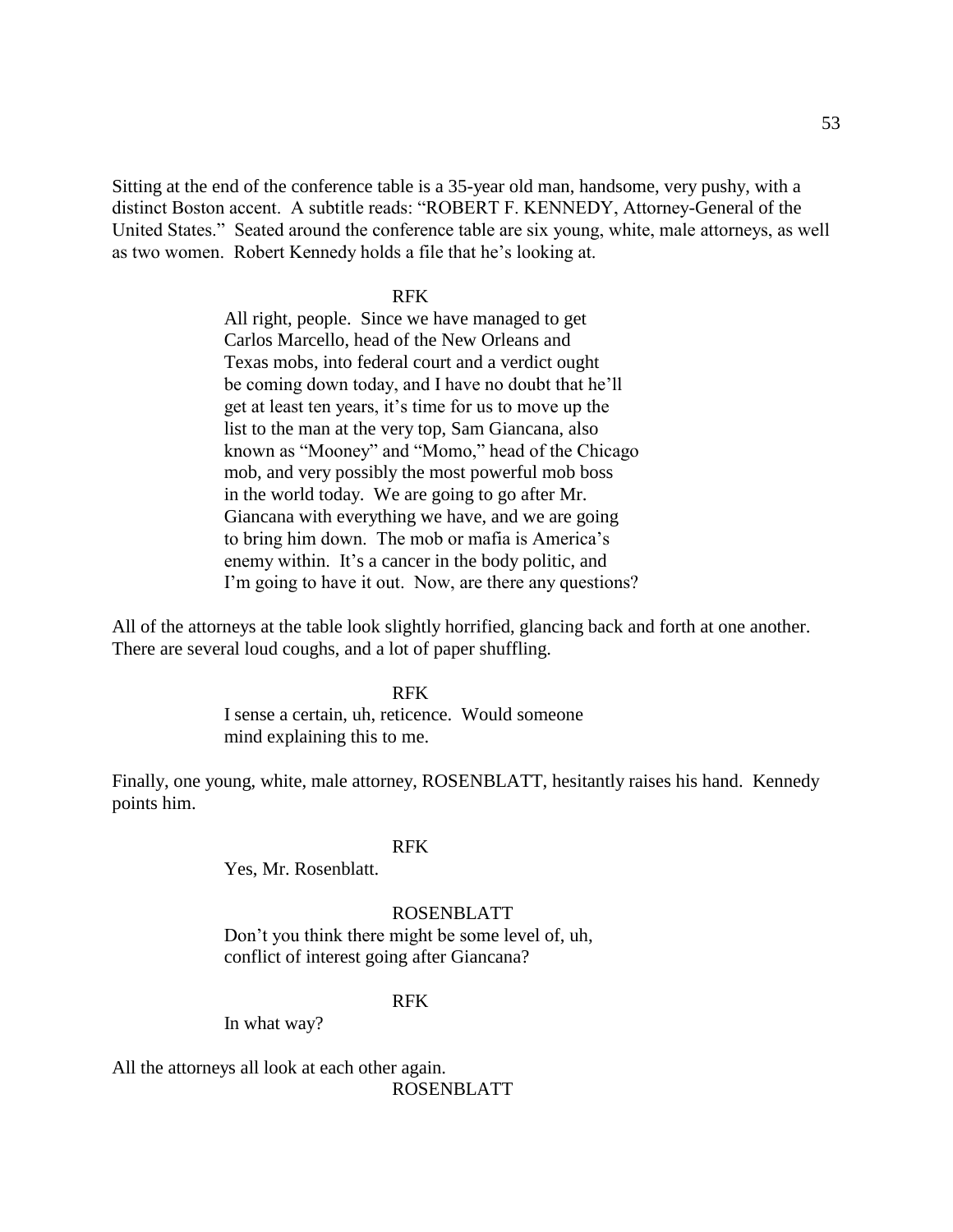Well . . . Regarding the president.

RFK What do you mean? Speak up.

### ROSENBLATT

(sighs)

Well . . . Sam Giancana had quite a bit to do with the president getting elected. Particularly in Illinois and West Virginia.

#### RFK

(blithely) That doesn't matter to me. Anything else?

One of the female lawyers, MISS SMITH, raises her hand. Robert points at her.

### RFK

Yes?

#### MISS SMITH

There's also the fact that the president and Sam Giancana were both, uh, seeing the same woman, Judith Campbell, for nearly two years.

#### RFK

(nods) Yes, well, that's all over now.

#### MISS SMITH

Yes, but it still might come out.

RFK I"ll handle that. Anything else?

Another white, male lawyer, HARRIS, raises his hand.

### RFK

Yes, Mr. Harris?

### **HARRIS**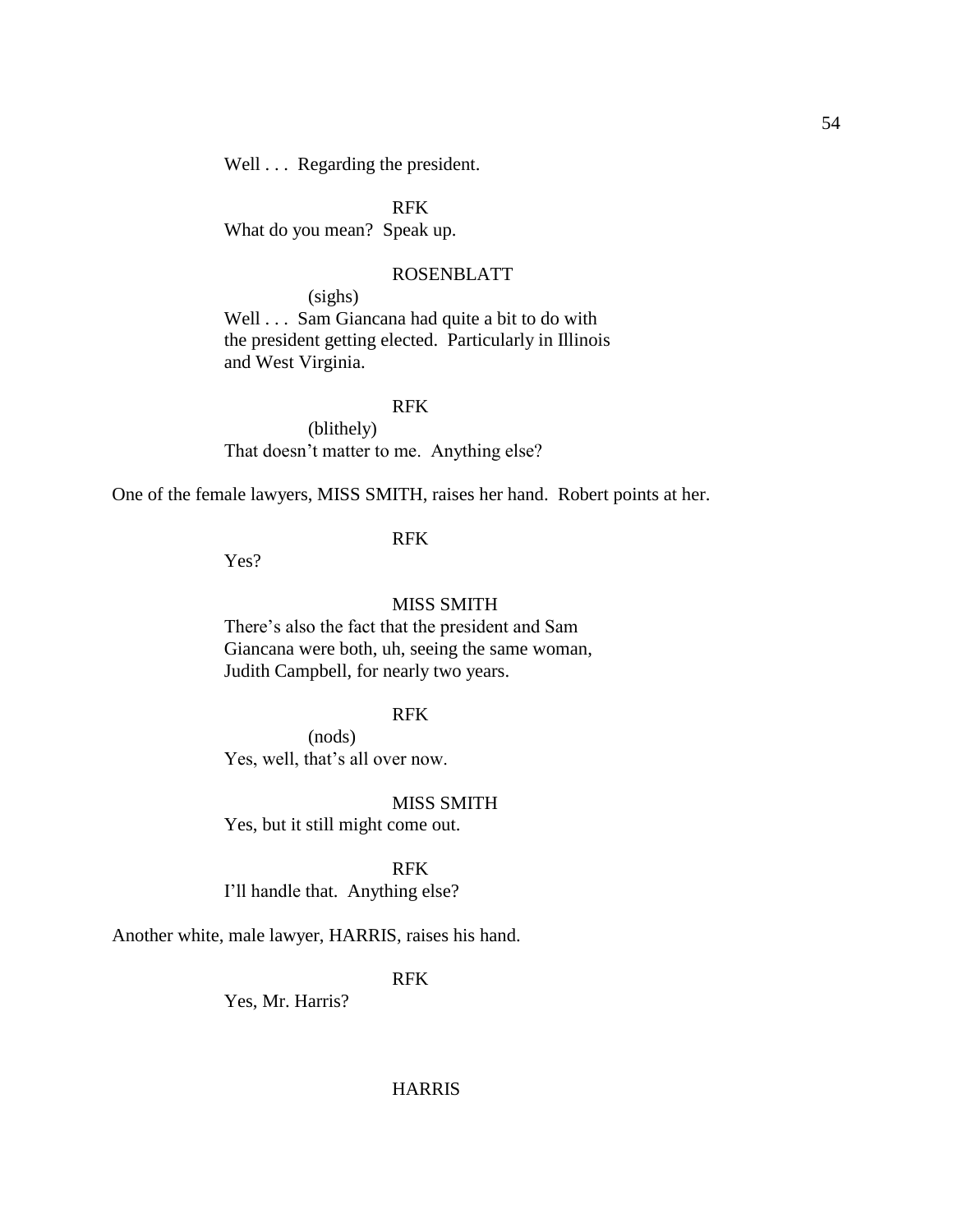There"s also the Rat Pack connection between the president and Sam Giancana. Both the president and Giancana spend a lot of time in Las Vegas and Palm Springs with Frank Sinatra, Dean Martin, and the rest.

#### RFK

The, uh, president will not be spending anymore time at Frank Sinatra's house, I've taken care of that, too. Now, if there are no other objections, I"d like to break for lunch, then when we return we will begin constructing our case against Sam Giancana. I'd like everyone back here by two o'clock. Thank you very much.

Everyone stands. RFK leaves, then everyone else turns and looks at each other with quizzical, perplexed expressions.

INT. U.S. DISTRICT COURT OF NEW ORLEANS – DAY

The U.S. District Court of New Orleans is in session. Sitting at the defendant"s table is Carlos Marcello, his lawyer, and David Ferrie. The JUDGE speaks.

#### **JUDGE**

In the case of the United States Government vs. Carlos Marcello, accused of conspiracy, racketeering, gambling, prostitution, bribery, and murder, how do you the jury find the defendant?

The HEAD JUROR, a white, middle-aged male in a dark suit and black-rimmed glasses, stands and speaks.

#### HEAD JUROR

We, the jury, in the case of the U.S. Government vs. Carlos Marcello, find the defendant not guilty on all charges and move for an acquittal.

#### JUDGE

The defendant is acquitted of all charges against him.

The Judge bangs his gavel. Marcello and his lawyer shake hands. David Ferrie gives Sal a hug.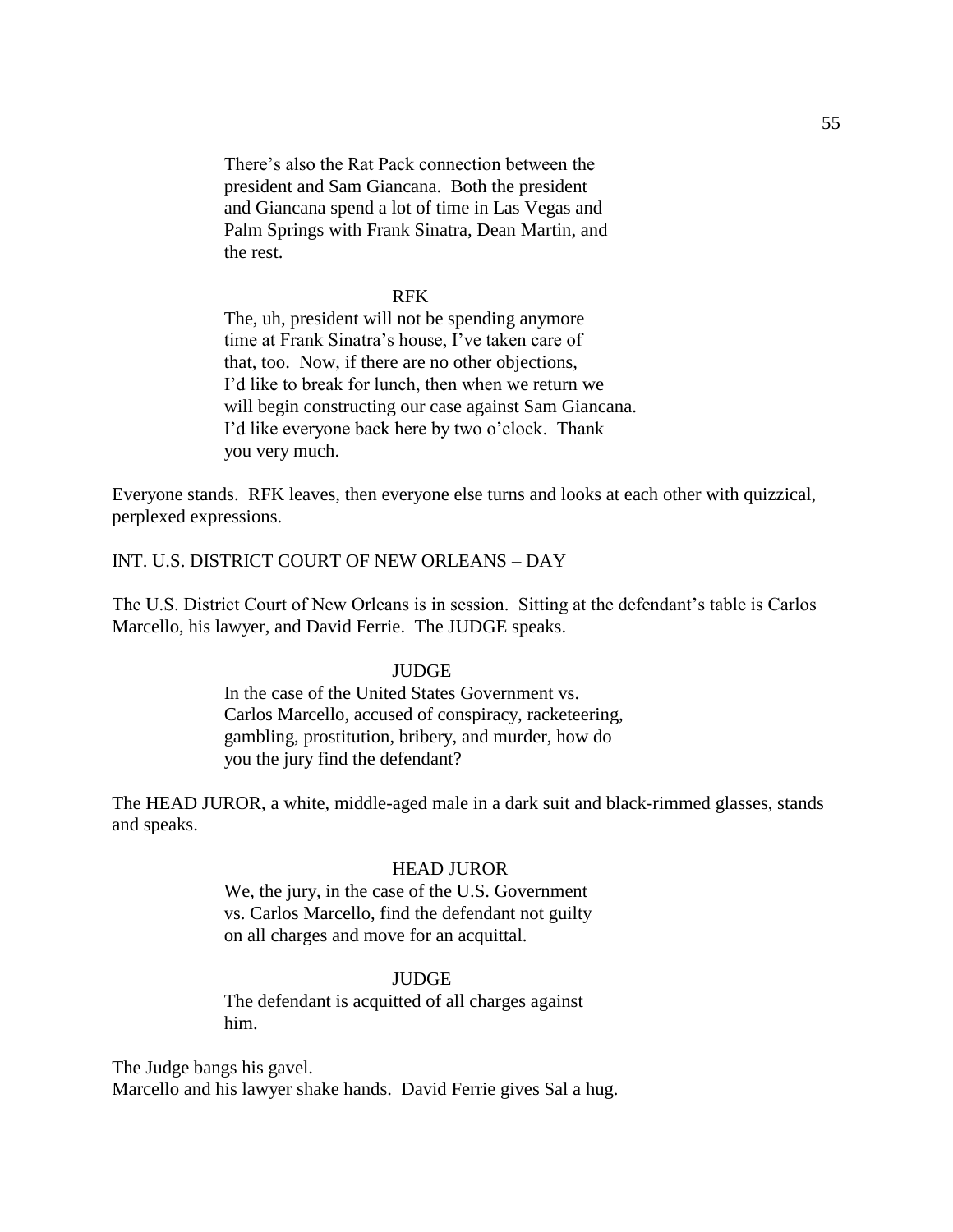### DAVID

We did it.

SAL. Yeah, that was a hundred grand well spent. Now Bobby Kennedy can go fuck himself.

### DAVID

Yeah, so can his brother.

Sal and David both exchange a knowing glance, then both of them look at their watches-it's 11:45 AM.

### EXT. SUBURBAN HOUSE – DAY

Andre, wearing a railroad worker"s outfit and hard hat, comes out the front door. He opens the garage door, then gets into the white van and backs into the garage. Once inside, Andre gets out of the van and closes the garage door.

### INT. GARAGE – DAY

Lucien, who is now dressed as a Dallas policeman, and Marcel, who is dressed as a custodian, load the three Mauser rifles into the van. They roll them in blankets, then put them in a box, then put some other boxes on top of it.

### EXT. LOVE FIELD AIRPORT, DALLAS – DAY (STOCK SHOTS)

It's a sunny and beautiful day in Dallas. Air Force One lands at Love Field Airport where a very big crowd awaits them. John and Jackie come down the steps out of the plane waving and smiling. Right behind them are Governor Connally and his wife, also waving and smiling. A title reads: "Love Field Airport, Dallas, 12:00 Noon."

Among the crowd of people at the airport is Jack Ruby, standing beside a pay phone. He goes to put a dime into the phone and is shaking so badly he drops it. He looks around, quickly picks up the dime, puts it in the slot and dials the phone.

### INT. SUBURBAN HOUSE – DAY

The phone rings. Lucien dressed as a cop answers it. Jack Ruby's voice says ...

### JACK (O.S.)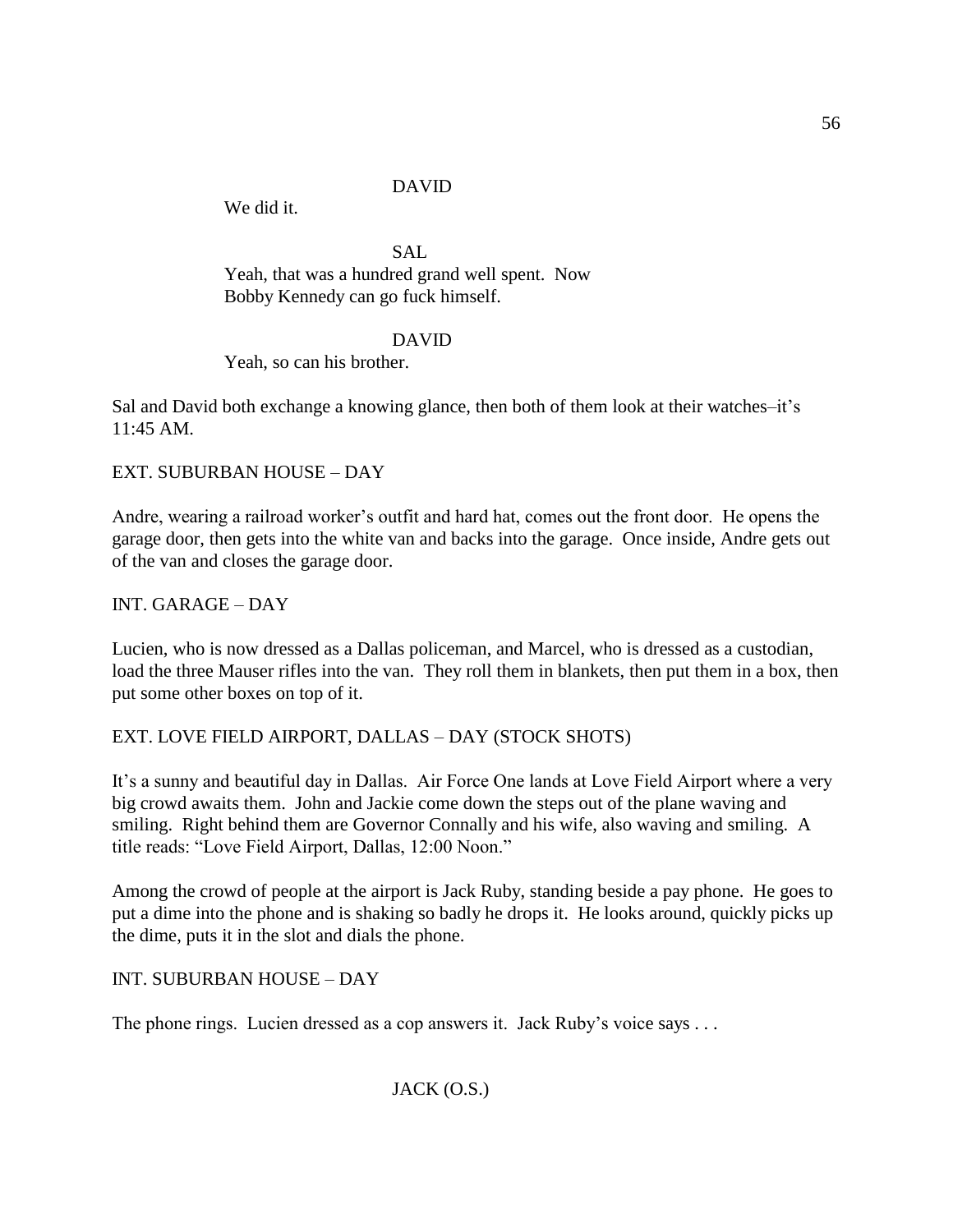He's here.

Lucien hangs up the phone. He looks at the other two and nods.

#### LUCIEN

He's here.

They both sigh and nod back.

### EXT. THE CAROUSEL CLUB – DAY

Jack pulls up in front of his club in his old Cadillac, a cigarette dangling out of his mouth. He gets out of the car and just stands there for a minute with his hat in his hand. He sighs and shakes his head, mumbling to himself.

> JACK What the fuck am I doing?

Jack goes inside.

INT. CAROUSEL CLUB – DAY

Several black men are busily cleaning the club, which is still a mess from last night. Jack steps up to the bar and asks the middle-aged BARTENDER . . .

#### JACK

When did the secret service guys finally leave?

#### BARTENDER

Not "til after five, and they were loaded. You give those guys free drinks all night and they take advantage of it.

### JACK

(nods) Yeah, so do the cops.

### BARTENDER

You want me to keep giving all cops and secret service guys double shots in every drink?

### JACK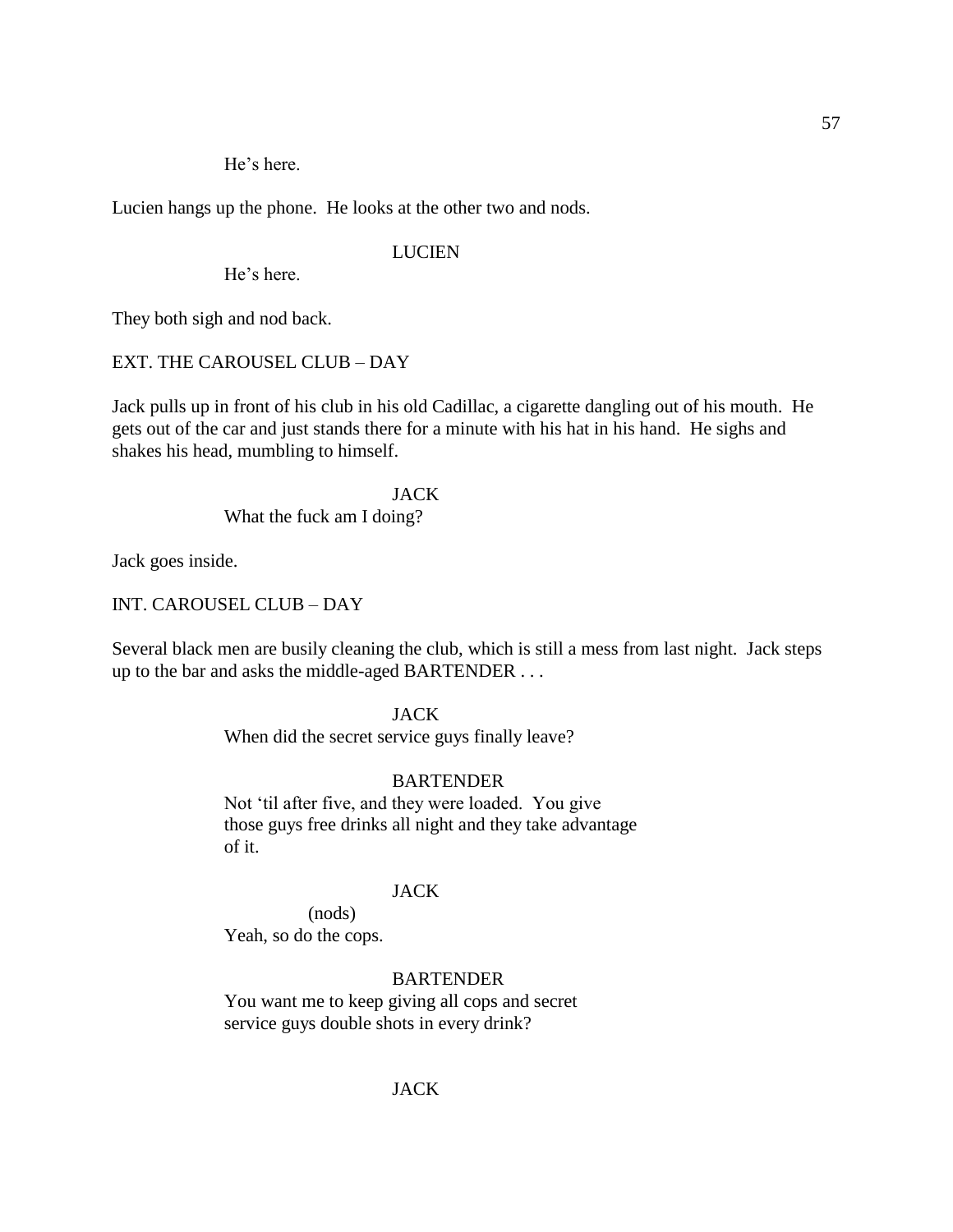### (shakes his head) Naw, you can stop that.

Jack starts to leave.

### **BARTENDER**

You goin' home?

JACK Yeah, I'm goin' home. I'm gonna go take a swim.

BARTENDER Well, swim a lap for me. See ya tonight.

JACK Yeah. Oh, give me some dimes, will ya?

The Bartender goes to the cash register and opens it.

#### BARTENDER

What"dya need dimes for?

#### JACK

(impatient) Just give "em to me.

The Bartender gives him a handful of dimes. Jack puts them in his coat pocket. As Jack leaves the club he takes a little plastic bag out of his pocket that contains one single lead bullet head. Jack sighs, puts the bag back in his pocket, then checks his watch–12:10.

INT. VAN – DAY

Andre sits at the wheel of the van which is still parked in the garage, but the garage door is open. All three men smoke cigarettes. Lucien looks at his watch–12:15.

Go.

### **LUCIEN**

Andre pulls the van out of the garage, down the driveway and up the street.

EXT. DALLAS STREETS – DAY (STOCK SHOTS)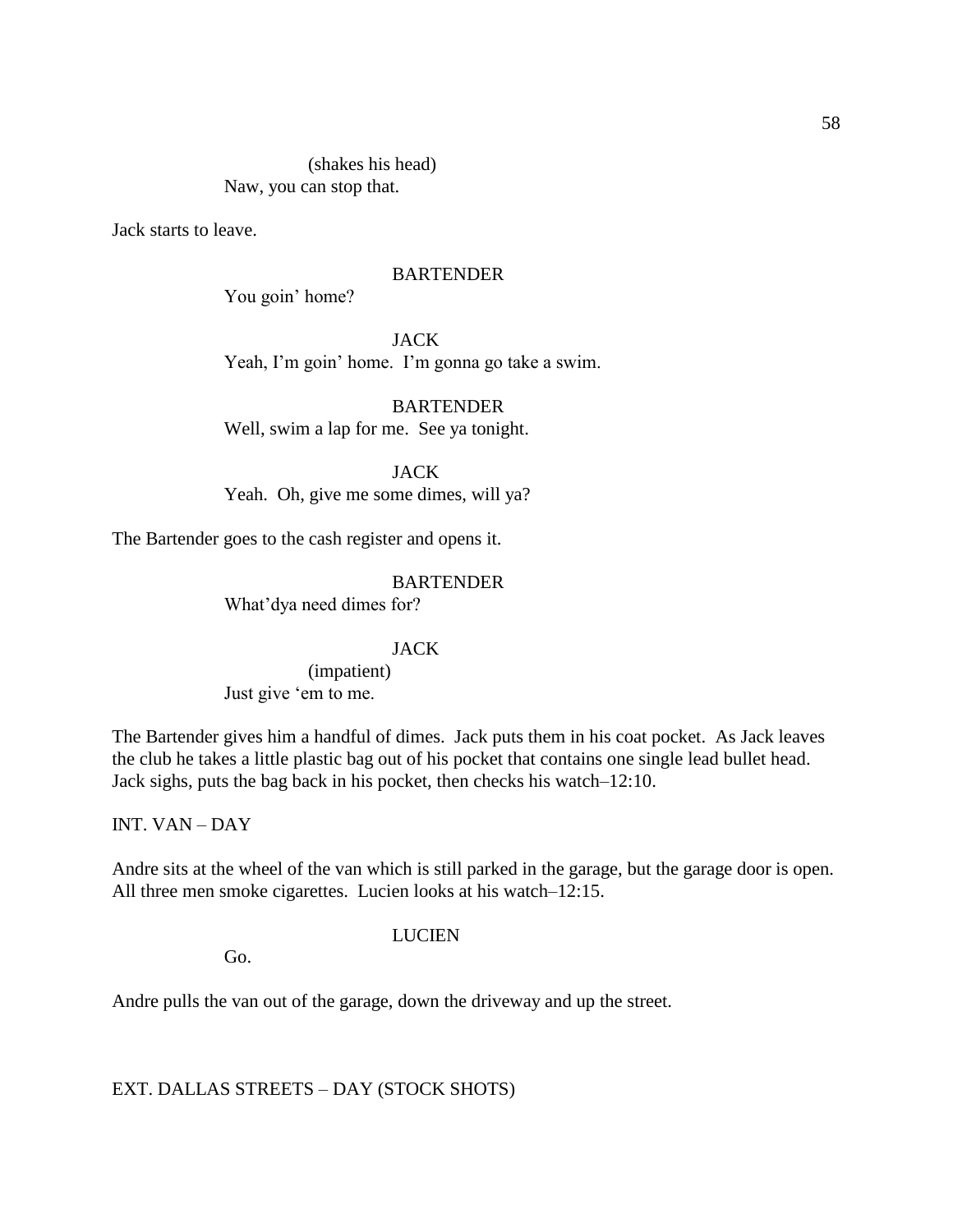John and Jackie's motorcade makes it's way through the crowded, sunny street of Dallas. There's a big turn-out, and everyone is showing their enthusiastic support. People solidly line both sides of the street. John and Jackie look happy and pleased, waving and smiling. Also in the car with John and Jackie are Governor and Mrs. Connally.

In the car behind the president is Vice-president Lyndon Johnson, his wife, Lady Bird, and Senator and Mrs. Yarborough.

### EXT. THE BOOK DEPOSITORY – DAY

There is a crowd of expectant people gathered in front of the book depository, many holding cameras, awaiting the president's arrival.

### EXT. ALLEY BEHIND BOOK DEPOSITORY – DAY

The white van with Andre driving stops in the alley behind the book depository. The side door opens and Marcel gets out holding a four-foot-tall box marked "Books." He and Lucien and Andre all exchange a look, nod, and Lucien closes the van door. The van drives away and Marcel with his box heads into the back door of the book depository.

### INT. BOOK DEPOSITORY/ LOBBY – DAY

Marcel comes in the back door and crosses the lobby. There are many people crowded into the doorway of the book depository, all expectantly facing out to the street. Marcel crosses behind them and goes straight to the stairway with the box blocking his face. No one sees him and he starts up the stairs.

### INT. BOOK DEPOSITORY/ SECOND-FLOOR – DAY

Lee Oswald sits in the book depository dining room by himself eating lunch and reading his book. He's the only one there. He hears footsteps on the stairs and glances over. Lee sees a guy go by with a box marked "Books," but pays no attention and returns to his reading.

### INT. BOOK DEPOSITORY/ SIXTH-FLOOR – DAY

Marcel arrives on the sixth-floor, crosses to the farthest windows in the south-east corner, and sets down his box, which he immediately opens. He puts on a pair of thin leather gloves, then he removes Lee"s Italian carbine rifle and scope with the "Fair Play for Cuba" button on the strap. Marcel looks around, then takes a few steps and sets it off to his left, near the wall, and behind some boxes.

Marcel then sets up beside the last window, though keeping himself hidden behind the wall. He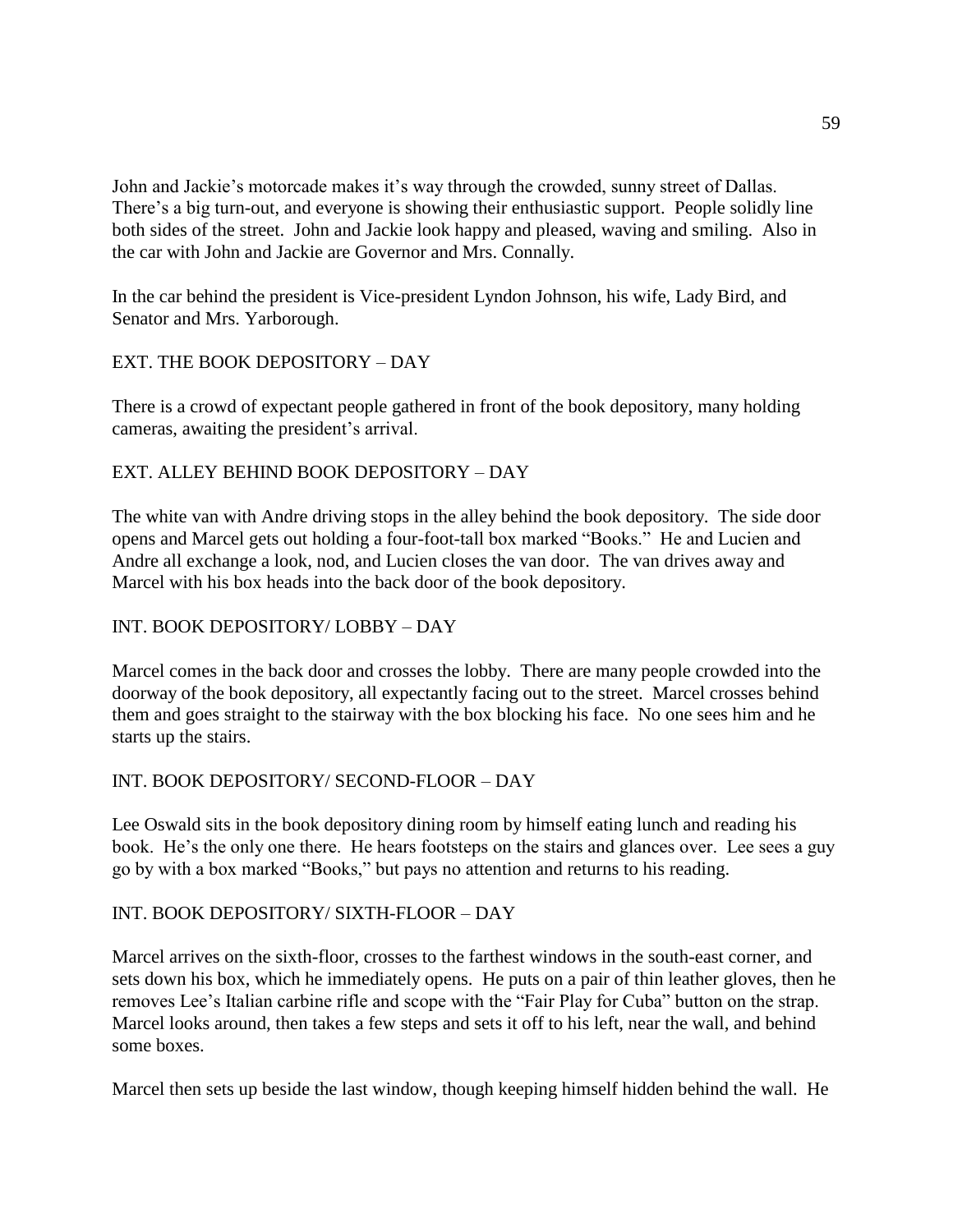gets down on his knees, then reaches into his pocket and removes the plastic bag containing the three spent shell casings. He sets the bag of shells on the windowsill.

Marcel reaches out with his gloved hand and very slowly opens the window up to half way.

### EXT. THE BOOK DEPOSITORY – DAY

From outside we can see the window slowly opening on top floor and far right side of the book depository. As our view widens we can see the book depository"s position on Elm St., where many people stand waiting, cameras in hand, all peering to the right.

### EXT. RAILROAD YARD PARKING LOT – DAY

Andre pulls the white van into the railroad yard parking lot, directly behind the Grassy Knoll. As he pulls in he sees a secret service man in a dark suit, sunglasses and a walkie talkie leaning against a cement post near the overpass, obviously hung-over. The secret service man doesn"t even notice the van pull in.

Andre drives the van across the lot and parks under a big tree beside a wooden picket fence which is against a brick wall.

### INT. BOOK DEPOSITORY/ SIXTH-FLOOR – DAY

Marcel takes his Mauser rifle and scope out of the box and sets it flat on the floor. He pushes the safety latch so it's armed and ready to fire. Marcel looks out the half open window and there are quite a lot of people out on the street with their cameras, anxiously waiting.

### EXT. DALLAS STREETS – DAY (STOCK SHOTS)

John and Jackie's motorcade continues to snake it's way through the crowded streets of Dallas. People still line both sides of the street. John and Jackie keep waving and smiling. A title reads: "12:25 PM."

### EXT. RAILROAD YARD PARKING LOT – DAY

Andre gets out of the van, circles all the way around to make sure it"s clear, then opens the side door. Lucien steps out dressed as a Dallas cop, with sunglasses. Lucien walks deliberately to the picket fence and looks over it, past the Grassy Knoll, to Dealy Plaza.

EXT. GRASSY KNOLL – DAY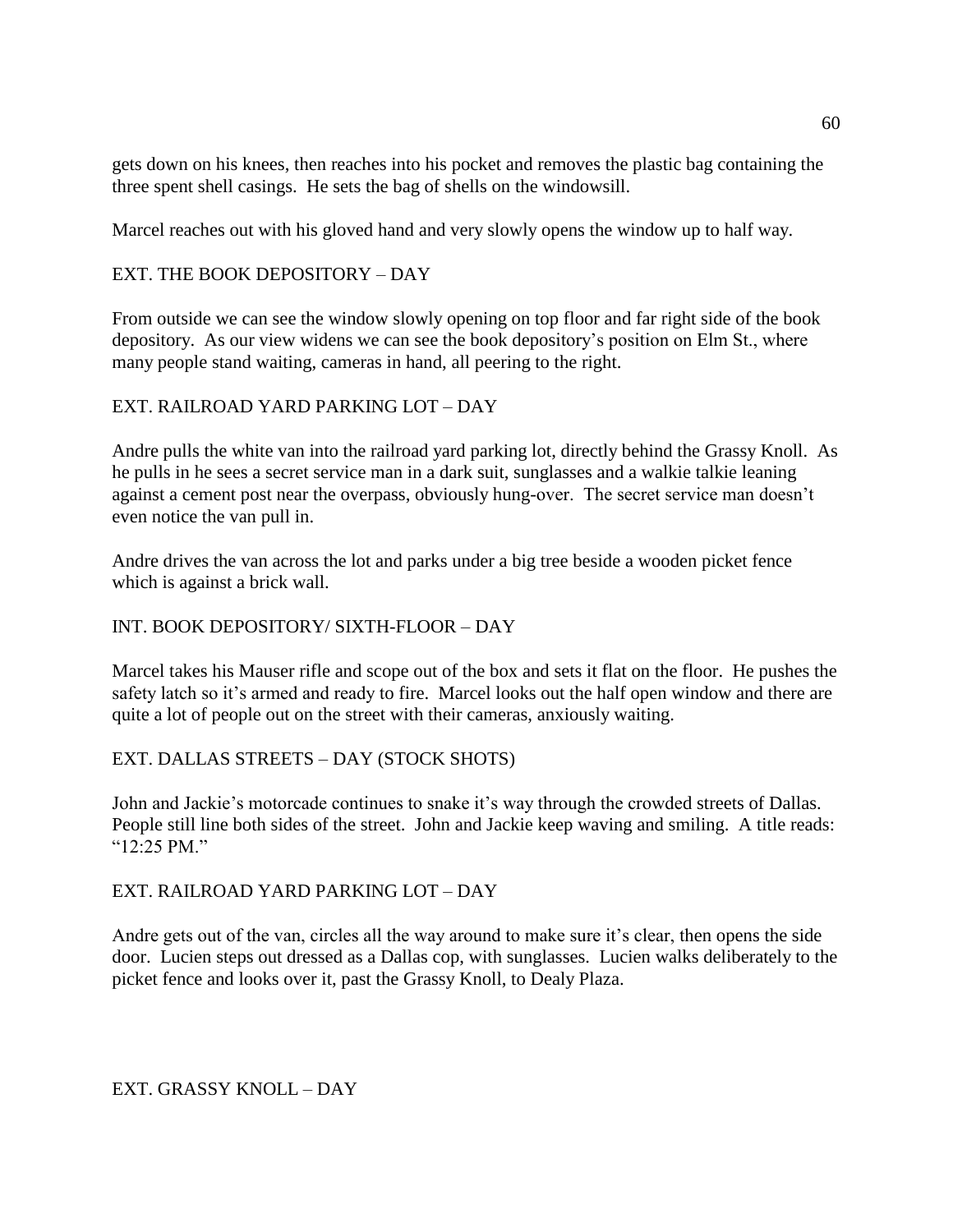We can see Lucien's face peering over the picket fence. Lucien sees a middle-aged man with a movie camera standing on a cement embankment with a younger woman holding onto his coat. A subtitle reads: "ABRAHAM ZAPRUDER, eyewitness and cameraman." With him is his secretary, MARILYN SITSMAN.

Lucien also sees another man to his right in a military uniform with a movie camera, plus many other people strewn around the Grassy Knoll, as well as on the other side of Elm St. facing back toward him.

### EXT. RAILROAD YARD PARKING LOT – DAY

Lucien turns around, then scrutinizes the railroad yard parking lot. There are a few people wandering around, and there appears to be a watchman in a tower across the lot. Lucien glances at Andre, who is standing at the open door of the van. They exchange a lift of the eyebrows. Lucien looks at his watch–12:27.

### EXT. PARKLAND HOSPITAL – DAY

Jack Ruby pulls up across the street from Parkland Hospital. Not much is happening, it's pretty quiet. Jack lights one cigarette off another and takes several deep puffs. He looks down at the lead bullet in the little plastic bag in his hand. He puts the bag in his coat pocket. Jack opens the door, puts on his gray hat, and heads into the hospital while puffing away on his cigarette.

### EXT. DEALY PLAZA – DAY (STOCK SHOTS)

President Kennedy"s motorcade enters the east side of Dealy Plaza, makes a hard right turn to go around the bottom of the plaza, slowing all of the cars down to less than 20 miles-per-hour.

The crowd all around Dealy Plaza becomes excited and begins turning around and taking pictures. A title reads: "12:30 PM."

### INT. BOOK DEPOSITORY/ SIXTH-FLOOR – DAY

Marcel sees the presidential motorcade enter the plaza, coming toward him up Elm St. He picks his rifle up off the floor and rests it on his lap. He takes a deep breath.

### EXT. RAILROAD YARD PARKING LOT – DAY

Lucien turns from the fence and nods to Andre at the van. Andre reaches into the van and removes the Mauser rifle, which he places flat up against the front of his body as he walks quickly over to Lucien at the fence.

At the picket fence Andre hands Lucien the rifle, then stands right up beside him. Lucien places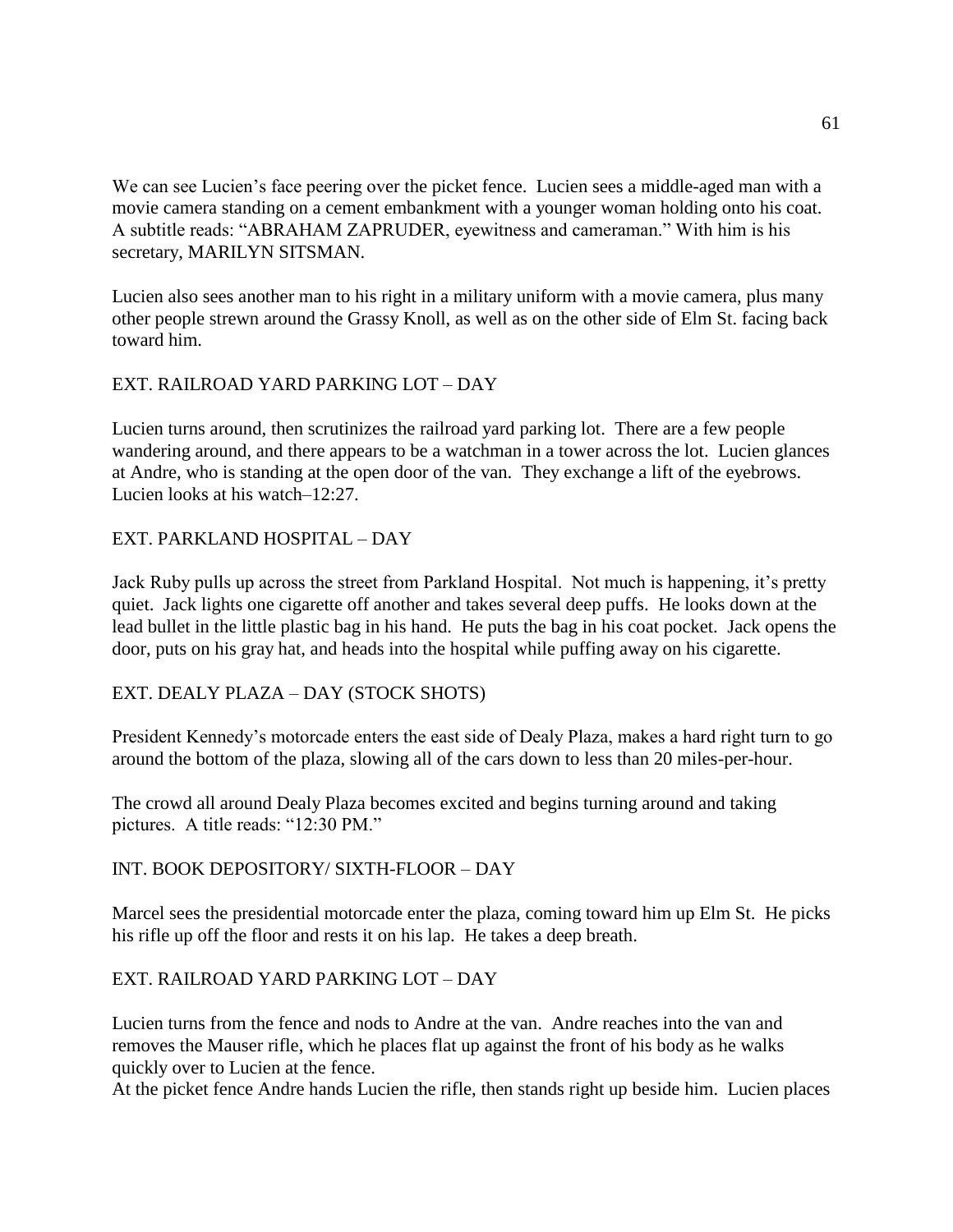the rifle upright between himself and the fence.

They both look over the fence into the plaza.

EXT. GRASSY KNOLL – DAY

Abraham Zapruder begins to roll film with his secretary Marilyn holding onto the back of his coat for support. Everyone else with a camera raises it up to their eye to be ready.

### ZAPRUDER FILM – EXTREME SLOW-MOTION (STOCK)

President Kennedy"s motorcade turns left in front of the book depository and begins heading north on Elm St.

### INT. BOOK DEPOSITORY/ SIXTH-FLOOR – DAY

Marcel raises his rifle and sights in on President John Kennedy. The smiling, waving president enters the cross-hairs of Marcel's scope. Marcel inhales deeply and holds it.

### EXT. RAILROAD YARD PARKING LOT – DAY

Lucien raises the rifle and sights in on the empty stretch of Elm St. in front of him. Andre glances all around behind them making sure all is clear.

### INT. BOOK DEPOSITORY/ SIXTH-FLOOR – DAY

Marcel watches John and Jackie and Governor and Mrs. Connally complete the hairpin turn through the cross-hairs of his scope, and when their speed has dropped to about 10 miles-perhour, Marcel's finger pulls the trigger.

In extreme slow-motion the bullet fires out the end of the barrel of the rifle . . .

We see the bullet travel through the air, across Dealy Plaza . . .

### ZAPRUDER FILM – EXTREME SLOW-MOTION (STOCK)

The first bullet strikes President Kennedy in the back, causing him to lurch forward and both of his arms to raise up at the elbows. Gov. Connally looks back over his shoulder to see what's going on. Jackie looks confused and doesn"t know what"s happening.

### INT. BOOK DEPOSITORY/ SIXTH-FLOOR – DAY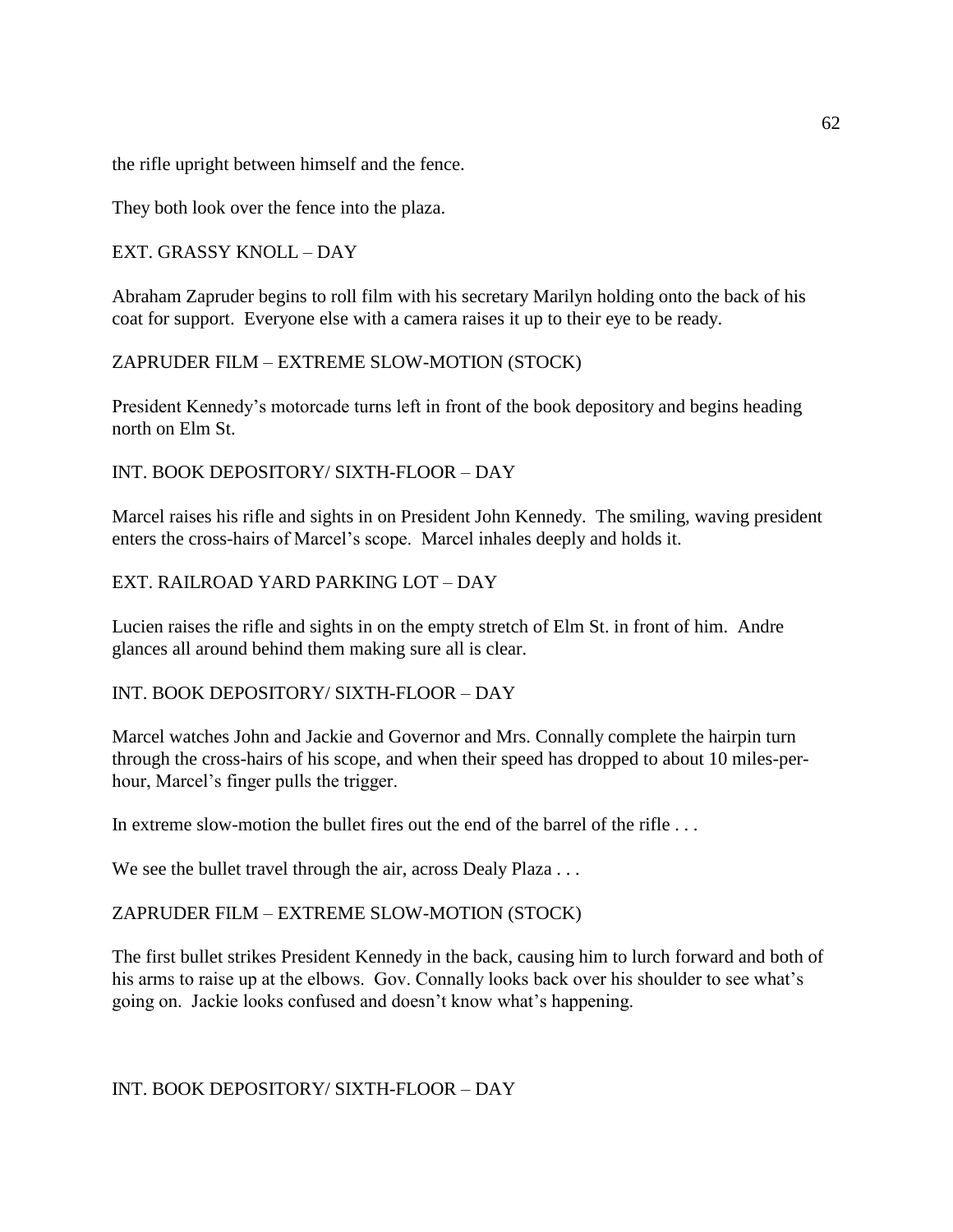Marcel instantly cocks the rifle, the empty shell ejects, he sights back in and fires again . . .

We also see this bullet leave the barrel in extreme slow-motion . . .

The bullet travels through the air and across the plaza . . .

### ZAPRUDER FILM – EXTREME SLOW-MOTION (STOCK)

The second bullet strikes Governor Connally in the back. Jackie sees that her husband is shot and begins to scream. Connally slumps over.

### INT. BOOK DEPOSITORY/ SIXTH-FLOOR – DAY

Marcel instantly cocks the rifle again, ejects the shell, sights back in and fires again . . .

### EXT. ELM STREET – DAY (EXTREME SLOW-MOTION)

The third bullet misses the president"s limo entirely, hits the curb ahead of the limo directly in front of a male pedestrian on the side of the street, then ricochets up past his face. The man is pelted in the face with cement particles and drives to the ground.

### EXT. RAILROAD YARD PARKING LOT – DAY

The presidential limo comes into view from the top of the Grassy Knoll. Andre sees it first.

### ANDRE

(whispers)

Now.

Lucien pans the sights of his scope to the left and gets the presidential limo in his sights. He focuses in on Kennedy, who is still leaning forward with arms in the air. Lucien gets JFK into his cross-hairs, doesn"t hesitate and pulls the trigger.

The bullet leaves the end of the barrel in a puff of smoke and travels through the air in extreme slow-motion . . .

EXT. GRASSY KNOLL – DAY

Many people standing on the Grassy Knoll dive to the ground as a bullet whizzes over their heads.

Abraham Zapruder keeps filming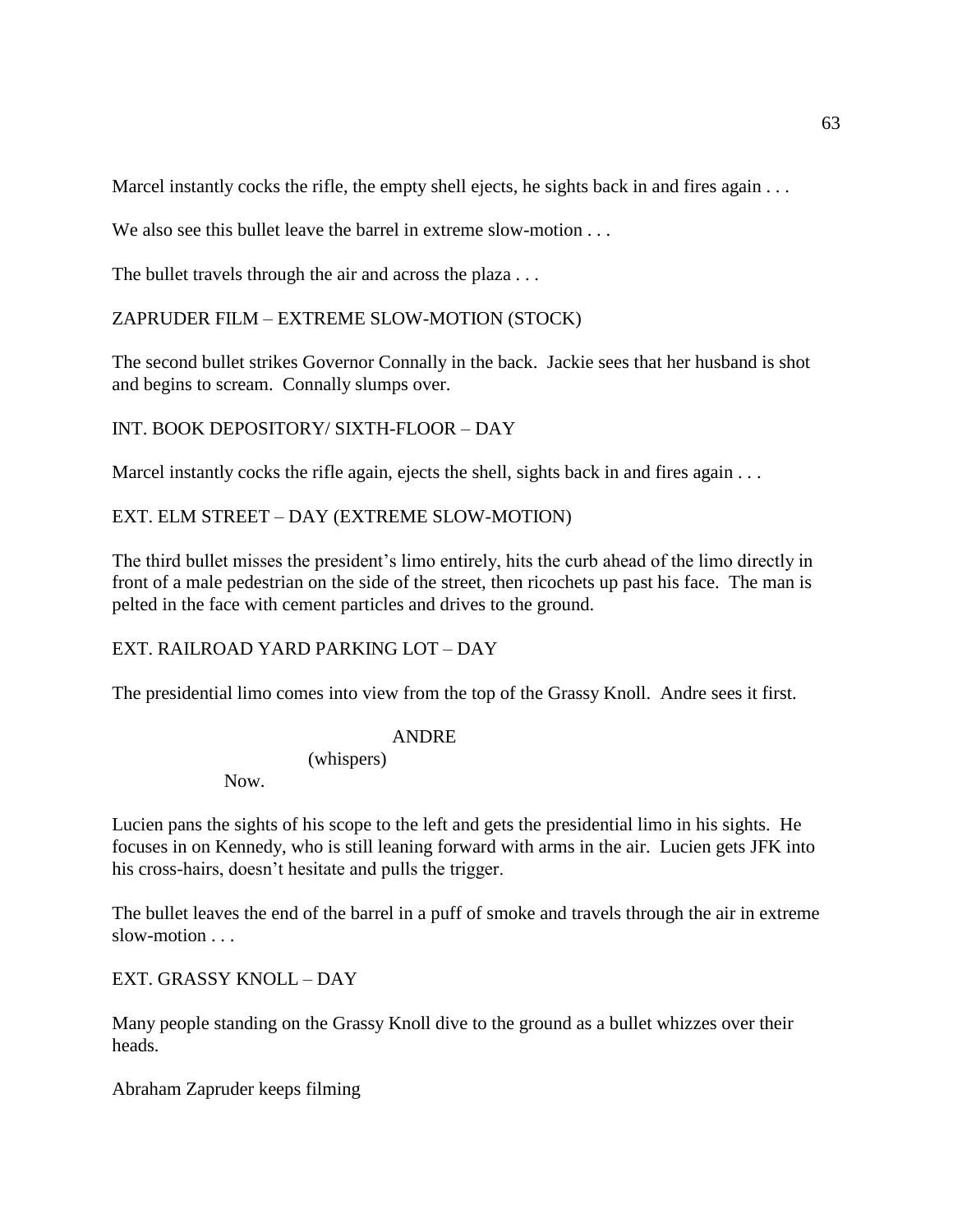### ZAPRUDER FILM – EXTREME SLOW-MOTION (STOCK)

The mercury-filled bullet from Lucien"s rifle strikes President John F. Kennedy in the right side of his head, between his right eye and his right ear. His body is thrown backward against the seat and into Jackie. The mercury-filled bullet explodes and blows out the right rear of his head, spattering his wife with blood and brains. John"s body slumps over. Jackie screams and tries to crawl out of the car over the trunk. A secret service man jumps on the rear bumper of the limo.

### JACKIE

(screaming) My God, they"ve killed Jack! They"ve killed my husband! Jack! Jack! Oh my God, I've got his brains in my hand!

The motorcade speeds up Elm St. and under the overpass.

### EXT. GRASSY KNOLL – DAY

The people all over the Grassy Knoll react to what they have just seen. They rise back to their feet, shaken and horrified, all turning and looking over their shoulders to the picket fence where the shot was fired. Blue smoke still hangs in the air in front of the fence.

### INT. BOOK DEPOSITORY/ SIXTH-FLOOR – DAY

Marcel in the book depository quickly picks up his own empty shell casings from the floor and puts them in his pocket–except that he can only find two out of three of them. Marcel gets slightly panicked, crawling around on his hands and knees frantically searching. Marcel leans down to look between the floorboards and the shell drops out of his shirt pocket onto the floor in front of him. Marcel takes a deep breath, shakes his head, picks up the shell and puts it into his pants" pocket.

He then dumps the three shell casings in the plastic bag on the windowsill, then puts the plastic bag in his pocket. Marcel puts his rifle back in the box, closes the box, then quickly heads across the sixth floor of the book depository. He reaches the stairwell and starts down.

### EXT. RAILROAD YARD PARKING LOT – DAY

Lucien lowers the rifle, puts it flat against the side of his body between he and Andre, and they both walk deliberately back to the open door of the van. Andre steps into the door, Lucien hands him the rifle, then immediately turns around and puts on his police hat. Lucien sees some pedestrians stepping forward and waves his hand at them authoritatively.

### **LUCIEN**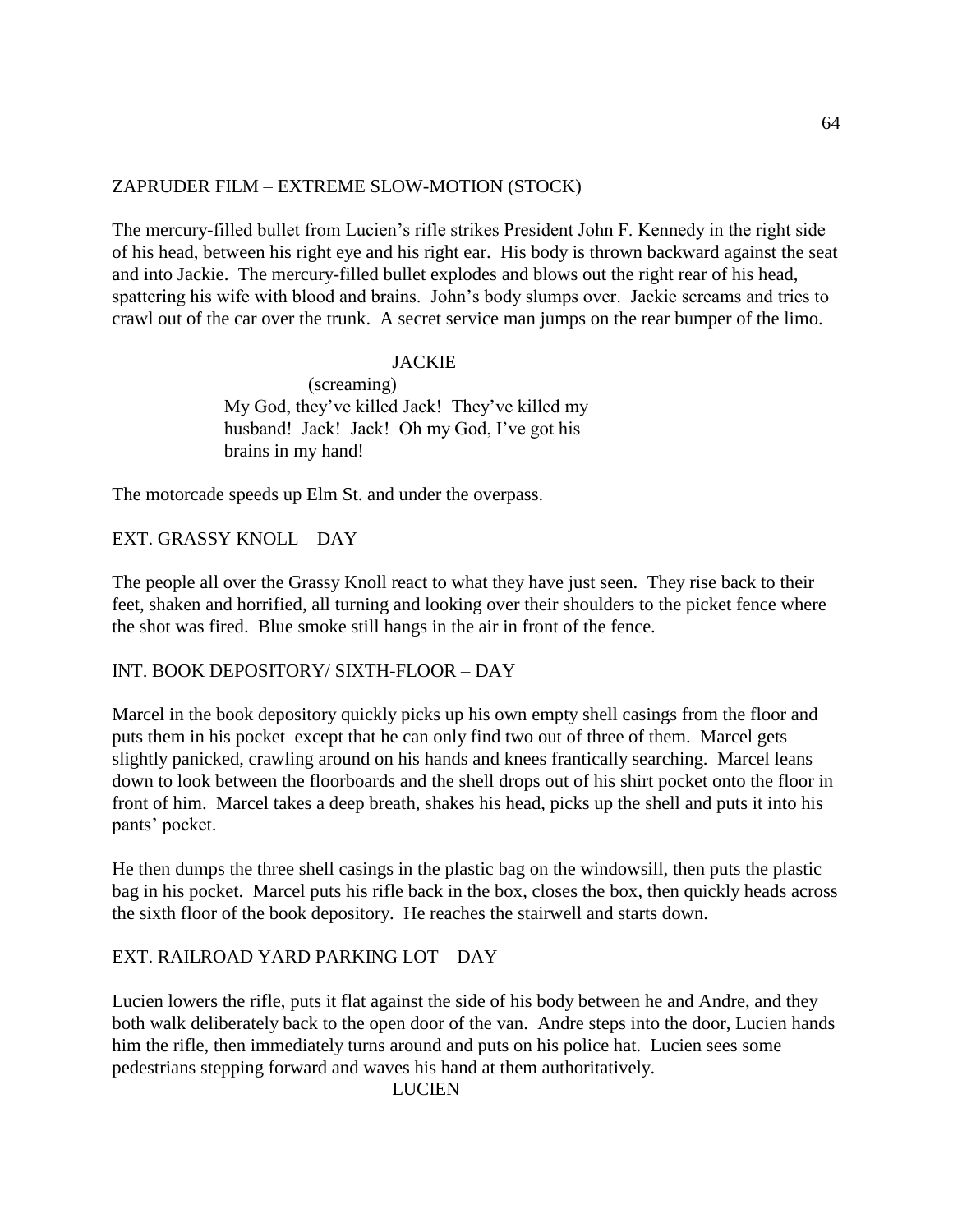#### Get back!

The people turn around and step back.

Lucien turns in the other direction, gets into the van and slams the door closed. Andre lights a cigarette, starts the engine, backs out of the parking space and drives across the parking lot. As he arrives at the driveway to the street he finds several people standing there blocking the van"s path, and among the people is a SECRET SERVICE MAN with a walkie-talkie, who steps over to the van and speaks to Andre.

### SECRET SERVICE MAN

Who"re you?

#### ANDRE

I'm with the railroad.

SECRET SERVICE MAN What do you mean, the railroad?

ANDRE This is a railroad yard parking lot.

The Secret Service Man looks at the parking lot.

### SECRET SERVICE MAN

Oh, yeah. What's that smell?

#### ANDRE

It's a cigarette.

SECRET SERVICE MAN

What kind?

#### ANDRE

Gi– Just a cigarette.

### SECRET SERVICE MAN

It stinks. Keep moving.

The Secret Service Man clears the people out of the driveway so the van can pass. Andre looks both ways, then makes a right turn onto the street and drives out of sight.

INT. BOOK DEPOSITORY/ LOBBY – DAY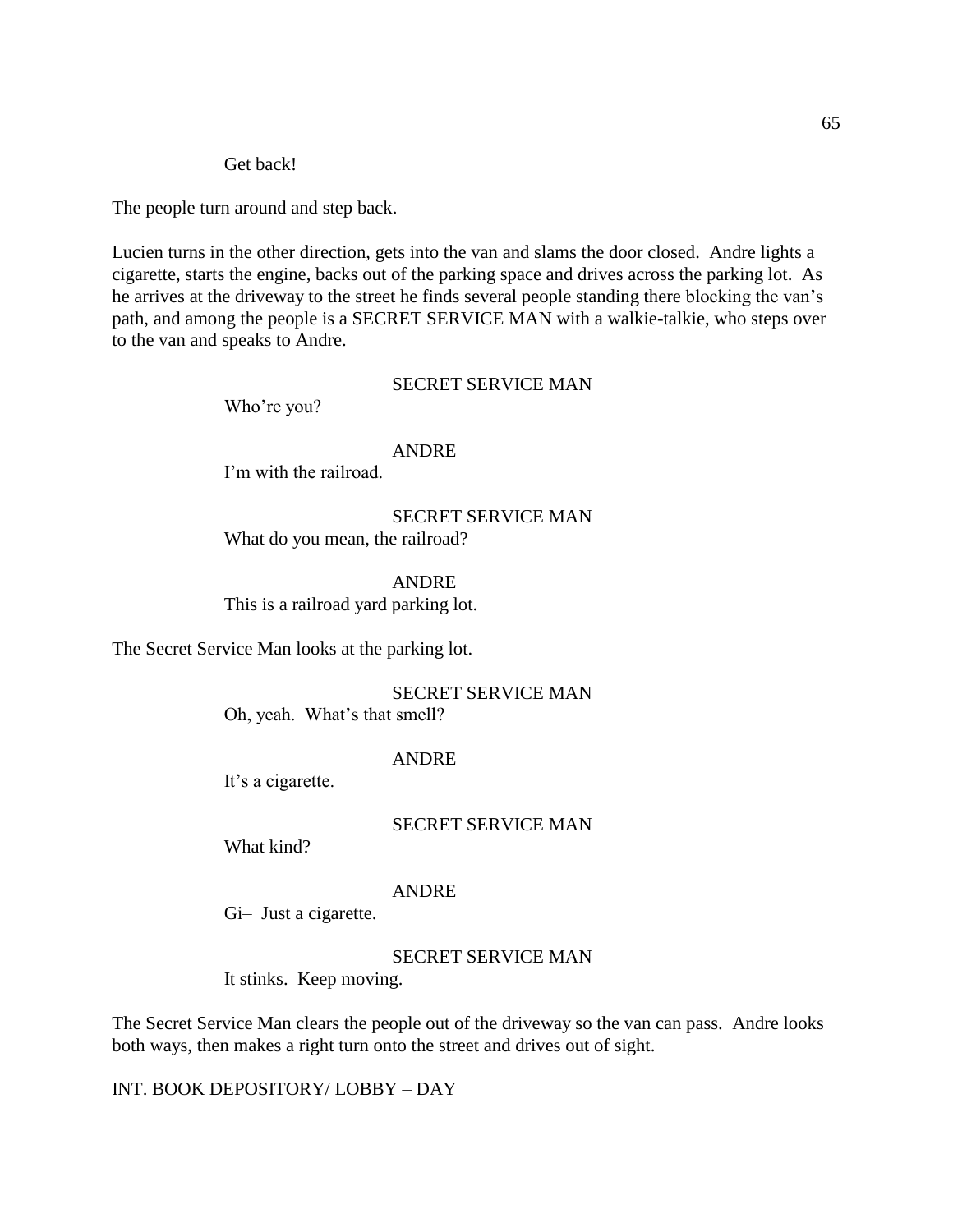Marcel comes out of the stairwell, turns the corner and nearly runs into Lee Oswald, who has just stepped up to the back of the crowd filling the doorway out to Elm St. Marcel gives Lee a little nod that says "Excuse me," turns and heads out the back door with his box. Lee watches him go.

LEE

Huh.

### EXT. ALLEY BEHIND THE BOOK DEPOSITORY – DAY

Marcel steps out of the back door of the book depository and stands there all alone looking rather nervous. He hears a car coming up the alley. When the car turns the corner he sees that it's a police car. Marcel quickly steps back into the book depository doorway. The police car cruises by. Marcel steps out into the alley again just as Andre pulls up in the van. Lucien opens the side door, Marcel jumps in, the door is slammed shut and the van drives away.

### EXT. FRONT OF BOOK DEPOSITORY – DAY (STOCK SHOTS)

People are crowded around the front door of the book depository and are pointing up at the windows. Plain-clothes policemen, with some uniformed cops, too, enter the building.

Lee is standing in front of the building calmly watching all of the commotion, his hands in his pockets.

### EXT. GRASSY KNOLL – DAY

The people standing all over the Grassy Knoll are speaking to several uniformed policemen. All of the people keep pointing back toward the picket fence. The policemen write their statements down in little notebooks.

INT. VAN – DAY

Lucien and Marcel both light cigarettes as they bounce along. Andre turns a corner and heads away from Dealy Plaza.

### EXT. PARKLAND HOSPITAL – DAY (STOCK SHOTS)

The presidential limo and six motorcycle cops come screaming up in front of Parkland Hospital. Orderlies come running out pushing gurnies.

INT. PARKLAND HOSPITAL – DAY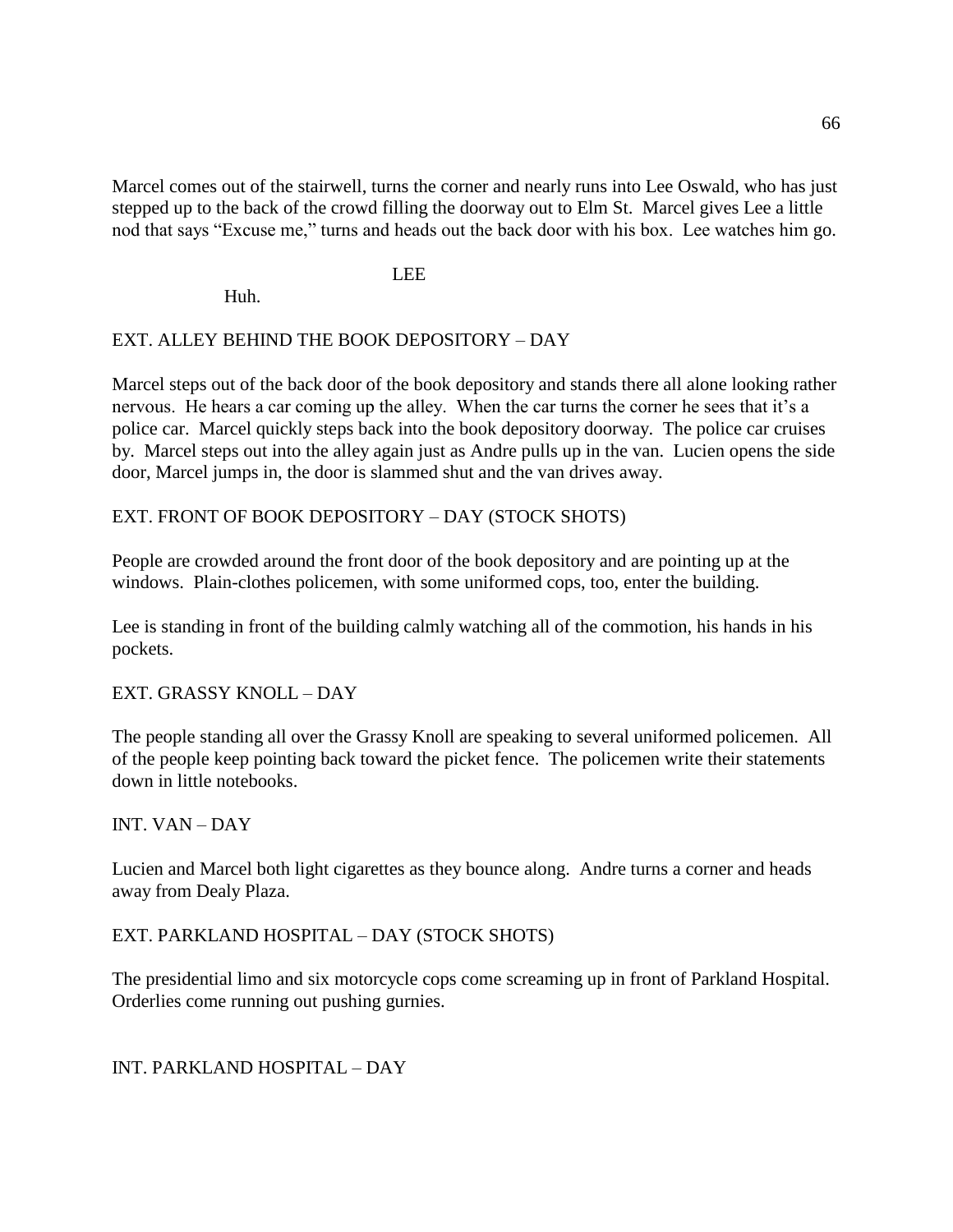Jack Ruby is sitting in the waiting room along with many other people. As soon as the people hear the commotion they all rise to their feet and move toward the door, as does Jack. He is wearing gloves and holds the lead bullet between his fingers. As Kennedy"s body is rushed in on the wheeled gurney, Jack steps up beside it and walks along.

### JACK

What happened?

#### **ORDERLY**

This is the president, back off.

Jack drops the bullet on the gurney and backs off. The orderlies quickly push the body up the hall. A moment later another gurney is wheeled past with Governor Connally's bloody body lying on it.

### EXT. TRAFFIC-LINED STREET – DAY

Andre driving the white van is caught in a traffic jam. Police keep screaming past in the opposite direction. In back, Lucien is hastily getting out of the policeman uniform and changing into his regular clothes.

### EXT. PARKLAND HOSPITAL – DAY

Jack removes his gloves, puts them in his pocket and steps out of the hospital. There is commotion in front of the hospital, with cops, reporters, cameramen, secret service and FBI agents. The secret service men have surrounded Lyndon Johnson. The HEAD SECRET SERVICE MAN says to LBJ.

> HEAD SECRET SERVICE MAN Mr. President, please get into your vehicle. (turns to the man beside him) Make way for the president.

Lyndon Johnson and his wife get in their limo and are rushed away.

Jack cuts behind several uniformed cops that are stopping people from entering the hospital and exits the hospital. Jack glances over at the presidential limousine.

Jackie Kennedy is sitting there all by herself in the back seat, completely covered with blood. Jackie opens her gloved hand and finds she's still holding a squiggly hunk of her husband's brain. Secret Service men finally come and escort her into the hospital. Jack steps up beside some reporters. One of the reporters sees him.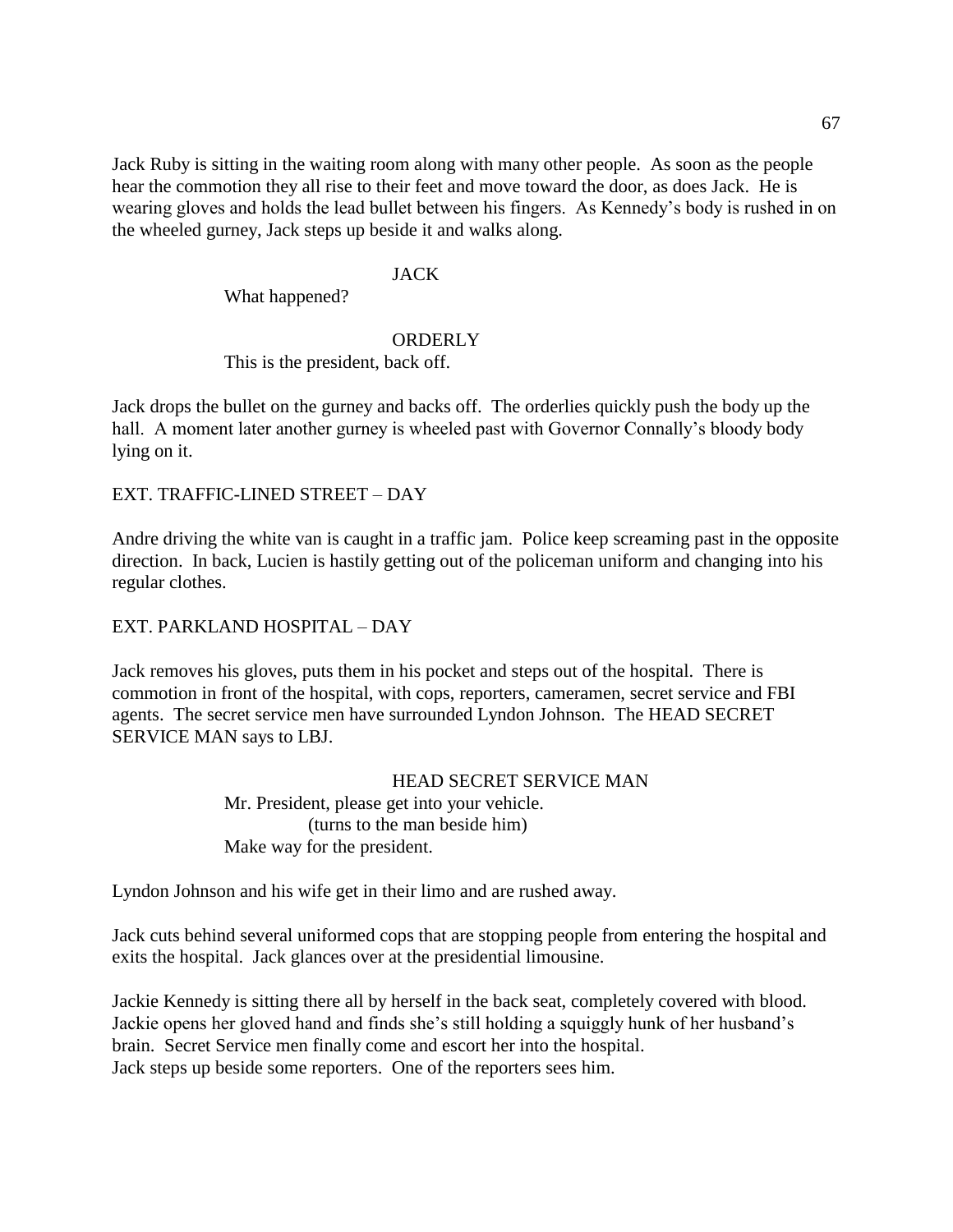### REPORTER

Hi, Jack. Can you believe this?

JACK No, I can't. It's terrible. You think I ought close my clubs tonight?

### REPORTER

Yeah, probably.

### JACK

Huh.

Jack nods and walks away from the hospital and the crowd.

### EXT. SUBURBAN HOUSE – DAY

Andre pulls the van head first into the garage. He quickly gets out and shuts the garage door.

### INT. GARAGE – DAY

Andre opens the side door of the van and Lucien and Marcel both get out. They suddenly all burst in to laughter, hugging and slapping each other on the backs.

### EXT. PHONE BOOTH IN DOORWAY – DAY

Jack steps into a phone booth across the street from the hospital while he puffs away on a cigarette. He puts a dime in the phone and dials. A female DISPATCHER answer the phone.

> DISPATCHER Dallas Police Department, may I help you?

Jack adopts a throaty thick Bronx accent that"s not very good.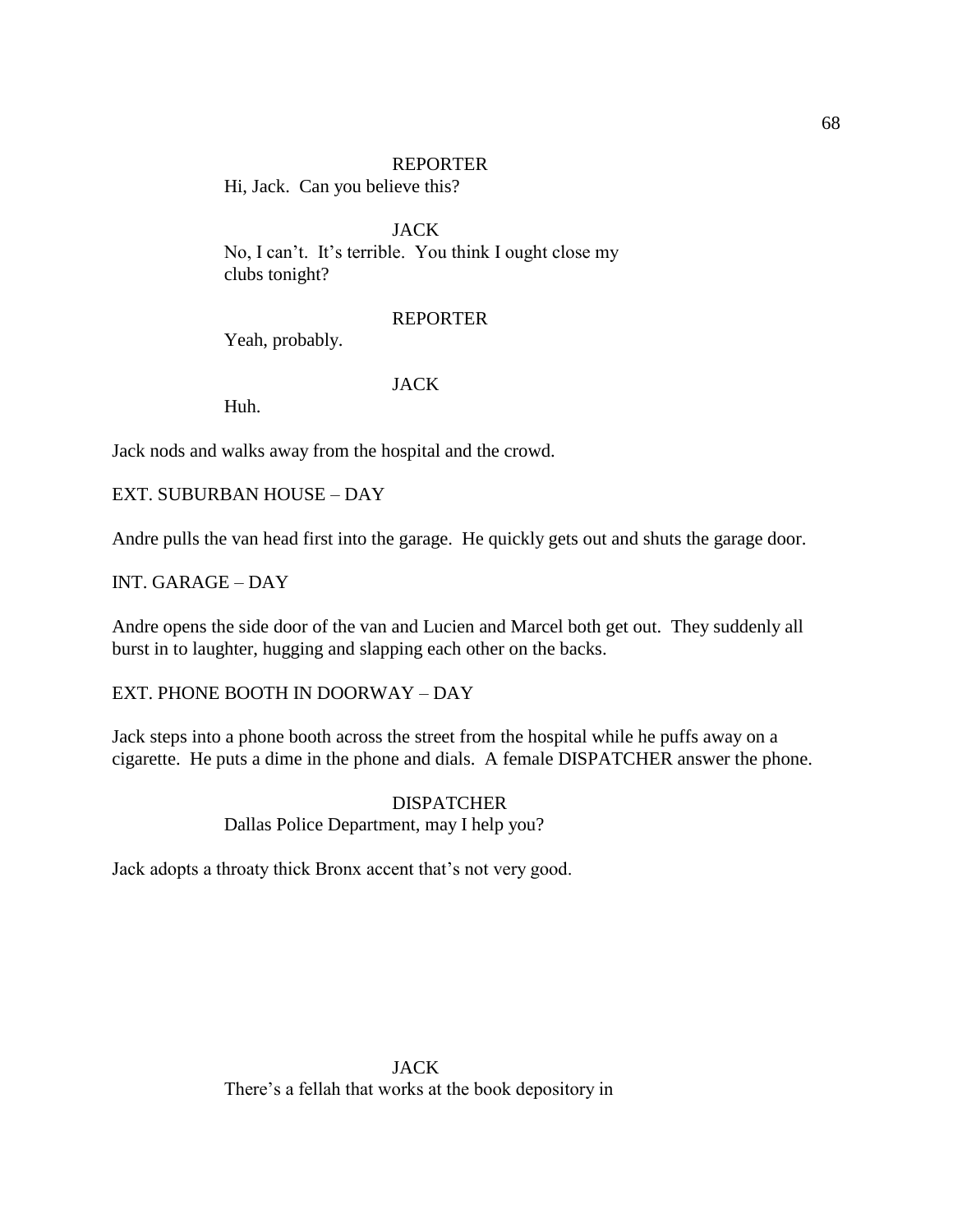Dealy Plaza, where the president just got shot, and his name's Lee Harvey Oswald, and I jus' wanna say he's some kinda nut. Pro-Castro, pro-Russia, owns guns. I think he might be a communist, too. Lee Harvey Oswald. Five-foot-ten, one-sixty-five, kind of a thin guy with dark hair. He lives at one-oh-two-six North Beckley, in Oak Cliff.

Jack hangs up the phone. He takes a big drag of his cigarette, puts another dime in the phone and dials again. A female OPERATOR answers.

### **OPERATOR**

Dallas Morning News, may I help you?

Jack does the same fake voice.

### JACK

Yeah, I jus' wanna say there's this guy, Lee Harvey Oswald, that works in the book depository in Dealy Plaza, where the president just got shot, and he might've done it, y'know. He's a commie, and pro-Castro, and owns a whole bunch of guns, too. Lee Harvey Oswald. Five-footten, one-sixty-five, kind of a thin guy with dark hair. He lives at one-oh-two-six North Beckley, in Oak Cliff.

#### OPERATOR

May I ask your name, plea–

Jack hangs up quickly. He takes one more big puff, then drops the cigarette and smashes it out. He leaves the phone booth, gets in his car that's parked at the curb and drives away.

### EXT. C.I.A. HEADQUARTERS, LANGLEY, VIRGINIA – DAY

This is a large building with a sign in front stating, "CENTRAL INTELLIGENCE AGENCY."

#### INT. C.I.A. HEADQUARTERS/ COMMUNICATIONS ROOM – DAY

An ASSISTANT in the CIA communications room, surrounded by chattering teletype machines, sees a message coming in on one of the teletypes. It reads, "Dallas police have a suspect in the shooting of President Kennedy. His name is Lee Harvey Oswald, 24-years old, five-foot-nine, one hundred and sixty-five pounds, dark hair, lives at 1026 North Beckley, Dallas, and is still at large." The Assistant's eyes widen as he reads the information. He quickly tears the paper out of the teletype machine.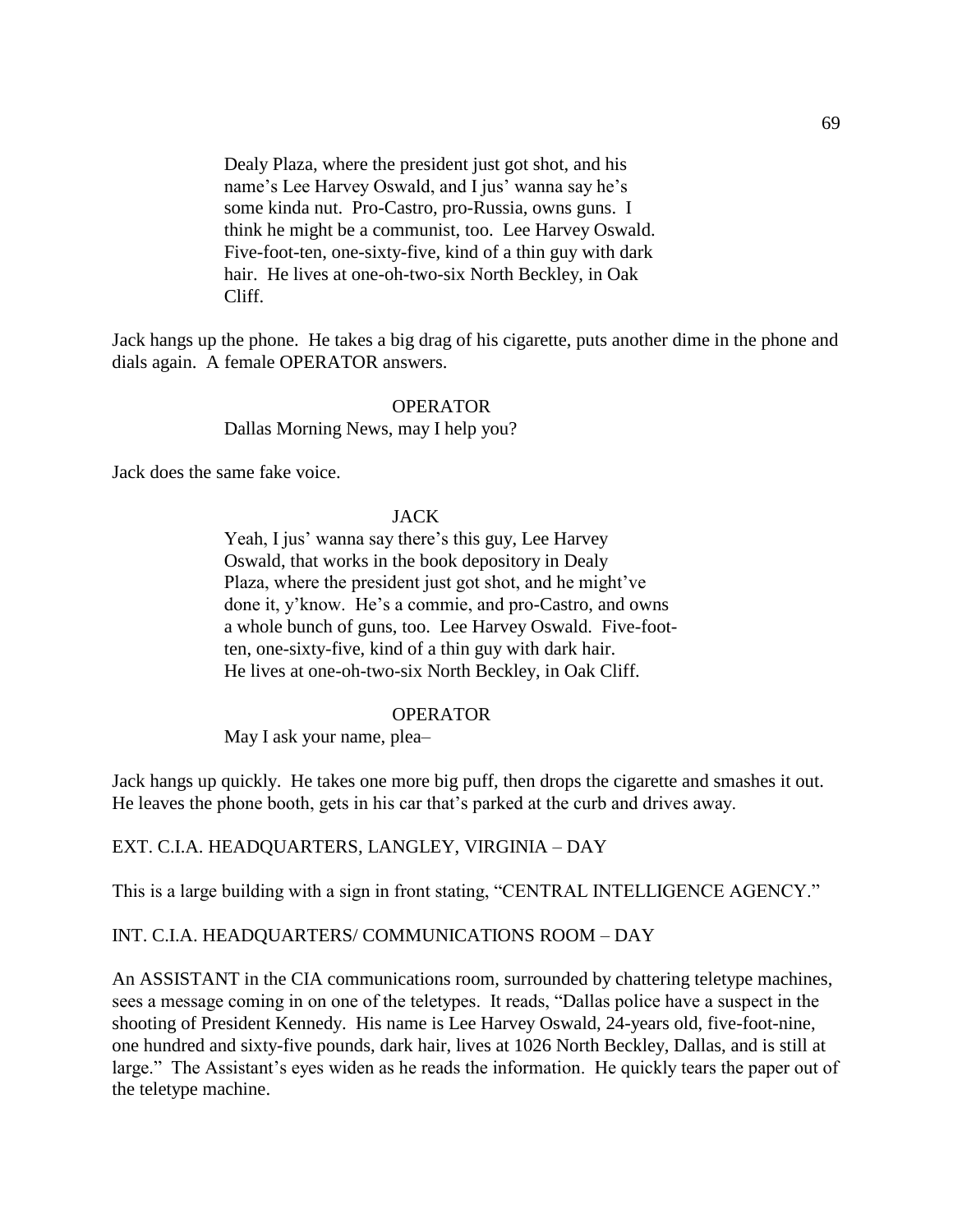A crowd of CIA employees are grouped around a portable black and white TV set watching the unfolding story of the President Kennedy"s shooting. The Assistant steps up a middle-aged man who is his SUPERVISOR and hands him the teletype.

### ASSISTANT

The Dallas police already have a suspect in the president"s shooting.

The Supervisor looks at his watch.

### **SUPERVISOR**

Good God, it hasn"t been an hour since the shooting, that's awfully fast. They've arrested him?

#### ASSISTANT

No, he's still at large.

#### SUPERVISOR

The how do they know it's him?

### ASSISTANT

I don"t know.

The Supervisor reads the teletype, then quickly exits the communications room.

INT. C.I.A. RECORDS ROOM – DAY

A file drawer marked "O" is slid open. A file inscribed, "Oswald, Lee H." is taken out of the drawer. The Supervisor takes the file, then quickly leaves the records room

INT. HALLWAY/ C.I.A. HEADQUARTERS – DAY

The Supervisor steps up in front of a frosted glass office door marked, "Richard Helms, Director of Covert Operations" and goes in.

INT. RICHARD HELMS OFFICE – DAY

RICHARD HELMS, a handsome, 45-year old man with black hair, reads the file. He turns a few pages and looks increasingly more agitated as he goes.

HELMS

Oh, shit!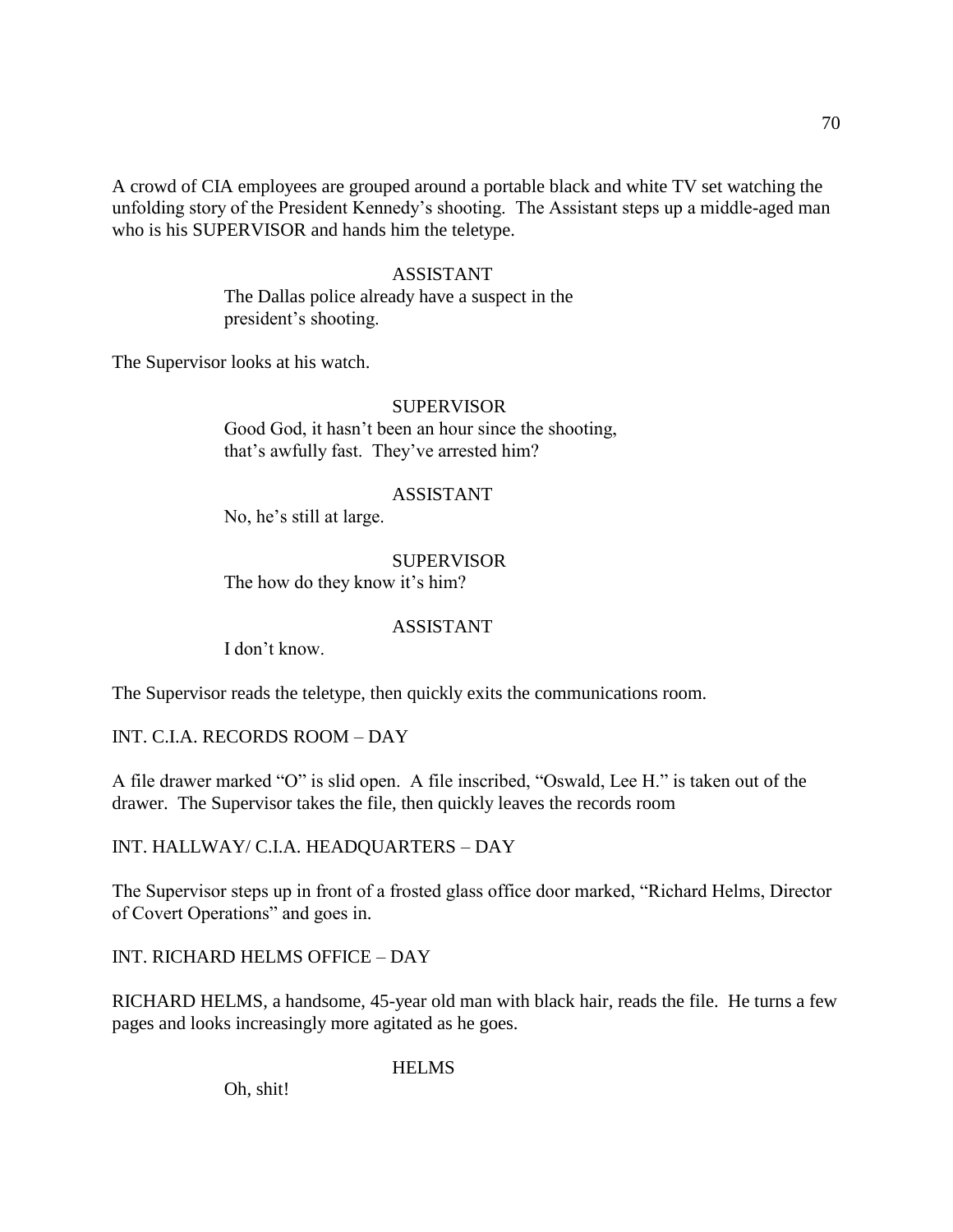He stands and hastily leaves his office with the file in hand.

### INT. HALLWAY/ C.I.A. HEADQUARTERS – DAY

Richard Helms steps up in front of a frosted glass door that says, "John A. McCone, Director," opens the door and goes in.

### INT. JOHN McCONE"S OFFICE – DAY

John McCone, a graying, middle-aged man with a paunch, reads the file and grows more and more wide-eyed.

#### **McCONE**

Son of a bitch, we've got trouble. He defected to the U.S.S.R., then defected back? And he was with Fair Play for Cuba, too? It's going to look like *we* had Kennedy killed.

### **HELMS**

I know. And look how quick this came in. It still hasn't been an hour since he was shot. I think we're being set up.

John McCone picks up the telephone and dials.

### **HELMS**

Who are you calling?

#### McCONE

(shrugs) Allen Dulles, who else? He'll know what to do.

Helms nods in agreement.

#### INT. BOOK DEPOSITORY – DAY (STOCK SHOTS)

The plain-clothes policemen searching the book depository first find the empty shell casings on the window sill, then another cop finds the rifle behind some boxes and holds it up for everyone to see. They take it out of the building, holding it up like a prize.

EXT. BOOK DEPOSITORY – DAY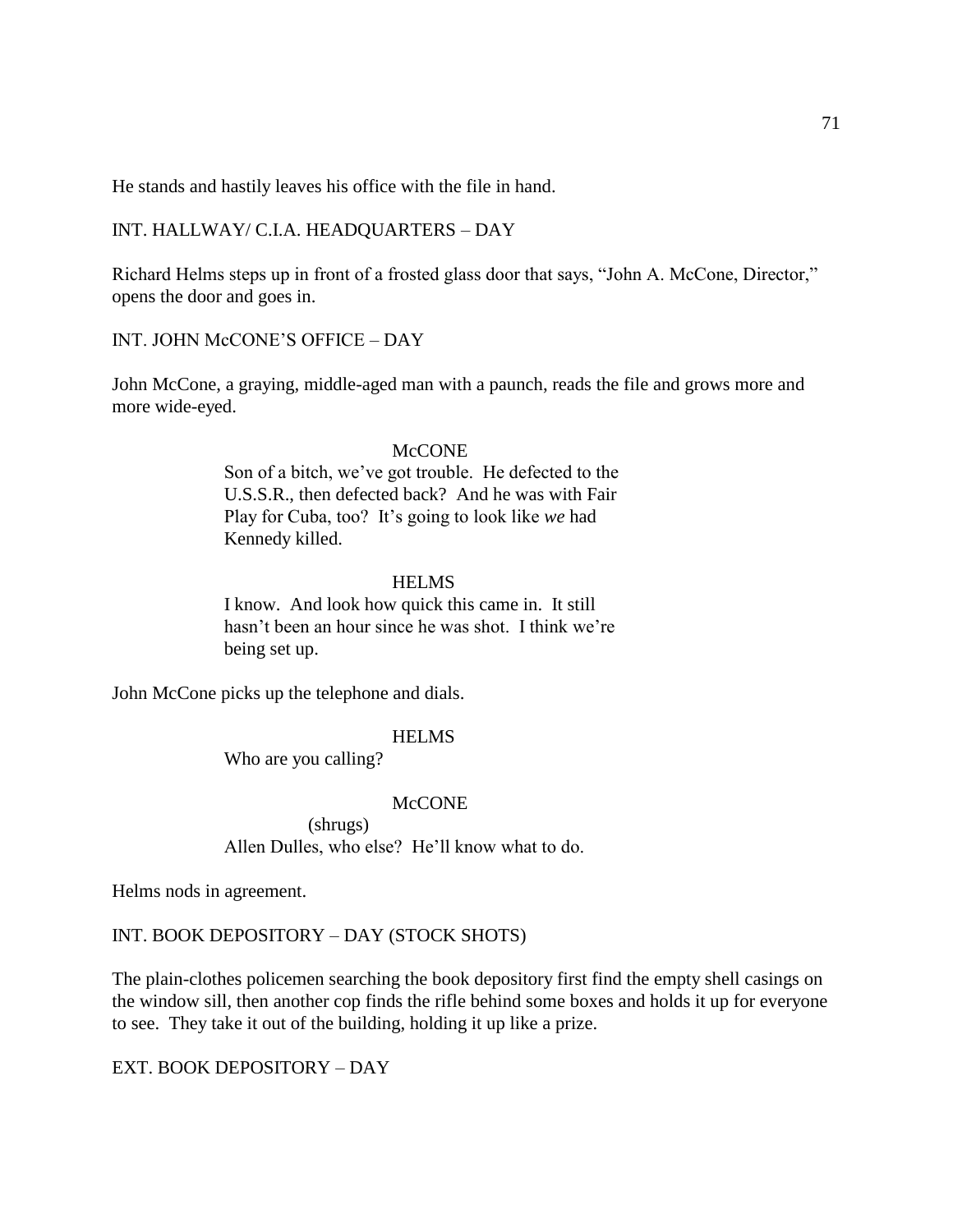The policemen bring the rifle out of the book depository. Lee is standing there and gets a good look at it–and recognizes that it's his rifle, with the "Fair Play for Cuba" button on the strap!

> LEE (to himself) *Oh, fuck!*

Lee's eyes go wide, what the hell is going on? His hand immediately goes to his jacket's inside pocket where he keeps is .38 pistol, which is still there. Lee rubs his face, then walks slowly away from the book depository.

Lee spots a taxi cab and gets in.

LEE One-oh-two-six North Beckley, please.

The taxi drives away from the book depository.

### INT. TRAUMA ROOM #1, PARKLAND HOSPITAL – DAY

President Kennedy"s inert naked blue body is on an operating table and two doctors–DR. PETERS and DR. McCLELLAND–are doing everything they can to resuscitate him. Chest message is performed, as well as mouth-to-mouth, and a Tracheotomy, but nothing"s working, undoubtedly due to the fact that JFK is missing the back of his head and most of his brains are hanging out. The doctors lift the president's lifeless body, see the wound in his upper back, then Dr. Peters spots the bullet on the gurney. He picks it up with his gloved hand and he and Dr. McClelland inspect it. A SECRET SERVICE AGENT steps up and asks . . .

### SECRET SERVICE AGENT

What's that?

### DR. PETERS

A bullet.

SECRET SERVICE AGENT The bullet that hit the president?

Dr. McClelland holds the bullet up to the light and turns it around–it's in perfect condition.

### DR. McCLELLAND That bullet couldn't have hit anyone, it's in too good of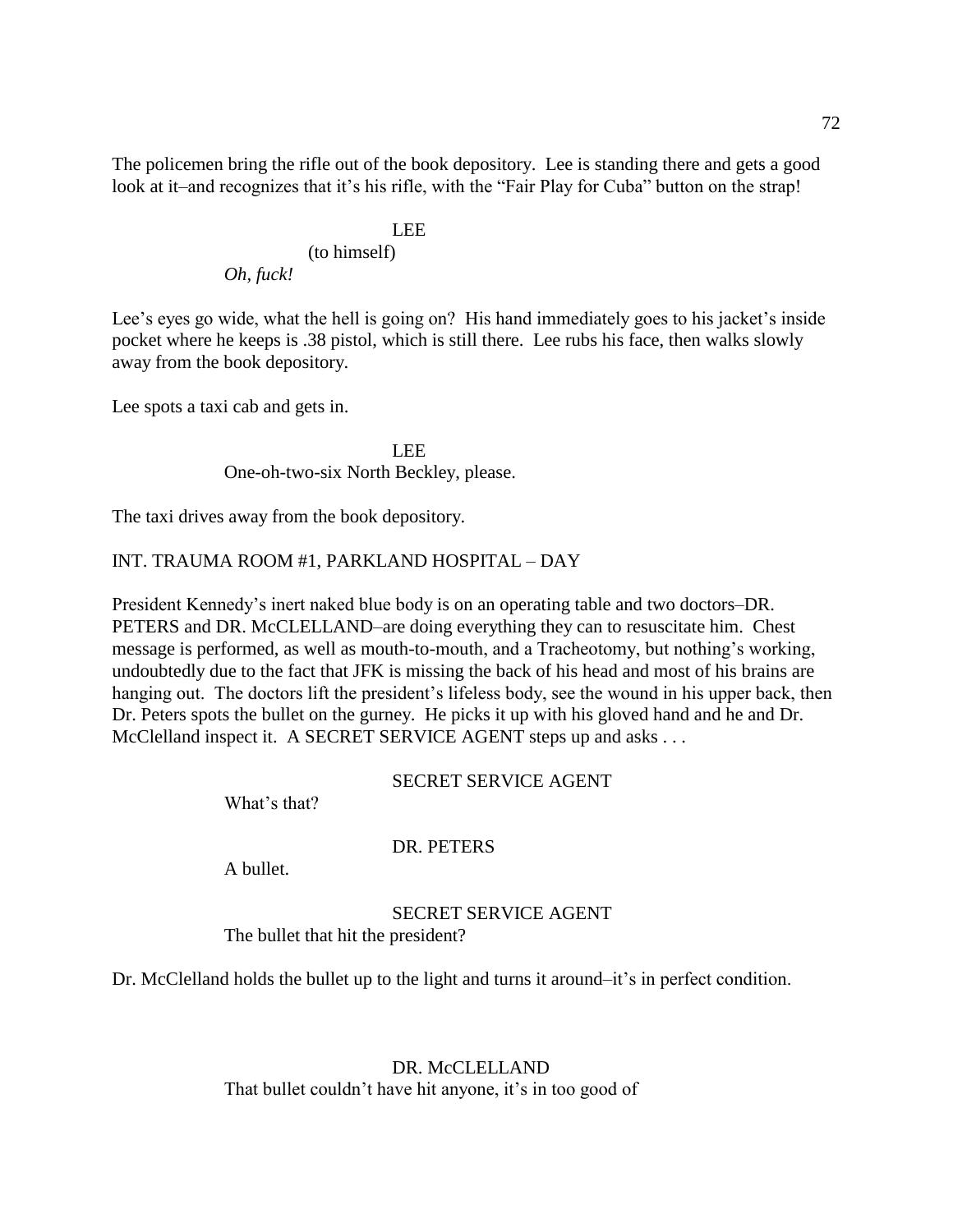shape. It's probably never been fired from a weapon.

The Secret Service Agent puts on a rubber glove and takes the bullet. It's put into an envelope, another agent takes it and quickly leaves the room.

Meanwhile, another masked doctor tries to step up and is stopped by a SECRET SERVICE AGENT.

#### SECRET SERVICE AGENT

Who are you?

DR. CLARK

I"m Dr. Clark, head of neurosurgery here at Parkland Hospital.

#### SECRET SERVICE

Oh, okay. Go ahead.

The agent lets DR. CLARK through. The doctor steps up to Kennedy"s body and the two other doctors working, Dr. McClelland and Dr. Peters, both step back and allow Dr. Clark to examine the patient. Dr. Clark inspects the wound, touches Kennedy"s Carotid Artery, looks up at the other two doctors and shakes his head with finality.

## DR. CLARK I'm sorry, but President Kennedy is dead. (looks at the clock)

As of 1:00 PM, Dallas Time.

A Secret Service Agent steps up to four other Secret Service and CIA agents.

### SECRET SERVICE AGENT

Okay, the president's dead. We can't let civilian doctors keep working on him. We've got to get him out of here and back to Washington.

### CIA AGENT

Right.

The CIA man turns to the snaggle-toothed AMBULANCE DRIVER.

CIA AGENT Get a casket and a hearse for the president.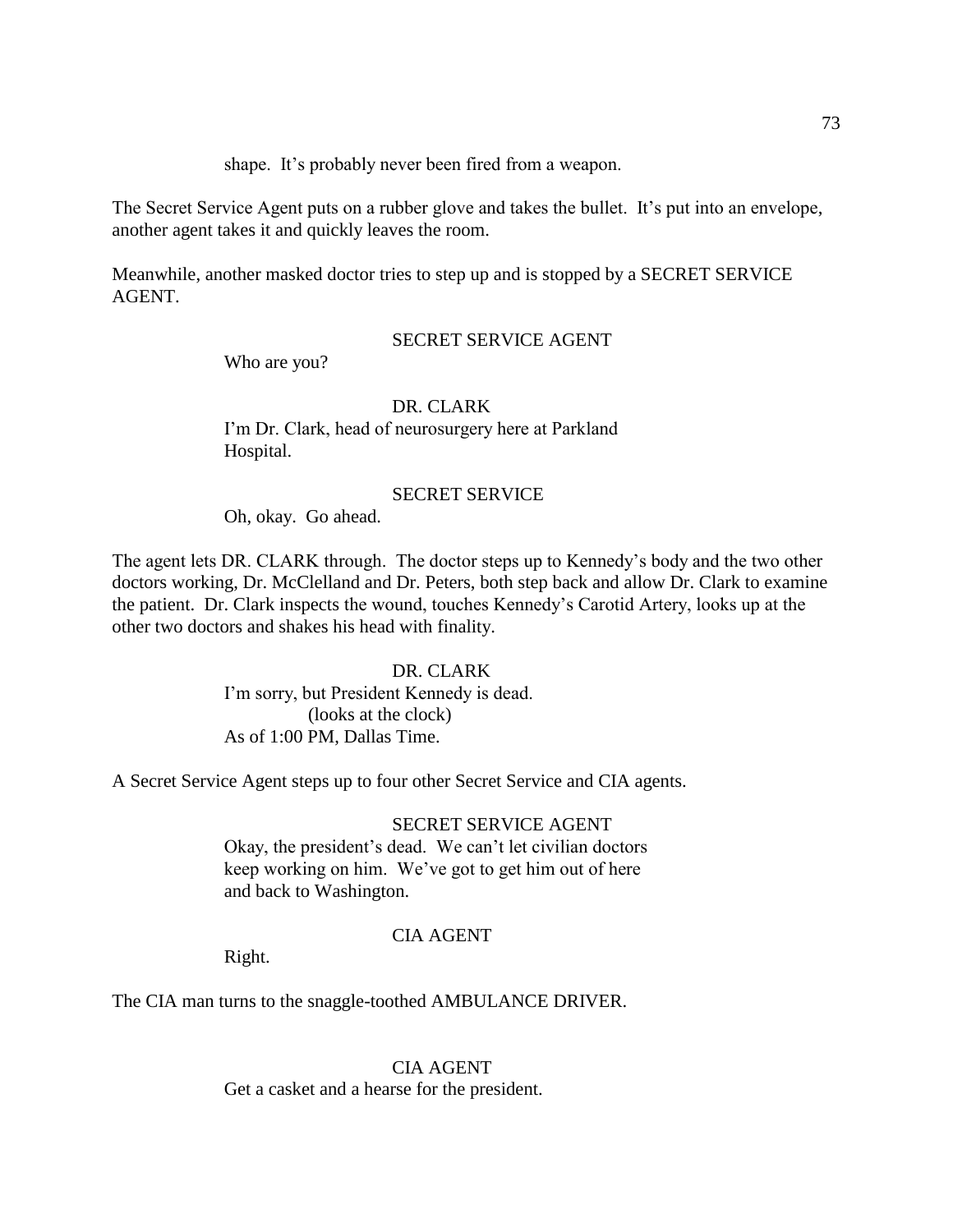#### AMBULANCE DRIVER

Okay.

The ambulance driver turns and leaves.

Yet another masked doctor steps up and is stopped by the Secret Service Agent.

#### SECRET SERVICE AGENT

Okay, now who are you?

DR. EARL ROSE pulls down his mask and says . . .

#### DR. ROSE

I am Dr. Earl Rose, head of forensic pathology here. I"ll be performing the autopsy.

### CIA AGENT

No, I'm sorry, doctor, that's incorrect. The president's body is going back to Washington, and the autopsy will be performed at Bethesda or Walter Reed.

#### DR. ROSE

(very seriously) This is a homicide in Dallas County, it's the law that the autopsy must be performed here, and I will do the autopsy on President Kennedy.

Several Secret Service and CIA men step up to face the doctor, their hands on their pistols.

SECRET SERVICE AGENT

No, I'm afraid you won't.

Doctors Rose, Clark, Peters, and McClelland and three nurses all realize that they are outnumbered by armed men with their hands on their guns. The doctors and nurses back off.

EXT. OSWALD"S ROOMING HOUSE – DAY

Lee gets out of the taxi, gives the driver his last two dollars, then quickly goes into his rooming house.

INT. LEE"S ROOM – DAY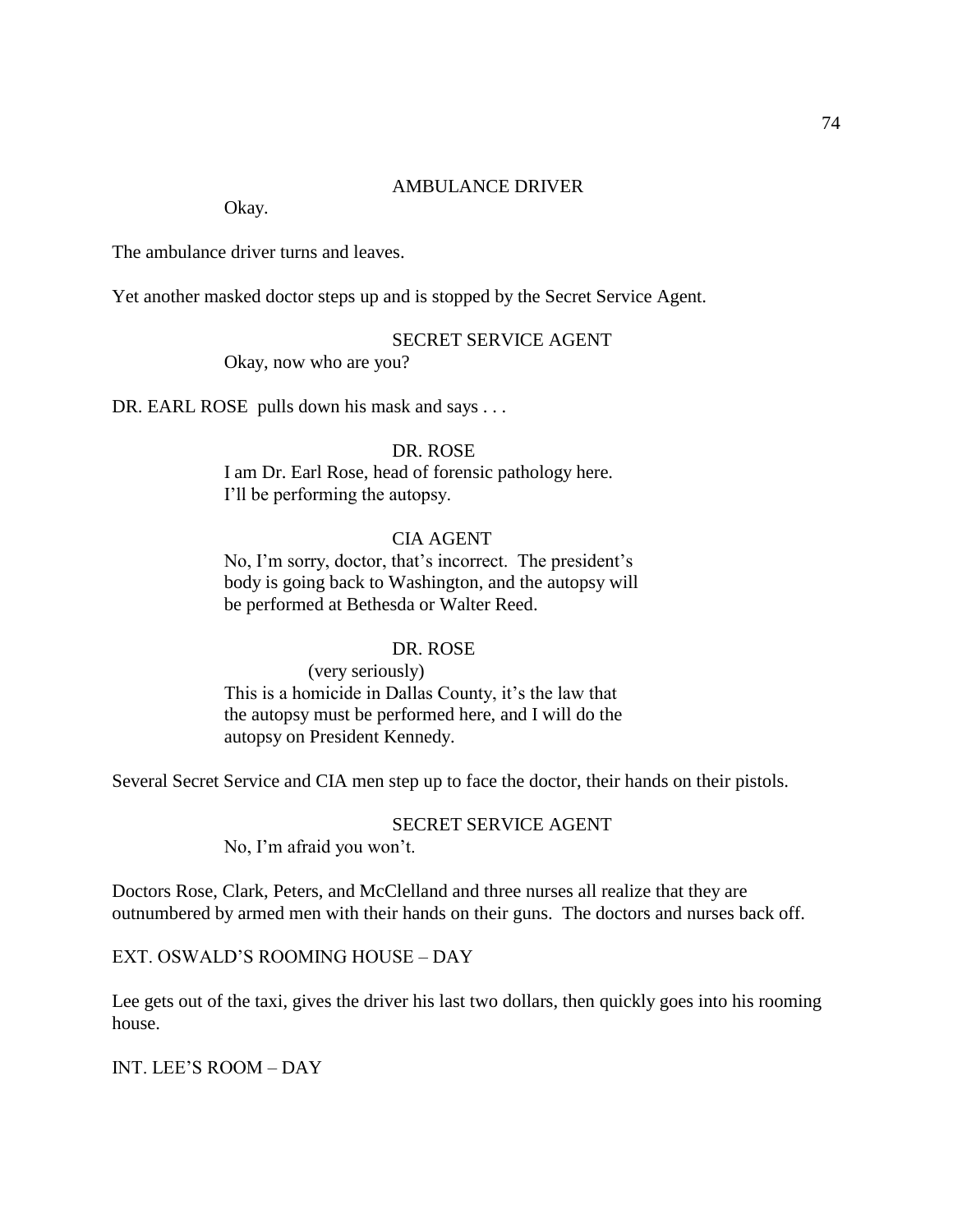Lee comes into his room, crosses directly to the closet and looks inside. Yep, his rifle's gone. He looks around in a panic, his hand instinctively going to the .38 in his pocket.

> LEE Shit! What the hell's going on? It's that son of a bitch, David Ferrie! He's setting me up. (looks at the open closet) I've gotta get outta here.

Lee turns and walks right out of the place.

INT. TRAUMA ROOM #1 – DAY

The ambulance drivers arrive with a bronze casket. The Secret Service, CIA, and FBI push their way past the doctors and nurses, wrap Kennedy"s head in a sheet, grab the sheet he"s on and hoist his body into the casket. Dr. Rose is still protesting and steps up to block the path of the casket.

> DR. ROSE Honestly, this is against the law, you can't do this. I won"t let you do this!

The Secret Service Agent gets right into the doctor's face.

SECRET SERVICE AGENT Get out of the fucking way, doctor, or I will run you down!

The agents lift the casket and come right at Dr. Rose, who finally steps out of the way. The casket is taken out of the room.

EXT. SIDE STREET – DAY

Parked on the side of the street is a Dallas Police car, and inside is Officer J. D. TIPPET, a potbellied, middle-aged, Texas good old boy. The Dispatcher's voice is coming out of the police radio . . .

> DISPATCHER (O.S.) All points bulletin: suspect in shooting of President Kennedy is named Lee Harvey Oswald, 24-years old, thin,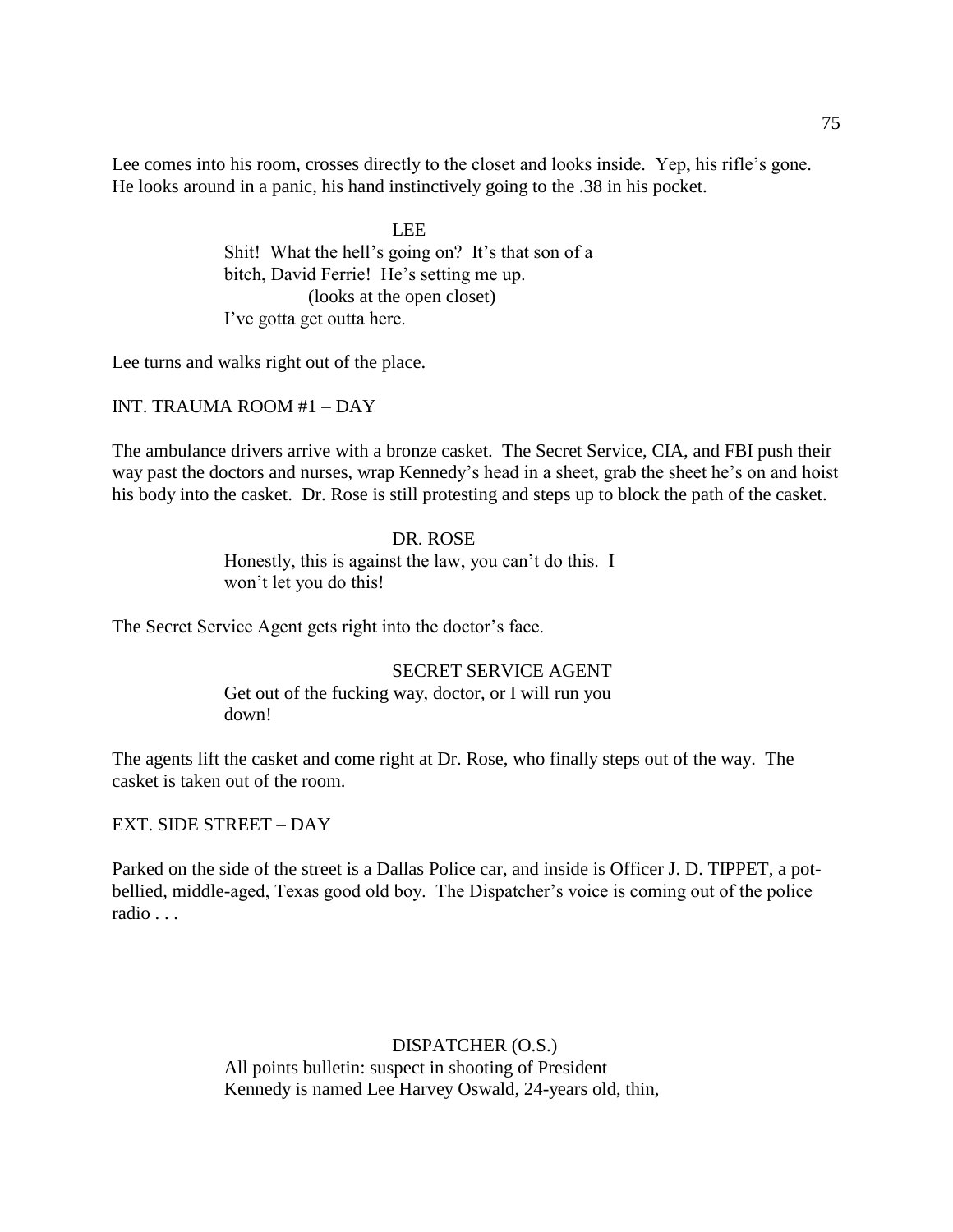dark hair, 5' 10", 165-pounds, wearing tan work pants and jacket, his address is 1026 North Beckley. He is armed and dangerous, approach with caution.

### EXT. BECKLEY STREET – DAY

Lee walks quickly up Beckley Street in the neighborhood of Oak Cliff. He's got his hands in his jacket pockets and keeps looking back over his shoulder.

The police car turns the corner onto North Beckley Street. Officer Tippet drives up a ways, looks up and who does he see walking down the street but Lee Oswald, hands in his jacket pockets. Tippet grabs the radio.

#### TIPPET

This is Officer Tippet. I've spotted the suspect, Oswald, heading south on Beckley on foot. Will apprehend.

Tippet speeds up, swerves to the other side of the street and screeches to a halt beside Lee.

Lee is startled. He gasps and mutters under his breath.

#### LEE

*Oh, shit!*

Officer Tippett leans over and speaks out of his out his passenger window with a thick Texas drawl.

#### OFFICER TIPPET

Hey, you there, boy. Hold up!

Lee stops, sighs, then slowly turns around.

### LEE

Yes, sir.

OFFICER TIPPET Are you Lee Harvey

Oswald?

Lee is very surprised to be addressed by name. LEE

Yes, sir, I am.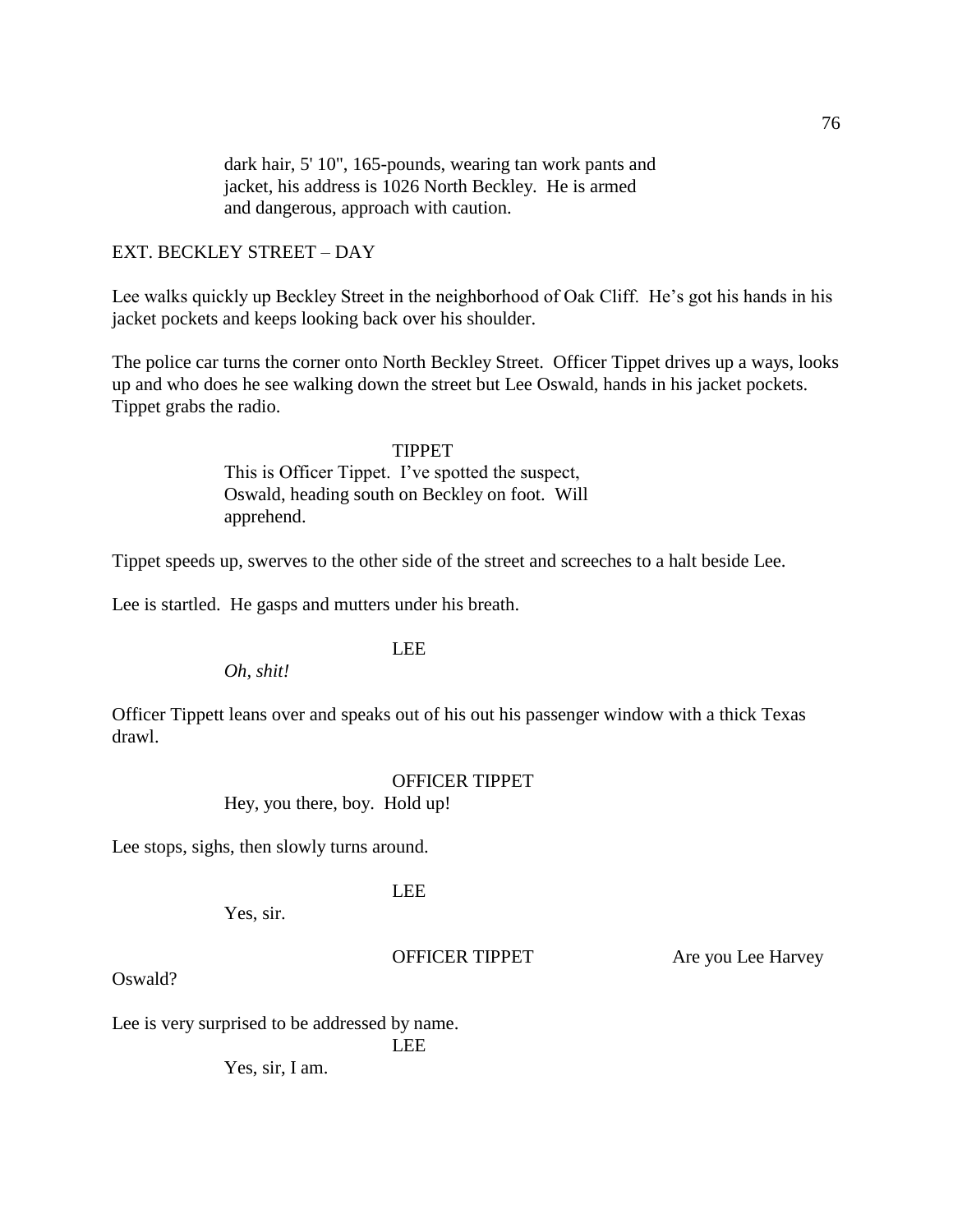Tippet is horrified and begins fumbling for his holstered pistol.

### OFFICER TIPPET Oh m"God! Well, Goddamn you you little sumbitch, I'm gonna take you in! Don't you move! Y'all hear me?

Lee sees Officer Tippet fumbling for his pistol under his roll of fat while also fumbling with the door handle. Lee suddenly looks like a caged rat, and without a second thought he pulls his own .38 snub-nose, sticks it into the passenger window of the police car and fires twice right into Officer Tippet's chest, killing him. Tippet slumps over dead in a car full of blue smoke.

Lee pulls the pistol out of the car, jams it back in his jacket pocket, turns and keeps walking rapidly up the street. His eyes are nearly bugging out. He just keeps walking faster with his hands in his pockets, throwing crazed glances over his shoulder.

### INT. CONFERENCE ROOM AT PARKLAND HOSPITAL – DAY (STOCK SHOT)

Dr. Clark steps into the conference room which is jammed full of reporters, TV and movie cameras. Dr. Clark steps before a table and announces . . .

### DR. CLARK

President John F. Kennedy died at exactly 1:00 PM Dallas time. He was killed by a gunshot wound to the head . . .

> (Dr. Rose points his index finger at his forehead, right above his right eye)

. . . Removing most of the right Parietal and Occipital portions of the skull . . .

(He reaches back and places his fingers on the right rear of his head) . . . The Occipital Cortex, and a large portion of the

brain, as well. All efforts to resuscitate the president failed.

### EXT. SAM GIANCANA"S HOUSE – DAY

Snow covers the ground and hangs on the trees outside Sam Giancana"s large suburban Chicago house. Two men in long dark coats patrol the grounds.

### INT. SAM GIANCANA"S HOUSE/ REC ROOM – DAY

Sam is down in his paneled office in his basement watching a small black and white TV playing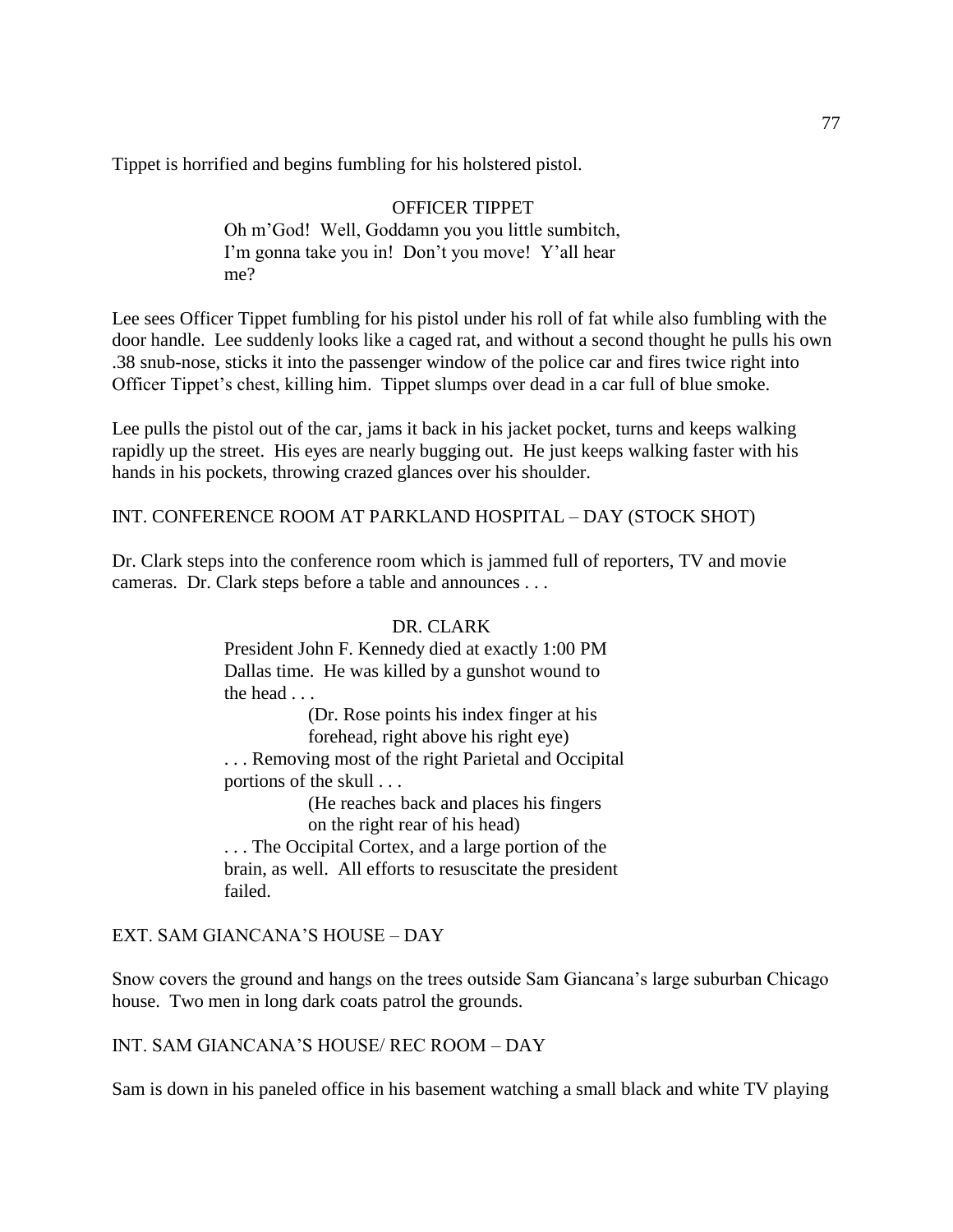and smoking a cigar. WALTER CRONKITE is on the TV. He is repeating the news that Kennedy has been shot, when he is handed an update. Cronkite stops his report, removes his thick, black-rimmed glasses, wipes his eye, regains his composure, then announces . . .

### WALTER CRONKITE

President John F. Kennedy is dead.

SAM (nods and points his cigar at the TV) "Fuck you," huh? No, fuck *you*!

He puts his cigar in his mouth and takes a satisfied puff.

### EXT. THE KENNEDY ESTATE, HYANNIS PORT – DAY

The Kennedy's estate in Hyannis Port, Massachusetts, is walled-off and gated, so you can't see in. A title reads, "The Kennedy Estate, Hyannis Port."

### INT. JOE KENNEDY"S HOUSE – DAY

Joe Kennedy sits in a wheelchair holding his silver-tipped cane, surrounded by many member of the Kennedy family and everyone is watching the color TV. Joe looks much older since we last saw him and the right side of his face now sags due to a stroke. The Kennedy family has just heard that President Kennedy is dead. Many of the women begin to cry. Joe Kennedy"s sagging face begins to twitch, as does the rest of his head. He"s having another stroke, but no one else notices because they"ve all moved closer to the TV set. Joe is having trouble breathing and the silver-tipped cane drops out of his hand and falls to the carpeted floor with a muffled thump.

### INT. JUSTICE DEPARTMENT DINING ROOM – DAY

The Justice Department's dining room is large, spacious and well-lit. There are white table cloths on the round tables, and waiters scurrying all around with trays. A MESSENGER enters the dining room. The Messenger speaks with the Maitred", who points out a specific table. Robert Kennedy is just finishing lunch with another man. Robert Kennedy stands up, collects the pile of papers on the table, and picks them up. The Messenger steps up to him and whispers in his ear. Robert Kennedy gasps . . .

### RFK

*Oh, dear God!*

He drops the whole pile of papers on the floor. We can see a photograph of Sam Giancana in the papers on the floor.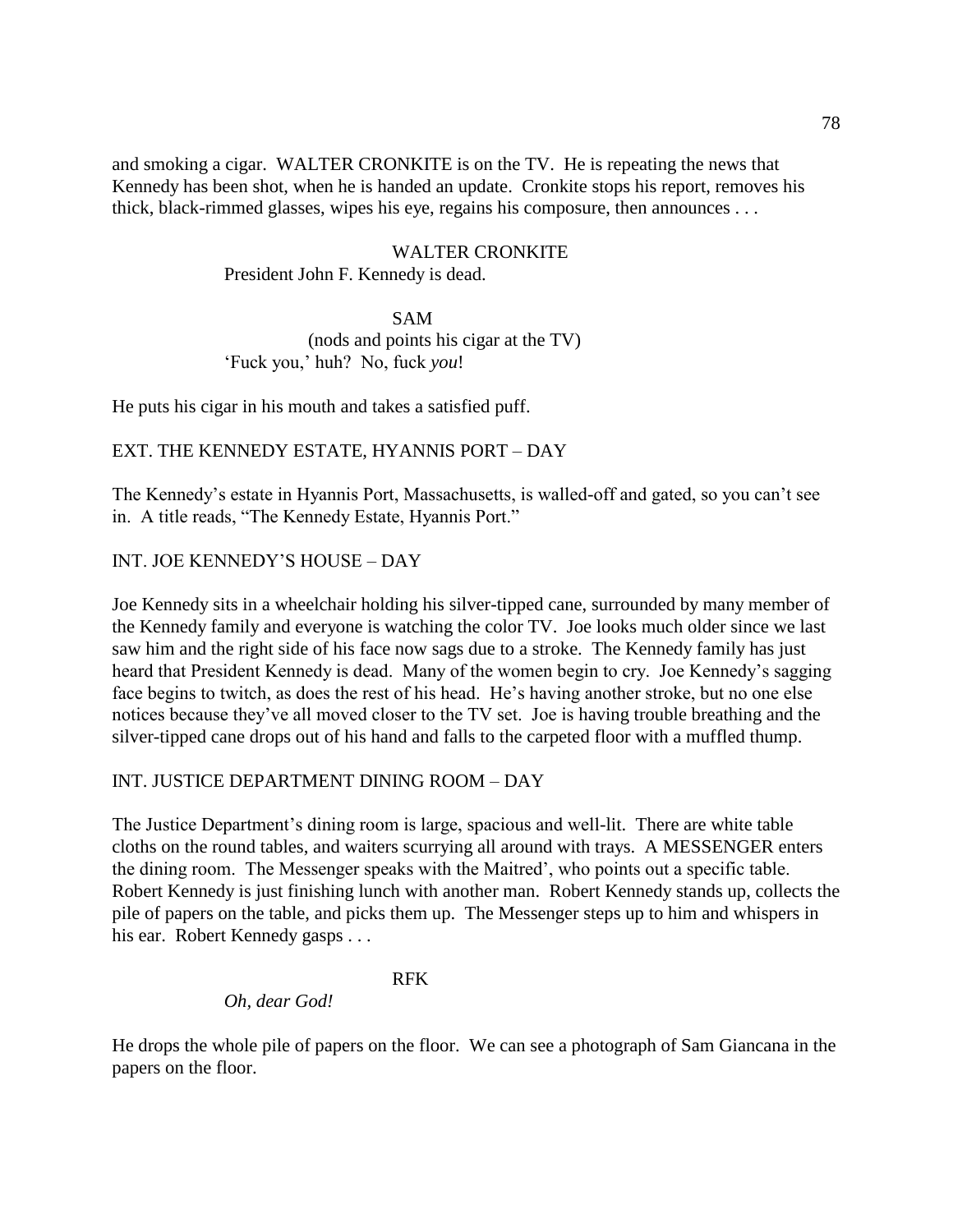### INT. SHO-BAR PRIVATE DINING ROOM – DAY

Sal Marcello and several of his men sit in the club's private dining room watching a black and white TV set and smoking cigarettes. They hear the announcement that the president is dead.

Marcello and his men all look at each other and shrug.

SAL

Aw, that"s a tough a break.

His guys all chuckle. Sal looks smug and satisfied, nodding his head.

SAL And if his little baby brother, Bobby, doesn"t wise up, he"ll be next, the little cocksucker!

### INT. CLAY SHAW"S HOUSE – DAY

Clay Shaw lives in a beautifully-decorated house in the French Quarter of New Orleans. He sits on the couch with a handsome BLOND BOY of twenty-one, who is crying.

#### BLOND BOY

I can"t believe they killed the president. He was so young and handsome. It's too awful.

Clay puts his arm around the boy and hugs him, a knowing expression on his face.

CLAY It"s okay, don"t cry. Everything"ll all be okay, you"ll see . . .

### EXT. THE TEXAS THEATER – DAY

On The Texas Theater's marquee it announces: "Cry of Battle" with Van Heflin, and "War is Hell" with Audie Murphy. Lee steps up to the front of the theater, looks around desperately, hearing police sirens coming from all directions, then sticks his hand in his pocket and realizes he hasn"t got any money on him. He shakes his head in despair.

> LEE Oh, Christ! What next?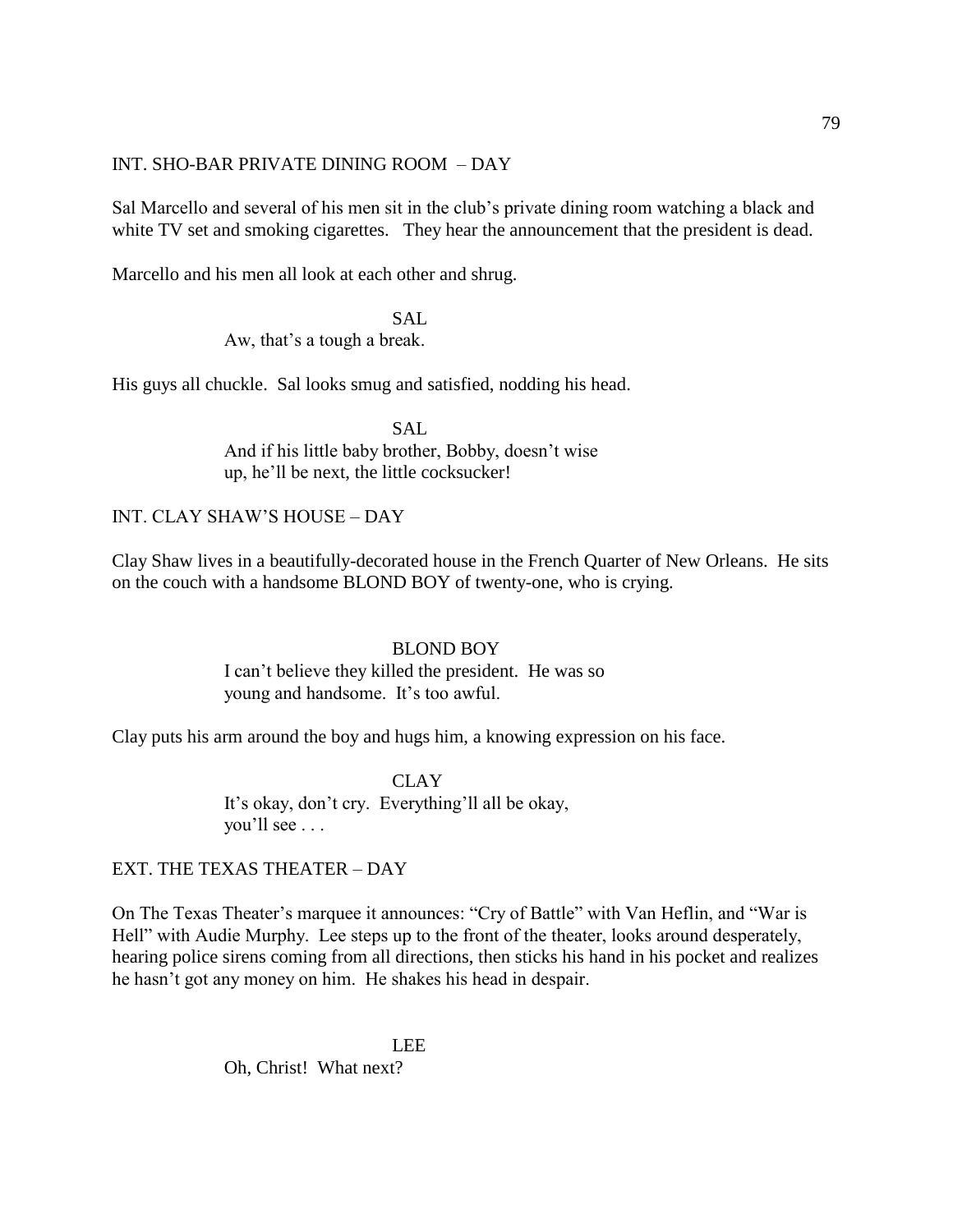He looks around in desperation, then suddenly just opens the theater"s door and dashes inside. An USHER behind the candy counter sees him do this.

The Usher goes and tells the manager, who quickly picks up a telephone and dials.

USHER

### EXT. LOVE FIELD AIRPORT – DAY (STOCK SHOTS)

The white Cadillac hearse arrives at Love Field Airport. The bronze coffin is removed from the hearse and with great difficulty is manhandled up the steps into Air Force One. Lyndon Johnson and his wife escort the bereaved Jackie Kennedy onto the plane.

### INT. MOVIE THEATER – DAY

Hey!

The movie showing is "Cry of Battle," a cheap programmer with Van Heflin and Rita Moreno set during WWII in the Philippines, and Lee Oswald sits nervously watching it. He can hear police sirens in the distance.

### EXT. THE TEXAS THEATER – DAY

Police cars and reporters come screaming up in front of the theater in many cars, with sirens wailing. Eight plain-clothes cops wearing cowboy hats get out of their cars and pull their pistols, heading into the theater.

### INT. MOVIE THEATER – DAY

Cops come charging into the movie theater from both entrances. Lee stands up, turns around and pulls his .38, waving it back and forth. The audience jumps to their feet and flees out the exits. Cops with cowboy hats and drawn pistols approach Oswald from all directions.

Lee can see that he's surrounded and trapped and keeps spinning around with his gun. Finally, one cop grabs the pistol while another pistol-whips Lee smack in the left eye with the butt of his gun. Lee"s knees wilt and he drops to the floor. Two cops step in and grab his arms, hoisting him up and immediately drag him up the aisle and out of the theater. Lee comes to his senses and says . . .

LEE I didn't do anything. I didn't do anything . . . EXT. THE TEXAS THEATER – DAY

The movie theater is now swarming with reporters, cameras and cops. The two cops come out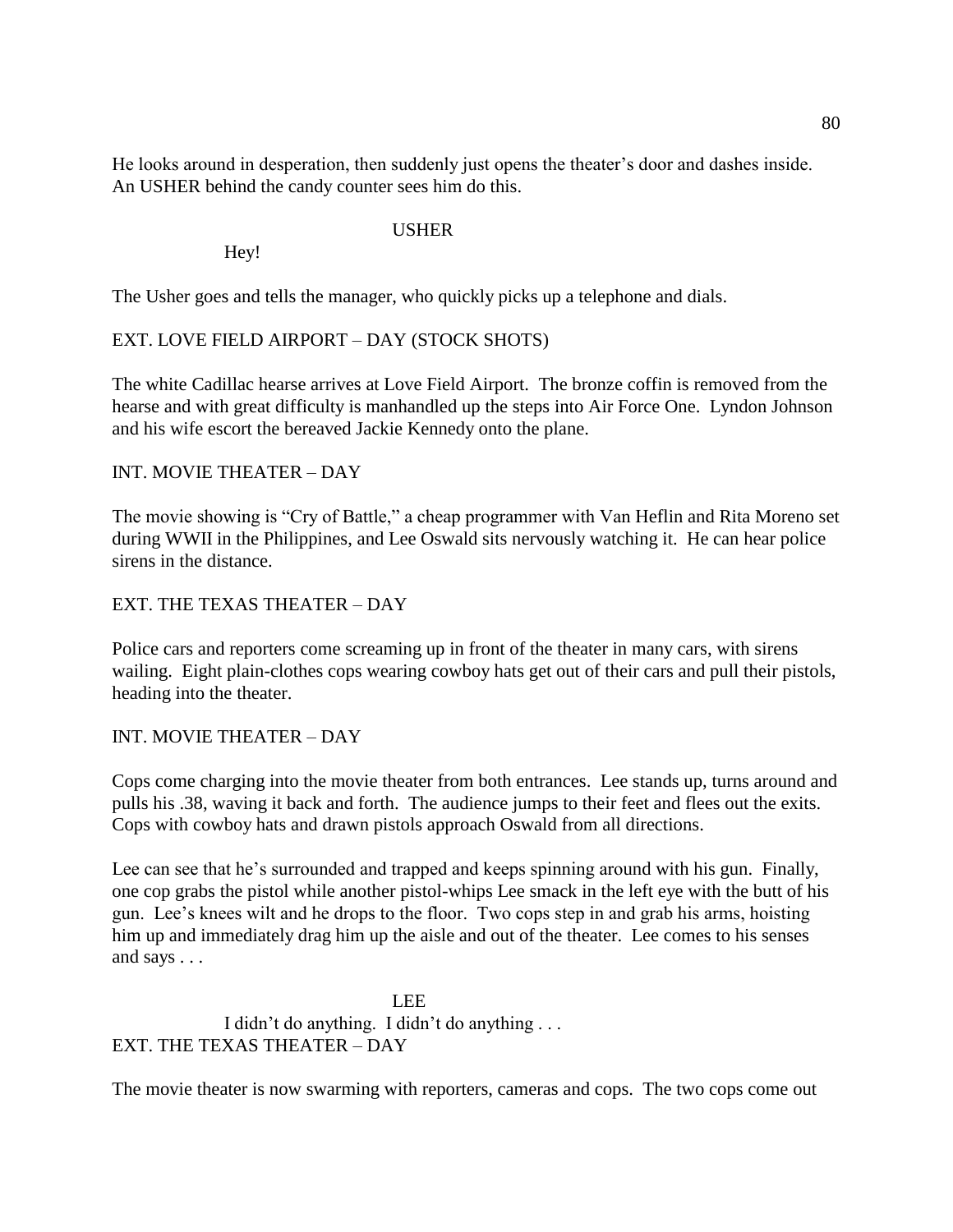carrying Oswald, who now sports a black eye. Oswald"s feet barely touch the ground as he is put into a police car and driven away. One of the reporters asks one of the good old boy cops wearing a cowboy hat.

### REPORTER #1

Did he say anything?

**COP** 

Yeah, he said, "I killed me a president and a cop and now I"ll try for two more," then we slapped him up side the head and took his gun away.

The reporters rapidly write in their notebooks. The cops all get in their cars and drive away.

One reporter turns to another one.

### REPORTER #1

If you"d just killed the president and a cop, would you go to the movies?

### REPORTER #2

(considers for a moment) Depends on what was playing, I guess.

The first Reporter points at the marquee. The second Reporter glances up at it, then shakes his.

No.

### REPORTER #2

INT. DALLAS POLICE STATION/ TELETYPE ROOM – DAY (STOCK SHOTS)

One policeman holds Oswald"s rifle and reads off the serial number which another policeman types into a teletype machine.

A teletype comes back from the FBI that reads, "Rifle"s owner one Oswald, Lee H. Purchased mail order for \$17.50."

INT. DALLAS POLICE STATION/ LOBBY – DAY (STOCK SHOTS)

Lee Oswald is handcuffed and brought into the lobby of the Dallas Police Station, which is filled with reporters and cameras. Lee has a black eye. An off-camera NEWSMAN asks . . .

### NEWSMAN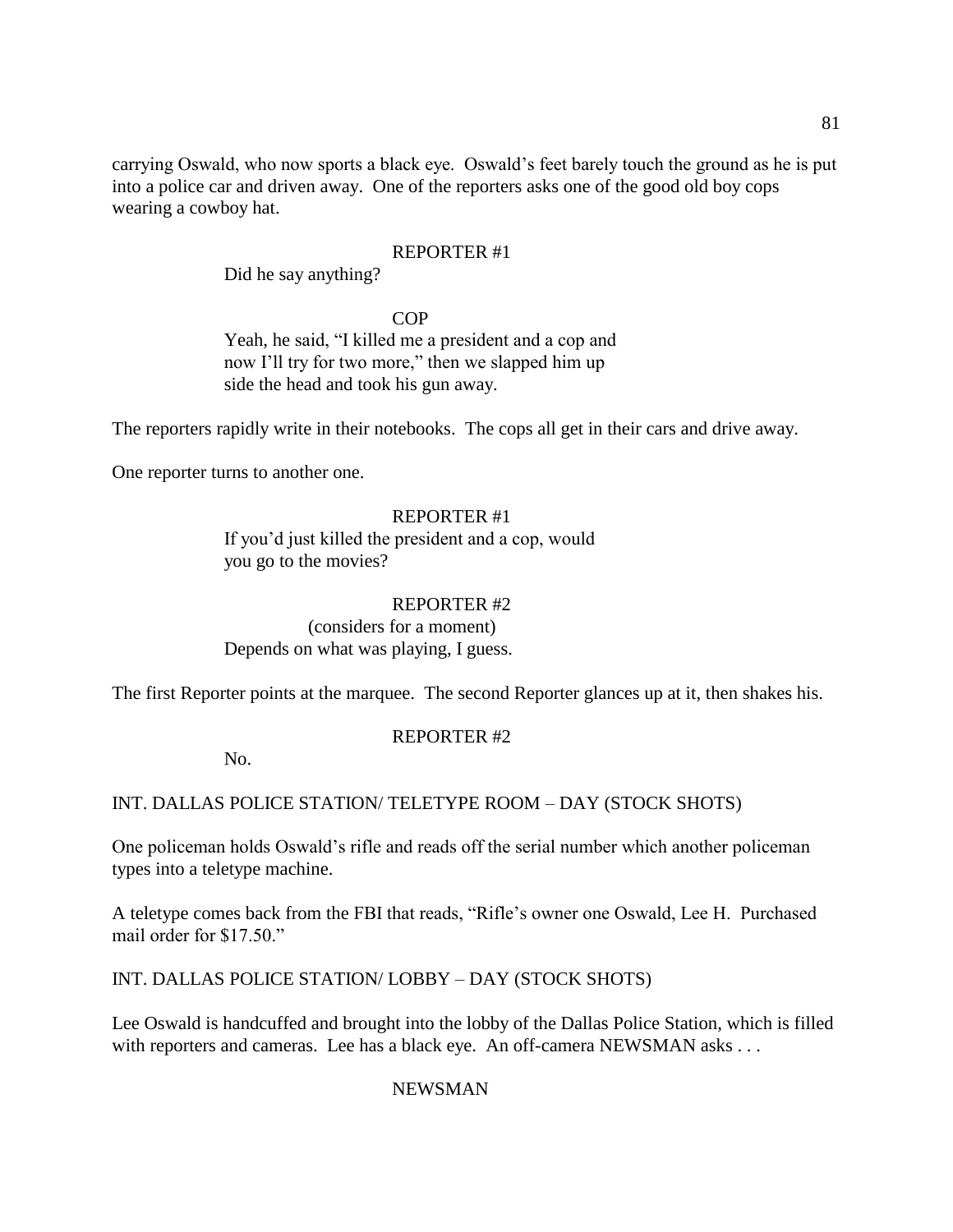Did you kill the president?

LEE I didn"t shoot anybody, sir. I haven"t been told what I"m here for.

#### NEWSMAN

Do you have a lawyer?

#### LEE

No sir, I don"t.

The policemen take Lee away.

INT. SUBURBAN HOUSE – DAY

Lucien, Andre, and Marcel are all sitting on the floor in their underwear watching the TV and guzzling cans of Pabst Blue Ribbon Beer. They are already completely surrounded in empty beer cans. The TV news ANNOUNCER says . . .

### ANNOUNCER

Lee Harvey Oswald was taken into custody in Dallas. Oswald worked at the book depository in Dealy Plaza, from where the shots that killed the president came from. Also found were Oswald's rifle and three shell casings . . .

The three drunk Frenchmen burst out laughing, toast each other, then guzzle their beers. They all realize they may be making too much noise and quickly quiet down.

### INT. AIR FORCE ONE – DAY (STOCK SHOTS)

On the plane back to Washington, Lyndon Baines Johnson, with a tear-stained Jackie Kennedy standing right beside him, is sworn-in as the 36<sup>th</sup> President of the United States by District Judge Sarah T. Hughes.

EXT. ANDREWS AIR FORCE BASE, WASHINGTON, D.C. – DAY (STOCK SHOTS)

Air Force One lands at Andrews Air Force Base in Washington, D.C. LBJ, his wife, and Jackie all watch as the bronze casket is unloaded off the plane in a freight hi-lo and put into a waiting ambulance. LBJ, his wife, and Jackie all get off the plane. LBJ speaks to the press for the first time as president.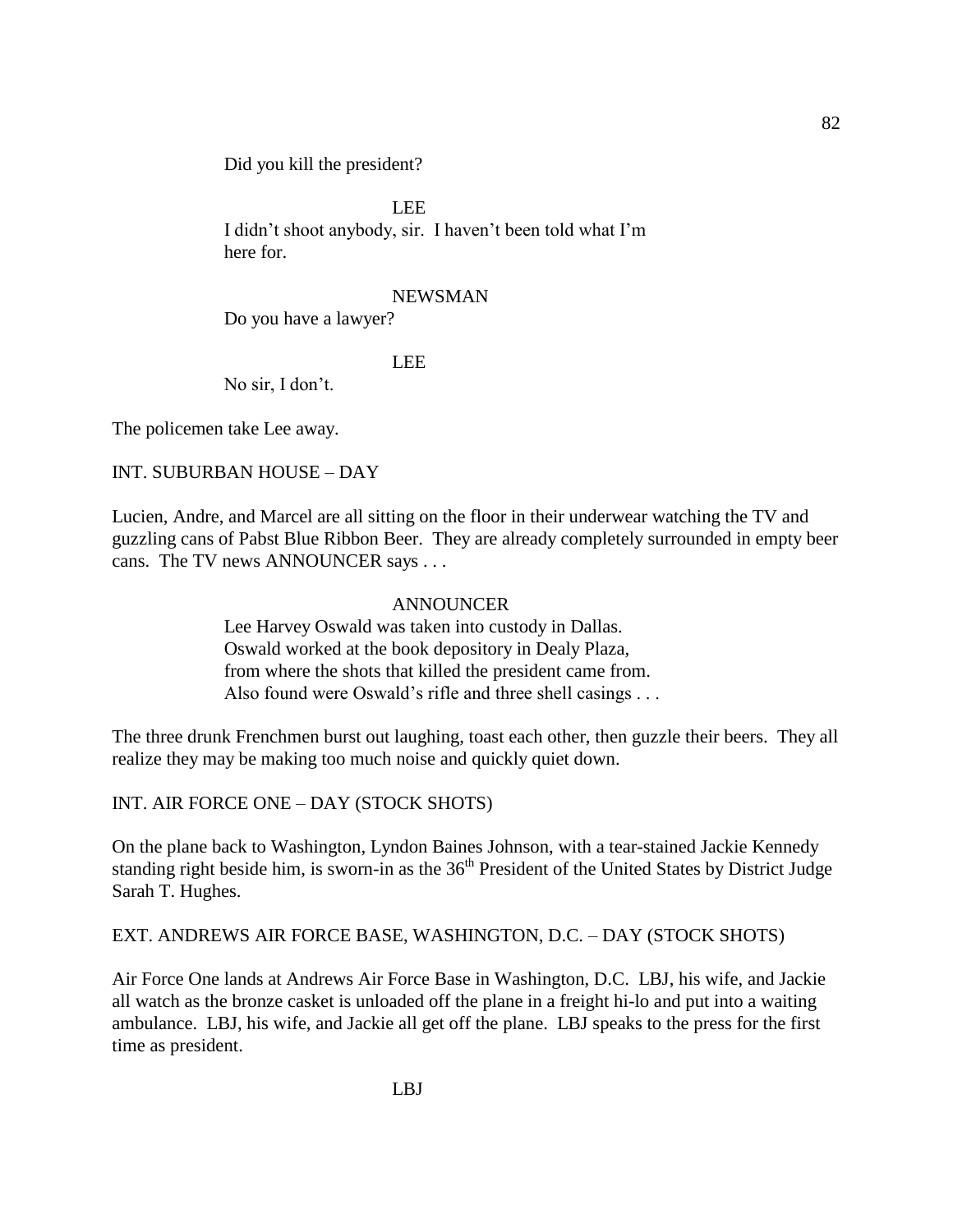This is a sad time for all people. We have suffered a loss that cannot be weighed . . .

LBJ, Lady Bird and Jackie get into a limo and drive off.

Five black sedans converge on the ambulance. From the foremost black sedan steps a whitehaired man in his seventies with a white mustache, and a title reads, "ALLEN DULLES, former director of the CIA, 1953-1962." Also stepping out of the car are John McCone and Richard Helms. Ten back-up CIA agents get out of the other cars. An FBI AGENT steps up to Dulles, McCone and Helms.

#### FBI AGENT

Mr. Dulles, Mr. Helms, Mr. McCone. I've just spoken with Mr. Hoover and he's arranged to have the autopsy performed at Bethesda Naval Medical Hospital, and he will be attending.

### DULLES

That's fine, just tell Edgar that it will be in a few hours, say at five o'clock. Also, get everyone else there, MacNamara, Rusk, General Taylor, General Wheeler, Admiral Burke, and the rest of the joint chiefs of staff. (to the ambulance driver) Walter Reed Army Hospital.

AMBULANCE DRIVER I thought we were going to Bethesda?

#### DULLES

Just do as you"re told.

#### AMBULANCE DRIVER

Yes, sir.

The ambulance drives away and the fleet of black sedans follow along after it, including Allen Dulles, John McCone, and Richard Helms.

### INT. CAROUSEL CLUB – DAY

Jack Ruby sits at the bar of his club getting smashed. Three empty glasses sit before him in a line. The phone in the backroom rings and the BARTENDER goes and answers it. Jack downs his drink and winces. The Bartender steps out of the backroom.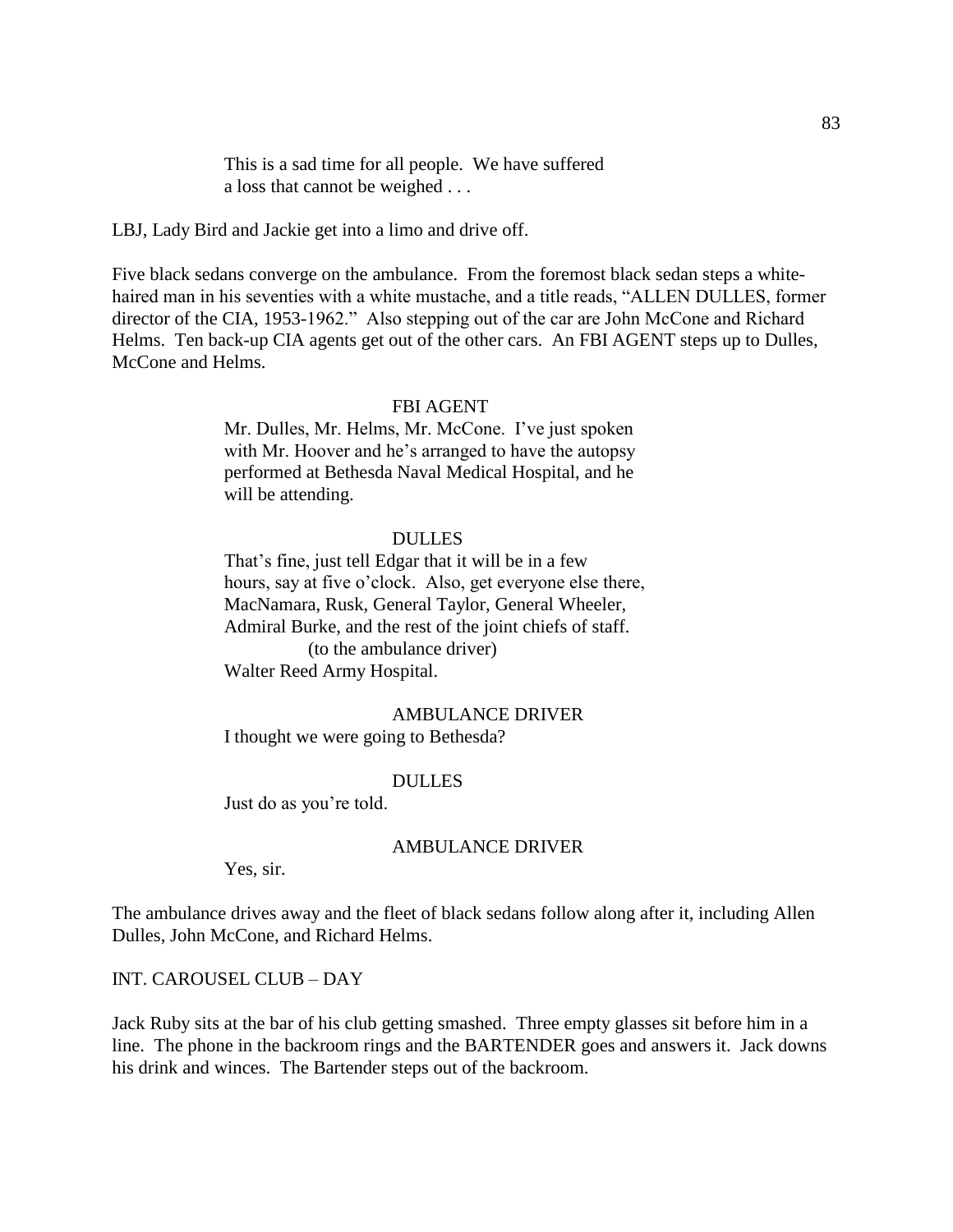### **BARTENDER**

Jack, there"s a call for you.

Jack waves his empty glass.

JACK I'm not takin' any calls, and give me another.

#### BARTENDER

It's New Orleans calling.

Jack quickly stands and heads unsteadily into the backroom.

INT. BACKROOM – DAY

Jack picks up the phone and it's Sal Marcello on the other end.

SAL You've done good work, Jack, and you're halfway home.

Jack"s eyes widen in horror.

JACK Only *halfway*? What does that mean, Sal?

SAL That means you still got one more thing to do.

#### JACK

Yeah? What's that?

### SAL

Get rid of Oswald.

Jack is stunned. He shakily lights a cigarette.

JACK How? The Dallas cops have him.

#### SAL

They"ll be moving him soon from the city jail to the county jail. And you know every cop in that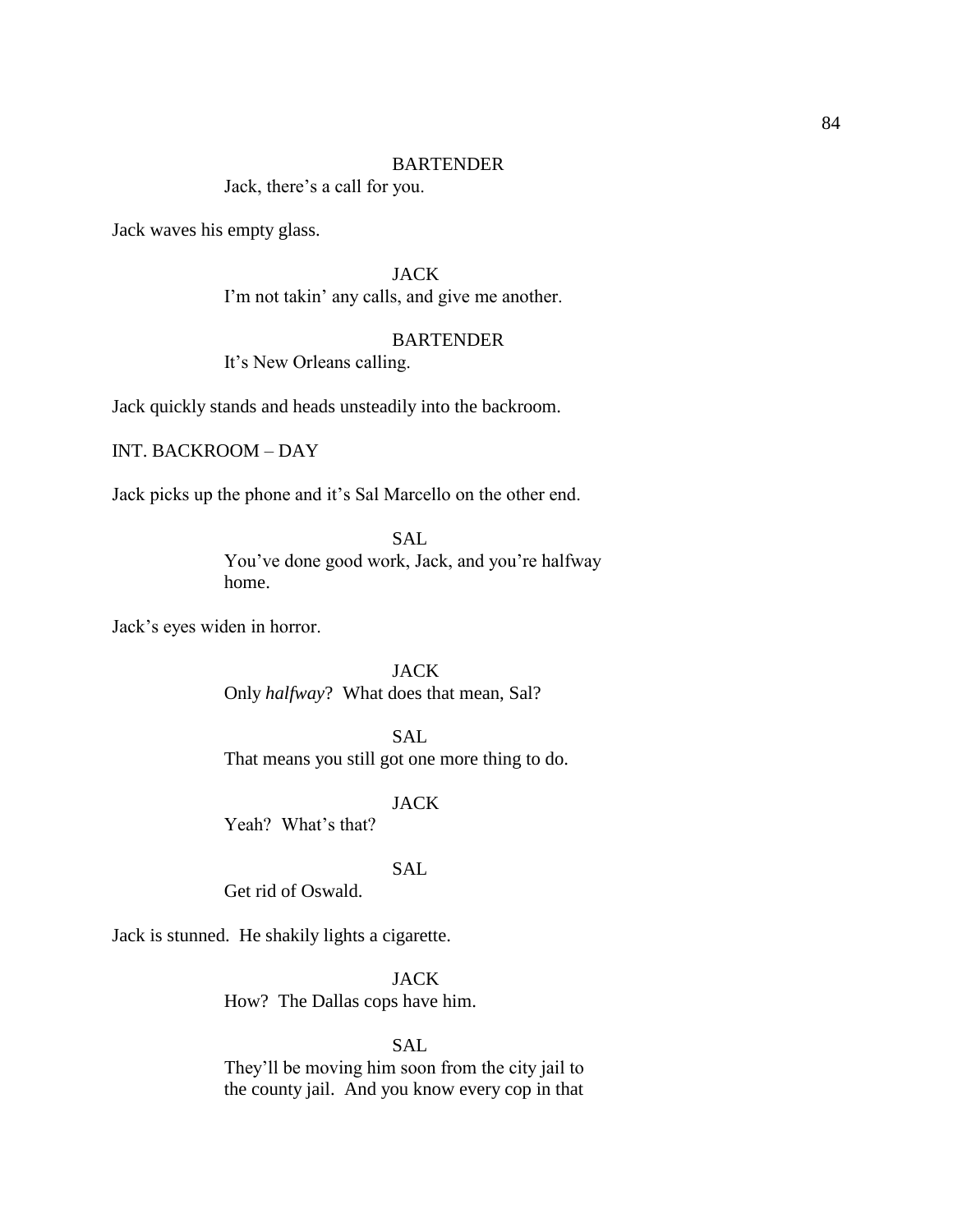police station.

### JACK

Yeah? So? You think they'll just give 'em to me?

#### SAL

No. But you can just walk right in there and let him have it. And that"ll be the end. We"ll be square.

#### JACK

But what about *me*?

### SAL

What about you? You won't owe me anymore and you"ll still be alive, which you should consider a miracle, and so should everyone in your family.

### JACK

(in disbelief) You want me to walk right into the police station and shoot the guy?

### SAL

Right. Then tell "em you were so upset that this little fuck killed the president that you couldn"t help yourself. It was a crime of passion, totally unpremeditated. With a good lawyer you"ll be out in no time.

### JACK

(frightened) I don"t know that I can do that, Sal.

#### SAL

You can do it, Jack. Believe me. It's your only choice. You"re gettin" off light, so count your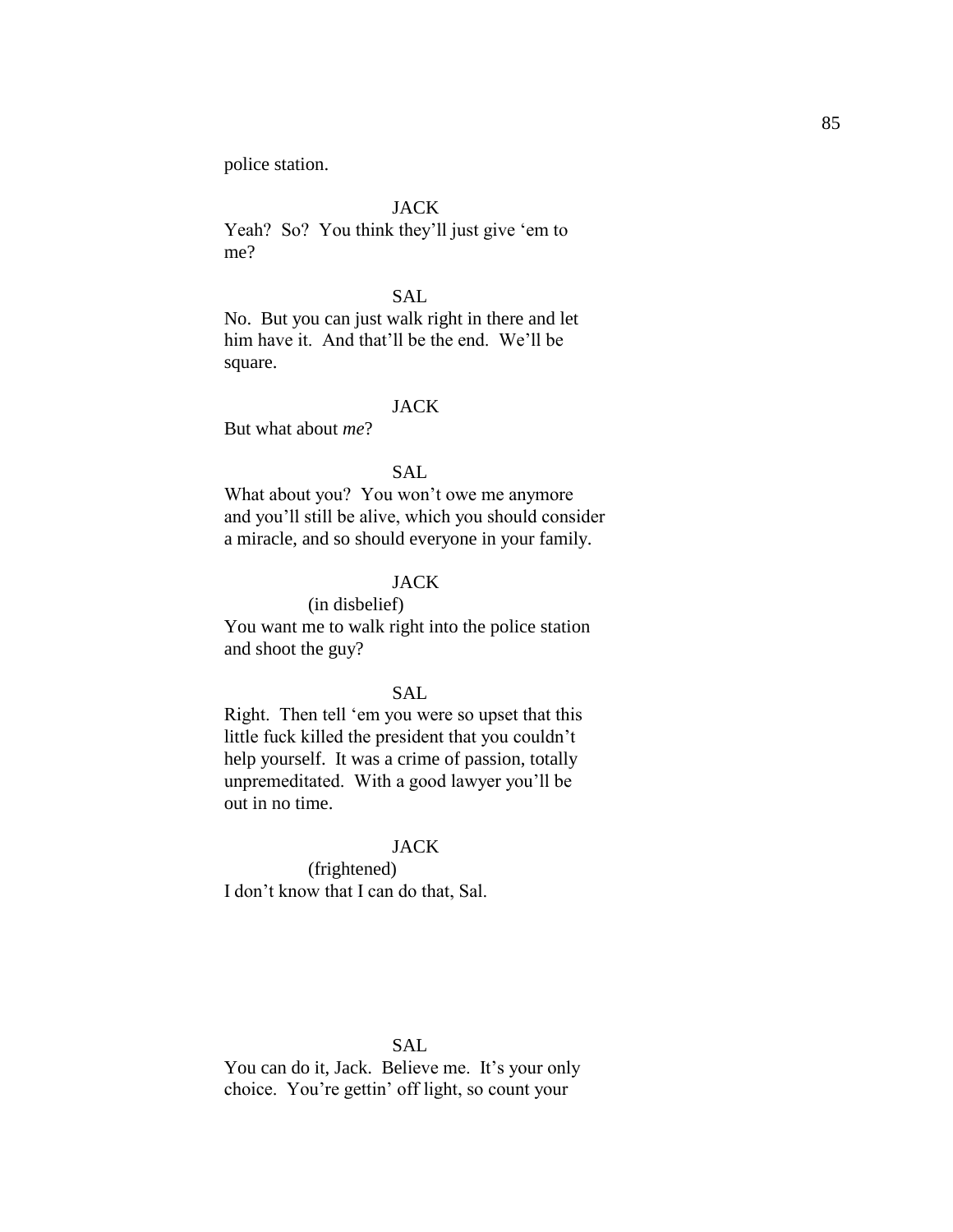blessings. And if you don"t do it, you may as well have done nothing, and then you're back where you started. Understand?

#### JACK

Yeah.

### SAL

Good.

Sal hangs up. Jack sits there with the dead receiver in his hand looking pale.

JACK *I'm fucked! I'm completely, totally fucked!!*

### INT. DALLAS POLICE STATION – DAY (STOCK SHOT)

The police bring Lee Oswald out for another press conference.

#### LEE

I don"t know what the situation is about. Nobody has told me anything except I've been accused of, uh, murdering a policeman. I know nothing more than that. I do request someone to come forward to give me legal assistance.

An off- camera REPORTER asks . . .

#### REPORTER

Did you kill the president?

#### LEE

No, I've not been charged with that, in fact, nobody has said that to me, yet. The first thing I heard about it is when the newspaper reporters in the hall axed me that question.

REPORTER

You *have* been charged with it.

Lee's eyes go wide.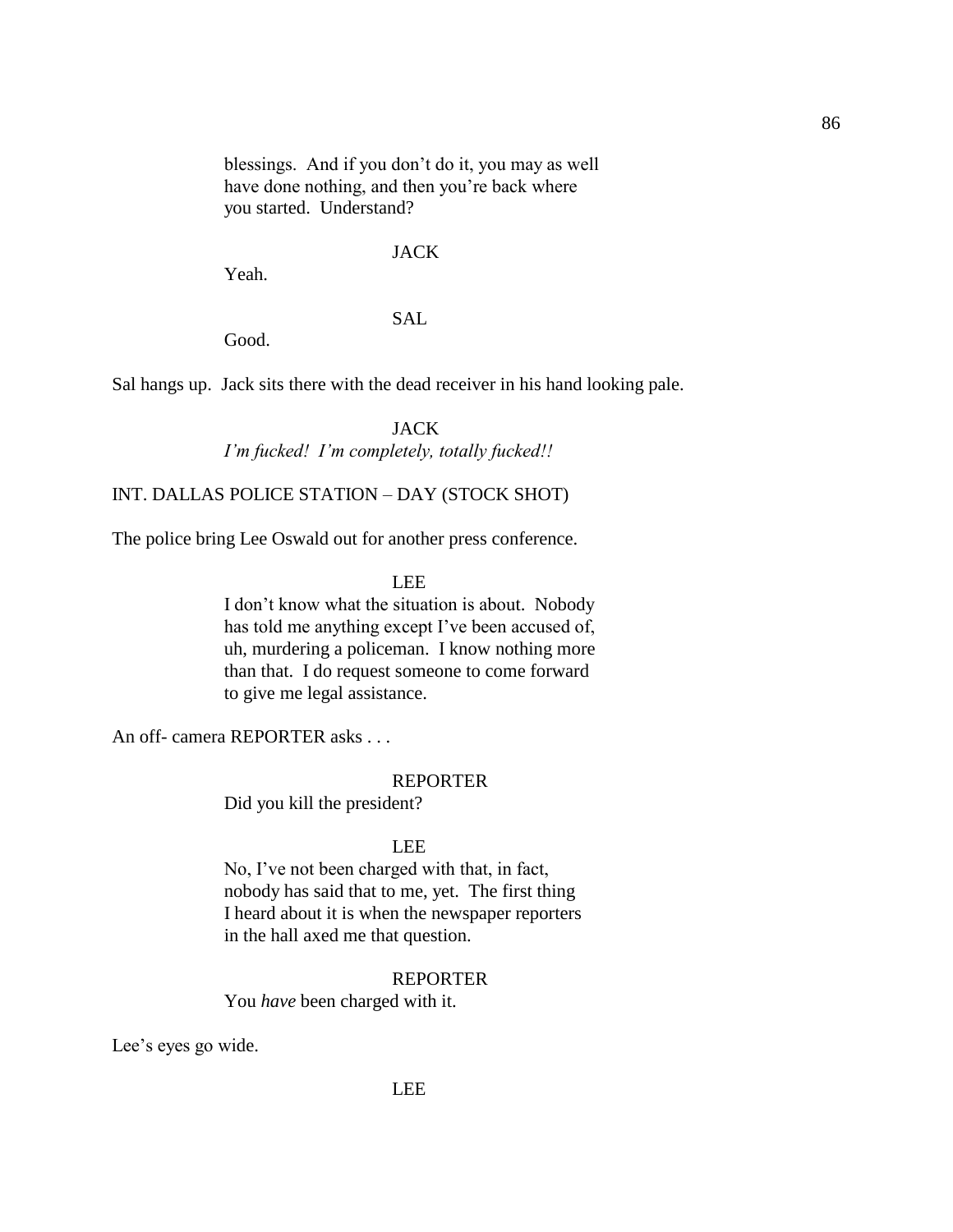(shaken)

What?

### REPORTER

You *have* been charged with it.

Lee looks horror-stricken and doesn't know what to say, so the cops begin to escort him away. The Reporter calls out one more question . . .

### REPORTER

What happened to your eye?

### LEE

A policeman hit me.

The reporters then converge on Dallas Police CHIEF FRITZ, a man in his sixties with glasses and thin hair greased back over his skull. An off-screen Reporter asks . . .

### REPORTER

Is there any doubt in your mind that Oswald is the man who killed the president?

### CHIEF FRITZ

I think this is the man who killed the president.

### EXT. WALTER REED ARMY HOSPITAL – EVENING

Walter Reed Army Hospital is a big old concrete building from the 1930s, with a sign in front saying what it is. The ambulance and black sedans all pull up at the main door where they are met by yet more CIA agents. The bronze coffin holding the president is unloaded from the ambulance, placed on a gurney and rolled into the hospital.

### INT. MORGUE – EVENING

The bronze coffin is pushed by orderlies, followed by the phalanx of CIA agents, Dulles, McCone, and Helms, and they all enter the morgue, with it's rows of stainless steel autopsy tables. Two gowned, masked and gloved SURGEONS step up.

**SURGEON** 

We're ready, sir. Dulles asks Helms

DULLES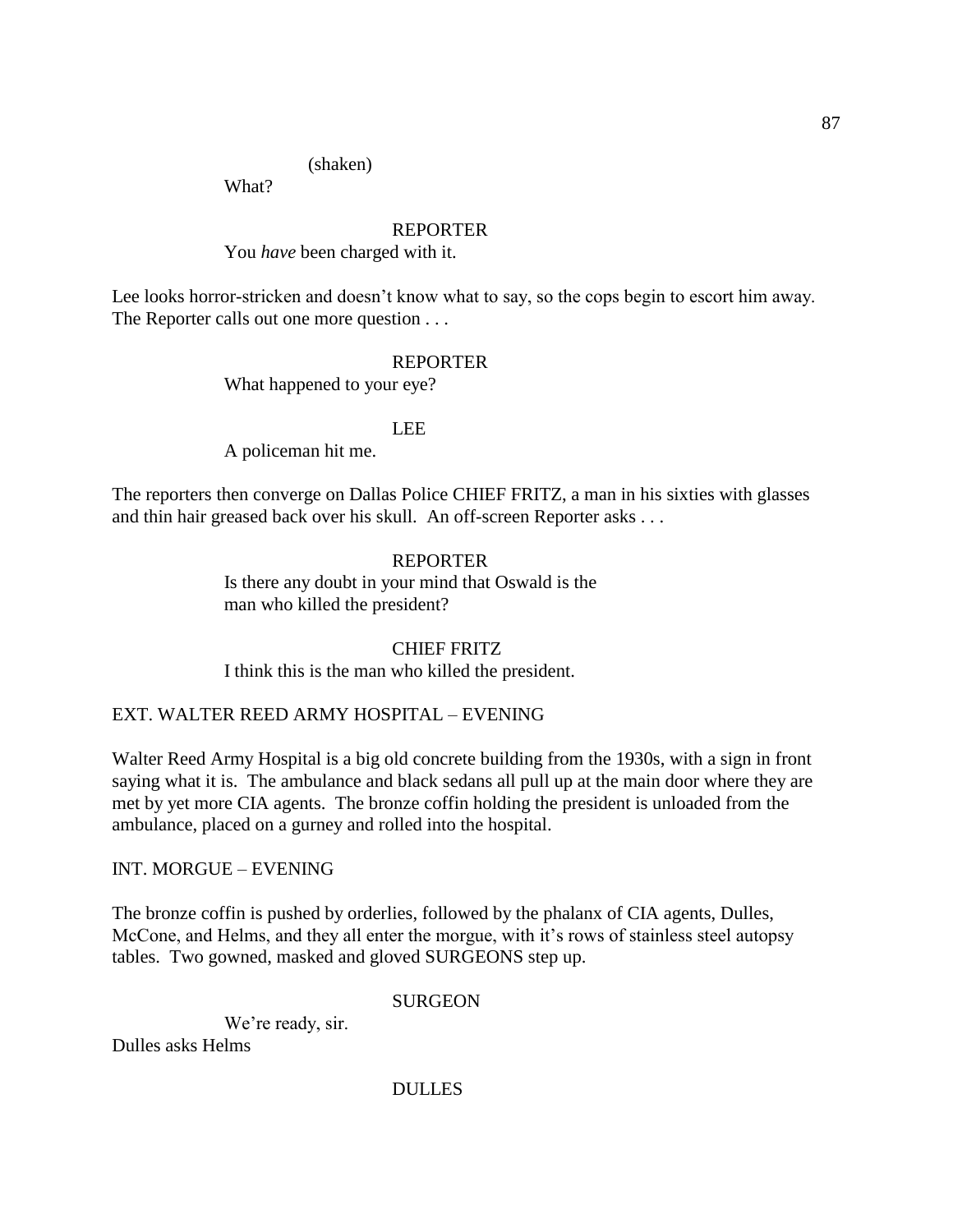Are these CIA doctors?

### **HELMS**

Of course.

DULLES All right, get those orderlies out of here.

Richard Helms turns to the orderlies.

### **HELMS**

You can go, thank you.

The orderlies leave.

#### DULLES

Let's take the president out of the coffin.

Agents step up, open the coffin, and carefully lift John Kennedy"s nude, dead, blue-gray body, with a bloody sheet wrapped around the head, and set it on one of the steel tables. The surgeons step up and unwrap the sheet. A number of agents gasp when the horrible head wound is revealed, the brains hanging out the hole in the side and back of the skull.

The two surgeons examine the wound, turning the head, sticking their fingers inside the skull.

DULLES Explain this wound to me, doctors.

The two doctors look at each other, then poke at the wound as they speak.

### SURGEON #1

Well, it appears that the president received a gunshot wound to the parietal region of the skull–

#### DULLES

–Meaning what?

### SURGEON #1

The side of the head, just above the right ear, blowing out the occipt–, I mean, the back of the skull. Allen Dulles interjects.

DULLES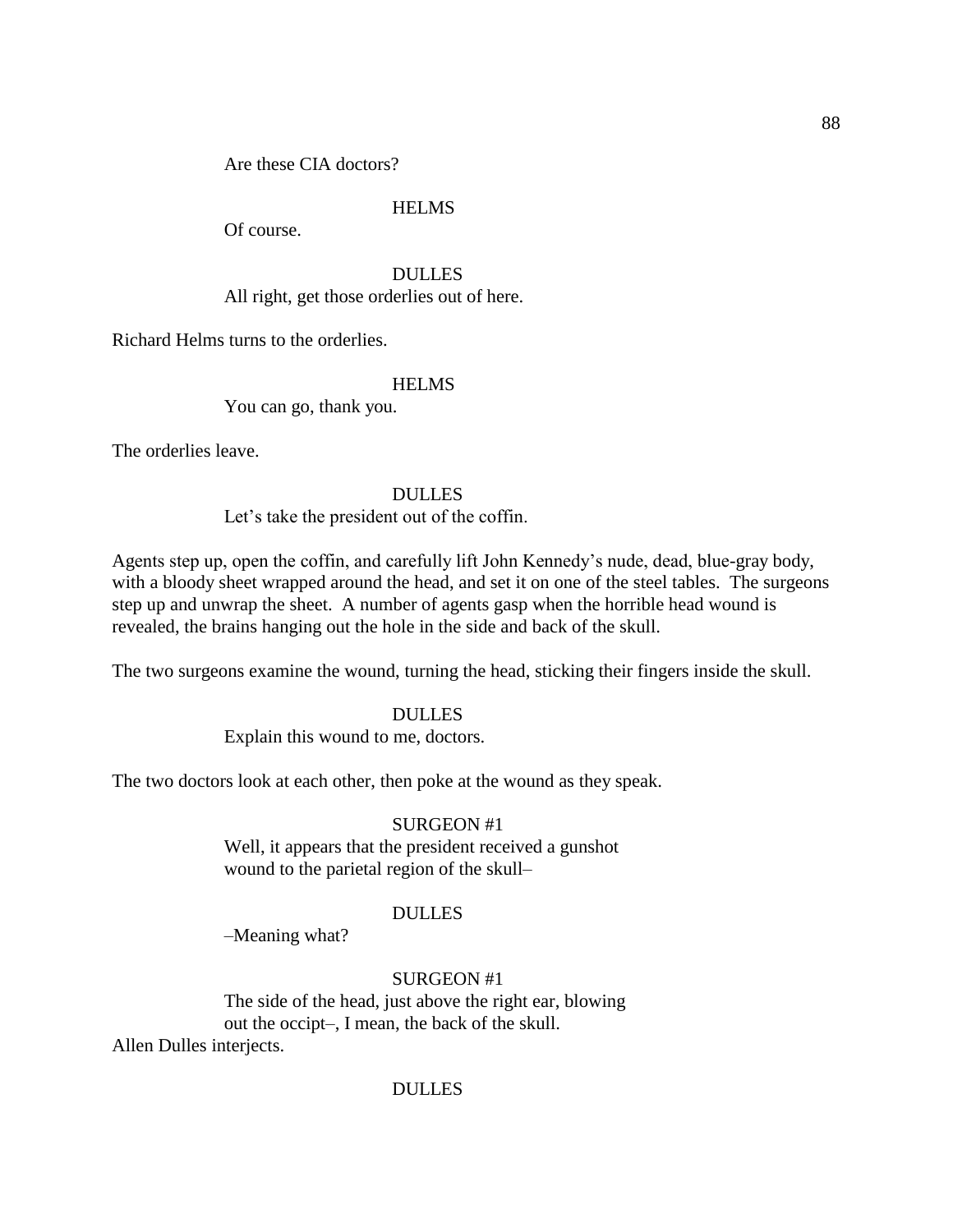So, what you're saying is that a bullet hit the president here . . .

(he points above his own right ear) Then the bullet came out here . . . (he points at the back of his head behind his right ear) Is that correct?

#### SURGEON #1

Yes, I believe that's correct.

Allen Dulles turns to the other Surgeon.

### DULLES Would you agree with that, doctor?

#### SURGEON #2

(nods) Yes, I would.

Dulles turns to McCone and Helms.

#### DULLES

You heard it. The fatal bullet hit the president from in front and blew the back of his head off. **McCONE** 

Yeah?

#### DULLES

That means that the fatal bullet did not come from behind him from the book depository, and was then not fired by this Lee Harvey Oswald person.

#### HELMS

What are you saying, Mr. Dulles?

#### DULLES

I'm saying, given this evidence, there was more than one person involved in this assassination, which automatically makes it a conspiracy.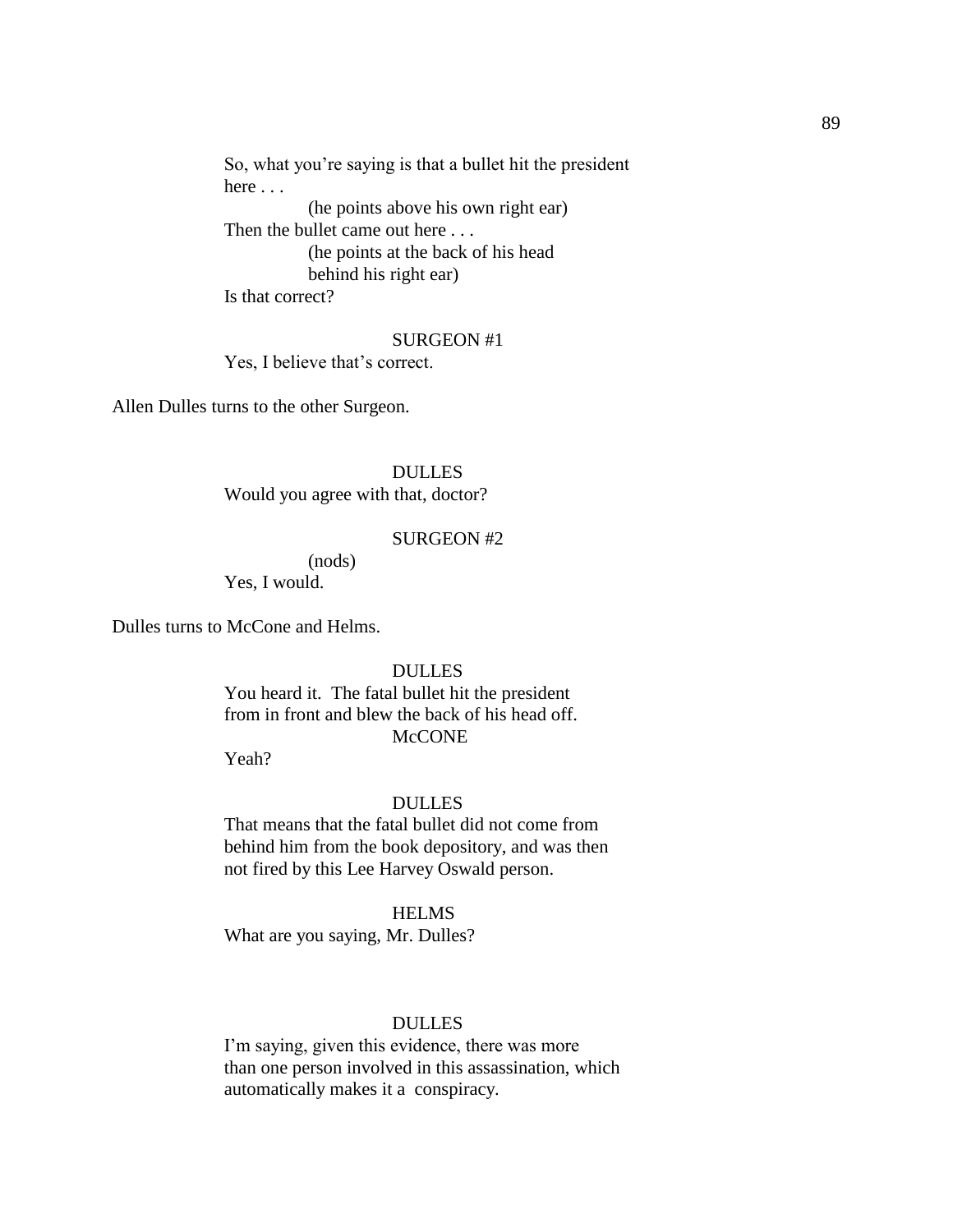#### McCONE

A conspiracy? By who?

DULLES I can"t tell you that. But if one bullet hit the president from behind . . . (he points at the body) Lift up the body, please.

The surgeons carefully lift Kennedy"s body by the shoulder revealing his back. There is a bullet hole in his upper back near the neck.

#### DULLES

(continuing)

So, if one bullet hit him from behind, and another bullet hit him from in front, that's two gunmen, and that's a conspiracy.

#### McCONE

We're going to have a hard enough time keeping this Lee Harvey Oswald's CIA and FBI connections quiet. God only knows who this other gunman–

### DULLES

–Or men.

#### McCONE

Or men are? And we don"t have them in custody, and may very well never know who they are, and we may never catch them.

Dulles turns to the surgeons.

#### DULLES

How would you make an exact determination of the direction from which the bullet was fired?

#### SURGEON #1

Remove the brain, send it to pathology, have it sectioned, then we"ll know the exact direction the bullet came from, as well as finding any bullet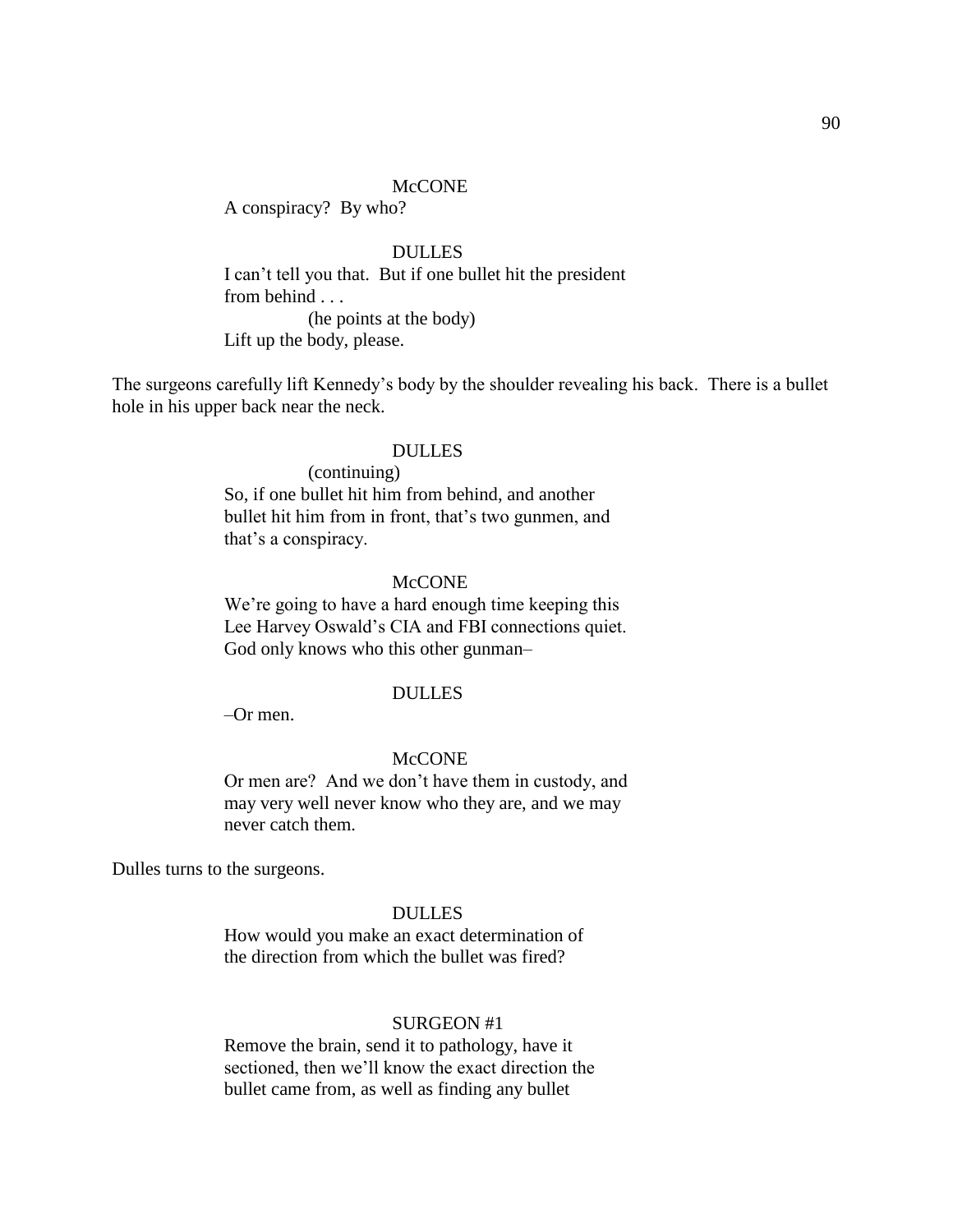fragments that could well remain, which we would then send to the forensic pathologists to see if they match the rifle that was found.

#### DULLES

### (shakes his head)

Well, we can"t have this done at Bethesda, we need to keep it all in-house, at least until we know what we're talking about. We've got to stop all the potential leaks right now.

#### **HELMS**

(looks at his watch) The president's body is expected over at Bethesda in an hour for the official autopsy.

Allen Dulles considers for a moment, strokes his white mustache, then nods.

#### DULLES

Remove the brain. Give it to the forensic pathologists at CIA Headquarters.

The Surgeons nod, then do as they're told, bend down and begin removing the president's brain.

#### **McCONE**

But how are they going to perform an autopsy without the brain?

#### DULLES

(sarcastically) Well, *Mr. CIA Director*, this happens to be an issue of national security. I guess they"ll simply have to do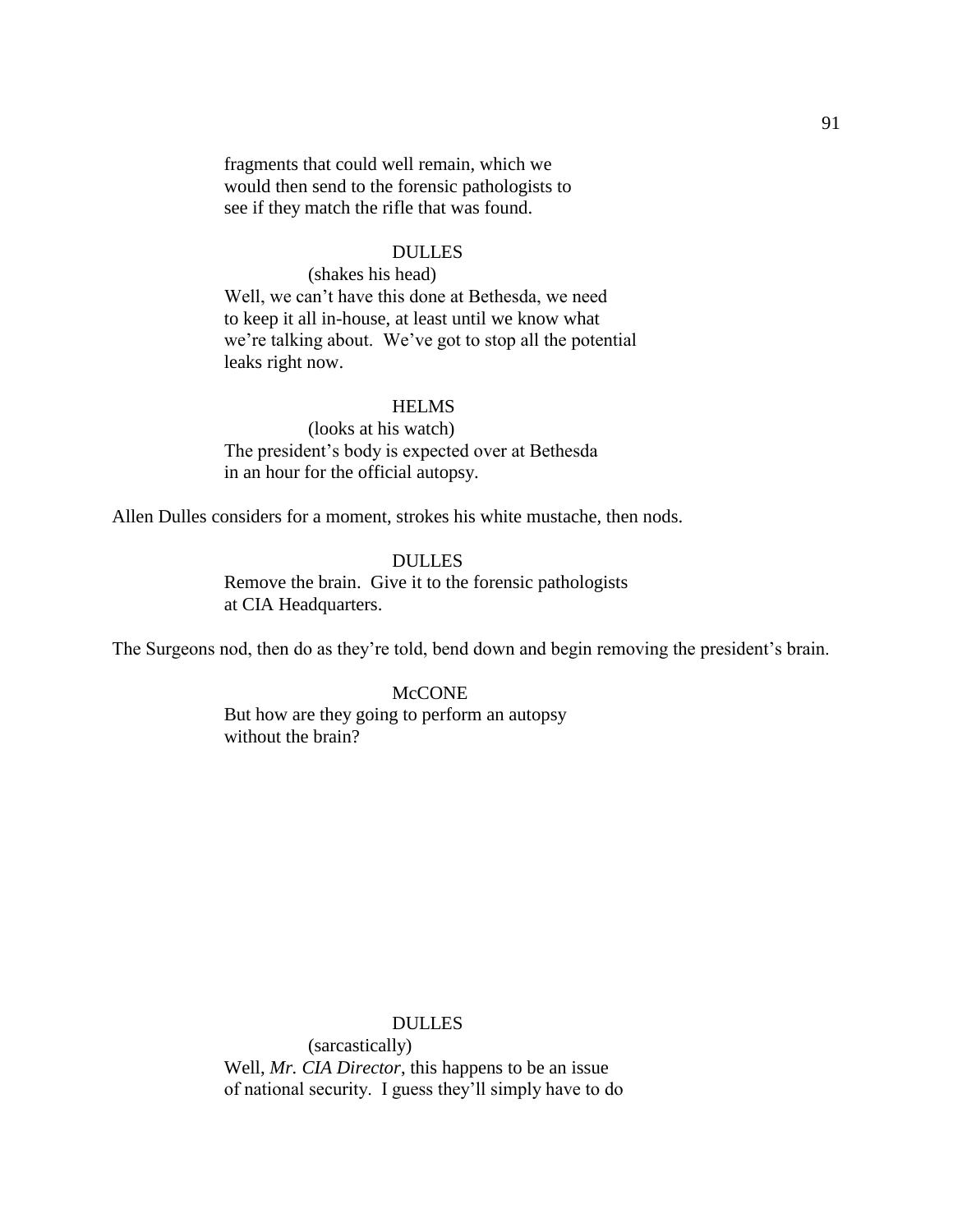the best they can.

(he turns to the other agents in the room) Get a chopper and when the doctors are done get the body over to Bethesda. And get rid of that horrible bronze casket. Call Arlington Cemetery and get the real casket delivered over to Bethesda.

(turns to Helms and McCone)

Let's go.

### HELMS

We can just wait and go with the body in the helicopter.

#### DULLES

(smiles) I'd prefer to drive, if you don't mind.

Dulles, McCone and Helms leave.

EXT. BETHESDA NAVAL MEDICAL CENTER, WASHINGTON, D.C. – DAY

A helicopter lands in front of the Bethesda Naval Medical Center. Uniformed soldiers jump out and carry a plain wooden coffin into the building.

INT. AUTOPSY ROOM – DAY

The autopsy room is jammed to capacity with over thirty generals, admirals, and ranking members of the Joint Chiefs of Staff, as well as top CIA and FBI officials, (subtitles identify each man). Included are: "J. EDGAR HOOVER, Director of the FBI," "GENERAL MAXWELL D. TAYLOR, Chairman of the Joint Chiefs of Staff," "GENERAL EARLE WHEELER, Chief of Staff, U.S. Army," and "ADMIRAL DAVID R. MACDONALD, Chief of Naval Operations," "DEAN RUSK, Secretary of State," and "ROBERT MACNAMARA, Secretary of Defense."

#### **HOOVER**

Where the hell is the president's body? What's going on?

A CIA AGENT steps forward.

CIA AGENT It will be here momentarily, Mr. Hoover.

### **HOOVER**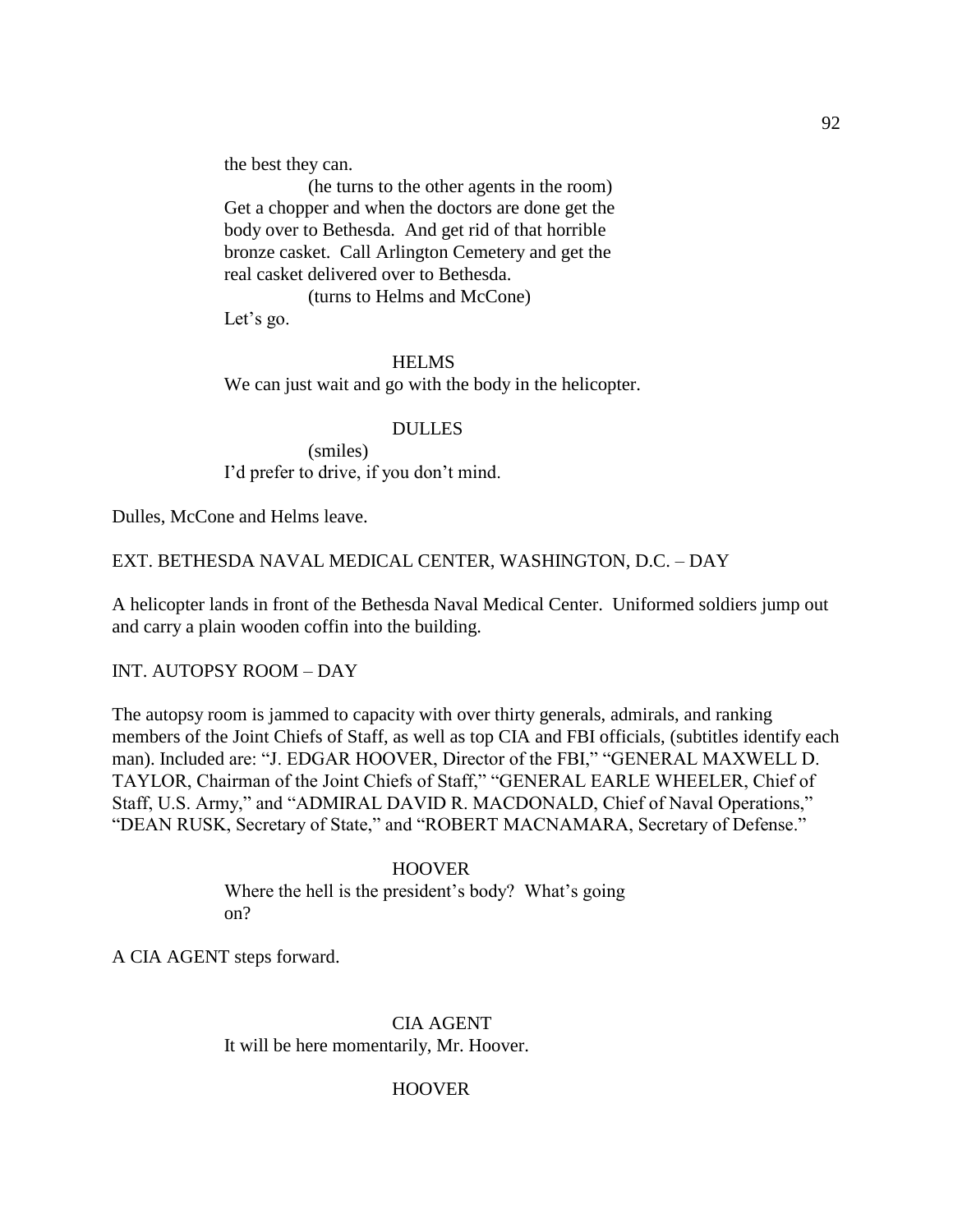But where is it?

### CIA AGENT

CIA directors McCone and Helms felt that CIA doctors needed to see the body first, just in case.

#### HOOVER

In case of what?

### CIA AGENT

(shakes his head) I'm sorry, sir, I don't know.

CIA directors John McCone and Richard Helms, as well as Allen Dulles, enter the room. Hoover steps up to Dulles.

### HOOVER

Allen, what the hell is going on?

Before Dulles can reply a naval hospital ADMINISTRATOR steps into the room, salutes, and speaks to Admiral MacDonald.

#### ADMINISTRATOR

Two of the top forensic pathologists in the country are one their way here, sir.

#### ADMIRAL MACDONALD

Are they military or civilian?

#### ADMINISTRATOR

Civilian, sir.

ADMIRAL MACDONALD Cancel them. Who are the officers in charge of this department?

ADMINISTRATOR Uh, Dr. Humes and Dr. Homes.

ADMIRAL MACDONALD Get them. Now. They"ll do the autopsy.

#### ADMINISTRATOR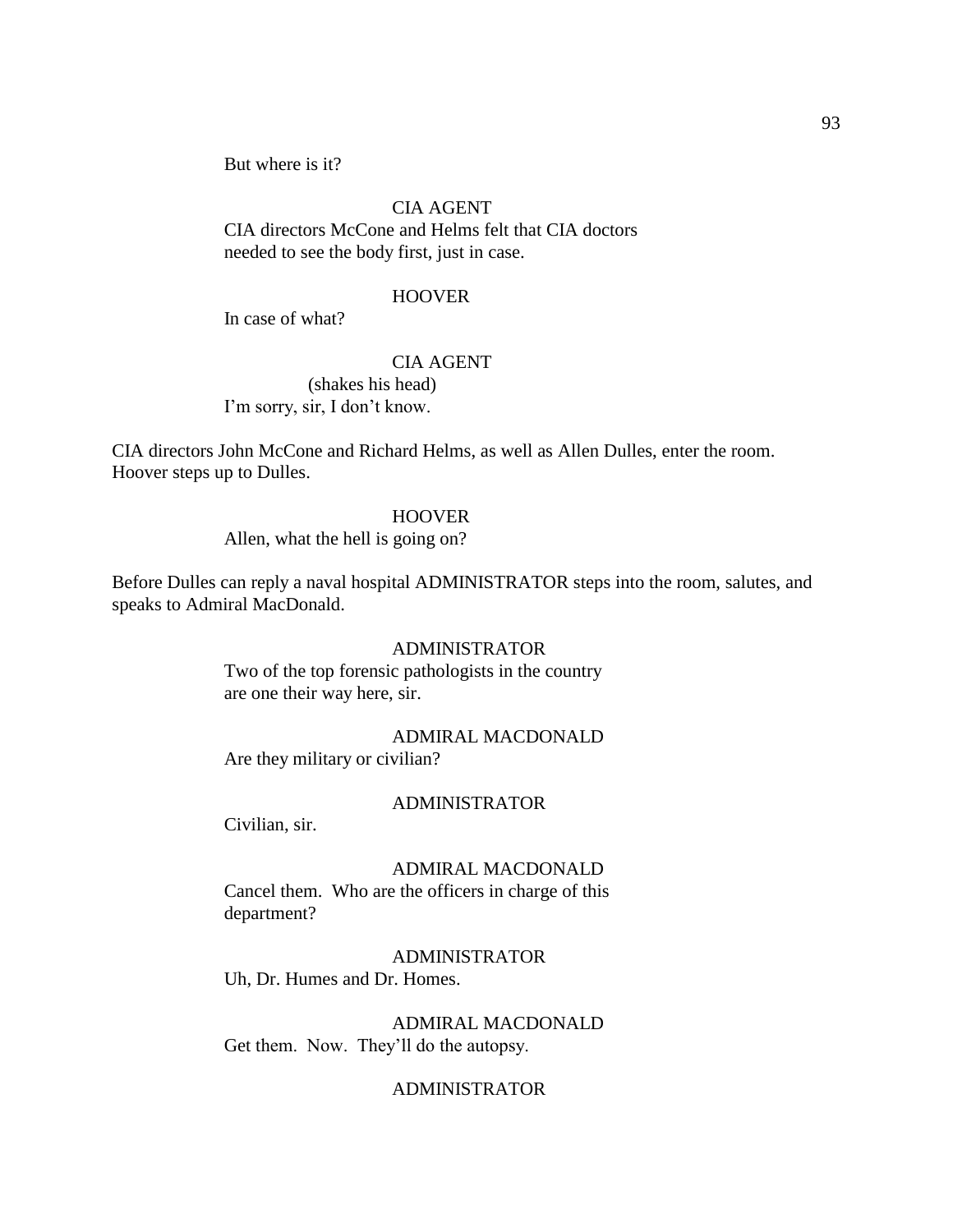But they"re hospital administrators, like me, sir. They"re not qualified to perform an autopsy of this importance.

ADMIRAL MACDONALD Did I ask your opinion, Lieutenant?

#### ADMINISTRATOR

No, sir.

### ADMIRAL MACDONALD

Then do as you're told.

### ADMINISTRATOR

Yes, sir.

The hospital administrator salutes, turns and quickly exits.

A moment later four soldiers carry the plain wooden coffin into the room, set it down on the floor, salute, turn on their heels and leave.

Two doctors in their early sixties, DR. HUMES and DR. HOLMES, as well as several orderlies, enter the room. They open the wooden casket and remove Kennedy"s body, which is now in a gray, plastic military body bag with a full-length zipper running up the front. They place the body in the bag on the examining table. As Dr. Humes unzips the bag, everyone in the room watches quietly.

Dr. Humes and Dr. Holmes examine the dead president. They look at the hole in the side of the head.

#### DR. HOLMES

(shocked) The brain is missing.

Allen Dulles steps up.

### DULLES

Don"t worry about it, doctor. In fact, you both can step outside for a moment. Stay right there in the hall and we"ll call you when we need you. Both doctors salute and exit. General Taylor asks . . .

#### GENERAL TAYLOR

Where is the brain?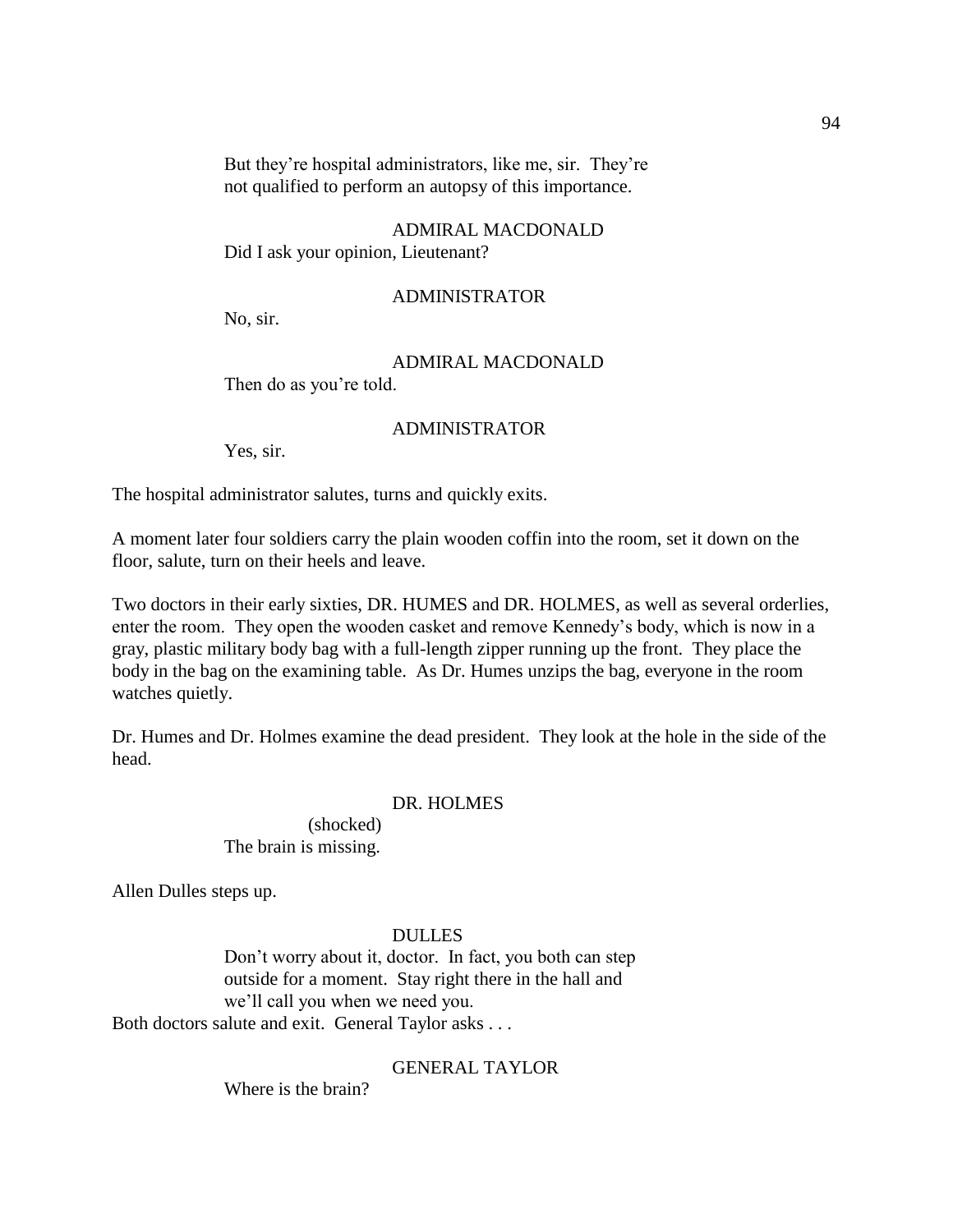Allen Dulles turns to the others.

### DULLES

It"s at the CIA laboratory.

#### ADMIRAL MACDONALD

What's it doing there?

#### DULLES

Gentlemen, we've got a big problem here. It seems that the fatal bullet that hit the president came from in front and blew the back of his head off, which means that the fatal bullet did not come from behind him at the book depository, and was then not fired by Lee Harvey Oswald. Given this evidence, that means that there was more than one person involved in this assassination, and that automatically makes it a conspiracy.

All the military men turn and look at one another.

#### GENERAL TAYLOR

A conspiracy? By who?

### DULLES

I can"t tell you that, general. But if one bullet hit the president from behind, and another bullet hit him from in front, that's two gunmen, and that's a conspiracy.

#### HOOVER

This whole deal smells phoney to me.

#### DULLES

What do you mean?

#### HOOVER

If you were going to shoot the president, would you do it from where you work? Then leave your rifle and the shell casings right there for everyone to find? Then go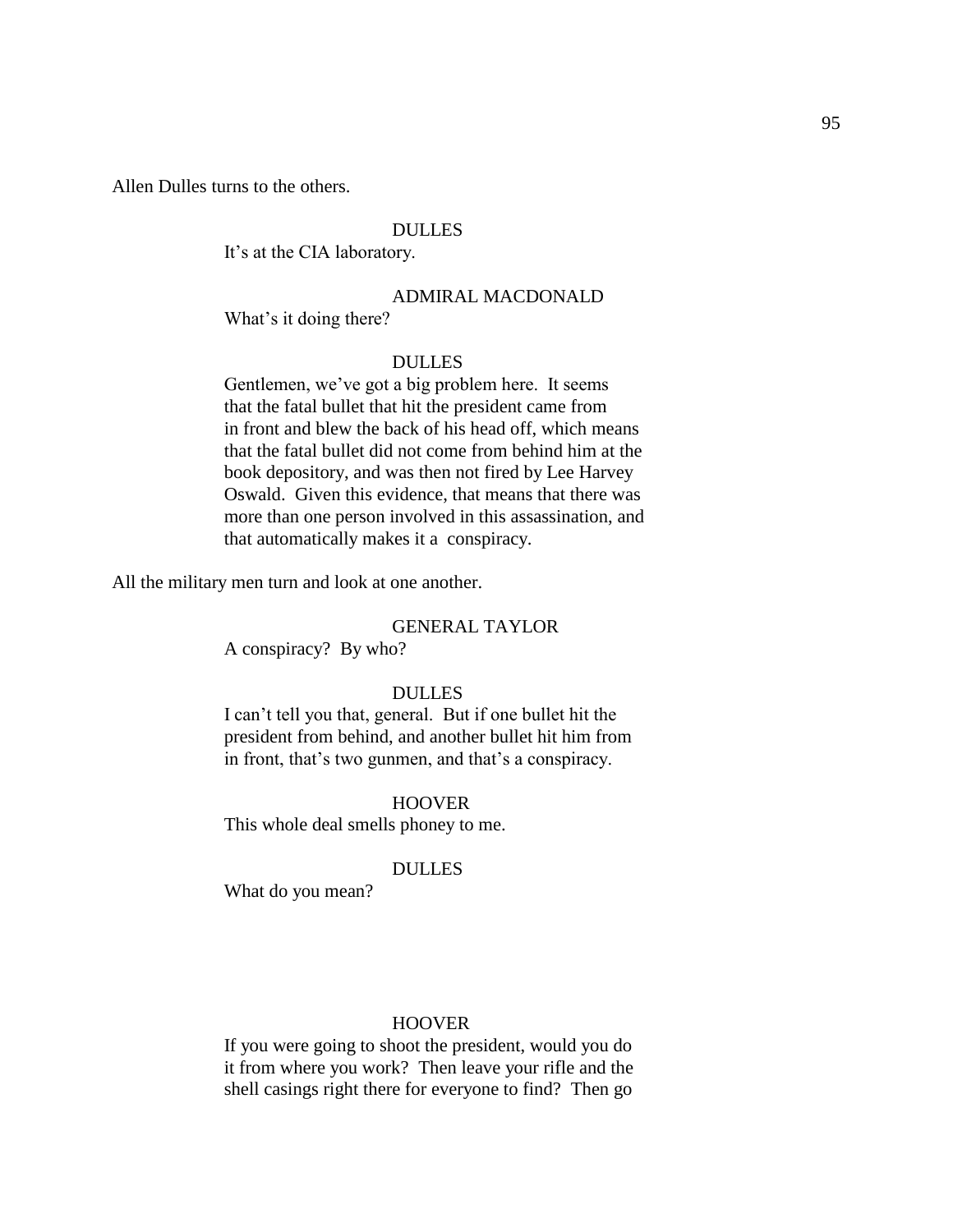to the movies?

Robert MacNamara steps forward.

### MACNAMARA Yeah, and how did they catch this guy so fast?

Helms interjects.

#### HELMS

He shot a cop.

#### HOOVER

Yeah, but there was already an APB out on him when he shot the cop, and that"s less than an hour after the president was shot.

### DULLES

And this Oswald had defected to Russia, then defected back?

### **McCONE**

He was an agency operative.

#### HOOVER

I know. And he was also involved in the Fair Play for Cuba group, which was also an agency operation.

#### ADMIRAL MACDONALD

So, what does this all mean?

#### DULLES

It means, gentlemen, that we"ve been set up. Someone wants to implicate the CIA in this assassination.

# GENERAL TAYLOR

Who would want to do that?

#### DULLES

(shrugs) My first instinct says Fidel Castro.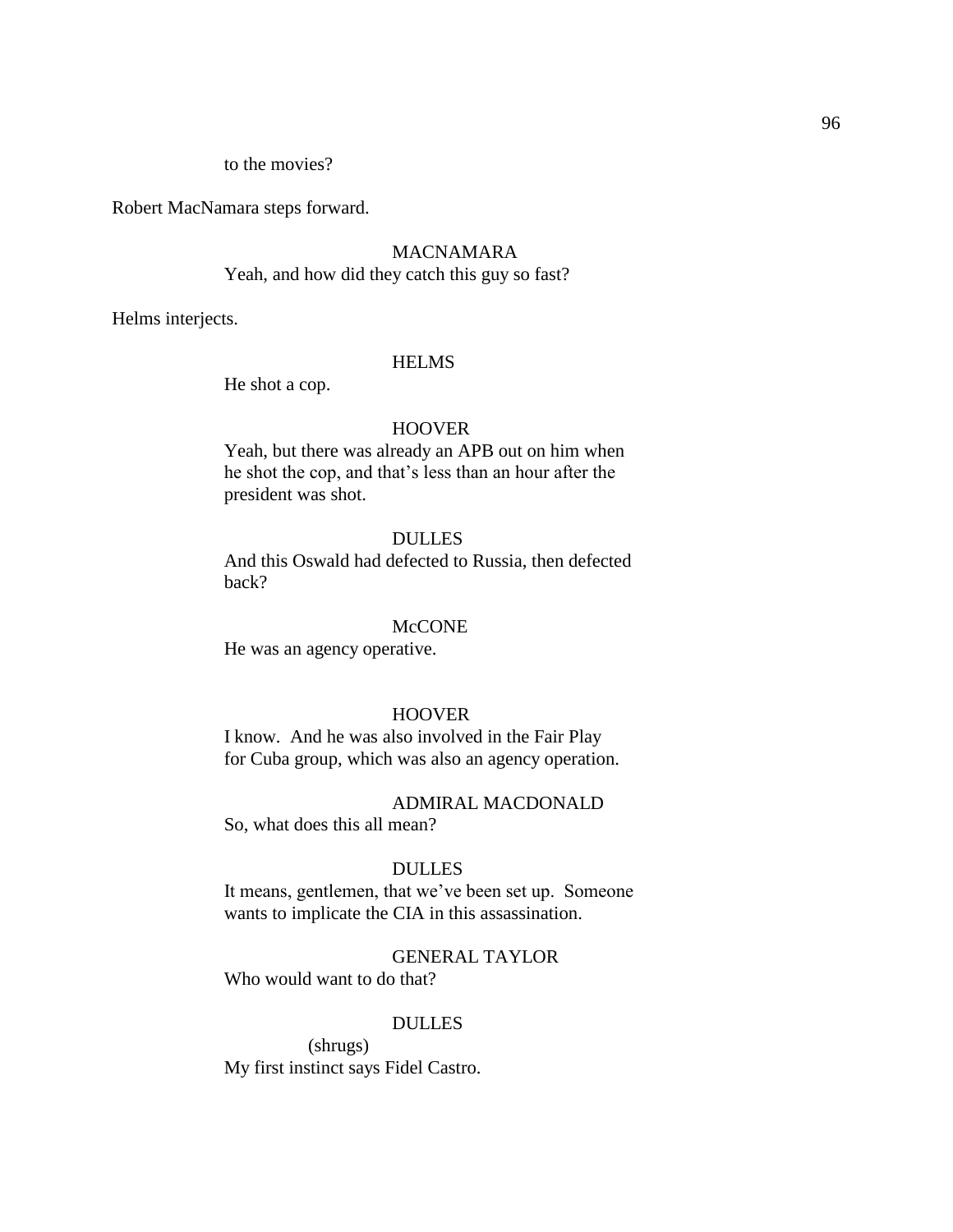#### ADMIRAL MACDONALD

Castro? Why?

### DULLES

Well, we have tried to eliminate him five times already, and we did attempt to overthrow his government, too, if you"ll recall, Admiral, which cost me my job.

#### ADMIRAL MACDONALD

You think he'd do something like this?

#### DULLES

I don"t know, but he certainly has a motive. And the wherewithal to pull it off, too. And if he implicates the CIA in this, then the problems it will cause us will mean that we"ll have to get off his back, at least for a while, that's what I think.

#### MACNAMARA

We can't let that happen, can we?

#### DULLES

No, I don"t believe we can. We certainly don"t need Senate sub-committees investigating the CIA right now. It won't do anybody any good, and it won't be any good for the security of this country, either.

#### **HOOVER**

Nor do we want to bring Cuba or Russia into this equation, either.

### MACNAMARA

Nobody"s even brought up the possibility that it could be Sam Giancana and the mob. They have a motive and the they certainly have the wherewithal, too.

Allen Dulles waves his hand in utter disdain.

#### DULLES

But they haven"t got the brains. This is much too complex for those Guinea gangsters to come up with or pull off. No! You take my word for it,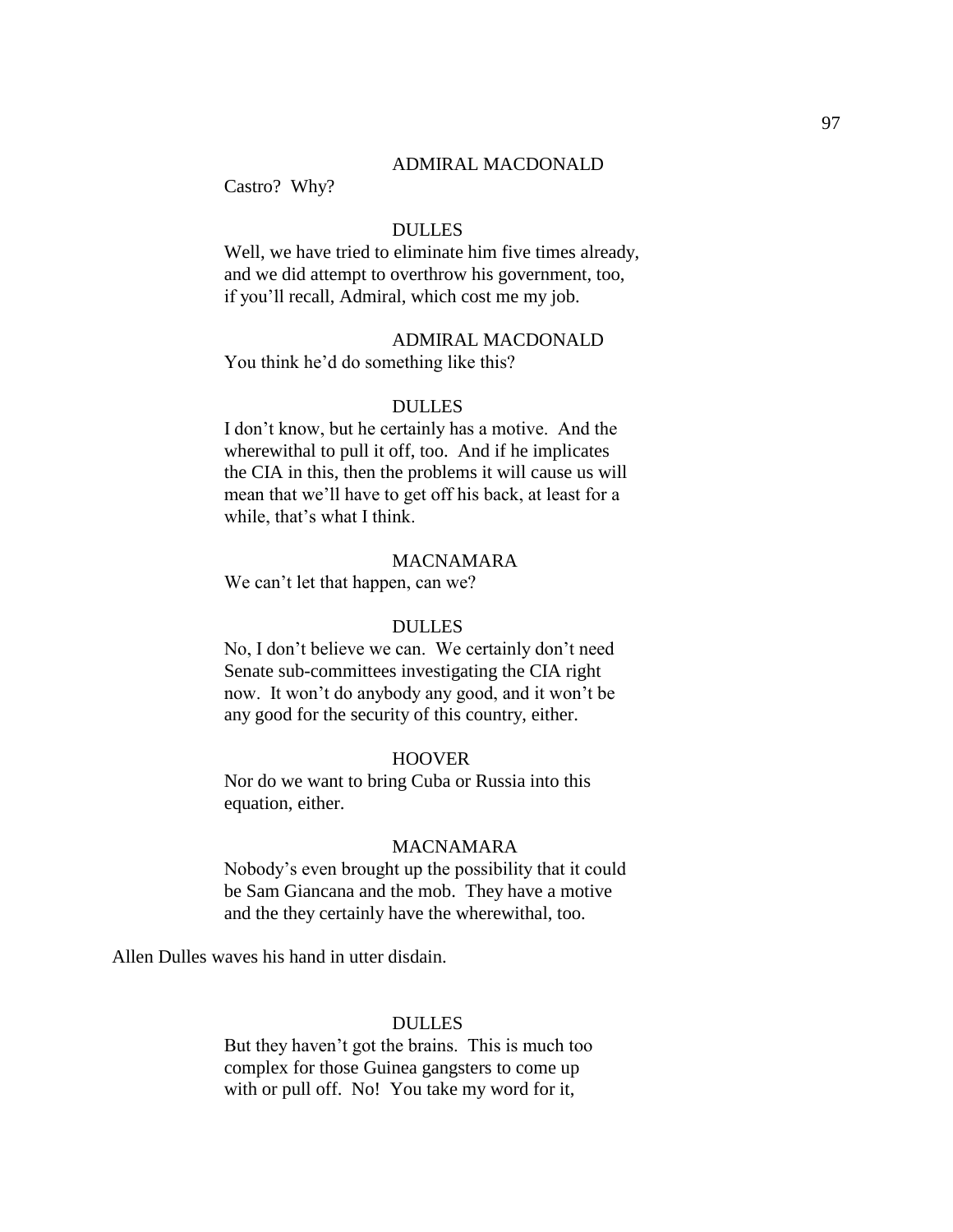this is Castro"s work.

#### GENERAL TAYLOR

So, Mr. Dulles, what do you suggest?

### DULLES

We're not going to fall into his trap. This is not getting back to the CIA. We"ll just go with the lone nut shooter, Oswald. We make him look as crazy as possible, and do our best to keep his agency connections quiet. I'm sure the American public wants this all settled as soon as possible, everyone thinks that Lee Harvey Oswald is the sole gunman, let's just let them believe it.

#### GENERAL TAYLOR

Won't all of his connections come out at the trial?

#### DULLES

Not if we don"t want them to. Nor does the trial have to occur at all that speedy of a pace, and hopefully by then the situation will be a lot more stable than it presently is. And nothing says that this Oswald character won"t have an accident in prison long before his trial. We can handle this Oswald situation much easier than a conspiracy, possibly conceived outside this country, that's just set up to cause trouble with both Castro and Russia. You saw what just happened with Castro and the Russian missiles. This whole thing could lead right to an atomic war.

There is a general assent from the crowd of military men.

#### GENERAL TAYLOR

Okay. A lone nut. That makes sense to me. It's a simple story, and much easier to run damage control on. Does everyone else agree?

There is another grunting assent from all present.

#### ADMIRAL MACDONALD

All right, then bring the doctors back in.

The two doctors are brought back into the autopsy room. The two doctors stand there looking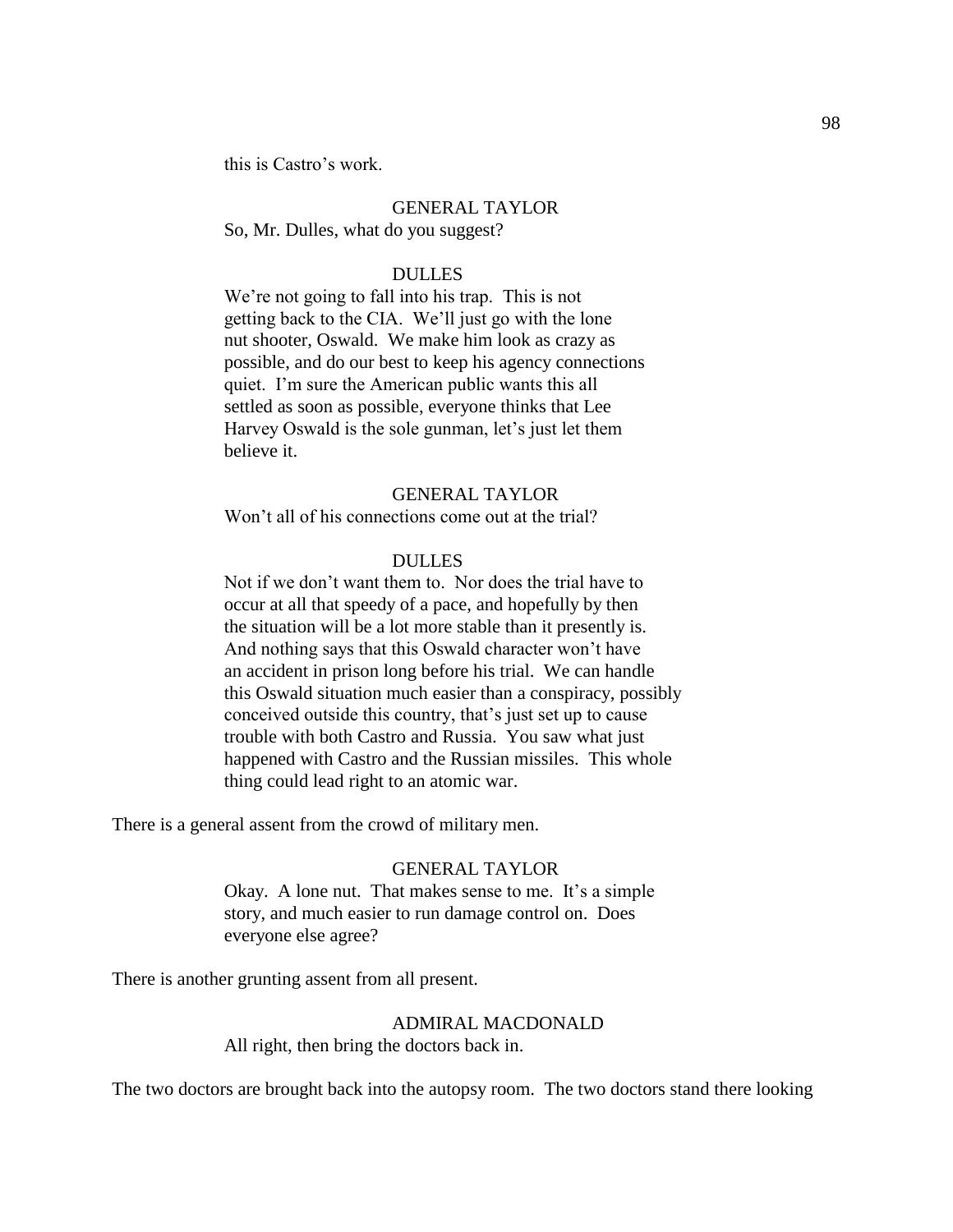confused.

### DR. HOLMES

Yes?

ADMIRAL MACDONALD All right, perform the autopsy.

DR. HOLMES But we're not qualified. We're both administrators.

The Admiral becomes angry.

ADMIRAL MACDONALD You're both doctors, right?

#### DR. HOLMES

Yes, sir.

#### DR, HUMES

Yes, sir.

ADMIRAL MACDONALD You've both performed autopsies before, right?

#### DR. HOLMES

Yes, sir.

#### DR. HUMES

Yes, sir.

ADMIRAL MACDONALD Then perform this autopsy. Right now! That's an order!

### DR. HOLMES

Yes, sir.

#### DR. HUMES

Yes, sir.

DISSOLVE: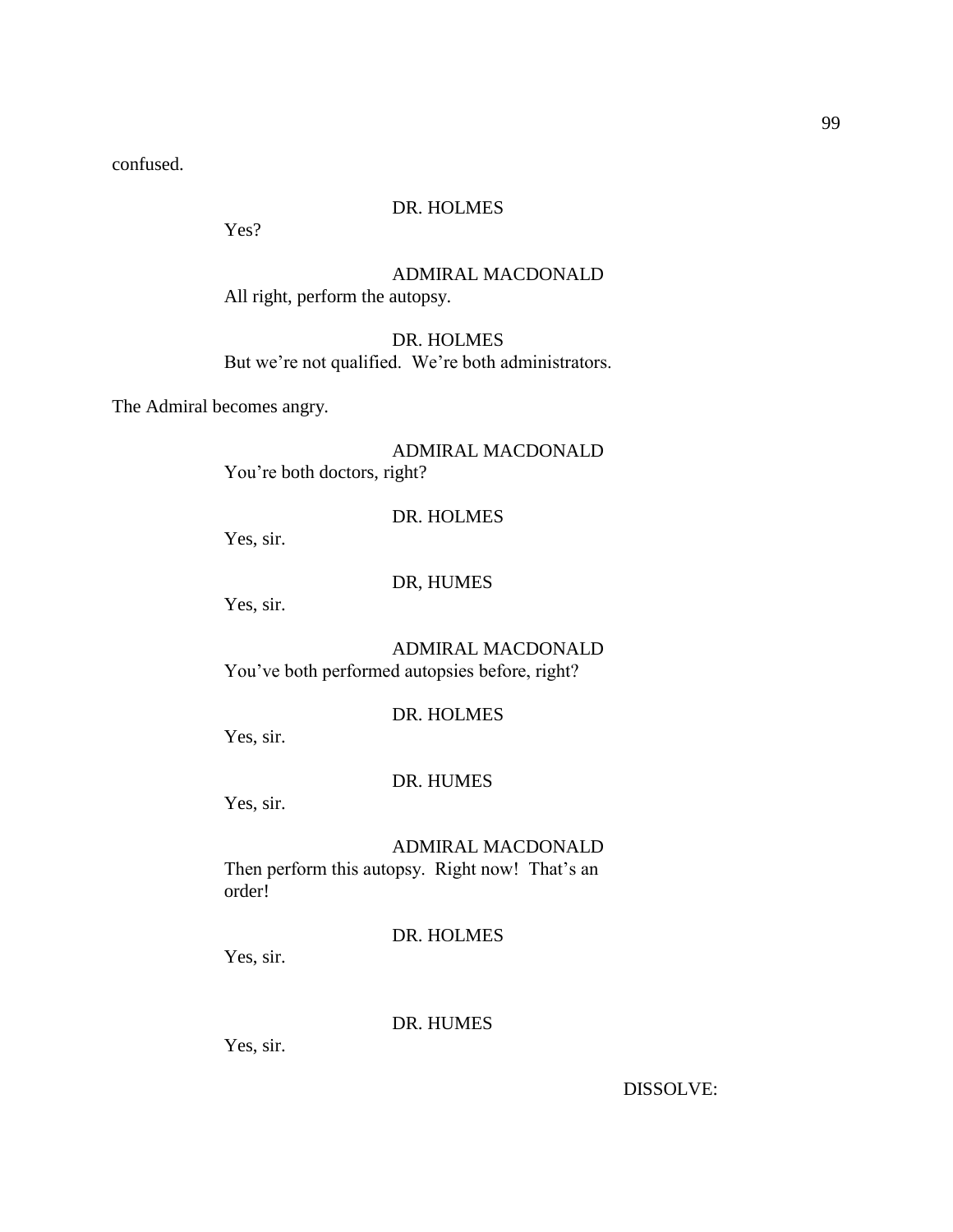### EXT. DALLAS POLICE STATION – DAY (STOCK SHOTS)

Outside the Dallas Police Station there is a lot of activity. Policemen are patrolling and are keeping bystanders back. A title reads: "Sunday, November 24, 12:30 PM, the Dallas Police Station."

### INT. DALLAS POLICE STATION – DAY (STOCK SHOTS)

Reporters and TV cameramen are crowded together in the police station underground parking lot. Reporters interview Dallas Police Chief Fritz again. An off-camera Reporter asks . . .

### REPORTER

You regard the county jail as a more secure place to house the prisoner? Is that why you're transferring him from the city jail?

### CHIEF FRITZ

It"s customary after a man is filed on that he be transferred. We only keep him in our jail until he is filed on. Necessary precautions will be taken, of course, but I don"t think that the people will try to take the prisoner from us . . .

### EXT. DALLAS POLICE STATION – DAY

Jack Ruby steps up in front of the police station looking particularly tense, a cigarette in his mouth. He sees cops all over the place, and the ramp to the underground garage is being guarded. Jack frowns and puffs on his cigarette nervously.

Jack goes around to the alley where there is an unguarded door into the police station. Jack looks around to see if anyone's watching, then flicks his cigarette and goes inside.

### INT. DALLAS POLICE STATION/ LOBBY – DAY

The lobby is relatively quiet when Jack enters. He crosses the floor and opens a door leading to a stairwell.

Jack enters the stairwell, goes down two flights of stairs, then goes through another door. INT. DALLAS POLICE STATION/ UNDERGROUND GARAGE – DAY

Jack enters the police station"s underground garage. He crosses the parking lot, goes through another door, and comes out in a hallway that is jammed full of reporters and TV cameramen, as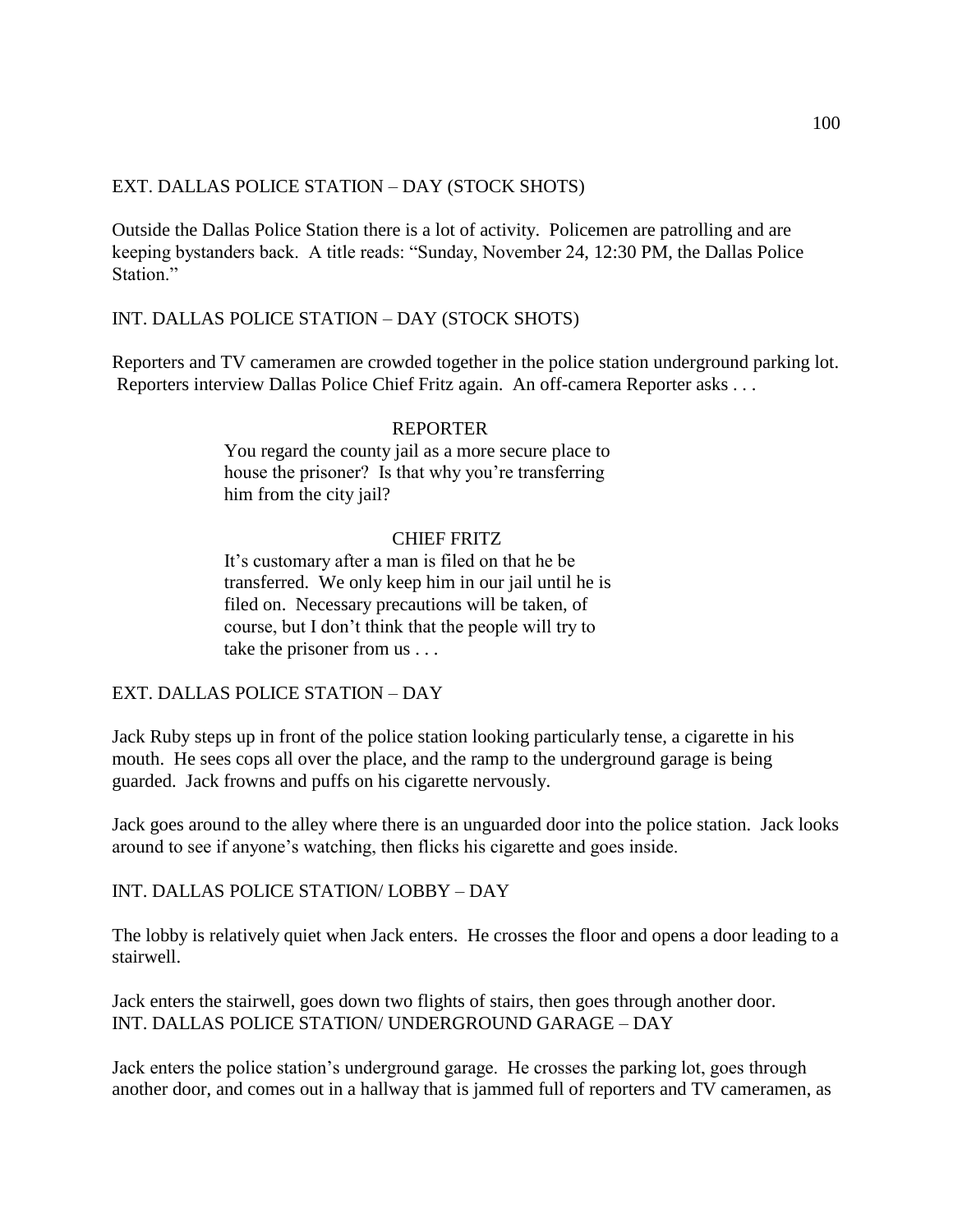well as many uniformed and plain-clothes policemen lining both sides of the hall. Jack steps up and joins the cops and reporters. A fat uniformed cops turns and see him.

FAT COP

Hey, Jack

JACK

(nods)

Tom.

FAT COP

Still swimmin' everyday?

JACK

Sure, gotta stay in shape.

FAT COP

That's for sure.

INT. DALLAS POLICE STATION/ HALLWAYS – DAY (STOCK SHOTS)

Two plain-clothes policemen escort Lee Oswald in handcuffs through the Dallas Police Station. They walk down one hallway, then the next, then turn and go through a door into the underground garage.

INT. DALLAS POLICE STATION/ UNDERGROUND GARAGE – DAY

Jack stands there among the reporters and cops with his hand in his pocket. His eyes are narrowed and his breathing his shallow and rapid. His eyes dart back and forth, but he keeps his head still. Everybody hears something and turns to look at the door. Cameramen get their cameras ready and some begin filming.

INT. DALLAS POLICE STATION/ UNDERGROUND GARAGE – DAY (STOCK SHOTS)

A reasonably calm Lee Harvey Oswald is brought through the doors into the underground garage. As he is escorted down the two lines of reporters and policemen, Jack Ruby pulls his pistol, steps forward and shoots Lee Harvey Oswald point-blank in the stomach, and as Lee goes down to the floor Jack goes with him and fires another shot into his stomach for good measure.

Pandemonium breaks out, the plain-clothes cops grab Jack and pull him off the inert body of Lee Oswald, they take the gun away from Jack, then escort him right back into the police station.

Lee's unconscious body is strapped onto a gurney, loaded into an ambulance and taken away.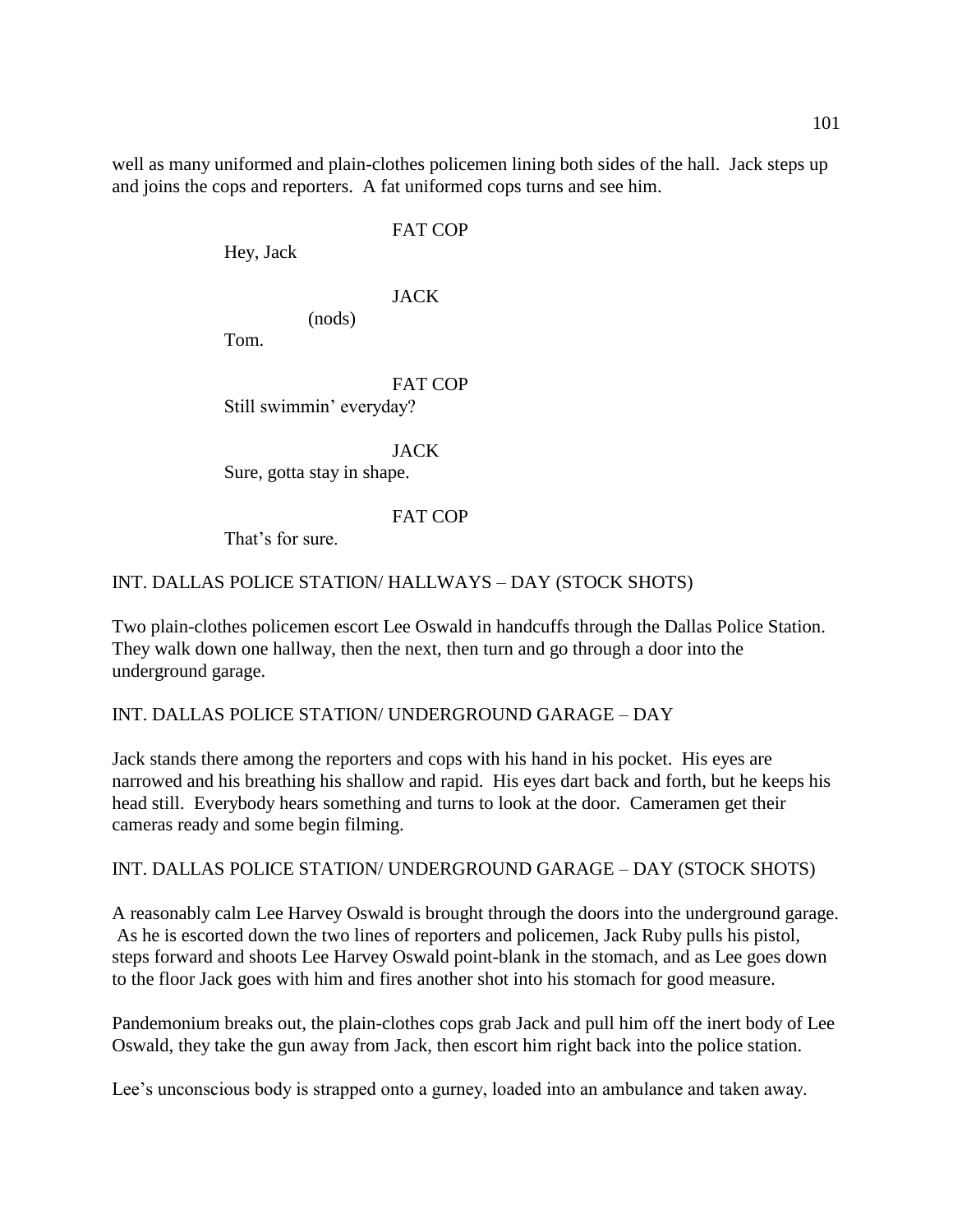### INT. SUBURBAN HOUSE – DAY

Lucien, Marcel and Andre still sit on the floor in their shorts, drinking beer and watching TV. They just watched Jack shoot Lee. Andre looks worried.

#### ANDRE

They're already getting rid of the, uh, participants.

#### MARCEL

You still think they"ll live up to their side of the bargain, get us out of here and pay us?

#### LUCIEN

(nods)

Yes, I do. This deal came through Antoine Giveney, and I trust him. So let's still believe everything is fine and going along on schedule. But let's not let our guards down, either, okay? (the other two nod) But clearly these guys are not kidding around.

They other two nod again, then they all three light cigarettes.

### EXT. PARKLAND HOSPITAL – DAY

Lee's inert body is taken out of the ambulance and rushed into Parkland Hospital.

### INT. DALLAS POLICE STATION/ JAIL CELL – DAY

A title reads, "1:07 PM, Nov. 24." Jack Ruby sits in his undershirt in a jail cell. A GUARD sits right outside the bars. Jack says . . .

#### JACK

"Scuse me, could I have a cigarette?

#### GUARD

Sure thing, Jack.

The Guard gives him a cigarette and lights it for him. Jack smokes nervously and finally throws the cigarette to the floor and grinds it out. A UNIFORMED COP comes striding up to the cell.

### UNIFORMED COP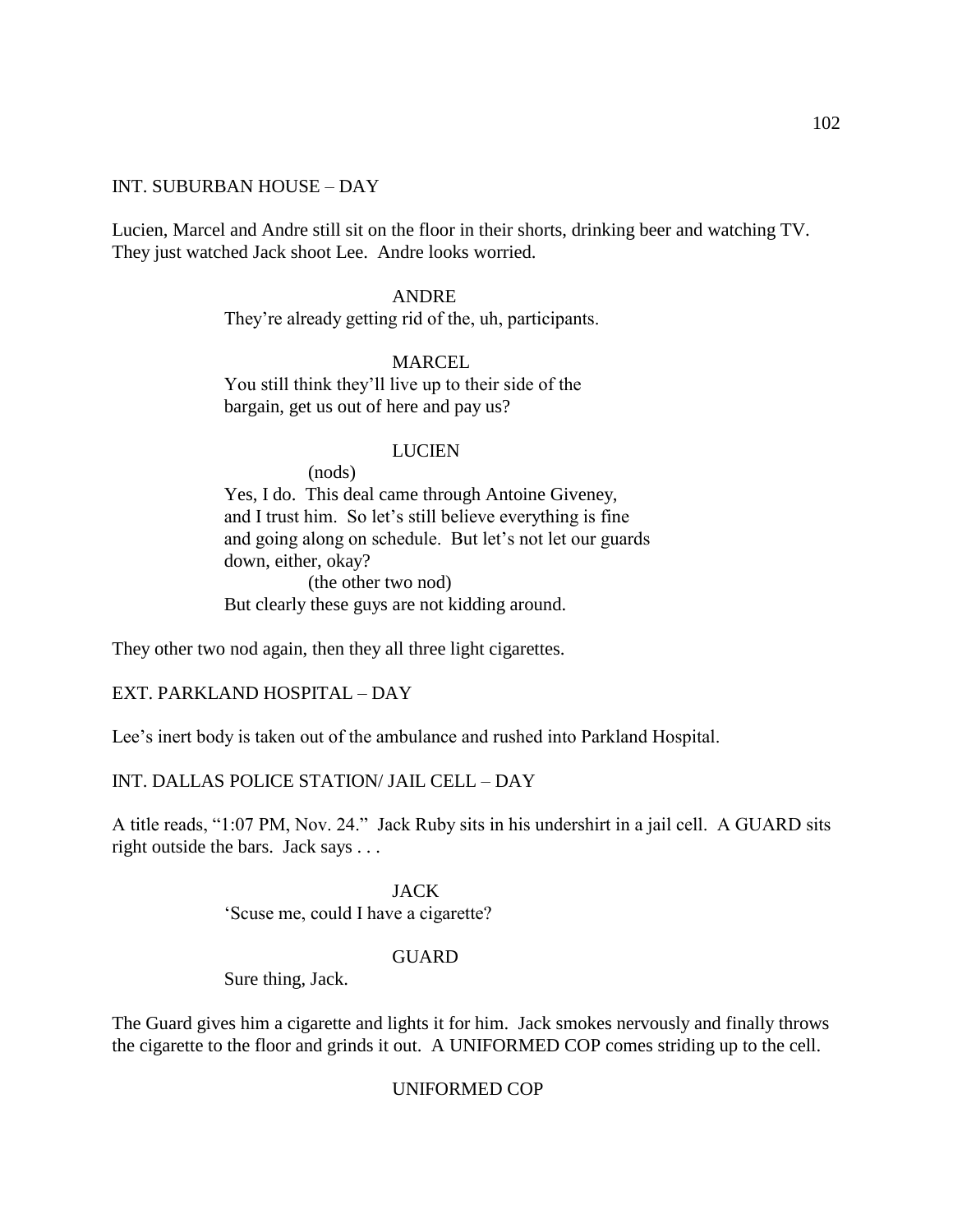I'm sorry to tell you this, Jack, but Oswald's dead.

Jack takes a deep sigh of relief, visibly calms down and leans back. The Guard offers him another cigarette.

### GUARD

Cigarette?

Jack waves his hand.

### JACK

No thanks, I don"t smoke.

The Guard looks confused and puts the pack back in his pocket.

### EXT. WASHINGTON, D.C. – DAY (STOCK SHOTS)

Thousands of people line the streets of Washington, D.C. in the rain to watch President Kennedy's funeral procession. A title reads, "1:15 PM, Nov. 24." An honor guard of marines march by, then the horse-drawn hearse carrying the president's body, then comes a riderless horse with the stirrups on it's saddle turned around backwards. Many people, both men and women, cry for their dead leader.

### EXT. ARLINGTON NATIONAL CEMETERY – DAY (STOCK SHOTS)

As the president's casket is brought forward for burial at Arlington National Cemetery, the president's son, John, Jr., who is only three years old, standing beside his bereaved mother, salutes his dead father.

The Eternal Flame is lit, and flickers up through it's hole in the ground.

### DISSOLVE:

### EXT. THE FRENCH QUARTER, NEW ORLEANS – DAY

The headlines of the New Orleans newspaper proclaim : "OSWALD MURDERED!" Clay Shaw, in his spotless white suit, buys a newspaper and glances at it as he strolls through the bustling streets of New Orleans" French Quarter. Clay takes a seat at an outdoor café and order a cup of coffee. As he lights a thin cigar he glances around at the other tables. Everyone is reading the newspaper, exclaiming, "I can't believe it" and "It's so awful." Women are crying. Clay nods, smiles slightly, goes to sip his coffee but it's too hot, and reads ...

### **CLAY**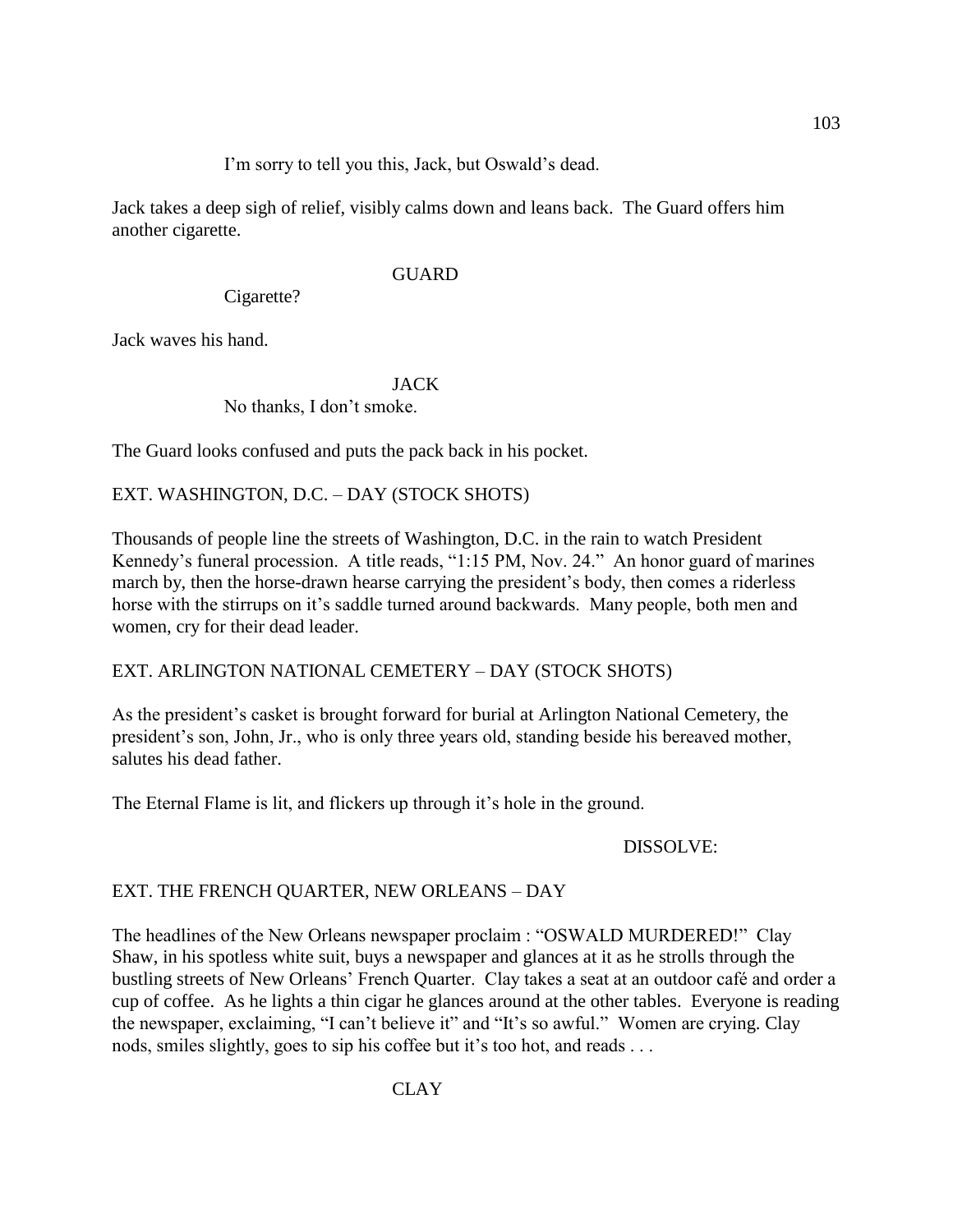(reading) ". . .President Lyndon Baines Johnson says that there will be no inquest since the president's killer, Lee Harvey Oswald, is dead. Johnson said, "Justice has been rendered'."

Clay sips his coffee. Now it"s temperature is just right.

#### INT. SUBURBAN HOUSE – DAY

Lucien, Marcel, and Andre all sit at the table playing cards, smoking cigarettes and drinking beer. The phone rings startling all of them. They all turn and look at the phone suspiciously. Lucien answers it.

#### LUCIEN

Hello?

A VOICE asks . . .

#### VOICE

You ready to go?

#### LUCIEN

(nods)

Yes.

#### VOICE

Good. Someone will be there if fifteen minutes. Leave everything, it will all be disposed of.

#### LUCIEN

Okay.

(the line goes dead. He turns to the others) We're leaving. They'll be here in fifteen minutes. Leave the weapons, they"ll get rid of them.

#### MARCEL

You sure? They're evidence. LUCIEN What are we going to do? Take them with us? No, stick to the plan.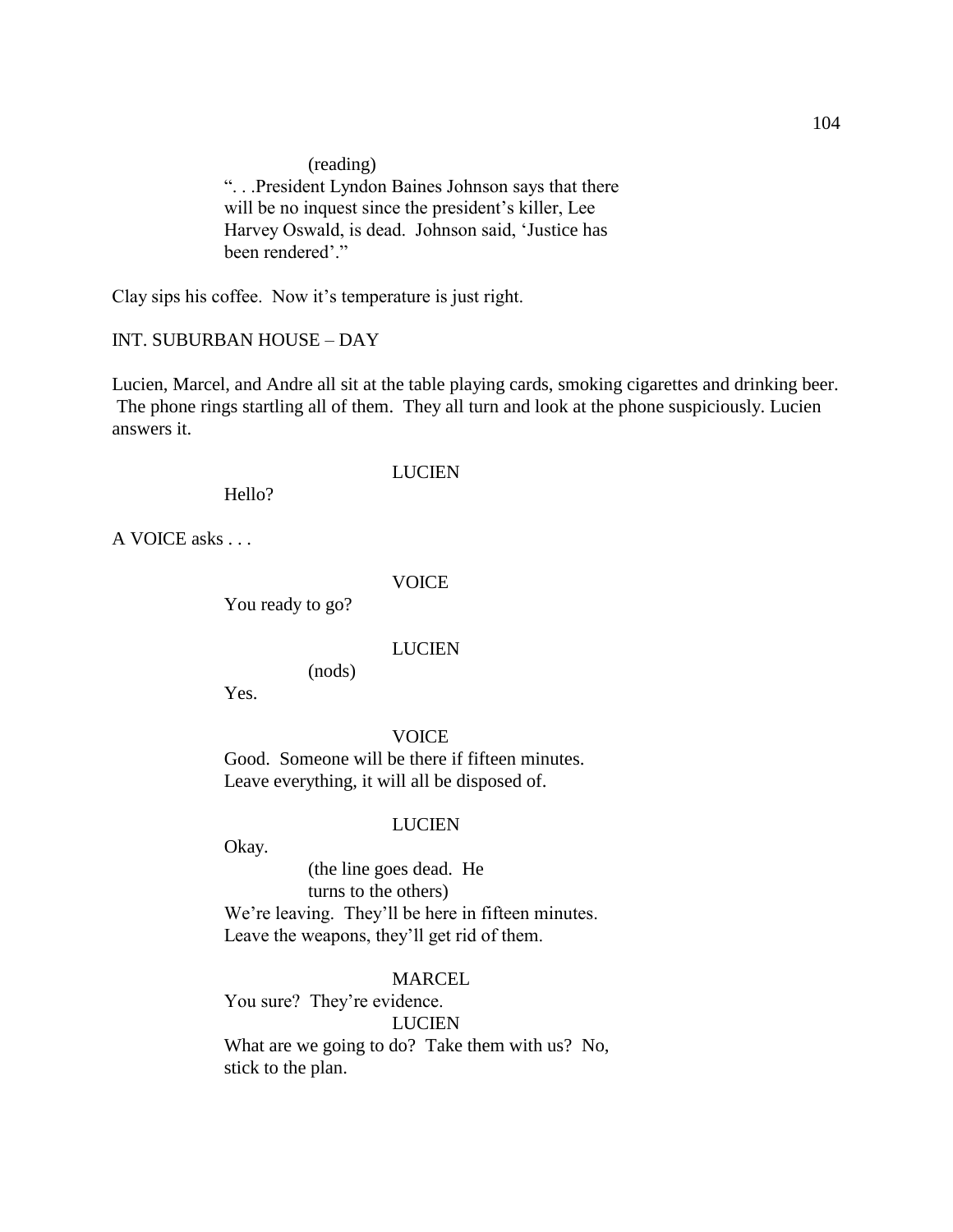The all nod, then dash around madly getting dressed.

### EXT. SUBURBAN HOUSE – DAY

A black sedan pulls up in front of the house driven by the man with the dark sunglasses. The three Frenchmen exit the house dressed as they were when they arrived, each carrying a small flight bag. They get into the car and it backs out of the driveway and drives up the street.

### EXT. DESERT LANDING STRIP – DAY

The black sedan arrives back at the desert landing strip where the small Cesna airplane waits for them. The three men get out of the car, dash over to the idling airplane, open the door and climb in.

INT. AIRPLANE – DAY

David Ferrie sits in the pilot's seat. He turns to them and smiles.

DAVID

You guys are *really* good.

### MARCEL

The best.

#### DAVID

How do you get to be the best at something like that?

#### LUCIEN

You grow up with World War II in your backyard. So, where are we going?

#### DAVID

Back to Guatemala.

### **LUCIEN**

Okay.

The three men sit back and the plane starts to move. EXT. DESERT LANDING STRIP – DAY

The plane taxies down the runway and takes off into the blue sky.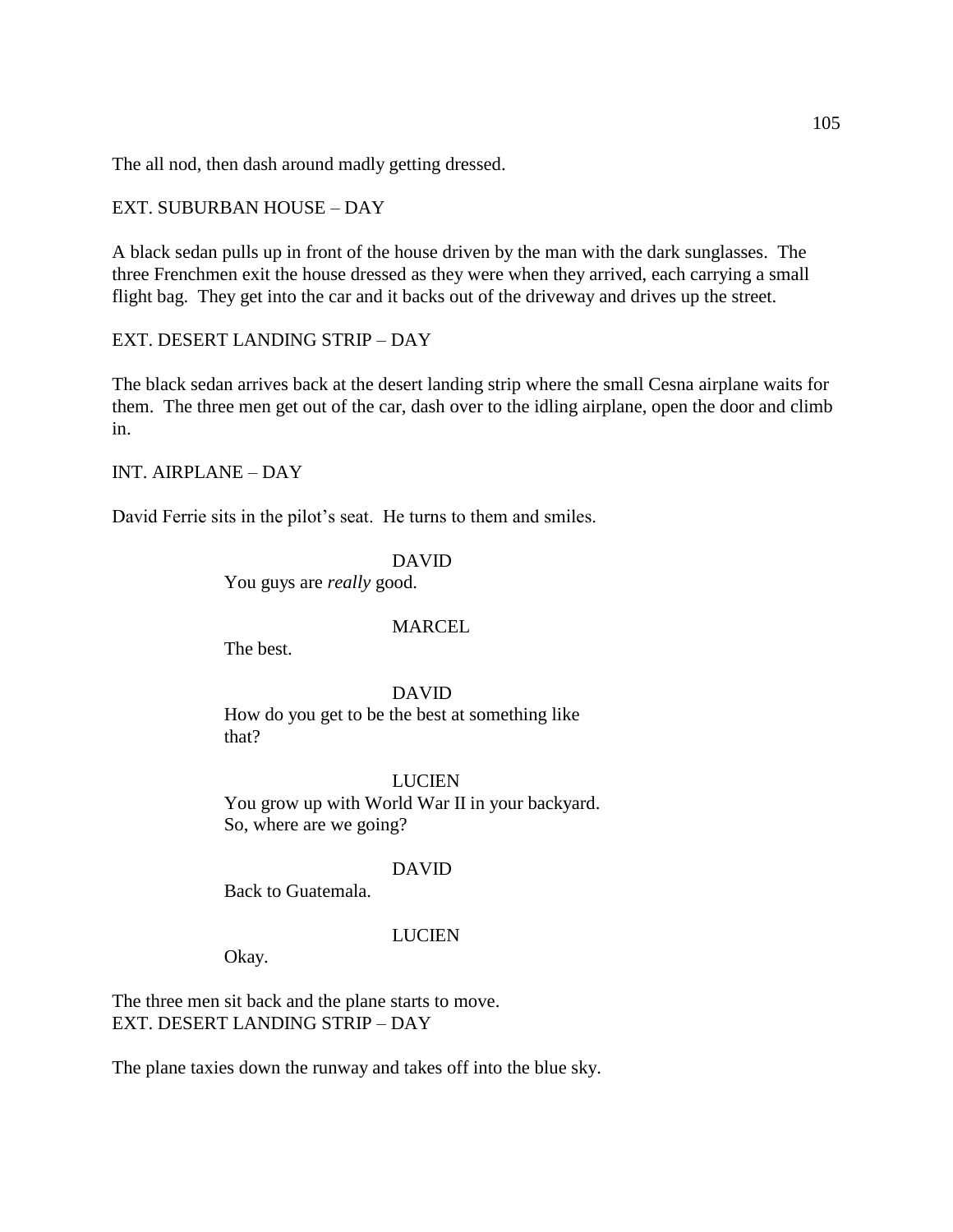#### DISSOLVE:

#### EXT. DEALY PLAZA – DAY (STOCK SHOTS)

Across Dealy Plaza from the book depository is the jailhouse where Jack Ruby is incarcerated. Jack is dressed up in a suit, handcuffed and taken out of the jailhouse.

### INT. DALLAS COUNTY COURTHOUSE – DAY (STOCK SHOTS)

Jack Ruby stands in a courthouse in front of a JUDGE.

JUDGE You have been found guilty of murder in the first degree, and you are hereby sentenced to death.

The Judge brings the gavel down.

Jack speaks to the reporters and TV cameras.

#### JACK

Everything pertaining to what"s happening has never come to the surface. The world will never know the true facts of what occurred. I had such an ulterior motive that put me in the position I"m in will never let the true facts come out to the world.

And off-screen REPORTER asks . . .

REPORTER Are these people in very high places, Jack?

### JACK

Yes.

Jack is taken away up the hallways of the courthouse.

(flatly)

#### EXT. MARSEILLES – DAY

We see the familiar profile of Marseilles with it's boats and docks and houses up on the hills. A car stops at the corner, up the street from Lucien's house. Lucien, now with a beard, gets out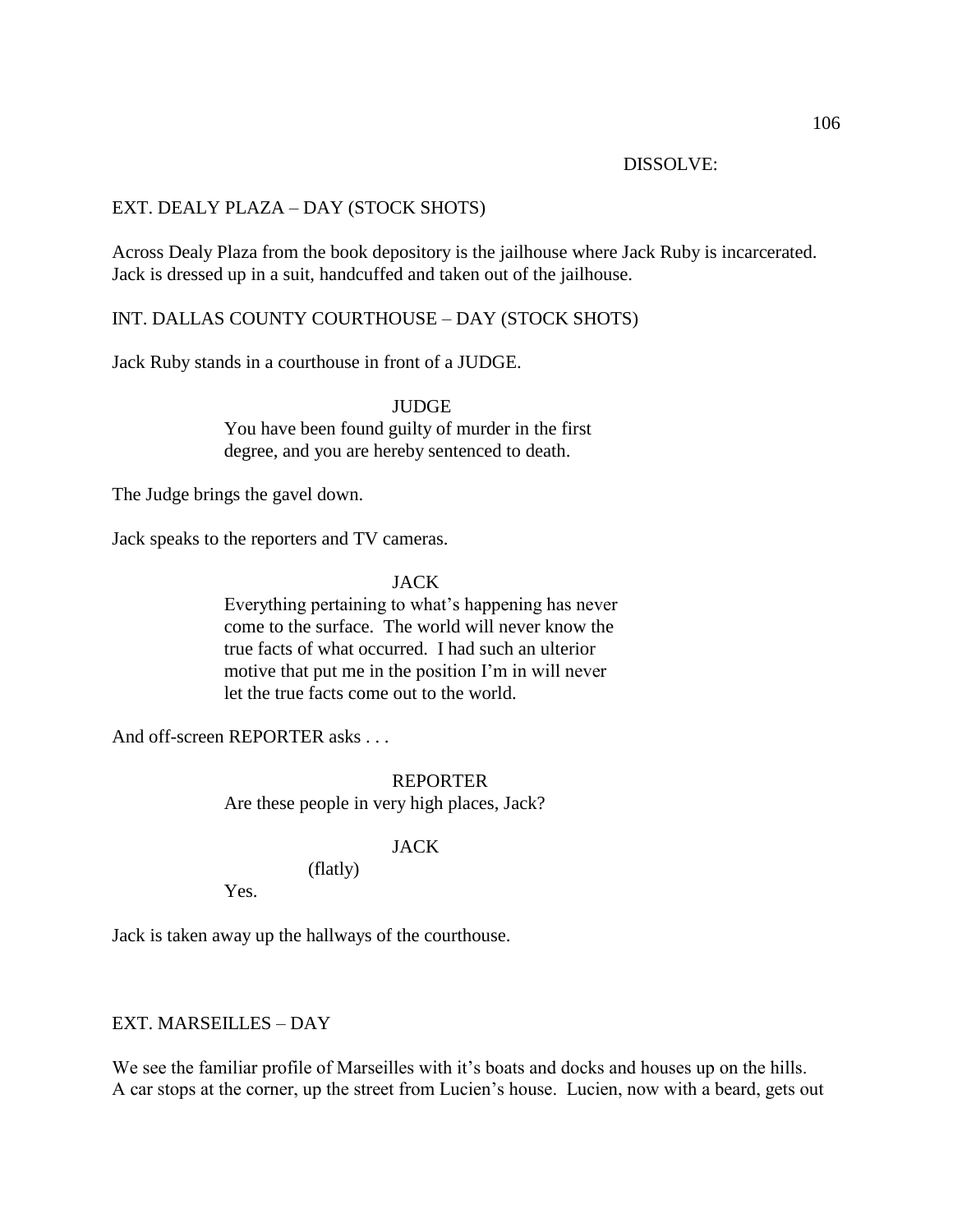of the car with his flight bag. He says goodbye to the driver and the car drives away.

### EXT. LUCIEN"S HOUSE – DAY

Lucien steps around the corner, looks and sees his family out in front of his house. He smiles and walks toward them. One by one his children realize it's him and yell, "Papa!" then go running to him. He picks them up one by one as he nears the house.

The front door opens and his wife, Marie, comes out. She smiles and opens her arms wide.

### MARIE

Lucien.

#### LUCIEN

Marie.

They run to each other, hug and kiss, with children hanging all over them.

### ZAPRUDER FILM – EXTREME SLOW-MOTION

The presidential motorcade makes the hairpin turn onto Elm Street . . .

#### NARRATOR

Fifteen months after the assassination of JFK, Jack Ruby, who was incarcerated in a prison cell overlooking Dealy Plaza, suddenly contracted "cancer" and was rushed to Parkland Hospital, where he promptly died.

The president's motorcade is obscured for a second by a street sign.

### INT. AMBASSADOR HOTEL, LOS ANGELES – DAY (STOCK SHOTS)

Robert Kennedy is campaigning for president, smiling and shaking people"s hands.

#### **NARRATOR**

Attorney General Robert Kennedy and the Justice Department immediately upon the president's assassination dropped the investigation of Sam Giancana and the mob.

RFK is gunned down in a hallway at the Ambassador Hotel in Los Angeles.

#### **NARRATOR**

In 1968 Robert Kennedy was assassinated in Los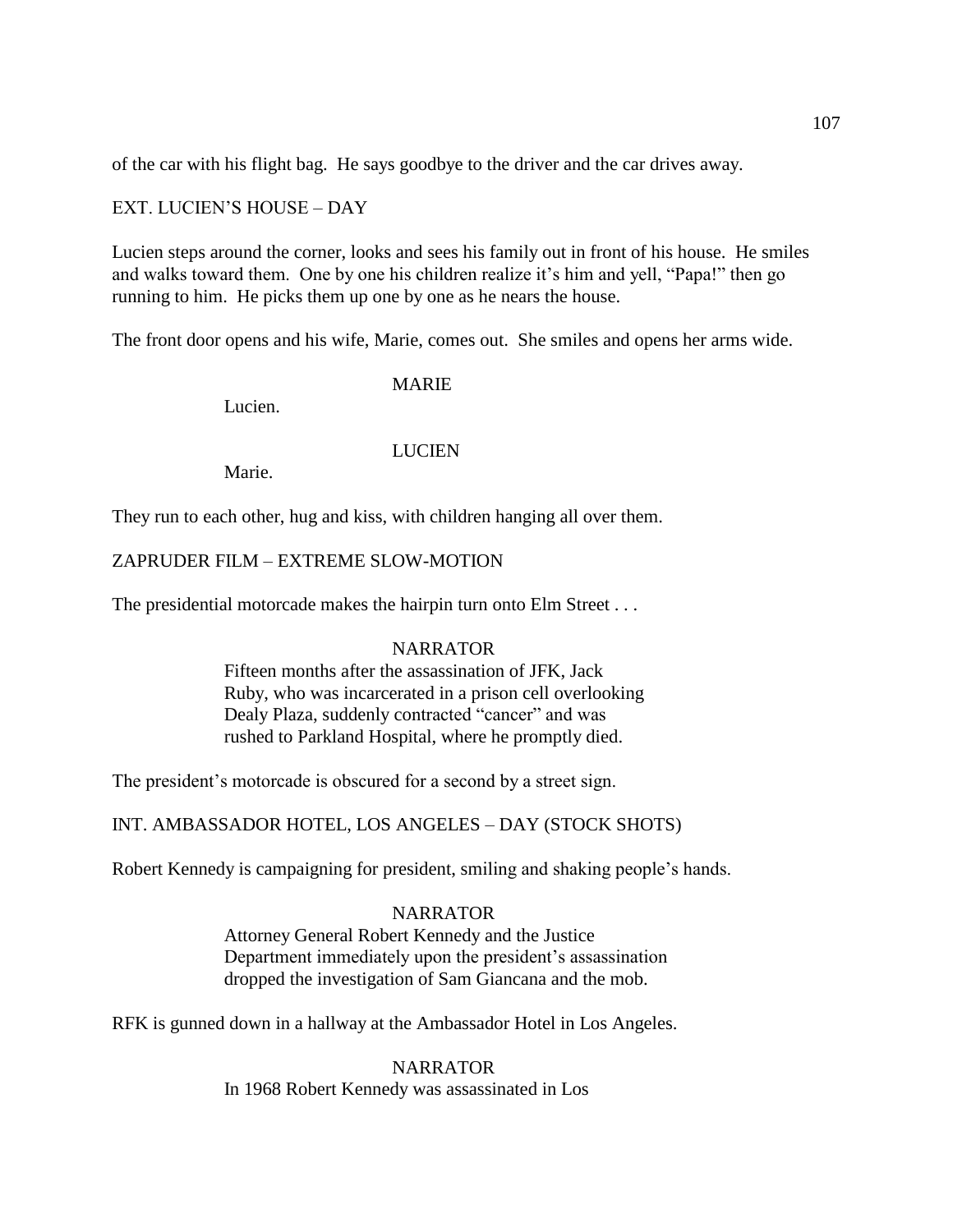Angeles, by a "lone nut gunman" named Sirhan Sirhan.

### INT. JOE KENNEDY"S HOUSE – DAY

Joe Kennedy, who now looks very old and ill, has just watched his son Bobby get assassinated. He closes his eyes and slumps over.

### EXT. BOSTON CEMETERY – DAY (STOCK SHOTS)

Joseph P. Kennedy"s funeral, with long lines of black limousines.

### NARRATOR

Joseph P. Kennedy lived to be 81-years old. Although he was no longer able to walk or speak due to a massive stroke, he did live long enough to see two of his sons assassinated, then he too died in 1969.

### ZAPRUDER FILM – DAY (STOCK SHOT)

The first bullet strikes Kennedy in the back, causing him to lean forward and his arms to raise up at the elbows.

### NARRATOR

Clay Shaw was the one and only person ever brought to trial in the case of the assassination of JFK, and he was acquitted due to lack of evidence in 1969.

Jackie turns to her wounded husband.

### NARRATOR

Forty-eight hours after the assassination, David Ferrie was picked up by the FBI and questioned because Ferrie's library card was found in Lee Harvey Oswald"s wallet. Ferrie was also questioned regarding all of his unauthorized flights in and out of Dallas that weekend, then was let go. Ferrie died eleven days before he was supposed to testify in the case against Clay Shaw in 1967.

Governor Connally turns and looks over his right shoulder to see what's happening ... **NARRATOR** Lucien Sartie died in a car accident in Mexico City in 1972.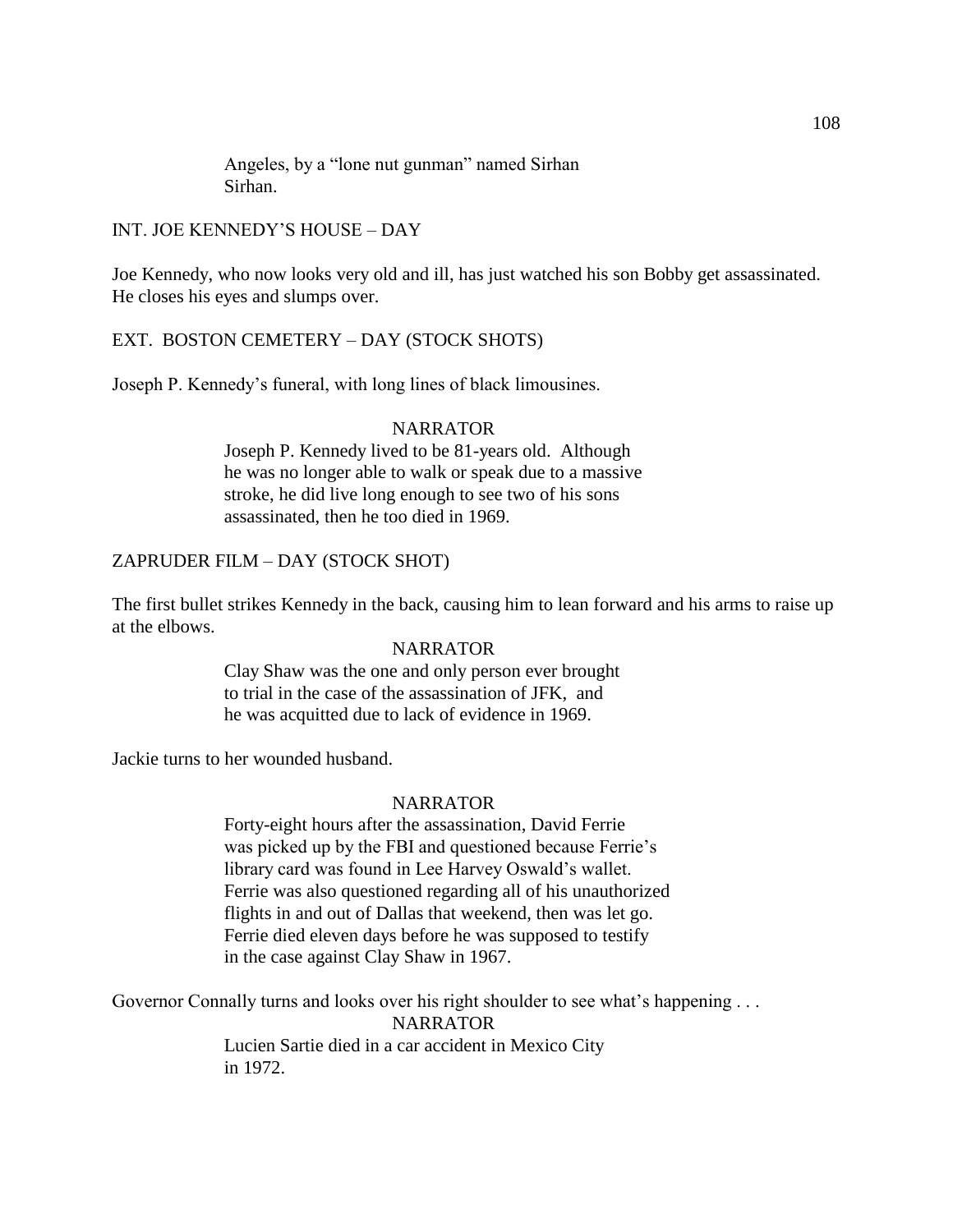## INT. SAM GIANCANA"S BASEMENT OFFICE – NIGHT

Sam sits at his desk in his basement office smoking a cigar and reading the newspaper.

### **NARRATOR**

Due to so many unanswered question regarding Kennedy"s assassination, new Senate hearings investigating the assassination were called in 1975.

Sam hears someone coming down the steps and looks up through his thick, black-rimmed glasses

SAM Eh, Tony, is that you?

Sam stands up.

.

Two gloved hands holding pistols come up into view. Sam reacts in horror, then is shot twice in the face, shattering his glasses and throwing him back into his chair. A gloved hand shoves a smoking pistol barrel up under Giancana's throat and fires five more times, blowing his brains all over the walls.

### NARRATOR

Sam "Mooney" Giancana was murdered in 1975 at the age of 67-years old, three weeks before he was to testify before the Senate Assassination Investigation Committee. Giancana had openly claimed responsibility for not only having had John F. Kennedy assassinated, but also for the killing of Robert Kennedy, as well. Sam Giancana was shot seven times in the head. James Hoffa, head of the Teamsters Union, who was also scheduled to testify, disappeared several weeks later and was never seen again. The Senate Investigations only conclusion was that "there probably was a conspiracy." Carlos Marcello was arrested as an illegal alien and died in prison in 1983 at the age of eighty.

## ZAPRUDER FILM – DAY (STOCK SHOT)

The second bullet hits Gov. Connally from behind, knocking him forward.